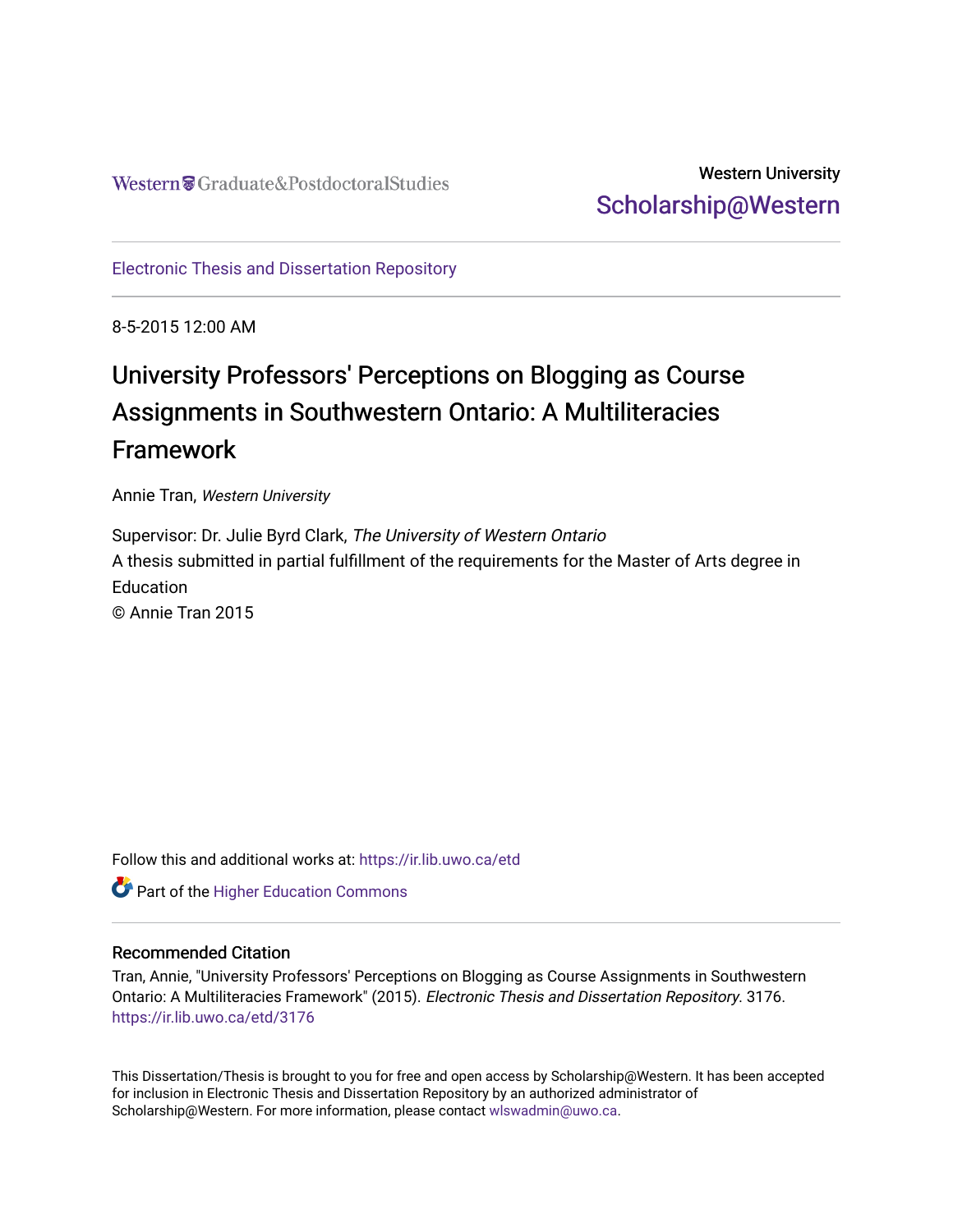### UNIVERSITY PROFESSORS' PERCEPTIONS ON BLOGGING AS COURSE

### ASSIGNMENTS IN SOUTHWESTERN ONTARIO: A MULTILITERACIES

FRAMEWORK

(Thesis Format: Monograph)

by

Annie Tran

Graduate Program in Education

A thesis submitted in partial fulfillment of the requirements for the degree of Master of Education

The School of Graduate and Postdoctoral Studies The University of Western Ontario London, Ontario, Canada

© Copyright by Annie Tran 2015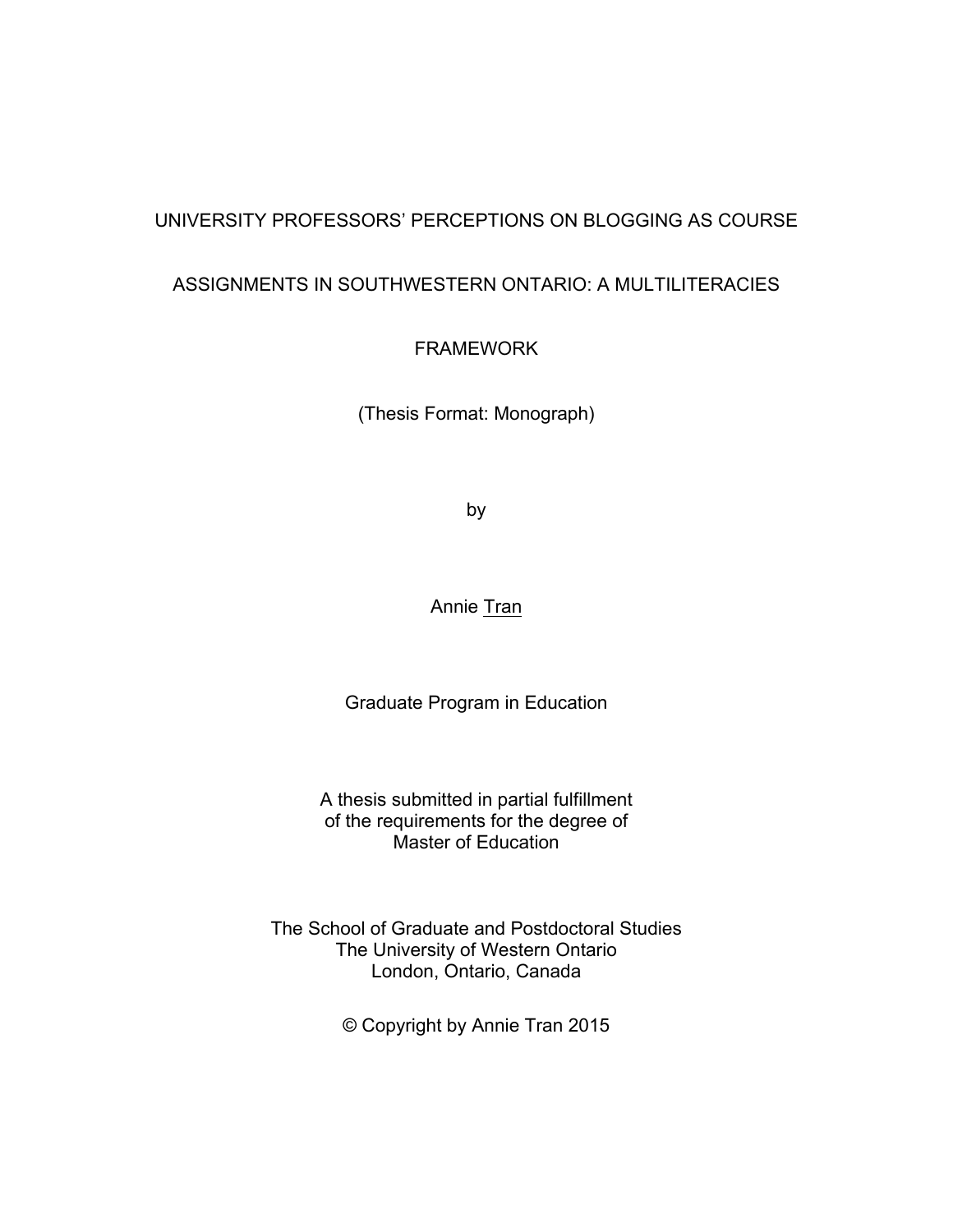### Abstract

In light of contemporary trends and practices, namely the impact of globalization and the integration of new technologies being promoted in the field of applied linguistics (Byrd Clark, 2012; Kern, 2006; Malinowski & Kramsch, 2014), this exploratory qualitative case study explores professors in education and their perceptions of the impact and adaptation new technologies have on their pedagogy; namely the use of blogging as an educational activity. This research is based on a multiliteracies theoretical framework and analyzes the traditional or innovative pedagogical practice of today's graduate professors. This study seeks to make an important contribution to both the field of research and to practice with its emphasis on the integration of new technologies in graduate language and literacy education. Many graduate programs highlight the importance of originality, creativity and thoroughness (in other words, alternatives to traditional approaches) however there appear to be few multiliteracy options available in graduate courses. Through the implementation of a survey  $(N=5)$  and semi-structured interviews (N=2), perceptions of graduate professors of blogging as an educational activity were investigated. Participants revealed the innovative pedagogical practice of today's graduate professors. However, there are still various issues in practicality that need to be addressed.

**Keywords:** Blogging, Multiliteracies, Graduate Education, Professors' Perceptions, Higher Education, Multimodality, Multilingualism, Pedagogy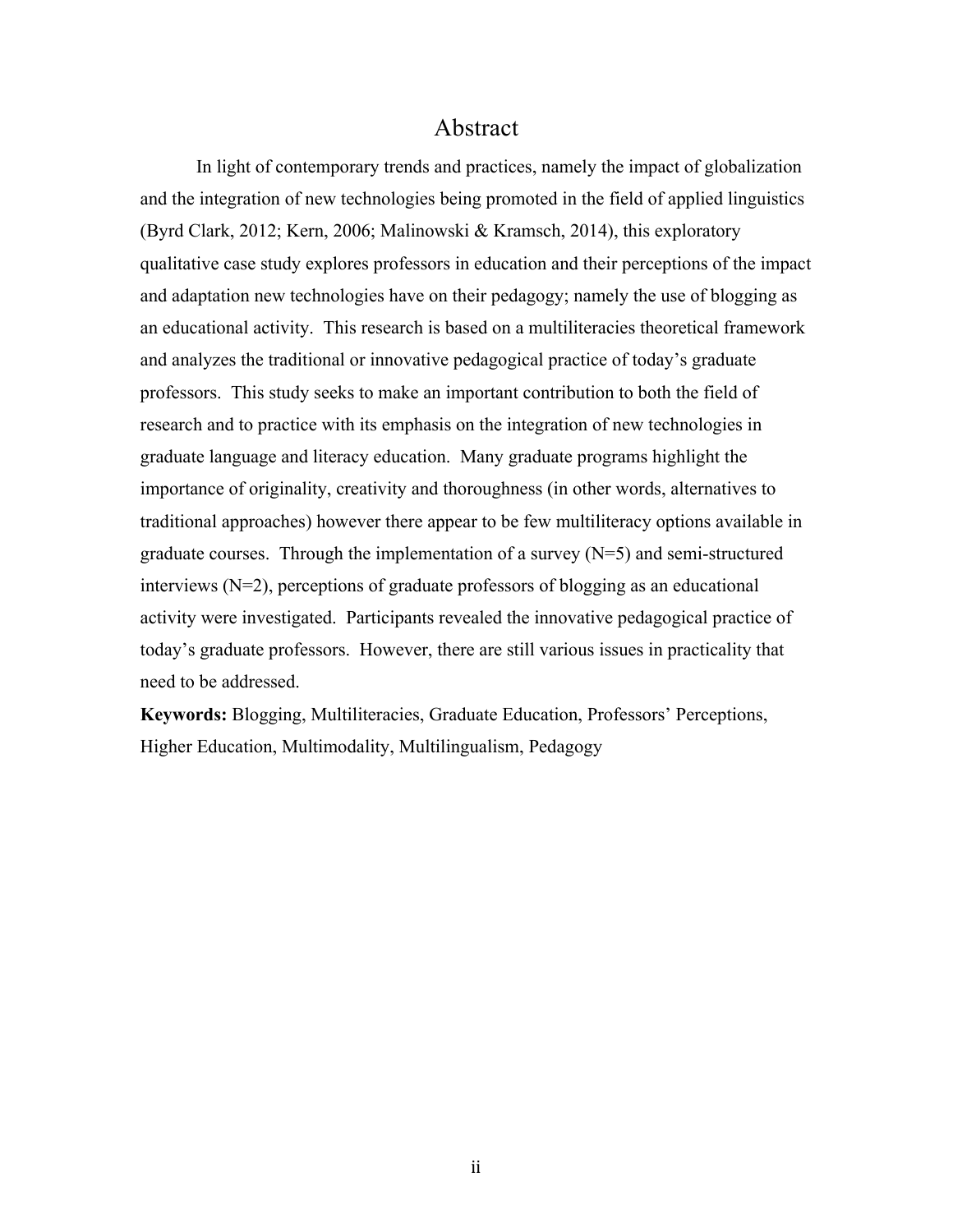## Acknowledgements

I would like to thank my thesis supervisor, Dr. Julie Byrd Clark. It was in her class that I was introduced to blogging as an academic activity. Thank you for your support in my research and helping me prepare for future opportunities.

Thank you to Dr. Roz Stooke, Dr. Seth Agbo, Dr. Rachel Heydon and Dr. Mi Song Kim, for believing in my potential as a student.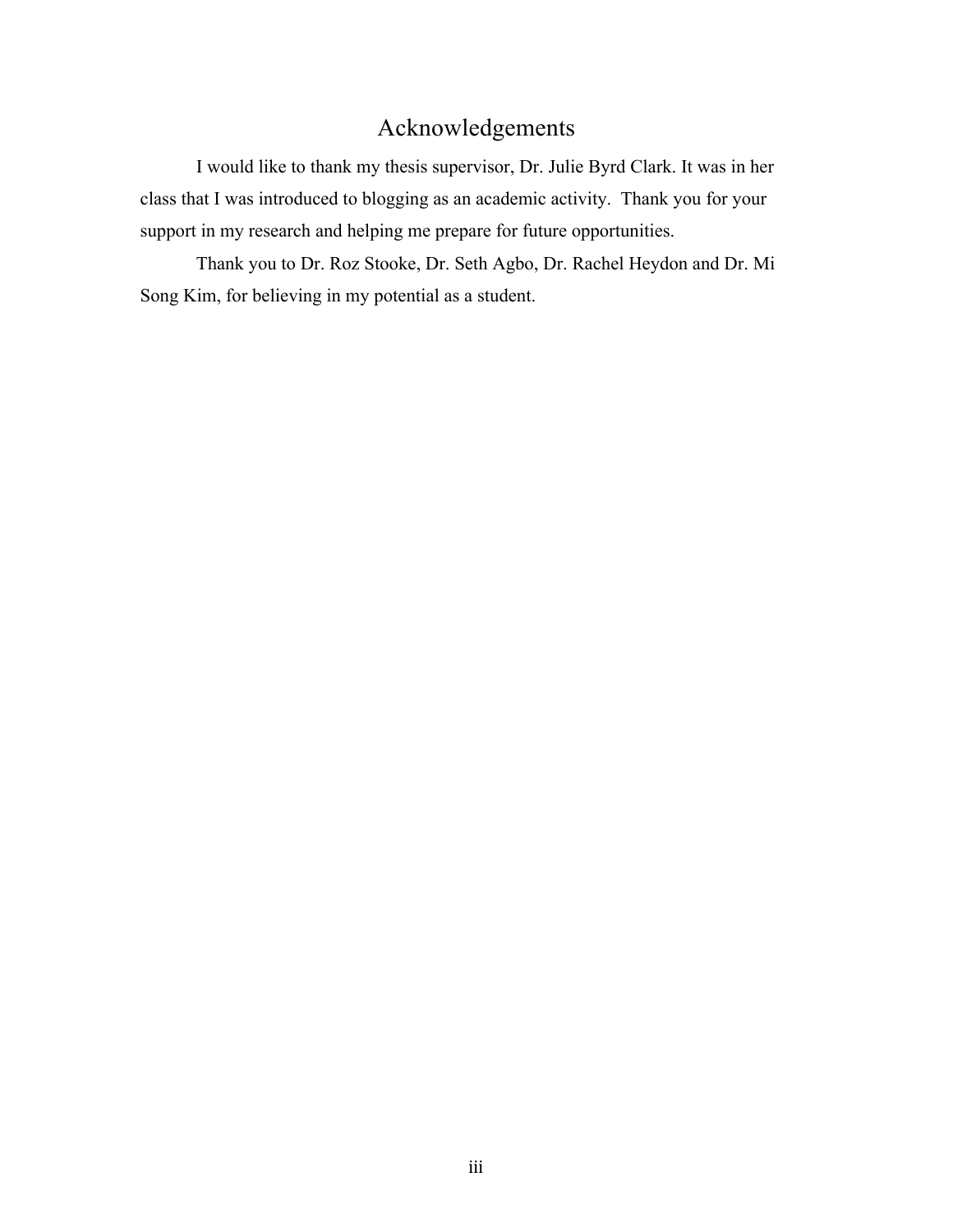## Dedication

I dedicate this thesis to my parents. They have been my inspiration to being the best I can be. They work so hard, and I will continuously strive to make them proud.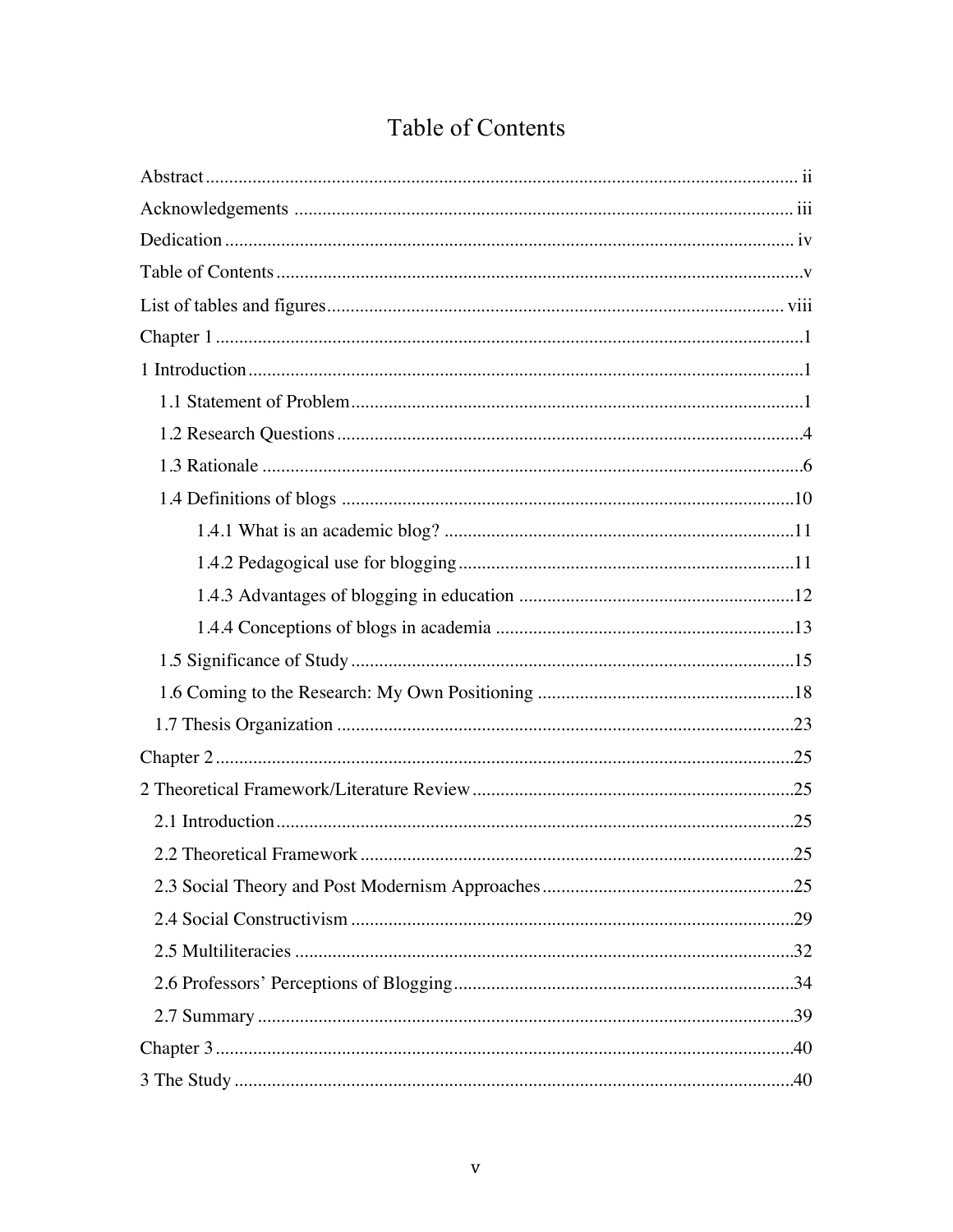| 4.4 Blogging as a medium for reflection/ transferability as a learning tool 51           |    |
|------------------------------------------------------------------------------------------|----|
|                                                                                          |    |
|                                                                                          |    |
|                                                                                          | 54 |
|                                                                                          |    |
|                                                                                          |    |
|                                                                                          |    |
|                                                                                          |    |
|                                                                                          |    |
| 5.4 Research Question 1: What is the perceived usefulness, ease of use, attitudes and    |    |
|                                                                                          |    |
| 5.5 Research Question 2 $\&$ 3: What are the pedagogical practices of professors who use |    |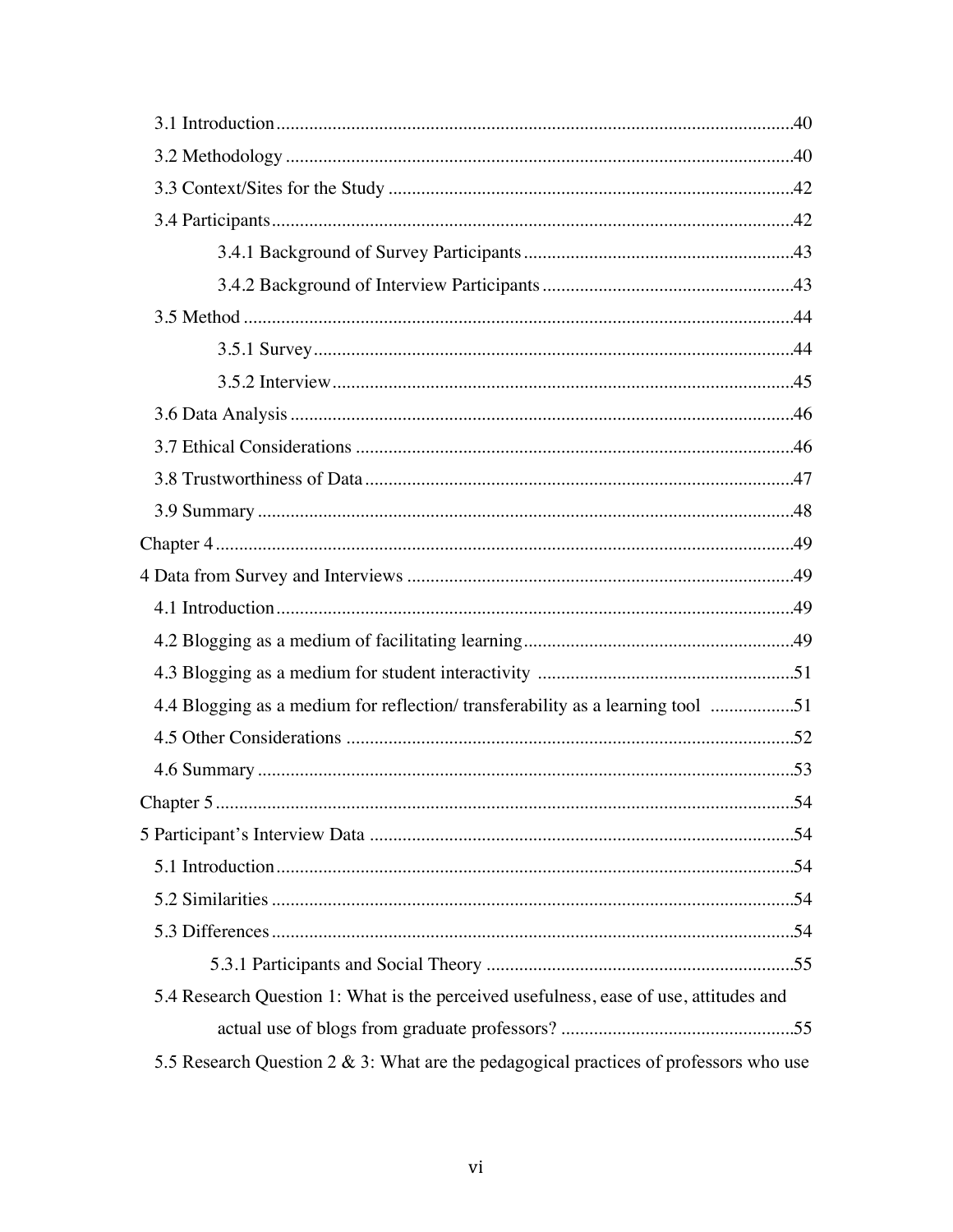| blogs? How or in what ways do graduate professors incorporate blogging into their |
|-----------------------------------------------------------------------------------|
|                                                                                   |
| 5.6 Research Question 4: What is the pedagogical viewpoint towards blogging of    |
|                                                                                   |
|                                                                                   |
|                                                                                   |
|                                                                                   |
|                                                                                   |
|                                                                                   |
|                                                                                   |
|                                                                                   |
|                                                                                   |
| 6.2.1 What is the perceived usefulness, ease of use, attitudes and actual use of  |
|                                                                                   |
| 6.2.2 What are the pedagogical practices of professors who use blogs? How or in   |
| what ways do graduate professors incorporate blogging into their instruction?     |
|                                                                                   |
| 6.2.3 What is the pedagogical viewpoint towards blogging of graduate professors?  |
|                                                                                   |
|                                                                                   |
|                                                                                   |
|                                                                                   |
|                                                                                   |
|                                                                                   |
|                                                                                   |
|                                                                                   |
|                                                                                   |
|                                                                                   |
|                                                                                   |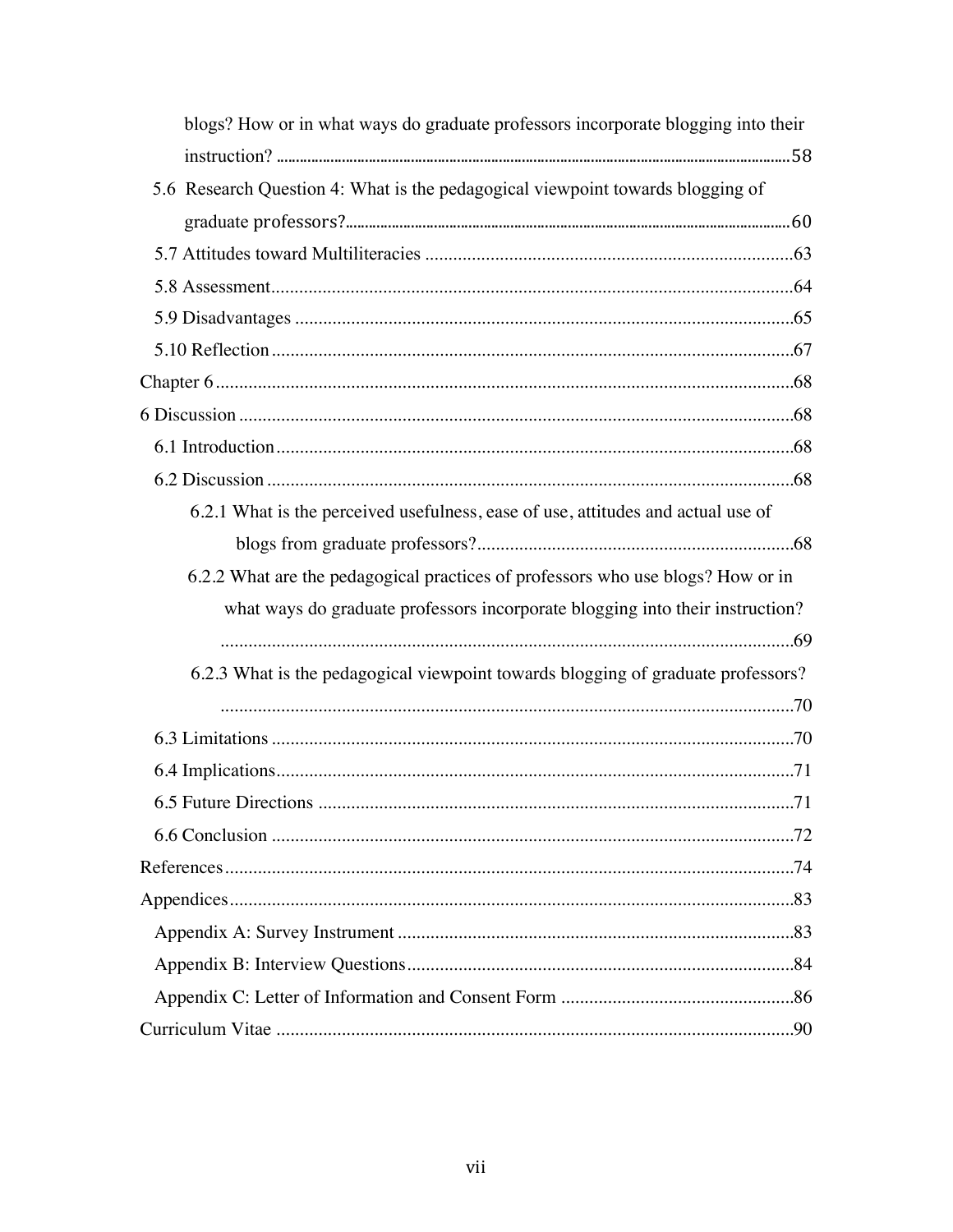# List of Figures

| Figure 4.3: The blog is a medium for reflection and there is transferability of blogging as |  |
|---------------------------------------------------------------------------------------------|--|
|                                                                                             |  |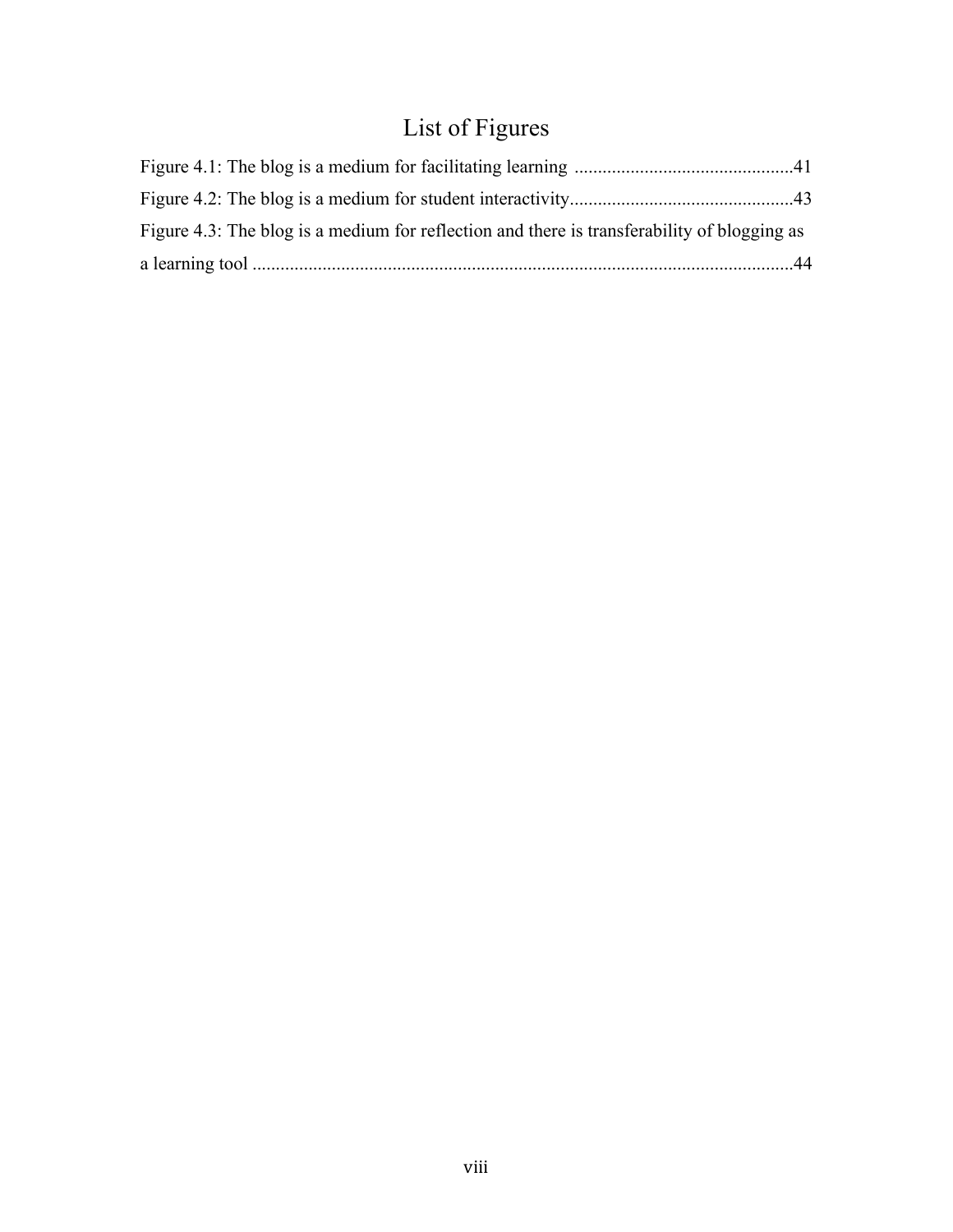### **Chapter 1**

#### **1 Introduction**

#### **1.1 Statement of the Problem**

 

With the rise of new technologies, and students' complex identities, trajectories and learning styles, professors can no longer continue to draw exclusively upon traditional pedagogical approaches. Traditional pedagogical approaches in higher education consist of prescriptive, formalist ways of teaching academic reading and writing, as if there exists only one cognitive, neutral, singular "correct" way to use or represent language in academia (namely print literacy). As a consequence of globalization and the growing range of technologies for communication, the *digital turn<sup>1</sup>* has brought about new polysemic language and literacy practices. Such innovation has certainly been making its way to the field of higher education and research in Canada where, for example, the Social Sciences and Humanities Research Council (SSHRC) has recently identified six challenge areas of the future, one of them being: "What new ways of learning, particularly in higher education, will Canadians need to thrive in an evolving society and labour market?" (Government of Canada, 2015)

As the province of Ontario has the largest number of graduate students and graduate programs, and with the government's emphasis on harnessing "Canada's strength and innovation in the arts, digital media and cultural industries" (Government of Canada, 2015), I was curious to see how this recent surge within the last ten years concerning new technologies and literacy practices actually played out on a local level, particularly with professors' perceptions and their pedagogical practices. Thus, the purpose of this exploratory case study is to examine whether today's graduate professors in the field of Education are incorporating these new practices brought about by this digital turn. In a few years time, graduate students' technological knowledge, skills and experience have changed significantly (Prensky, 2001, p. 1). Will students, however, continue to be bound to the traditional mode of learning in graduate education? Again, this traditional mode would consist of reading or writing the traditional academic

<sup>&</sup>lt;sup>1</sup> "increased attention to new literacy practices in digital environments across a variety of social contexts, such as workplaces, educational, economic and recreational sites" (Mills, 2010, p. 246-247).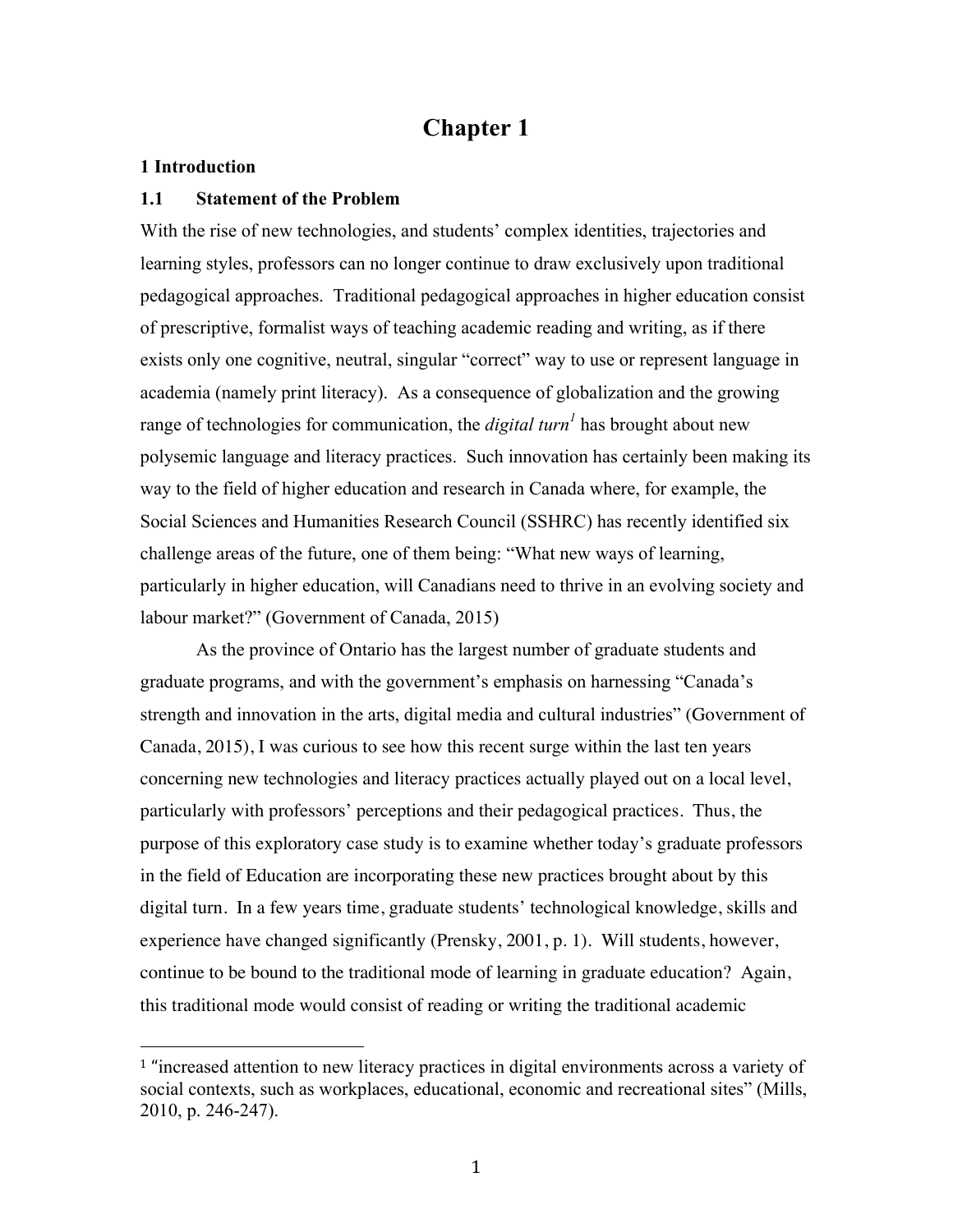research paper, where the central mode is exclusively text (print-based). As Kress (2005) explains that it is the "long domination in the West of writing as the culturally most valued form of representation: and more the long association of the mode of writing with the equally dominant, valued and powerful medium, namely the book" (p. 5). Kress (2005) describes this as "order is firmly coded" (p. 7) and follows the "logic of a traditional written page" (p. 9). What about today's "digital natives", students "who spend a lot of time using digital technologies, who have a tendency to multitask and express themselves in a diversity of ways, who at the same time, access and use information to create new knowledge and art forms" (Palfrey & Gasser, 2013, p. 4)? Are different pedagogical approaches available to them instead of traditional ones?<sup>2</sup>

Rapid technological advancement is continually changing the ways in which we communicate, and this communication becomes more complicated when we take into account that many of today's students are multilingual, or come into classes with diverse learning experiences, heterogeneous identities and linguistic practices (Byrd Clark, 2012; Weber & Horner, 2012; Dervin, 2011). Often traditional pedagogical approaches do not seem to capture, reflect or capitalize on the social realities of today's youth (Byrd Clark, 2012; Byrd Clark, Mady, & Vanthuyne, 2014). In addition, Cummins (2005) has argued that students tend to be more successful if their multiple identities and home languages are brought into a program that accepts and respects the diversities of its students, and at the same time, empowers them to feel confident enough to risk getting involved in the learning process, which includes making mistakes. Further to this, Cummins, Brown and Sayers (2007) have equally posited that classroom diversity and technology represent "catalysts for deeper learning", and that a narrow or traditional focus on language and literacy yields superficial results (p. 3).

Therefore, in order to investigate the technological changes being brought about by globalization and the digital turn, my exploratory qualitative case study seeks to

<sup>2</sup> Cope & Kalantzis (2012) describe old literacy learning as privileging, "a particular form of speech and writing in the national language that was held up as the unquestioned 'standard' or 'educated' form… Reading meant 'comprehension' of meanings that were thought, in a straightforward way, to be intrinsic to texts and as intended by their authors (p. 3). This would be considered traditional literacy, which is described as "too narrowly focused. At worst, it seems decontextualized, abstract, rule-bound and fragmented…this kind of literacy produced compliant learners" (p. 3).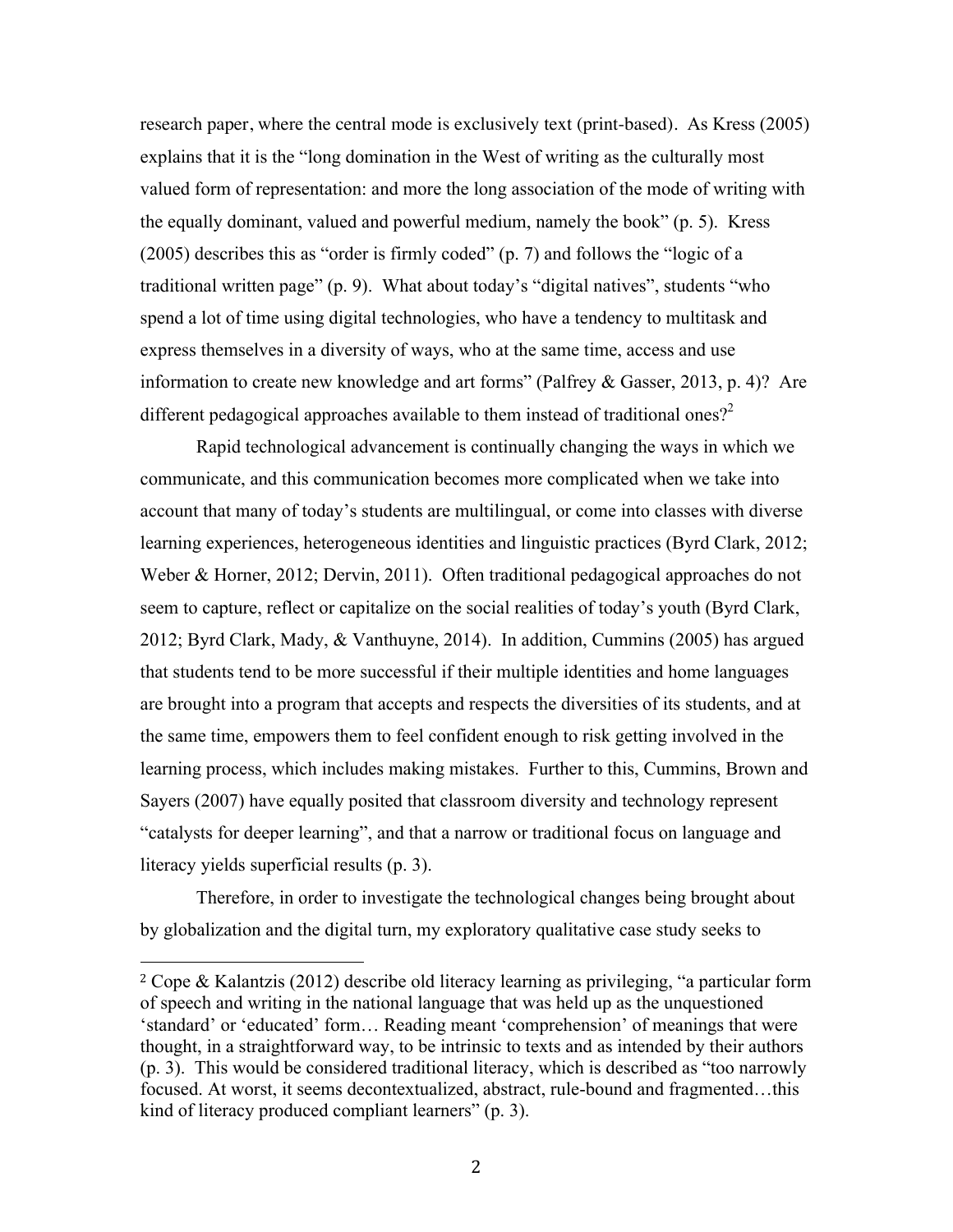understand the perceptions of graduate professors in a faculty of Education on blogging as an education activity. Blogging is a multi-faceted process of "synthesizing information, formulating additional questions, contrasting and making sense of differing viewpoints and identifying patterns and trends" (Karrer, 2007, p. 20). Blogging can draw upon one's multiple resources and at the same time create space(s) for a more fluid communication or expression. I provide a more in-depth and detailed explanation of blogs, bloggers and blogging in my rationale (please see upcoming section, entitled Rationale).

In order to gain an understanding of such perceptions, my research will draw upon a multiliteracies framework/approach.

The Multiliteracies approach attempts to explain what still matters in traditional approaches to reading and writing, and to supplement this with knowledge of what is new and distinctive about the ways in which people make meanings in the contemporary communications environment. (Cope & Kalantzis, 2012, p. 1)

I find this approach pertinent as it complements my purpose for the inclusion of alternative approaches to both learning and teaching. To date, there does not seem to be a clear understanding of how multiliteracies theory can support blogging as a learning tool. Multiliteracies theory captures "the enormous shifts in the ways in which people made and participated in meanings" (Cope & Kalantzis, 2012, p. 1). Blogs have become one way people can participate in meaning making, although meaning making has not been used in the literature of blogging thus far. A majority of studies have investigated student perceptions of blogging (Ellison & Wu, 2008; Kerawalla, Minocha, Kirkup, & Londe, 2009; Simon, Acosta, & Houtman, 2013; Williams & Jacob, 2004), but there is not a clear understanding of what professors think of blogs and whether they would be willing to implement blogging into their courses. Through my own experiences and readings, I began to wonder whether professors are taking into consideration the learning expectations or content of the course when making decisions to implement blogs as part of their course assignments. As Ellison & Wu (2008) found, "the social and technical affordances of weblogs suggest that this medium can be utilized to support learning goals. However, more research is needed to determine how these new technologies can be incorporated into the classroom as pedagogically sound practices" (p. 100). What do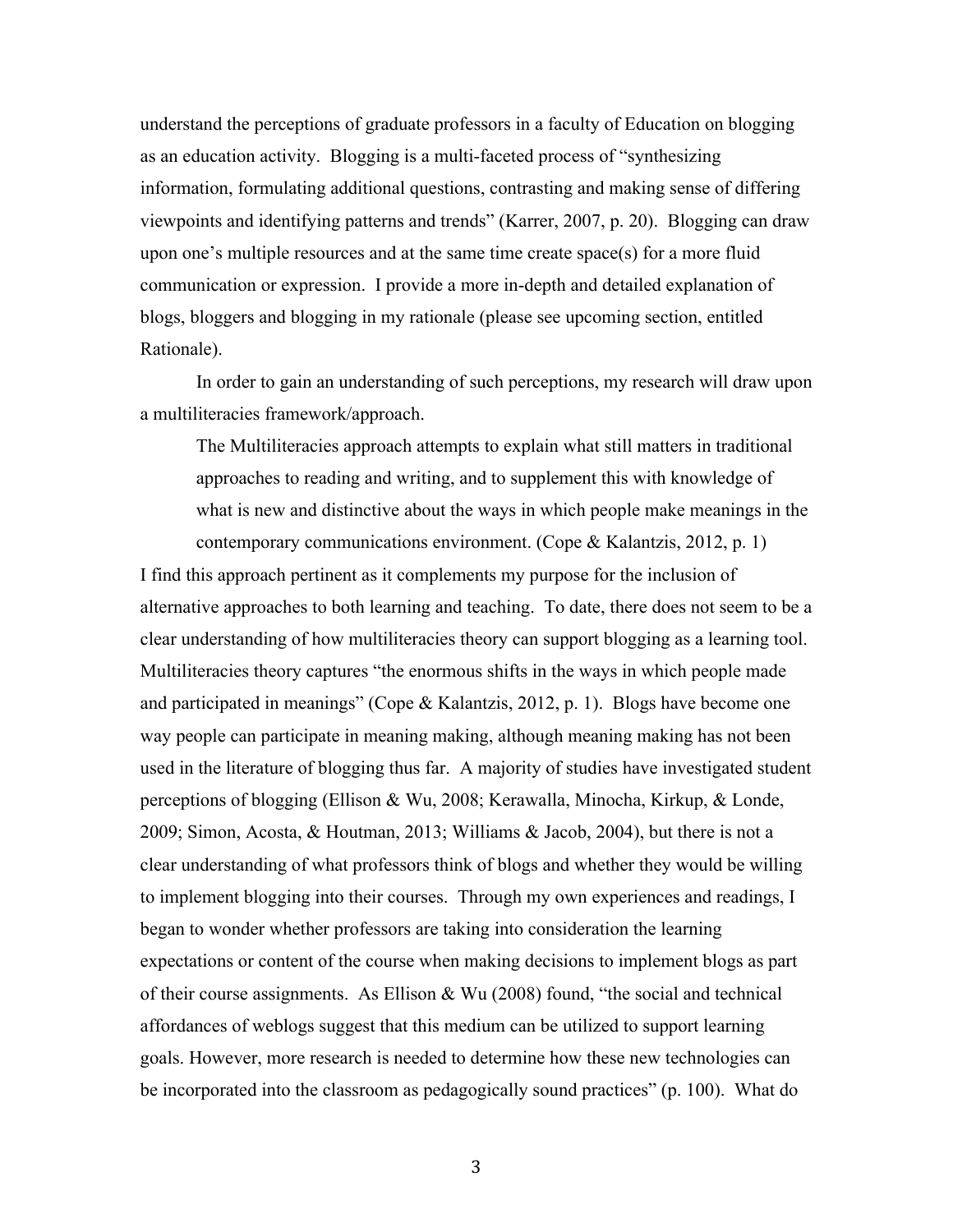professors think of blogging as a pedagogically feasible practice? As a result, I sought to investigate the reasons why professors may (or may not) include blogging as course requirement because "determining the extent in which a particular technology contributes to educational goals is challenging" (Ellison & Wu, 2008, p. 102).

#### **1.2 Research Questions**

As such, my main research questions are as follows:

- (1) What is the perceived usefulness, ease of use, attitudes and actual use of blogs from graduate professors?
- (2) What is the pedagogical viewpoint towards blogging of graduate professors?
- (3) What are the pedagogical practices of professors who use blogs?
- (4) How or in what ways do graduate professors incorporate blogging into their instruction?

These research questions contribute to my field of inquiry because although blogging has been recognized as a learning tool in research (see the following studies: Abas, 2011; Boyd, 2006; Buffington, 2007; Davies & Merchant, 2009; Ellison & Wu, 2008; Epstein & Ray, 2014; Estes, 2012; Gregg, 2009; Jimoyiannis, Tsiotakis, & Roussinos, 2013; Kirkup, 2010; Karrer, 2007; Kerawalla, Minocha, Kirkup, & Londe, 2009; Kerawalla, Minocha, Kirkup, & Conole, 2009a; Maitzen, 2012; Muwanga-Zake, Parkes, & Gregory, 2010; McGrath, 2010; Mortensen, 2002; Paiva & Braga, 2014; Simon, Acosta, & Houtman, 2013; Sun & Chang, 2012; Waely & Aburezeq, 2013; Wang, Lin, & Liao, 2012; Weller, 2012, Williams & Jacob, 2004, Yang & Chang, 2012), the theoretical framework of multiliteracies could perhaps justify or validate its pedagogical approach in higher education.

The pedagogy of multiliteracies consists of designs of meaning: Available Designs: Found and findable resources of meaning: culture, context and purpose-specific patterns and conventions of meaning making. Designing: The act of meaning: work performed on/with Available Designs in representing the world or other's representations of it, to oneself or others. The Redesigned: The world transformed, in the form of new Available Designs, or the meaning designer who,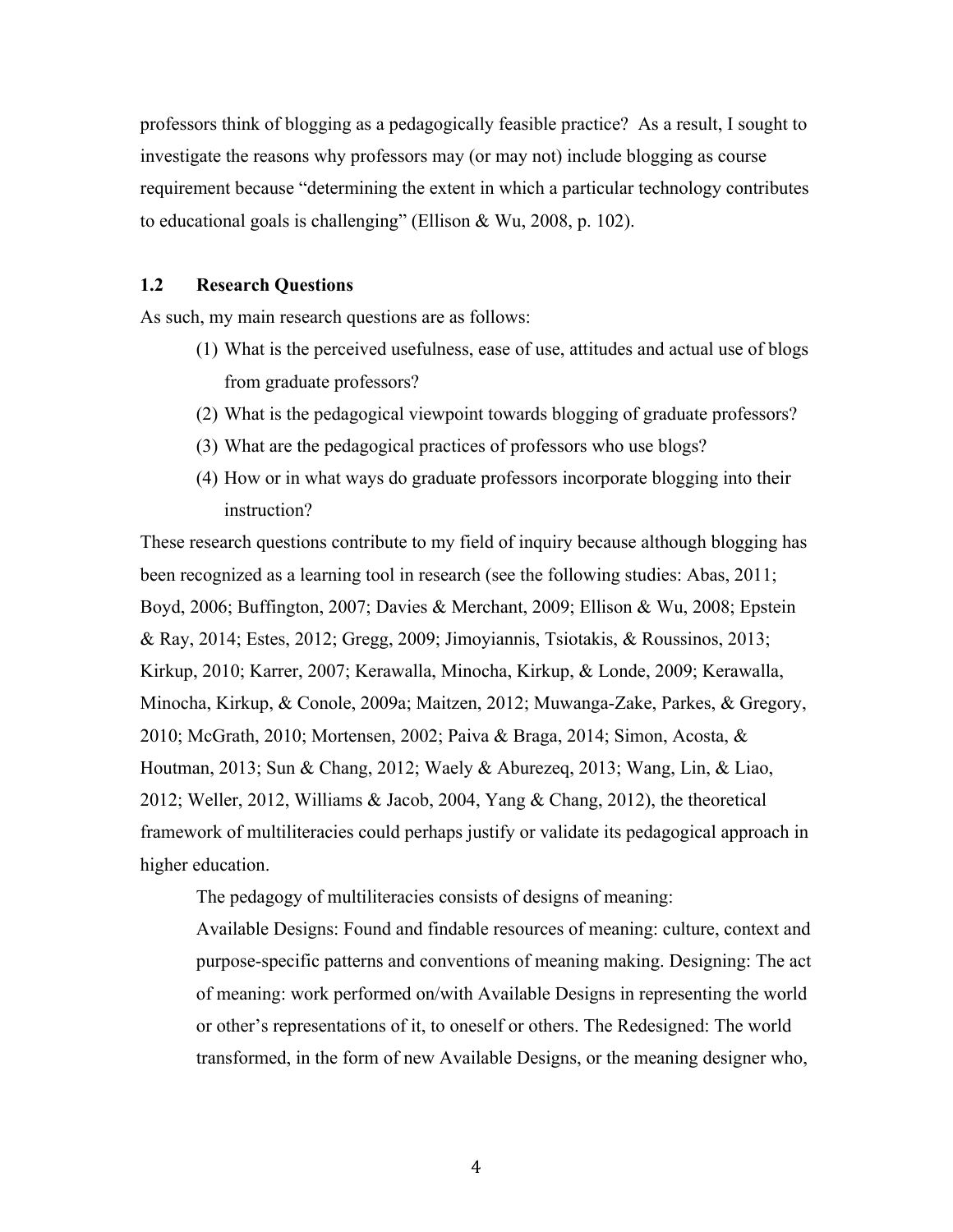through the very act of Designing, has transformed themselves (learning). ( Kalanztis & Cope, 2009)

Mulitliteracies can also consist of four components:

Situated Practice, which draws on the experience of meaning-making in lifeworlds, the public realm and workplaces; Overt Instruction, through which students develop an explicit metalanguage of Design; Critical Framing, which interprets the social context and purpose of Designs of meaning; and Transformed Practice, in which students, as meaning-makers become Designers of social futures (New London Group, 1996, p. 65)

This pedagogy supports blogging as a learning tool because situated practice would mean that graduate students with technological experience and skills would be acknowledged in other words, graduate students' technological skills, diverse life experiences, multiple identities and complex linguistic practices would be given value. It would mean that professors have the skills and experiences with technology and blogging to provide support to students to develop different metalanguages and/or metalinguistic awareness. There would be a crucial interaction between the student and professor in the interpretation of social contexts and purposes of designs of meaning. Finally, there would be graduate students who are highly competent meaning-makers through the practice of blogging.

In this exploratory case study, I selected 4 different universities in Southwestern Ontario, Canada, that are widely recognized and distinguished for their multiliteracies and new technologies graduate programs. I sent an online survey and ended up surveying 5 professors online, using a system called SurveyMonkey. From the survey data, I also conducted semi-structured interviews with 2 professors to gain a more in-depth understanding of their perceptions. This thesis contributes to exploring the changes of the digital turn within today's graduate education programs, particularly concerning professors and their perceptions towards a pedagogical approach to blogging. It also could further contribute to facilitating new ways of learning in higher education, that allow more opportunities for future Canadians to thrive in an evolving society and labour market. In the next section, I will further outline my rationale and provide some contemporary definitions of blogging.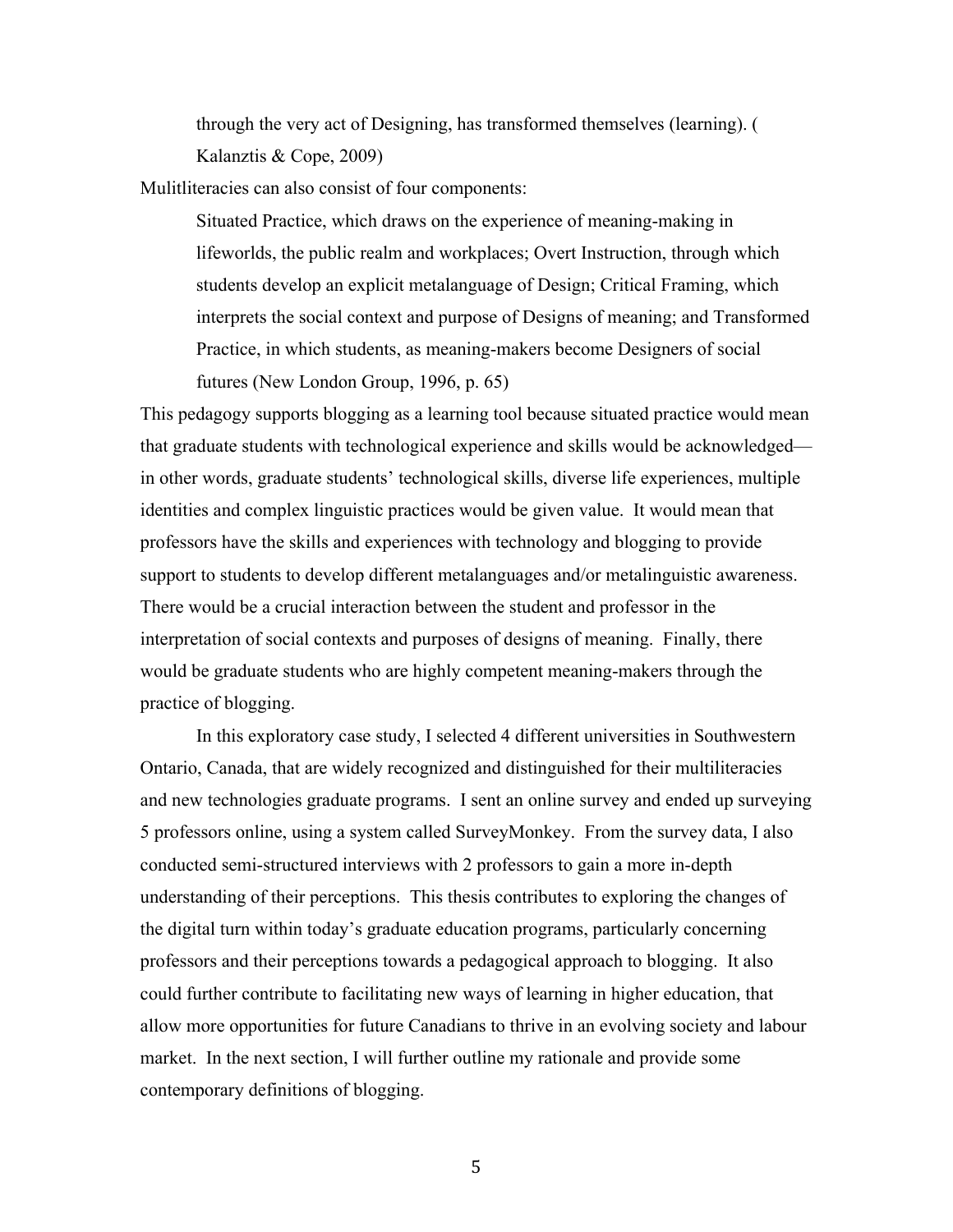#### **1.3 Rationale**

As mentioned in the section above, "little is known about professors' perceptions of blogging as an educational activity or faculty development efforts to help college teachers align blog usage and pedagogy" (Ramsey, Aman, & Pursel, 2014, p. 427). The role of the educator is important because "it is often claimed that all young people are highly adept with digital technologies that infuse their lives and that the way they think and behave has created a new gap between them and their teachers" (Bennett, Maton & Carrington, 2011, p. 63). Faculty educators are "increasingly being asked to incorporate online components into their courses as a way to stimulate student engagement, to better connect with today's "Millennial" generation" (Ramsey et. al., 2014, p. 427). Waely & Aburezeq (2013) state that, the increasing use of Web 2.0 applications in teaching and learning seems to suggest, "teaching the millennial generation may be fundamentally different from traditional approaches" (p. 975). These technologies challenge the conventional conception of pedagogical practices, social space, social practices (Brewer & Klein, 2006; Ajayi, 2009) and schedules.

Educators are called upon to understand "how and why they are using blogging" (Epstein & Ray, 2014, p. 38). As a result, "many faculty find it difficult to set aside time to explore the ever-changing array of new technologies, determine which to implement, and to consider how to do so in ways that make good practical and pedagogical sense" (Ramsey et al., 2014, p. 425-426). Hibbert (2015), in the Salty Chip Blog states,

one of the overwhelming themes that arose in the research is that many teachers are either unfamiliar with using new technologies that would allow them to engage in new literacies' practices or they are unsure of how to integrate them into their curriculum in meaningful and purposeful ways.

Gee stresses that "educators must determine the new learning styles of students and develop educational methodology and teaching strategies to meet learning needs" (Rosen, Carrier, & Cheever, 2010, p. 3). Kim (2013) states that with "continuing globalization, it is becoming increasingly important for educators to develop effective methods of teaching culturally and linguistically diverse (CLD) learners" (p. 221). This study seeks to explore whether there is agreement or disagreement among today's graduate professors using blogs as a learning tool. There is research on the acceptance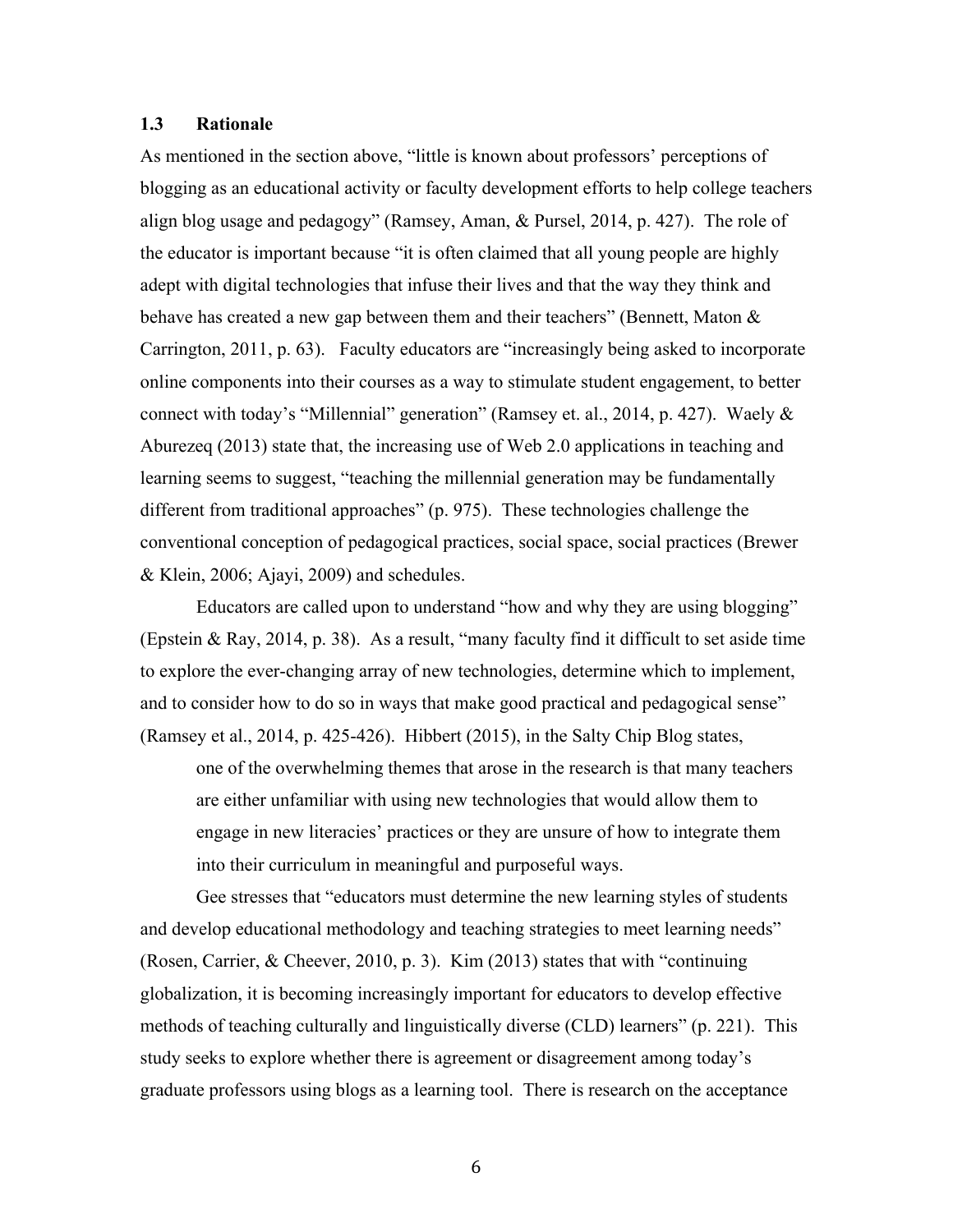and appreciation of blogs by graduate students (Buffington, 2007; Kashini, Mahmud, & Kalajahi, 2013; Simon, Acosta, & Houtman, 2013; Wang, Lin, & Liao, 2012), however, there is little research about how, what and why professors perceive of blogging as an educational literacy activity.

As such, I explore how and why university professors who teach graduate education may (or may not) align blog usage with their pedagogy. This is important because it could perhaps lead to research that further supports a stronger pedagogical understanding of blogging as an alternative pedagogy linked directly to the field of Education. Graduate education, in particular, has been experiencing an increased demand in outcomes and mandatory requirements in their programs for professional online course delivery. As per the evaluation policies of Western University, certain requirements must be met to receive the highest grade,

A: Reserved for those students whose work is excellent. Their work will contain an element of originality, creativity, or thoroughness. It will be well organized and expressed, and will reflect a particularly clear command of techniques and principles, incisive judgments, sound critical evaluations, and so on. (Western University, 2015)

It is important to investigate how and what professors are doing to ensure that course assignments evaluate originality, creativity and thoroughness. The Higher Education Quality Council of Ontario (2009) wants "faculty to move towards a more active and collaborative approach to learning" (p. 9). Their research looks at what faculty members are currently doing:

When faculty teach in traditional ways, students tend to adopt surface-learning strategies. When faculty teach in non-traditional ways, students tend to adopt deep learning strategies. Deep learning strategies result in better short-term retention, improved understanding, and more expert approaches to learning. There is much that faculty can do in support of deep learning through enhanced lectures and effective assessment practices. Yet the majority of faculty teach in traditional ways, resulting in system-wide learning deficits. (HEQCO, 2009, p. 9-10)

It can be generalized that all Ontario universities want original, creative and thorough work from its graduate students, and the Government of Canada wants faculty to teach in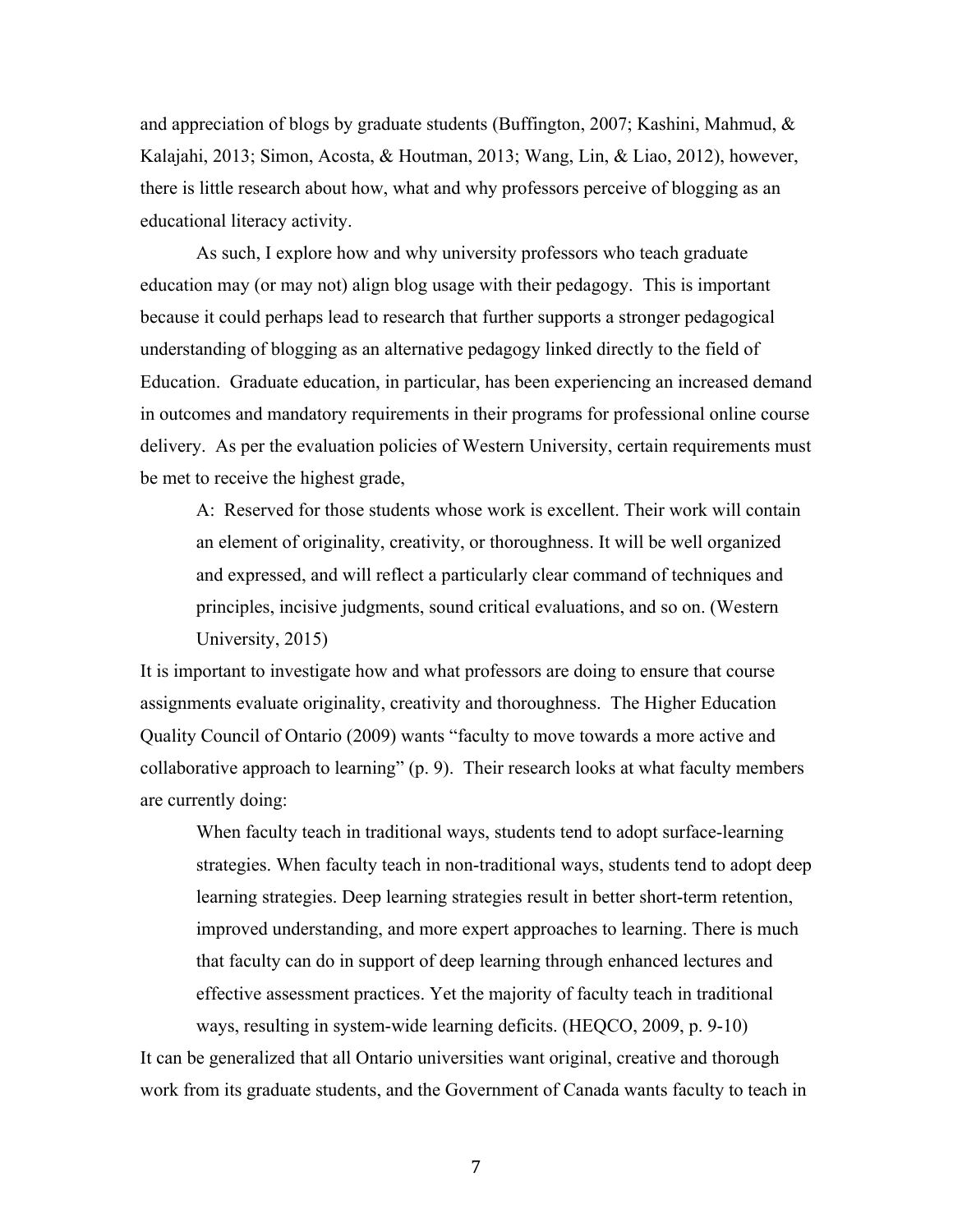innovative ways. I want to know whether professors perceive blogging as a means to help accomplish these goals. Since a myriad of research has looked at students' perceptions of blogging and the impact of blogging in relationship to their learning, I am interested in investigating faculty's perceptions of blogging on teaching and learning.

As Ontario universities and the Government of Canada strive to meet these requirements and outcomes, it is important to take a look at the state of multilingualism due to globalization<sup>3</sup> and the current student population in graduate studies. Firstly, the term multilingualism can be defined as:

Multilingualism… should not be seen as a collection of 'languages' that a speaker controls, but rather as a complex of *specific* semiotic resources, some of which belong to a conventionally defined 'language', while others belong to another 'language'. The resources are concrete accents, language varieties, registers, genres, modalities such as writing – ways of using language in particular communicative settings and spheres of life, including the ideas people have about such ways of using, their language ideologies. (Blommaert, 2010, p. 102)

If students have some degree of multilingualism, then their relevant background will influence the way they produce meaning. "Multilingualism is a matter of degree, a continuum, and since we all use different linguistic varieties, registers, styles, genres and accents, we are all to a greater or lesser degree multilingual" (Weber & Horner, 2012, p. 3). If students have knowledge of additional languages, the way they choose to communicate can differ from others. "We can see that meaning is not fixed or contained within individual words, but needs to be constructed by the hearer or reader, who links the text with relevant background in order to make sense of it" (Weber & Horner, 2012, p. 12). Blogs would provide an environment where students can link what they learn in graduate studies with their relevant background depending on how they choose to communicate their ideas. Further, students who have knowledge of different linguistic

 $3$  Globalization is "most commonly used as shorthand for the intensified flows of capital, goods, people, images and discourses around the globe, driven by technological innovations mainly in the field of media and information and communication technology, and resulting in new patterns of global activity, community organization and culture" (Blommaert, 2010, p. 13).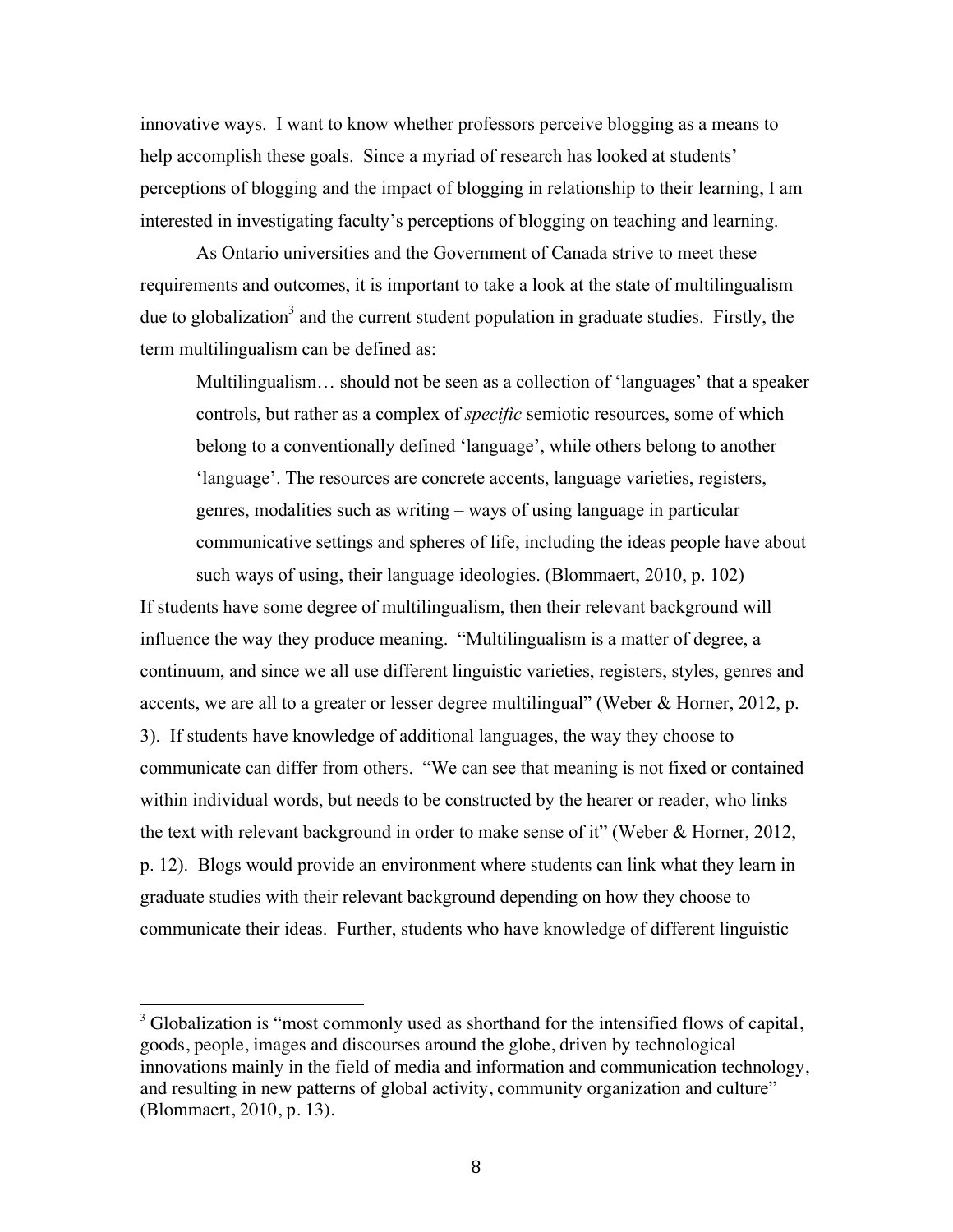varieties may find that their digital literacy skills<sup>4</sup> would allow for different productions of meaning and communication. If this were the case, blogs would allow for multidimensional information to be created and communicated through the use of technology.

With the notion that all students are multilingual, a multiliteracies and multimodal pedagogy may work to not only further develop but strengthen such multifacted repertoires and practices. In Multiliteracies theory, language use has two major aspects. First, meaning making is dependent on the social context such as life experience or identities (Cope & Kalanztis, 2012, p. 1). Second, meaning making is dependent on the modes used. In other words: "In Multiliteracies theory, we identify six modes of meaning: *oral, written, visual, gestural, tactile, and spatial. Multimodality* is the theory of how these modes of meaning are interconnected in our practices of representation and communication" (Cope & Kalanztis, 2012, p. 191). This has a few implications. If a student has a multilingual identity, then multiliteracies will take this social context into consideration. Further, the availability of different modes could allow multilinguals to represent and communicate ideas in alternative ways. With this in mind, in order to achieve originality, creativeness, and thoroughness and to achieve a more active and collaborative approach to learning, Cope & Kalanztis (2012) argue that we need learning environments that "supplement traditional reading and writing skills with multimodal communications, particularly those typical of new, digital media" (p. 2). In which case, blogging is one aspect of digital media that has the capability to facilitate these various goals in representation and communication and to invite multilingual identities to be expressed.

Before going further, I will provide a more detailed definition of terms as well as demonstrate how they are significant and connected in this thesis with blogging as an educational activity along with the varied conceptualizations of blogs and their purposes.

<sup>4</sup> Digital Literacy is the ability to use information and communication technologies to find, evaluate, create, and communicate information, requiring both cognitive and technical skills (Vissar, 2012).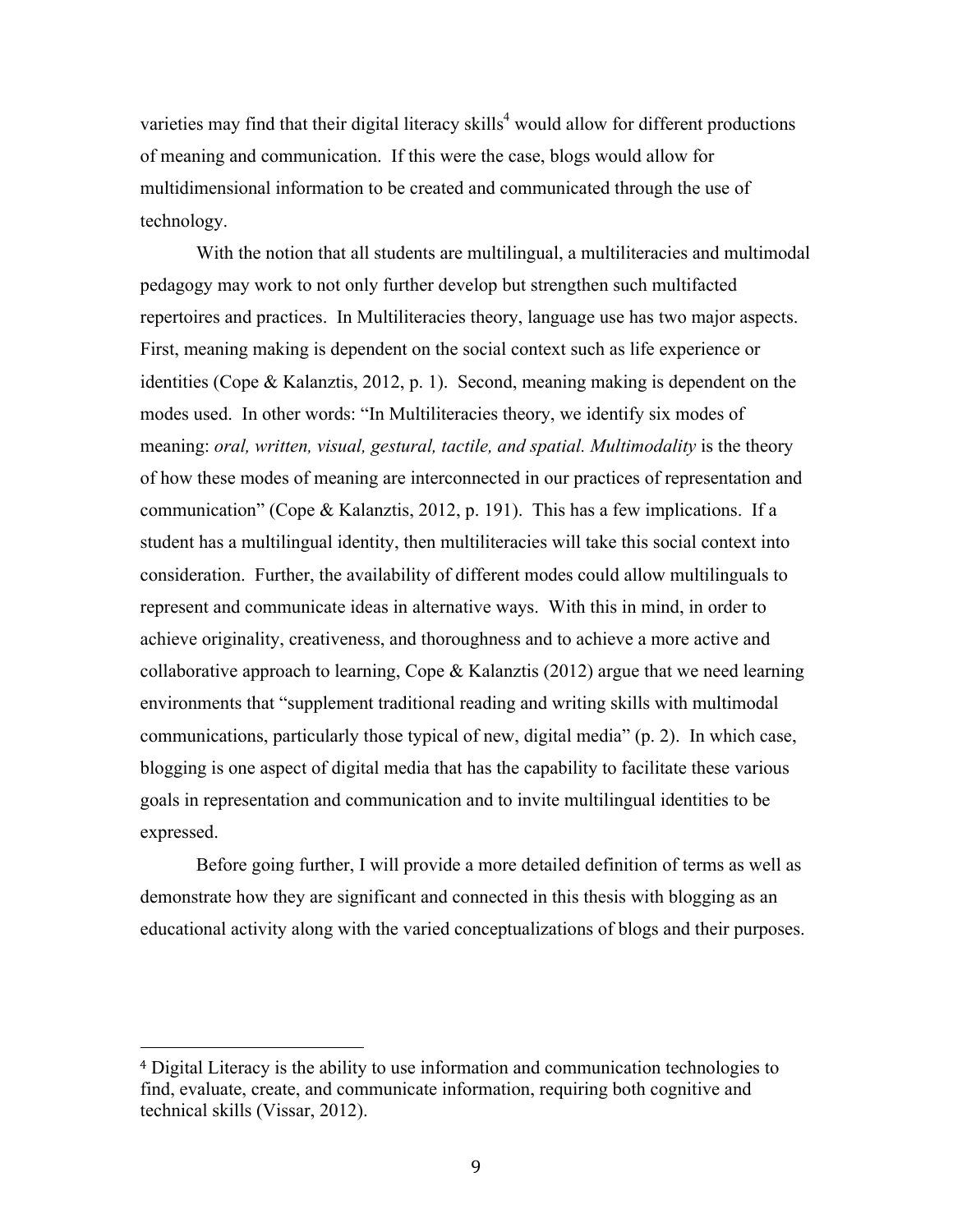#### **1.4 Definitions of Blogs**

A blog (also called a weblog or web log) is a website consisting of entries (also called posts). The earliest blogs started in the late 1990s and were looked upon as online diaries. For example, individuals posted information on a daily basis about their lives, opinions and activities. The daily posts were listed in reverse data order, so readers viewed the most recent post first and scrolled through previous posts. Today, blogs, bloggers and the act of blogging have become much more expansive and diverse. "Blogs are multimodal" (Davies & Merchant, 2009, p. 88) because one blog entry can incorporate several different modes, such as written meaning (text), visual meaning (images), audio meaning and oral meaning (videos, sound clip, voice recordings). A blog is multiliterate because it takes traditional reading and writing and supplements with communications typical of new digital media. A blog is multilingual because the person writing may have many different linguistic repertoires (or ways of using language) and have different ways of expressing representation and communication.

Common definition:

Blogs can exist on virtually every topic, and have similar characteristics such as: automatic formatting of content in the form of headlines, entries or stories; time and date stamp of entries; archiving of past entries; a search function to search through all entries; a blogroll – a list of other blogs read by the author of the current blog; a second associated with each entry where readers can post comments on the entry. (Buffington, 2007, p. 21)

They are easy to use because "the user does not need sophisticated technical knowledge (Bartlett-Bragg, 2003) to maintain them" (Muwanga-Zake et al., 2010, p. 3). Blogs are primarily "personal journal and opinion entries, which enhance a feeling of social interaction" (Muwanga-Zake et al., 2010, p. 3). Blogs share some "characteristics of paper-based texts (typographical, conventions, spelling, paragraph and layout), but with new affordances such as making textual connections, comments, hyperlinking to information sources, monitoring visits, embedding audio podcasts and videos" (Davies  $\&$ Merchant, 2007, p. 168). The practice of blogging involves "producing digital content with the intention of sharing it asynchronously with a conceptualized audience" (Boyd,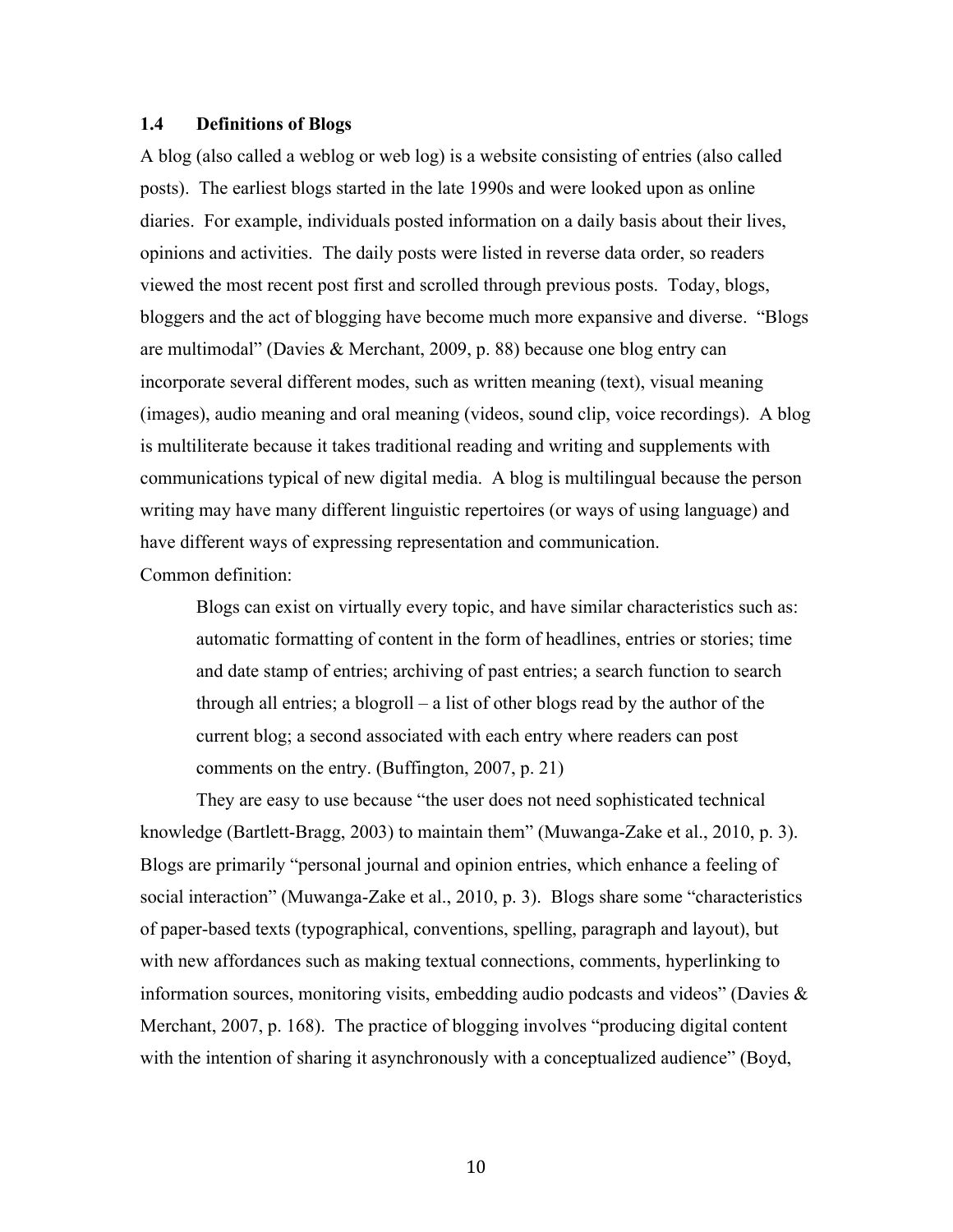2006, para 28). Blogs differ from static webpages because "they capture ongoing expressions, not the edits of a static creation" (Boyd, 2006, para 30).

#### **1.4.1 What is an academic blog?**

A common theme in the literature describes academic blogs that are written for the purposes of research dissemination, academic authorship, and academic publication. McGrath (2010) describes blogs as the dissemination of knowledge in the context of academic discourse (p. 6). It allows for a conversational scholarship (McGrath, 2010, p. 3) through blog posts and comments. This allows for research to be popularized (Kirkup, 2010, p. 77), but also changing academic writing as Yancey (2004) questions what is writing and how is it changing in relation to blogging (p. 298). Simon, Acosta, & Houtman (2013) explore academic authorship in online spaces in a collaborative analysis and derived audiotaped conversations. One implication of this journal article is that authorship in blogging is now more distributed, interactive and participatory. However, a challenge with academic blogging is that there is immediate publication with a lack of peer review (Davies & Merchant, 2009, p.168).

#### **1.4.2 Pedagogical use for blogging.**

One type of academic blog is the research log, "an online version of the traditional notebook or record-book (Jill Walker, 2006) which keeps track of relevant references as well as thoughts or experiments in progress" (Gregg, 2009, p. 472). There is pedagogical potential to academic blogging such as enriching learning experiences that lead to deeper learning and analytical thinking that is ongoing. Blogging is a practice that involves:

exchanging insights and information; collaboration between diverse communities; hosting student publications; reflective or journal writings as an alternative to traditional forums; group work; learning portals; assignment submission; sharing course-related resources. (Muwanga-Zake et al., 2010, p.3)

In graduate education, academic reading can be fairly dense and hard to understand at times. In order to reflect and organize thoughts, blogs can work as part of "meaning making" (Davies & Merchant, 2007, p. 82), but also provide an "analytical record of learning" (Davies & Merchant, 2007, p. 88). Mortensen (2002) contends, "blogs can track a constant flow of thought as they are published bit by bit" (p. 267). These reflections enabled associative thinking as "students linked concepts taught in the subject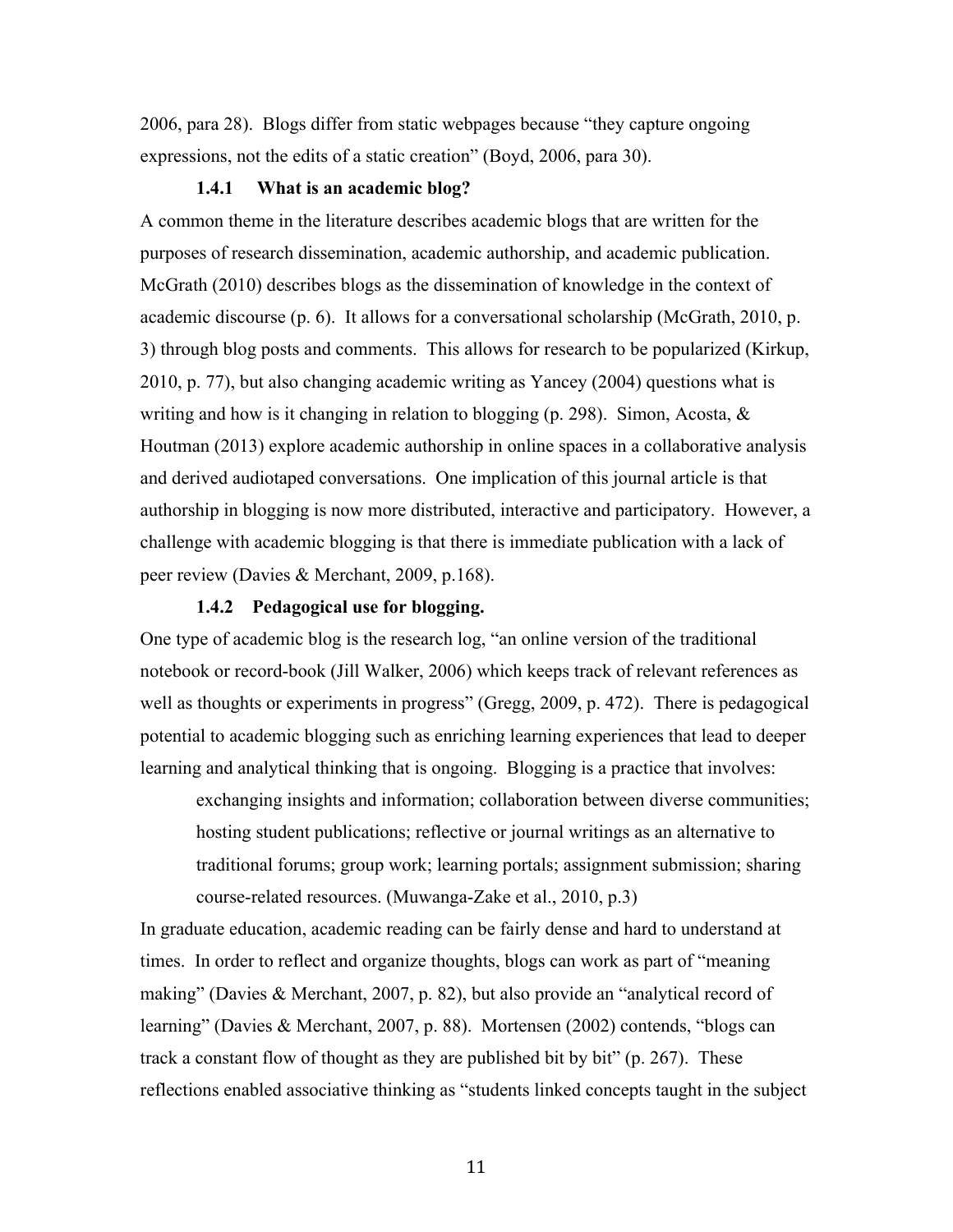with current issues and events in the wider social context (Framer et al., 2007)" (Muwanga-Zake et al., 2010, p. 4).

Educational characteristics of blogs include being "open, interactive, creative and easy to use environments, and justify why they are widely promoted as collaborative learning environments" (Jimoyiannis, Tsiotakis, Roussinos, 2013, p. 16). As blogging fosters an interactive environment, "knowledge construction is discursive, relational and conversational in nature (Ferdig & Trammel, 2004)" (Muwanga-Zake et al., 2010, p. 4). These discussions are much more open and also more "permanent than discussions in a seminar room or at a conference" (Mortensen, 2002, p. 269).

There is a role for blogging in graduate education because, "from a junior scholar's point of view, blogging can be an excellent method for developing and sustaining a confident and clear voice of one's own and ability to formulate and stand by opinions" (Mortensen, 2002, p. 268). Blogging is an emerging academic practice, and a "new genre of scholarly writing, which could be an important activity for a professional academic" (Kirkup, 2010, p. 82). Furthermore, Waely & Aburezeq (2013) state that:

Blogs can be used in teaching and learning for writing reflections on lectures and presentations given in class; as a continuation of classroom discussion; case study discussion, raising questions and answers about processes, procedures, assignments, activities, and topics not addressed during class sessions; and a resource center for sharing teaching and learning aids. (p. 975-976)

In addition, "blog activity not only encourages students to actively and reflectively engage in knowledge sharing, knowledge generation, and the development of numerous strategies to cope with difficulties encountered in the learning process" (Sun & Chang, 2012, p. 43). Sun & Chang (2012) go on to state that,

in pedagogical settings, the effective use of blogs enables knowledge sharing through connecting learners to contexts beyond the classroom. In turn, this facilitates the development of individual and critical voices (Du & Wagner, 2007) and prompts individual accountability in learning. (p. 43)

#### **1.4.3 Advantages of blogging in education.**

In many different instances, blogs are seen as advantageous in education. Ellison & Wu (2008) discuss that,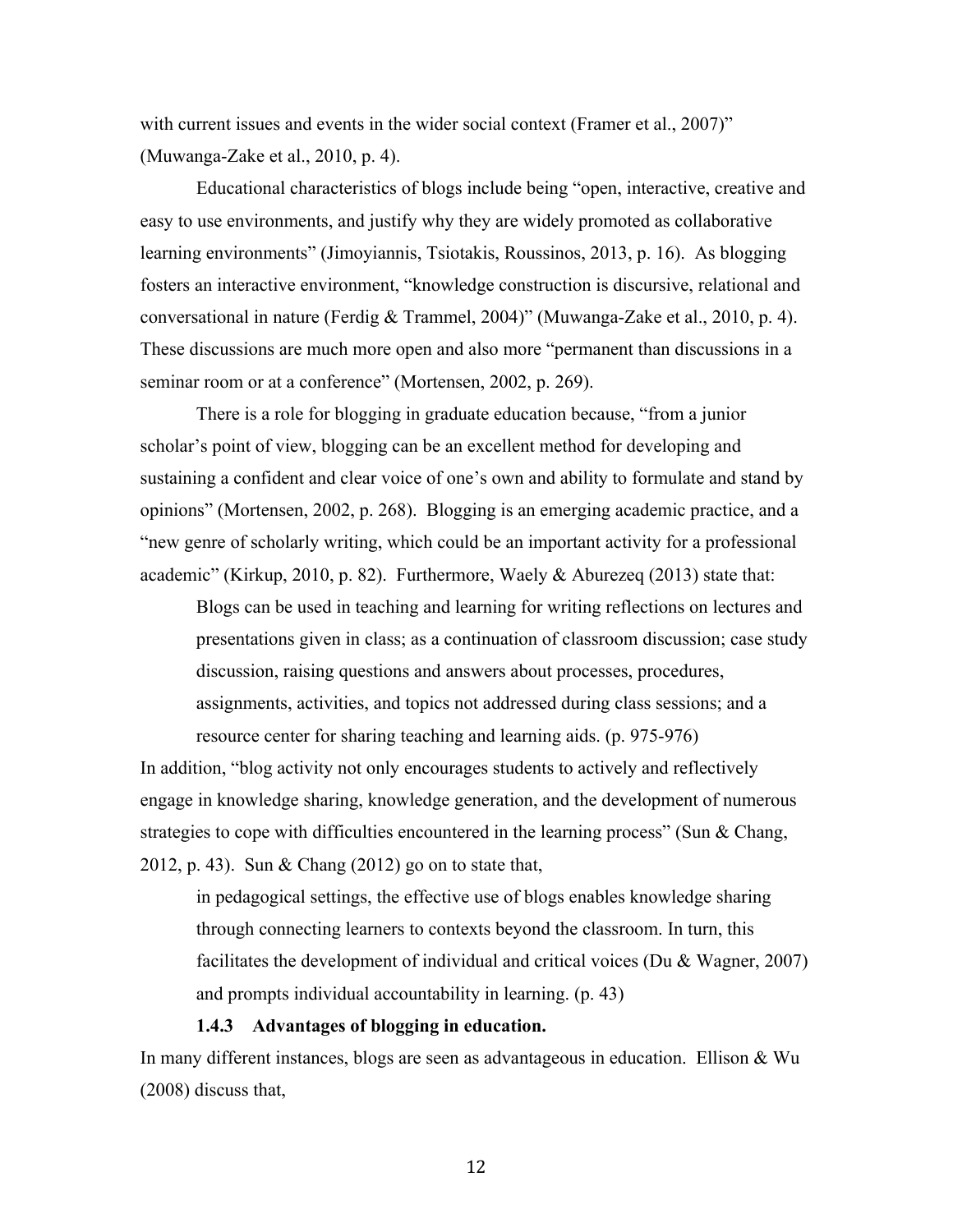blogs are well-suited to the learning environment for a number of reasons. Primarily, the critical skill of writing is central to the act of blogging. Because the blogging format encourages students to engage with positions divergent from their own, blogging can potentially enhance analytic and critical thinking skills. Students may be more invested in their writing if they know they are writing for an Internet audience and their peers, as opposed to only an instructor. (p. 105-106)

Oravec argued, "developing a weblog could enable students to develop a unique writing voice and to become more analytical and critical" (Ellison & Wu, 2008, p. 106). Will Richardson in his experience with high school students supported blogging as an educational activity because it allowed students to

reflect on what they are writing and thinking as they write and think it, b) carry on writing about a topic over a sustained period of time, maybe a lifetime, c) engage readers and audience in a sustained conversation that then leads to further writing and thinking and d) synthesize disparate learning experiences and understand their collective relationship and relevance. (Ellison & Wu, 2008, p. 106)

Williams and Jacob (2004) draw upon the research on the educational theories of Vygostky in assessing the educational value of blogs.

They observe that there will be a natural tendency for reflection and analysis on the part of the student, given feedback systems are integral to the blogging interface, but also note that the contextualization of learning through hypertext links to other materials encourages revisiting and revising of learned concepts, enriching the learning experience. (p. 236)

An account by Maitzen (2012) supports blogging as a "potentially transformative medium" (p. 349) that would make "conventional forms of academic research and writing feel constricting" (p. 348). He advocates that, "our institutions benefit, and so do we, from the innovation, openness, collaboration and outreach that blogs provide. That seems reason enough to credit them as academic practice" (Maitzen, 2012, p. 354).

#### **1.4.4 Conceptions of blogs in academia.**

Scholars argue that there are main differences between academic writing and blogging. Academic writing is structured by the rules of the causal argument; there is academically accepted logic; there is lengthy, sustained argumentation; articles are drafted, revised,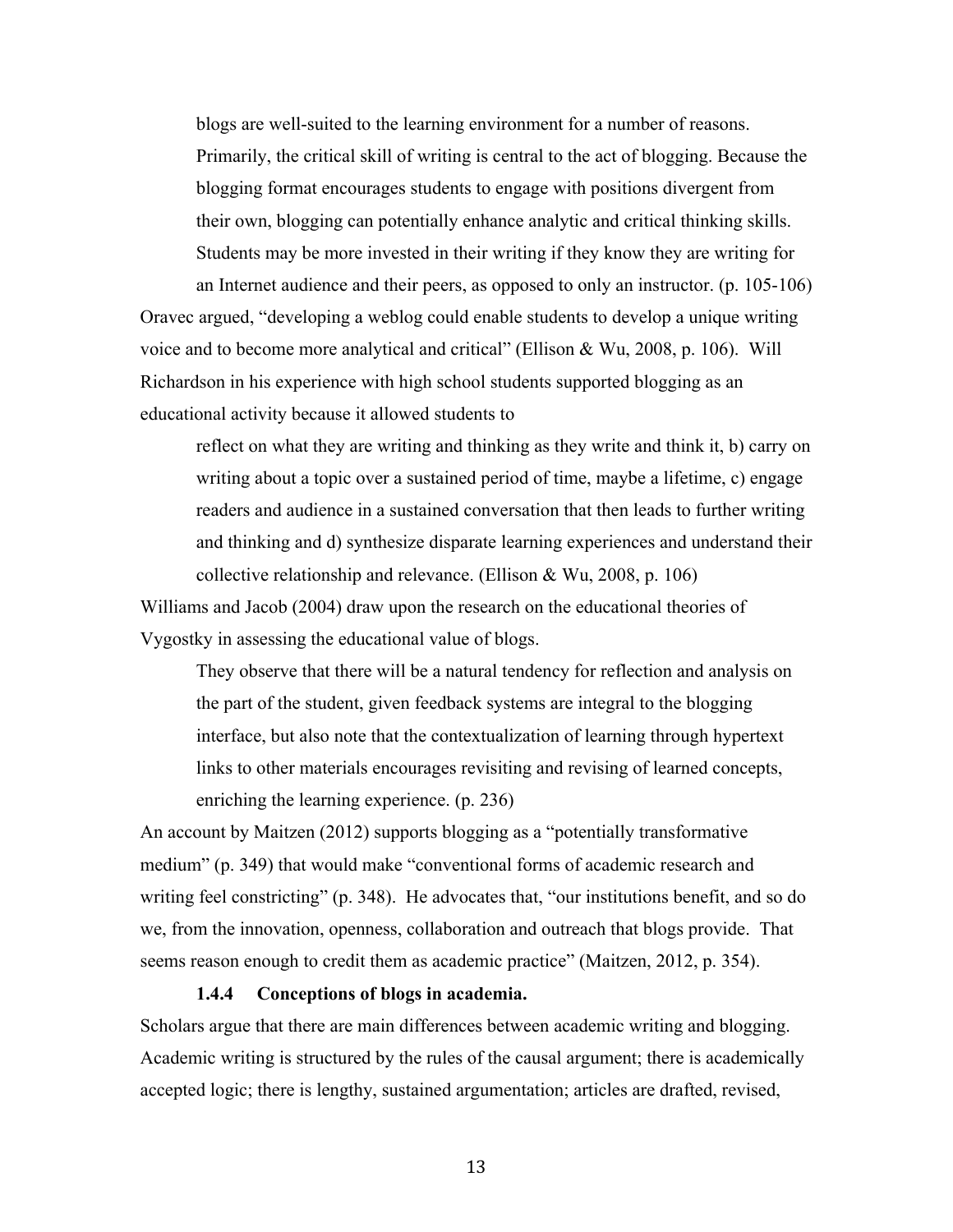rewritten, edited, proofread, finalized and the notes forgotten, made irrelevant by the more polished product" (Mortensen, 2002, p. 261-268). On the other hand, blogging is structured by time and the impulses of the day, documenting the trail of thought; there is personal logic; collections of briefly formulated thoughts and ideas; there is a focus on connections and on brief nuggets of thoughts; blogs are a way to trace a flight of thought (Mortensen, 2002, p. 261-268).

Those against blogging as academic practice state, "for most academics, blogs are irrelevant (Lovink, 2008) because they don't count as publications" (Kirkup, 2010, p. 76). Another wariness of academic blogging is the "subjective style of many blogs, a style which seems in opposition to traditional forms of academic text which value an 'objective' authorial (Hyland, 2002) voice" (Kirkup, 2010, p. 76). Maitzen (2012) asserts "I do not think every academic should blog, and I certainly do not think blogging should replace all the other ways in which we carry on our work as intellectuals and educators" (p. 348). Blogging will "neither suit nor serve every academic nor every academic practice" (Maitzen, 2012, p. 348). Often, the lack of peer review is the first objection rallied "against taking any self-published work, including blogging, seriously as academic practice" (Maitzen, 2012, p. 352). One researcher argues, "blogs lack rigorous scholarly work (Glenn, 2005)" (Muwanga-Zake et al., 2010, p. 5). One study reports a "complaint that blogs end up being "forced writing" (O'Donnell (2005) as lecturers try to make blogs pedagogically useful" (Muwanga-Zake et al., 2010, p. 5). Other concerns include the possibility for "racially insensitive and outdated language" (Buffington, 2007, p. 25), which does not promote a safe and effective learning environment. Also, Internet trolls can cause trouble in comment sections of blogs, which hinders effective discussion and security (The Current, 2014).

Those that support blogging believe that blogging provides a "forum for quick feedback and for conversation with a more diverse audience than traditional academic publishing venues and can enrich and extend academic discourse" (Estes, 2012, p. 974). While blogs could encourage the freedom of expression as an important element of reflection, "the failure to provide clearly defined blog objectives is a concern" (Muwanga-Zake et al., 2010). Attitudes have been "contingent on discipline" (Gregg, 2009, p. 472). This study is important because it will evaluate whether there are positive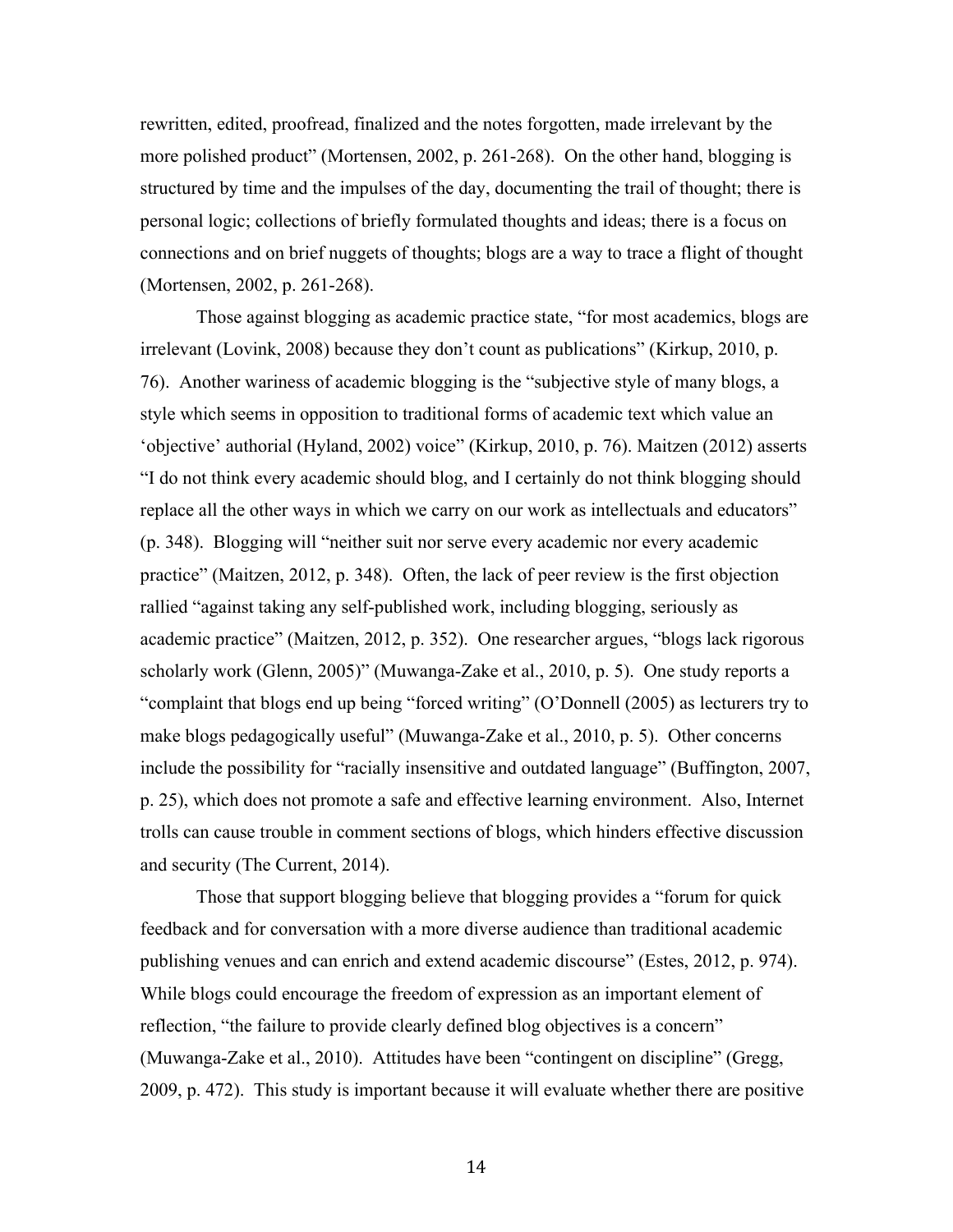or negative perceptions towards academic blogging but also what the attitudes are in the field of Education.

#### **1.5 Significance of Study**

My research bears significance because unlike some of the other studies mentioned above, my study not only explores the perceptions of professors towards blogging, but also, opens up space that considers some of the important implications between blogging as an educational activity as concerns multimodality, multilingualism and multiliteracies. Multiliteracies allows for alternative starting points for learning, engagement, different conceptual bents, different analytical perspectives, divergent learning orientations (Cope & Kalanztis, 2009, p. 188). The importance of multimodality through blogging is that something in words may make more powerful sense to a student as an image or diagram (Cope & Kalanztis, 2012, p. 195). This allows students to demonstrate how, why and what they know in an original and creative way of expression and not just in a unidimensional, one way of representing. Further, students who are multilingual use language in various ways. Blogging can allow such individuals to become aware of their complex identities and language practices through reflection and reading comments from others who may also relate to them. Finally, multiliteracies take into consideration new learning, new learners and new teachers (Cope & Kalantzis, 2012, p. 12). This demonstrates an important shift in graduate education that should be further analyzed in a Canadian context.

Today's "digital natives" in graduate education could benefit immensely from alternative pedagogical approaches by professors reflective of contemporary times. Otherwise, graduate students with complex identities and diverse learning styles may miss out on their full learning potential (Byrd Clark, 2012; Canagarajah, 2013). In my own experience, I had struggled in a graduate course that stressed the importance of academic writing, whereas I soared in graduate courses that made available multiliteracy options, such as blogging and video submissions for assignments. In more objective terms, I received a B- in academic writing, and an A+ in blogging. I felt that I struggled to learn the code of academic writing and I was bounded by traditional writing logic when it came to evaluation of my work and abilities. Whereas when I blogged, I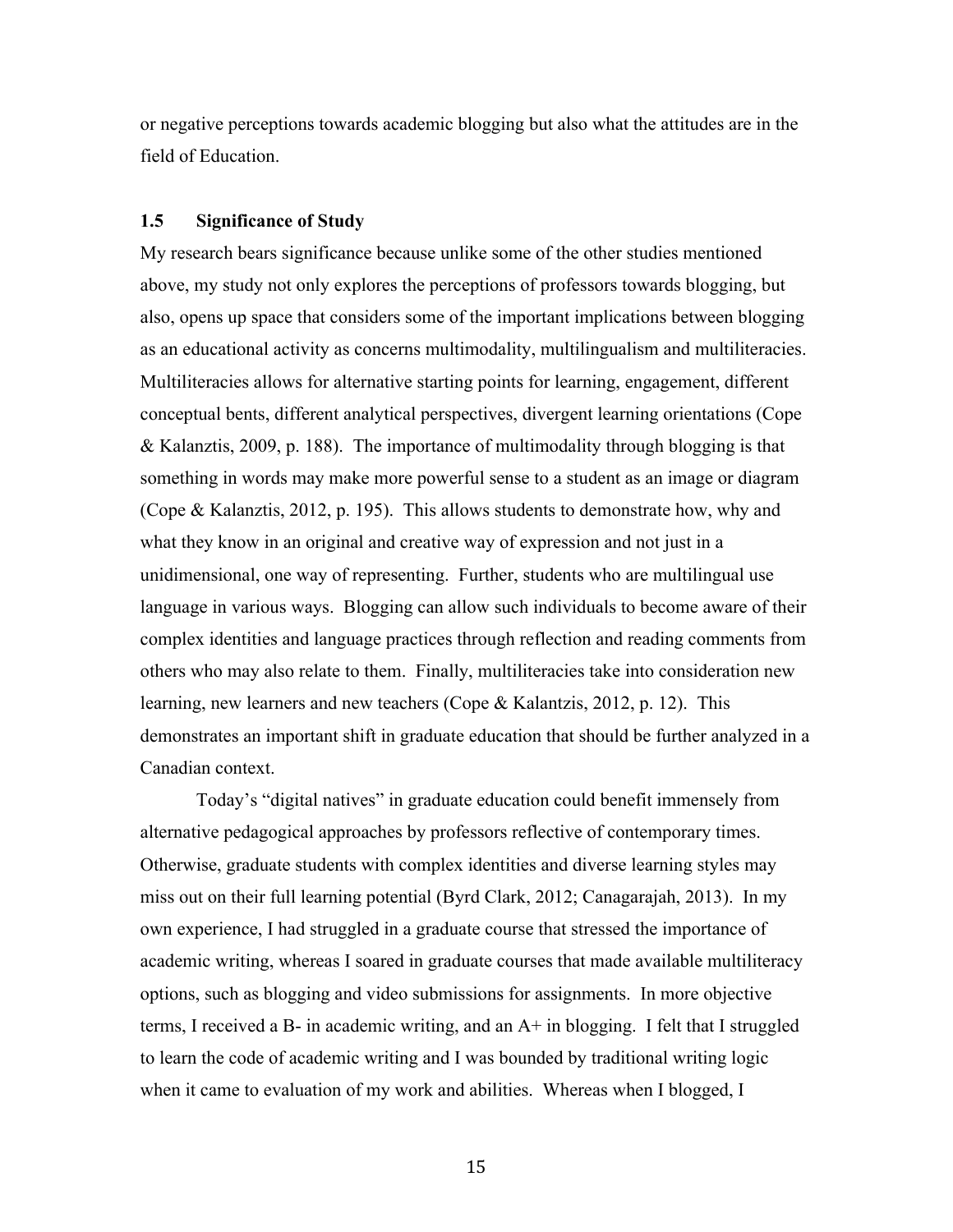incorporated my multilingual skills as well as my interests in technology and art to demonstrate my knowledge and understanding in several different multimodal modes. This is how learning came alive for me. But what if all of my courses only allowed me to write traditional academic papers? I would not have the opportunity to demonstrate that I can be an A+ student. This introspection allowed me to question if many other graduate students encountered similar experiences.

Upon reading several scholars' research (Taylor & Cummins, 2011), I learned that my difficulties entering graduate education have been shared by others, such as one student who expressed in her blog that, "I've been told that it is so vital that graduate students need to know how to read and think critically, but I know clearly that I myself am very weak in this skill" (Sun & Chang, 2012, p. 51). Is critical thinking evident only in text? Or can other modes (such as blogging) help demonstrate this skill? Also, it is important to keep in mind that students from diverse international settings (e.g. Taiwan), might be able to relate to this situation: "the importance of critical thinking skills is not impressed upon students until they enter university or, in most cases, graduate programs" (Sun & Chang, 2012, p. 51). What if there are other students who have not developed such skills and must only demonstrate it through rigorous academic writing? How does or will this affect a "learner's construction of "self-worth and legitimacy"? (Byrd Clark, 2009, p. 9). Is academic language seen as a "symbolic investment, as a highly valued commodity in neoliberal times?" (Byrd Clark, 2009, p. 10). Finally, how do professors perceive the use of blogs as a new technology for their students?

I chose blogs as a new technology, because it was new to me in my own experience. I did not have any school experiences using a blog until my graduate courses at Western University in the Fall 2013. I also found that my classmates didn't have experience with blogging in an academic setting. In this case, it was new, because it wasn't something I had personally considered as a learning tool. It was only through understanding multilingualism and multiliteracies pedagogy, that I understood that graduate education could support blogging as a learning tool in terms of multimodality. I found that I was a visual learner, who needed mind maps, colours and pictures to make learning more cohesive and memorable for me. I also enjoyed the technological aspect of hands on learning, through learning different software, but also applying connections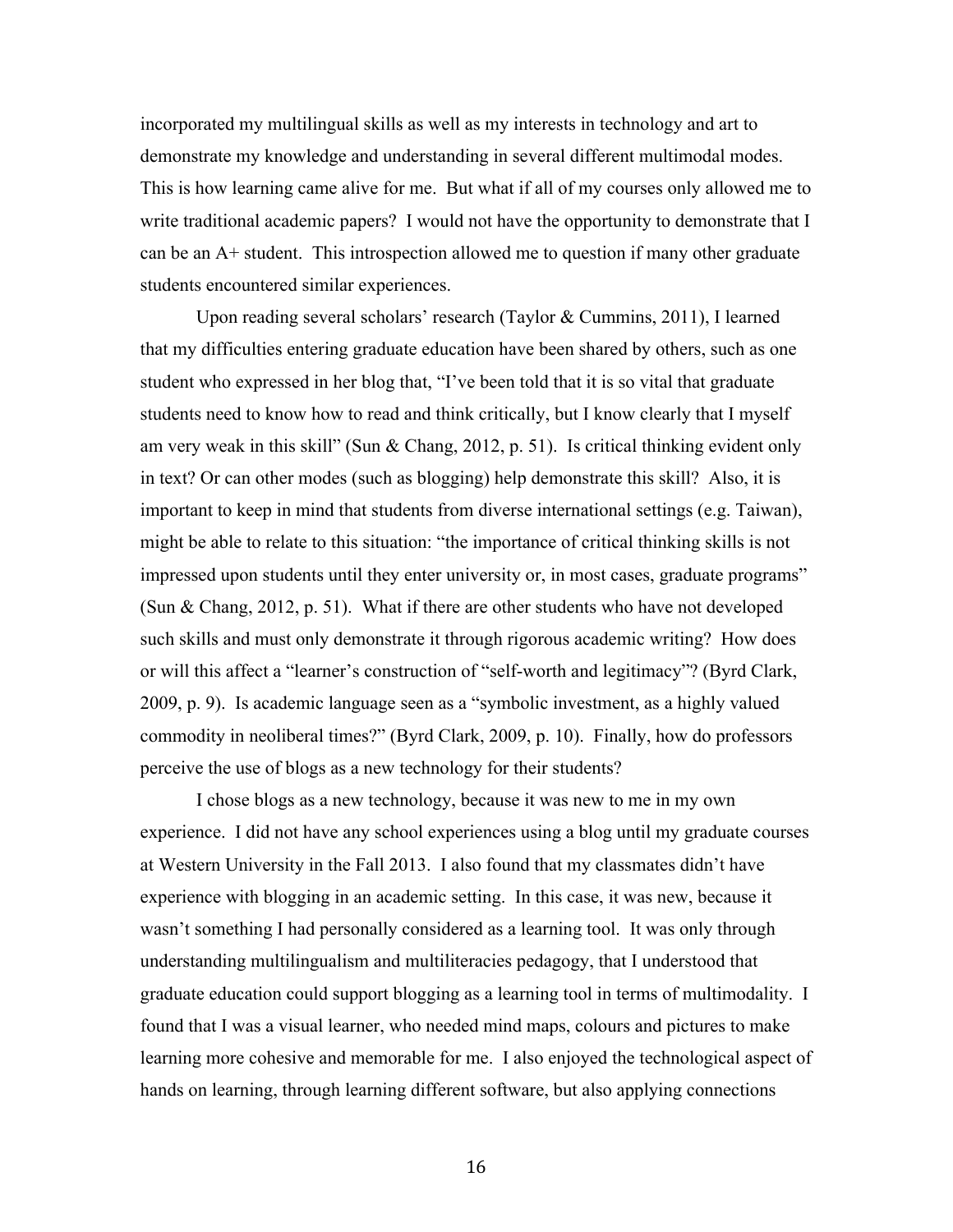easily through my different readings and research. Having reflected on my own personal experiences on blogging, I was inspired to read studies about blogging, and to see if there were studies that supported my experiences. I will outline some of these studies in my upcoming literature review.

The significance of this study then, will be to investigate the pedagogical basis for blogging in a Canadian context, to support Ontario's vision that "universities will drive research. They will put students first by providing the best possible experience for all qualified learners" (Ontario Government, 2012). As many graduate programs highlight the importance of originality, creativity and thoroughness (in other words, alternatives to traditional approaches) there nonetheless appear to be few multiliteracy options available when it actually comes to graduate courses. For ethical reasons, I am protecting the privacy of the university I currently attend, but this information can be generalized to universities in Southwestern Ontario who have similar assignment requirements. I have looked into 15 different syllabi of courses in graduate education, and a majority of assignments would include, participation, presentations, weekly discussions, book reviews, case briefs, position papers, article analysis, practice critiques, quizzes, proposals, inquiry papers, literature reviews and final research papers. Four courses allowed for multiliteracy options: One course allowed a Prezi presentation as a final assignment; another allowed a digital portfolio; one wanted you to create your own blog; another with a voice journal. Nonetheless, it appears that, graduate students have been dealing with a top-down monolithic authoritative approach, such as being solely evaluated on one's academic writing, for example, one graduate course had a final research paper worth 50% of the final grade. Furthermore, students must demonstrate the ability to write clearly and correctly (Western University, 2015).

On the other hand, according to Bryan  $\&$  Clegg (2006), there are many innovations in higher education, and there are alternatives to traditional assessment practices that were once dominated by… the standard essay (p. xvii). There are professors who use many innovative approaches, so this study seeks to understand the perceptions of university professors toward blogging as a valid educational activity. This research is equally important because it represents an issue of equity and accessibility for students. For example, students may have technological or artistic skills that would be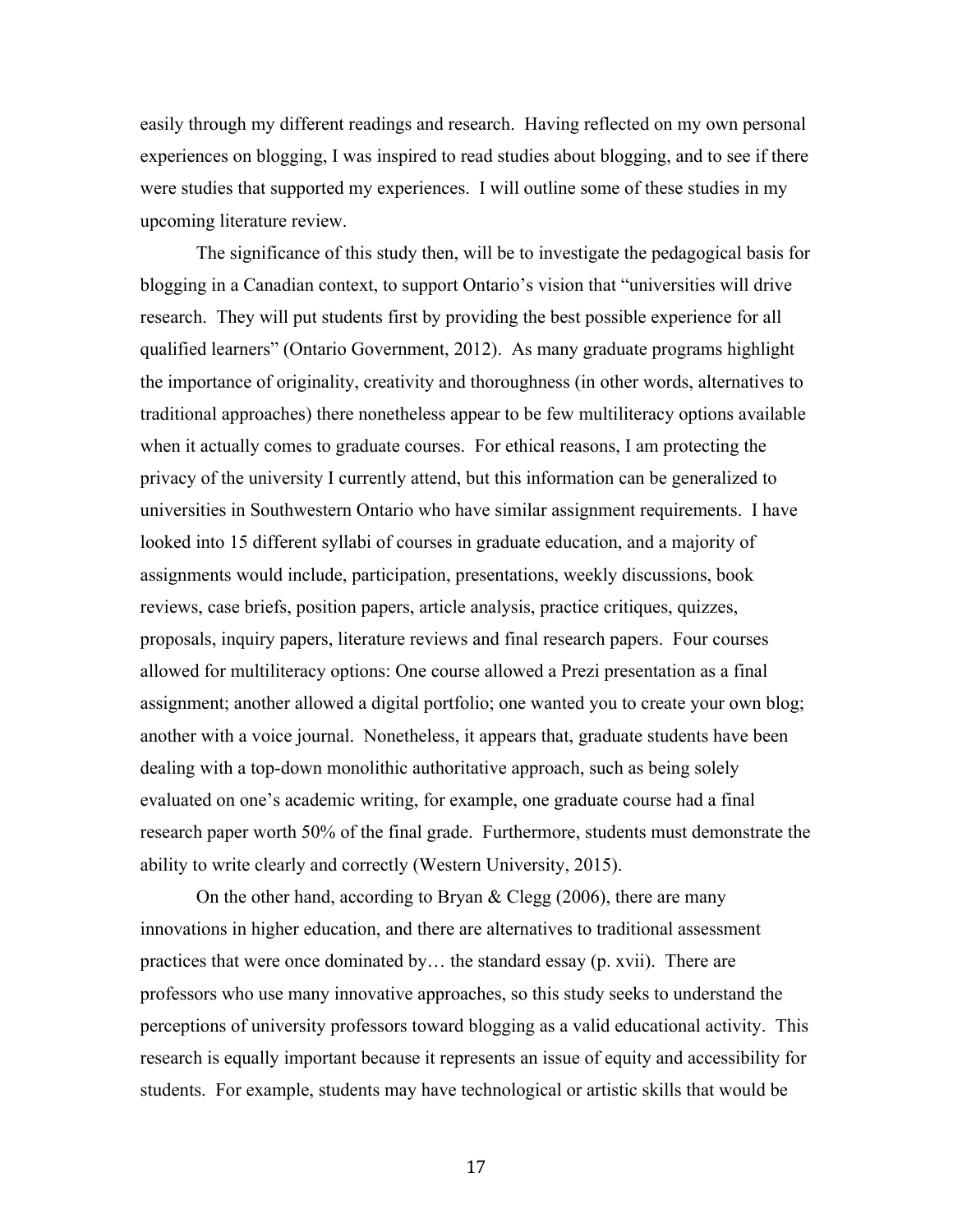repressed or unnoticed if they only wrote a standard essay. This is to keep in mind that students without these skills can still flourish with the standard essay. But it is important to have options. Educators ought to use a variety of pedagogical approaches and permit students to bring in their multiple identities and multiliteracy skills to the classroom, so that learning can be a more deeper engagement for all concerned (Cummins, Brown, & Sayers, 2007). This would and could open up spaces for the possibility of different forms of expression and communication that may otherwise be missed in a traditional classroom.

Anderson, Varnahagen & Campbell (1998) stressed that,

Despite the potential for change and improvement to higher education through the application of learning technologies, adoption and effective use by faculty has been inconsistent and, in many cases, not effective. (p. 72)

Thus, this research has personal relevance for me (which I will expound upon in the upcoming section, My Own Positionings) because I have had direct experience with professors who have only evaluated my work using traditional literacy approaches. Certainly, I am not alone. In today's globalized and internationalized world, graduate students are expected to be original, creative and thorough but oftentimes evaluated and expected to operate through only one traditional mode for assignments where a standard variety of language is not only ideologically valued but upheld and legitimated (Heller, 1999). Therefore, I would like to contribute to the knowledge base by investigating why and how professors make decisions to use blogs (or not) to support originality, creativity and thoroughness that can help graduate students with multiple meaning making in their academic work. This study does not suggest "the direct replacement of one form of scholarly activity with another but rather the addition of alternatives to existing forms" (Weller, 2012, para 5). The reasoning behind understanding the pedagogical practice of today's graduate professors is that it is a commonly held belief that "the pedagogical objectives of a blog should be clarified to students before they start to blog" (Muwanga-Zake et al., 2010). This means that students need to be aware how exactly blogging can facilitate their learning and understanding, and what constitutes the main objectives. This is the responsibility of the professor to believe in or value the pedagogical advantages of blogging as an educational activity**.**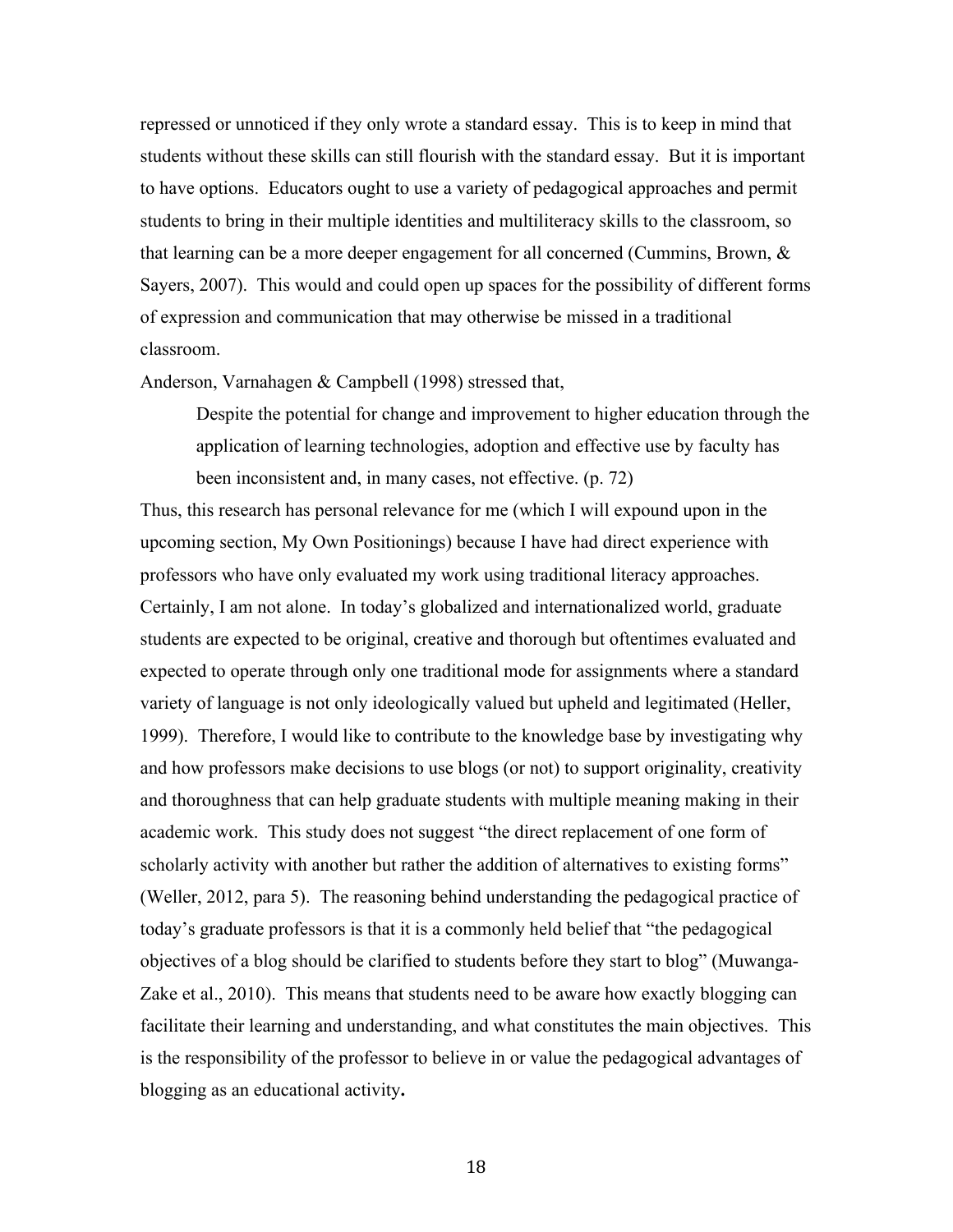#### **1.6 Coming to the Research: My Own Positioning**

I am a Vietnamese-Canadian and my story as a multilingual is diverse and complex. I needed a medium to allow me to process and make meaning of the concepts of literacy, language and culture. Blogging allowed me to become self-aware of my learning, as well as express myself in a way that I could not in the classroom.

There is a difference between traditional literacy and media literacy. "Whereas traditional literacy may be seen to focus primarily on the understanding of the world, media literacy focuses on the construction of meaning through the combination of several media "languages" – images, sounds, graphics, and words" (Ministry of Education, 2006). Traditional literacy has many types of language, such as formal, narrative, figurative and technical. But I found media literacy, in particular through blogging, was a combination of language types or use. I combined all types of traditional languages in my postings online. I used formal language while reflecting on multilingual concepts such as chameleons, mother tongue, and heritage language. Meanwhile, I used colloquial language when I was commenting or replying back to comments. Also, I used narrative language such as writing about my language-learning journey. Blogging has allowed me to use formal, narrative and colloquial language simultaneously. This example speaks to the multimodality of blogging as well as the creation of new literacy practices.

In addition, blogging permitted me to use my own images, sounds, graphics and words to make meaning of concepts such as language-learning journey, monolingualism, linguistic landscape and code-switching. This was an opportunity for me to use my skills with photos and videos to express myself. I became aware of the true meaning of codeswitching through my experience with recording a phone conversation between my father and me. This was an authentic learning opportunity because I saw how I personally struggled with translation, mixing Vietnamese and English words in sentences, or listening to Vietnamese but speaking in English. But it also gave me a new found appreciation for my own multilingualism and heterogeneous language practices, in ways that I had never seen, valued or been made aware of before. For the first time, when discussing the use of blogs as an educational activity in my graduate course, I could see myself as a multilingual with a multidimensional ability to switch between languages,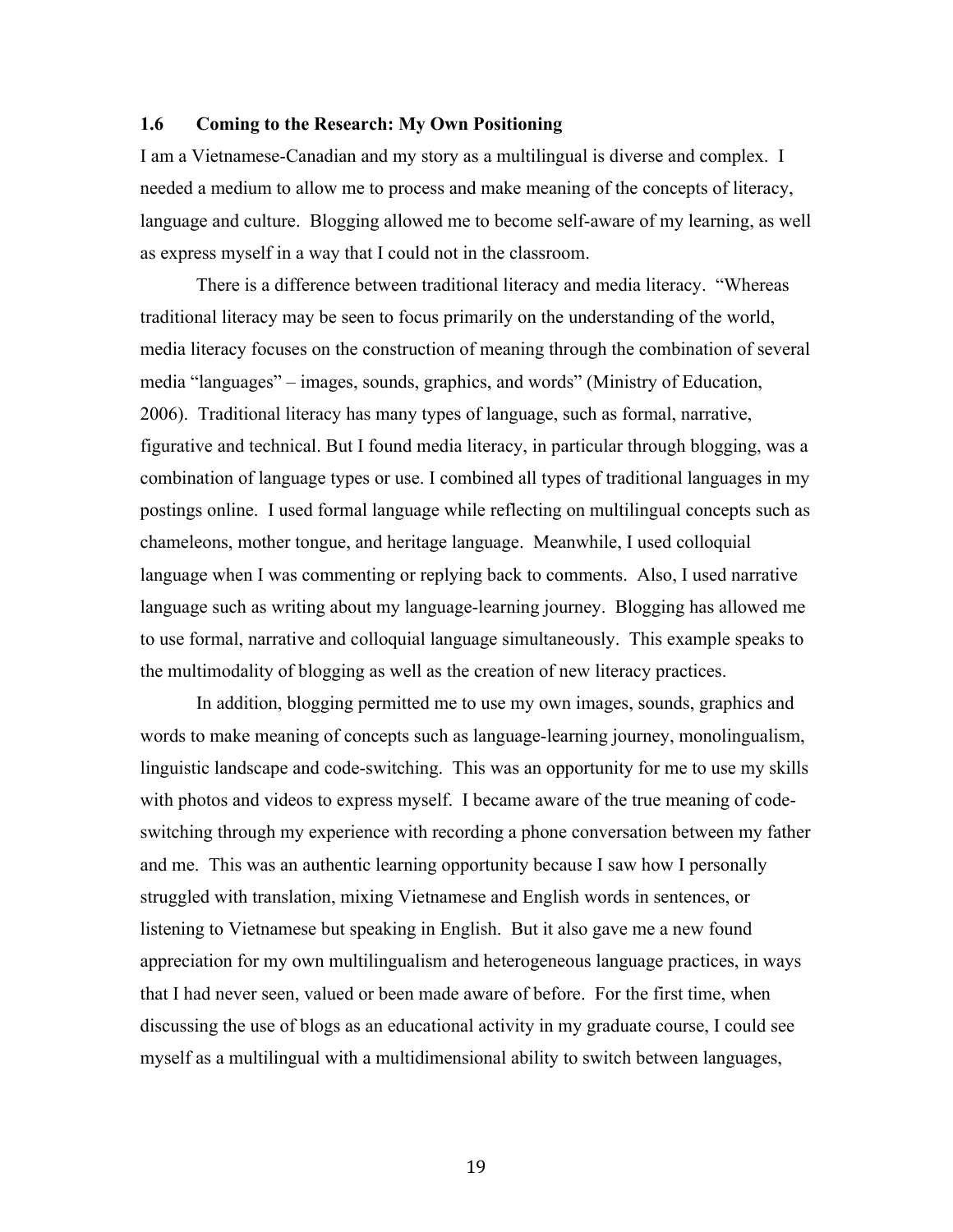genres, different styles, and registers. As such, blogging has allowed me to further appreciate the nature and value of a diverse multicultural society.

From my own experiences, an online camaraderie can be created through blogging as we (students in this case) try to understand various different concepts. As an online class, we form a constructivist environment where we can help each other form deeper meaning of these terms and concepts. By commenting and replying to our classmates, it is a feedback loop that improves our understanding. In this case, learning becomes students teaching students. This was beneficial to me because I had no prior knowledge of concepts. The building of an online community, where I could express my thoughts and receive feedback, allowed me to feel less intimidated or incorrect.

If attention were paid to media literacy through blogging, it could be greatly advantageous to students' learning because it appears to apply to many different kinds of people. Imagine the Canadian citizen or the Permanent Resident–they all have their story and I would argue that we all want our stories to be heard. For everyone, it can take time to process information from the classroom and in our readings and then formulate the words that make the most sense. Blogging, for me, appears to allow learners to explore their own meanings of language(s), identity/ies and culture(s) in a much less constrained sense.

I think blogging is a tool that can make literacy creative. Blogging can be used as a form of free writing, where writers can reflect and gather everything they have learned. Then they may add in their random thoughts or examples that help them make sense of the information and ask related questions. In this case, blogging represents a tool for brainstorming and allows for deep processing.

In my opinion, the most important reason why blogging has potential for learners in today's globalized world is because it has allowed me to engage in reflexivity (Byrd Clark & Dervin, 2014). Reflexivity can be described as the "willingness to go and sit with the uncomfortableness and messiness of one's own ideological attachments, ways of representing, and… at the same time, to flexibly engage and negotiate meanings with one another" (Byrd Clark & Dervin, 2014, p. 25). It is through talking about my experiences that I have come to understand contemporary research in multilingualism. I have collaborated and co-constructed meaning and knowledge and am continuously attempting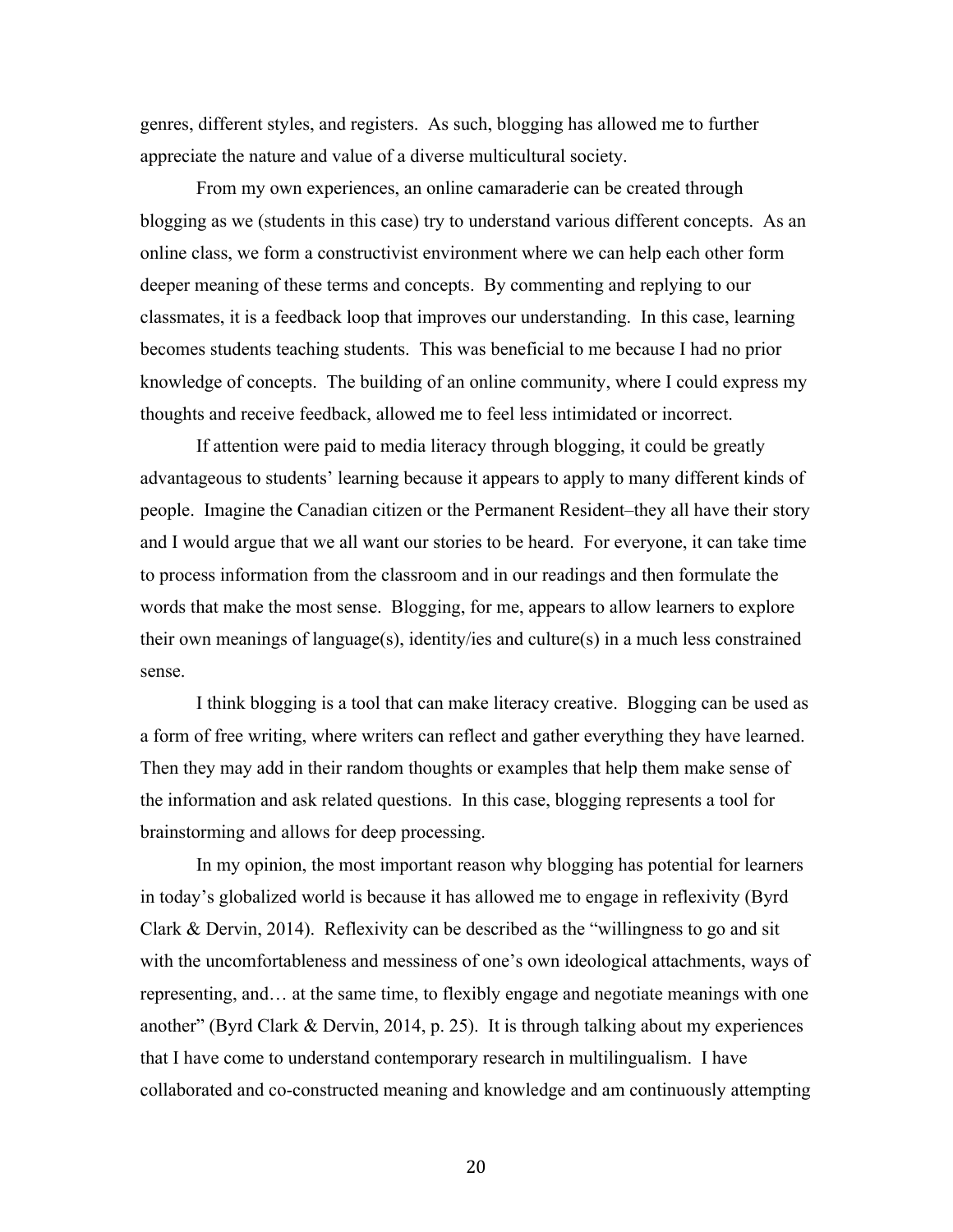to achieve a sense of clarity. I believe blogging reflects "Exposing one's own mistakes, conflicts, confusions and dilemmas to the public through writing this critical reflexive account is not only an intellectual task, but also a political action, full of psychological and social risks (Lin, 2004)" (Byrd Clark, 2009). The public sphere of blogging can possibly represent be a safe intellectual environment for students who may be confused about the concepts in class.

As a student who is new to multilingualism through multiliteracies, I had no prior knowledge of the different terms and concepts. By using blogging as a form of language, or languaging, I feel emancipated. My ascribed identity is a shy and quiet girl but my online achieved identity was a person with a desire to share all of my experiences and thoughts. Through communicating online, I was able to make sense of what we learned in the course readings. Through learning about these different concepts, I practiced the different uses of literacy through formal, narrative and colloquial language. I began to formulate my identity as a multilingual code-switcher and I felt a sense of camaraderie and support for my learning. I don't think I would have engaged in this level of thinking without the use of a blog or OWL Sakai. I advocate for literacy as a multimodal practice because I personally experienced the benefits to my learning and self-awareness. I believe that many other students can relate to how I feel about blogging as a multiliterate and multimodal practice.

A second identity that I relate to is of a multiliteracies graduate student in my first year of my master's program in Education and using blogs for course assignments. I became curious why some professors incorporated blogs into their courses and some did not. A multiliterate graduate student is, "a problem solver and strategic thinker, that is an active and informed citizen" (Anstey & Bull, 2006, p. 23). Through my experiences in blogging in my graduate courses, I became "an active designer of meaning, with a sensibility open to differences, change and innovation" (Cope & Kalanztis, 2009, p 175). This means that I became open to different interpretations of meanings, while experimenting further with different modes to express innovative ideas. I see myself as a meaning maker who believes in the "moment of transformation of remaking the world by representing the world afresh. Creativity, innovation, dynamism and divergence of normal semiotic states" (Cope & Kalanztis, 2009, p. 177). In www.multiliterate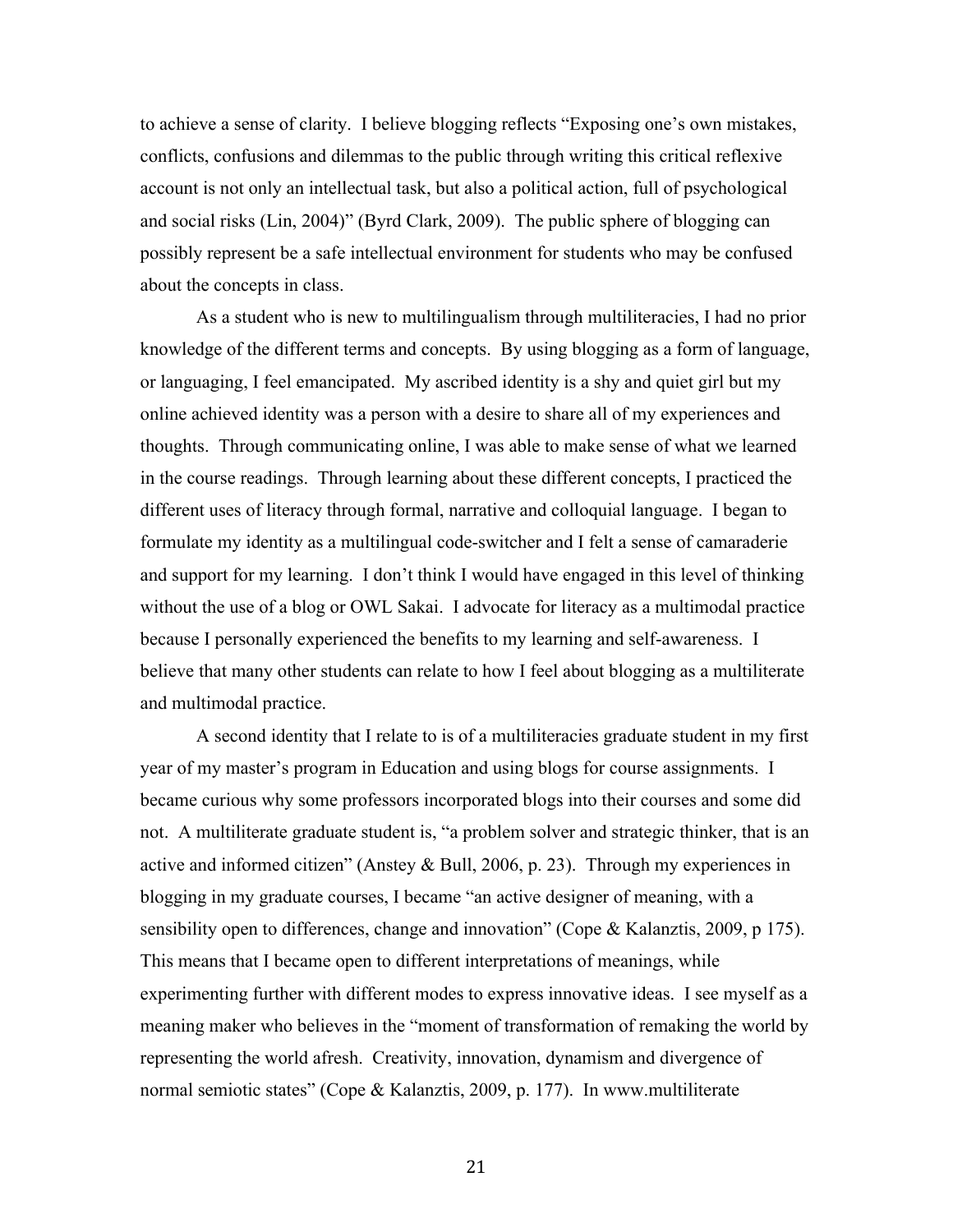graduatestudent.com, I shared my experiences with blogging in an academic context. Over the course of my first year, I have designed and created three blogs: memerationthoughts.wordpress.com; iBlogAcademics.wordpress.com and annielikesthisclass.blogspot.com for two courses: Multiliteracies; and Multilingualism through Multiliteracies. These assignments were designed to further my understanding of course materials but also to submit for course assignments. In the process of academic blogging, I've cited course readings, used visual and written modes as well as exploring different tools such as an Infographic, Moovly and an iMovie to demonstrate my understanding and learning.

In my experiences with memerationthoughts.wordpress.com, I began to understand multiliteracies in a deeper way. For example, in this blog, I decided to start my learning process by reading a journal article by Simon, Acosta & Houtman (2013) titled, "'Memeration': Exploring academic authorship in online spaces." I decided this was worth learning more about and became engaged with the authors directly by contacting Alicia Acosta through her YouTube channel and then communicating through e-mail. I was able to understand the experiences of Acosta and her views of blogging as an academic practice. When I brought forth this journal article to my class, I began to interpret this journal article in several different perspectives that would be more applicable in practice for higher education. I explored divergent learning orientations from my PhD and Masters' classmates. I used a visual modality by creating my own comics, to help support the journal article and its own rationale and justifications. I experimented with new technology as well by incorporating a cell phone poll. Afterwards, I was supported to disseminate my presentation in a creative way through a blog format. This is where I was able to engage in useful discussions with my peers and receive comments.

This experience allowed me to believe in the components Gee discusses about the term multiliteracies: "flexibility, multiple forms of knowledge and the relationships between literate practices, contexts and social, cultural, behavioural aspects of literacy" (Anstey & Bull, 2006, p. 21). I feel as though I started off as an alternative starting point for learning and developed an engagement with the social and behavioral aspects of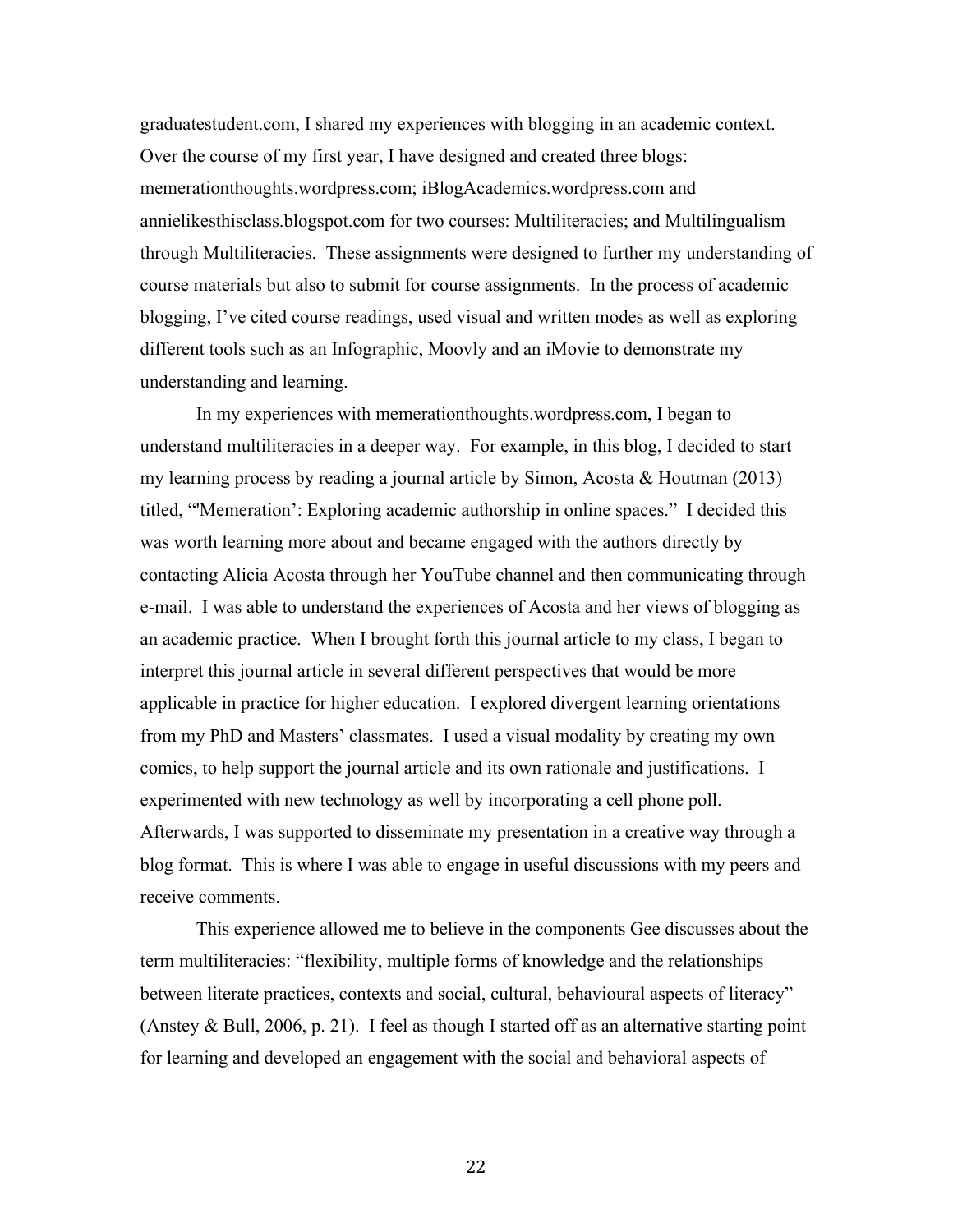multiliteracies through my contact with the authors, my peers and the blogging community.

Cope & Kalanztis (2009) explains: that a pedagogy of multiliteracies, allows alternative starting points for learning (what the learner perceives to be worth learning, what engages the particularities of their identity. It allows for alternative forms of engagement, such as the varied experiences that need to be brought to bear on the learning, the different conceptual bents of learners, the different analytical perspectives the learners may have on the nature of cause, effect and human interest, and the different settings in which they may apply or enact their knowledge. It allows for divergent learning orientations… different modalities for meaning making, embracing alternative expressive potentials for different learners…each meaning maker designs the world afresh in a way that is uniquely transformative of found meanings. (p. 188)

This is a common theme in many studies about the affordances of blogging as an academic practice.

Another rational for investigating what it means to be a multiliterate graduate student through blogging began when I had the question why our in and out of school experiences don't count as graduate education. As Dewey says,

From the standpoint of the child, he observed, the great waste in the school comes from his inability to utilize the experiences he gets outside of the school in any complete and free way within the school itself; while on the other hand he is unable to apply in daily life what he is learning in school. (Street, 2003, p. 83) A majority of today's generation use technology at home and a lot of multiliteracies research has been conducted at the elementary levels (Cumming-Potvin, 2007; Lotherington, 2011; Mills, 2007). With the changing generation, will traditional academic perceptions shift? This idea also coincides with funds of knowledge by Moll, Amanti, Neff, & Gonzalez (1992), which illuminate that a students' lifeworld is rarely drawn upon in the traditional classroom. Funds of knowledge refer to historically "accumulated and culturally developed bodies of knowledge and skills essential for household or individual functioning and well-being" (Moll et al., 1992, p. 133). This is theoretically relevant to Anstey & Bull's (2006) explanation that a "student's *literacy*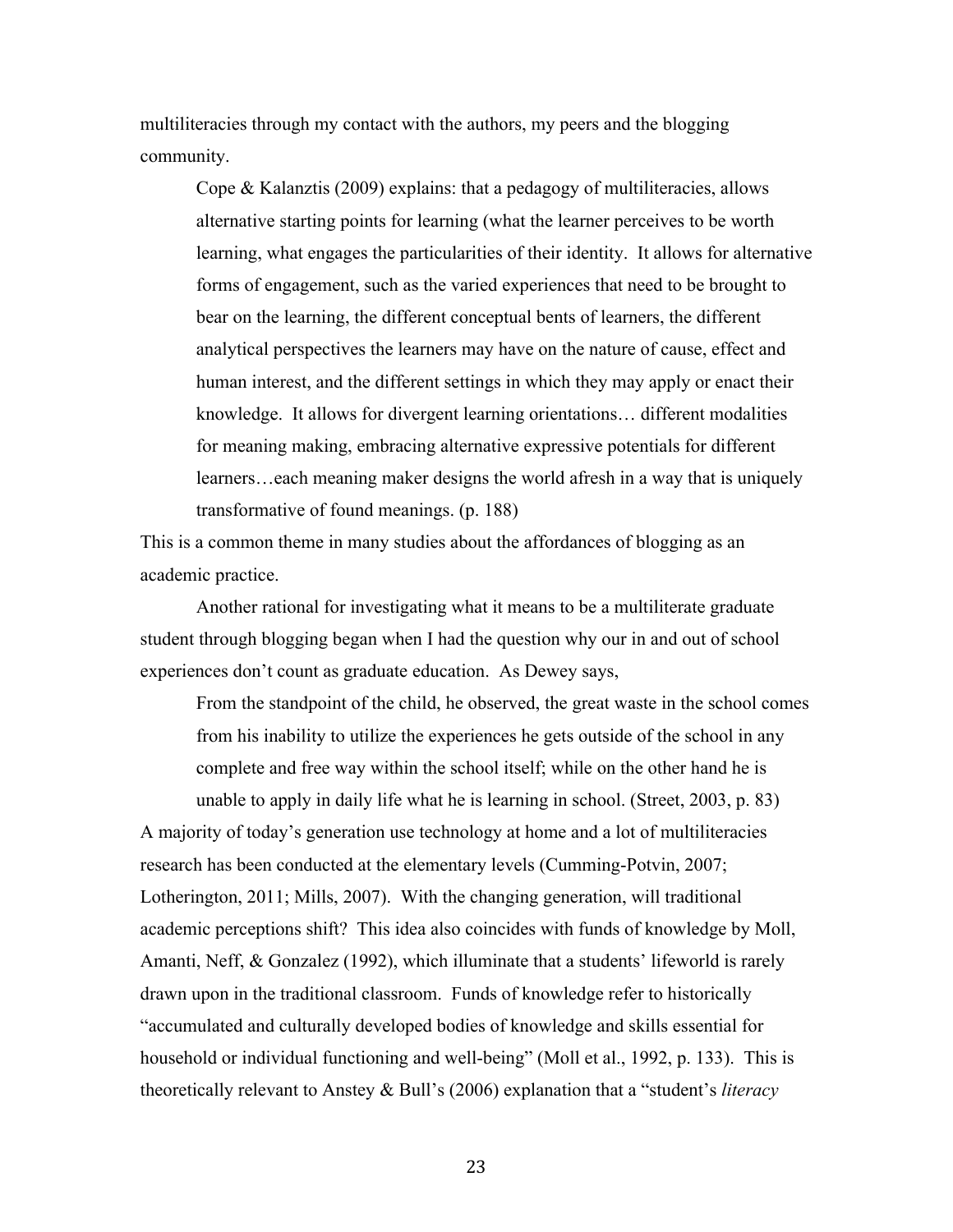*identity* is the combination of a student's life world as well as their school-based world" (p. 34)

All this to say that my experiences in graduate education combined with my passion for alternative ways of learning have inspired me to investigate professors' points of views on blogging. I feel that it would be interesting to see whether the professors have had personal experience themselves with blogs, or if they have a solid pedagogical approach and understanding of when and why to use blogs as a learning tool. Although my research participants did discuss their students' reactions to blogging, I did not focus on student perceptions on blogging as a majority of literature already exists in this area of inquiry (Chong, 2010; Ellison & Wu, 2008; Kerawalla, Minocha, Kirkup, & Conole, 2009; Simon, Acosta, & Houtman, 2013; Williams & Jacobs, 2004; Yang & Chang, 2012).

#### **1.7 Thesis Organization**

The remaining chapters of this thesis are presented in the following order. Chapter Two will begin with an overview of the relevant theoretical framework regarding Multiliteracies, social constructivism, social theory and postmodernist approaches to language and literacy. After, I look at the literature of studies that investigate the perceptions of blogging in higher education. Chapter Three, I will introduce my research methodology by outlining the context, participants and research procedures. Chapter Four will be the results from surveys and interviews, addressing each survey question and its answers and related reflection. Chapter Five will be themes, similarities, pros and cons of the perceptions of the two participants who were interviewed. Chapter Six, will be the discussion of the results and its relation to the theoretical framework as well as the study's limitations. I will then conclude the discussion section by putting forward suggestions for future research in the field.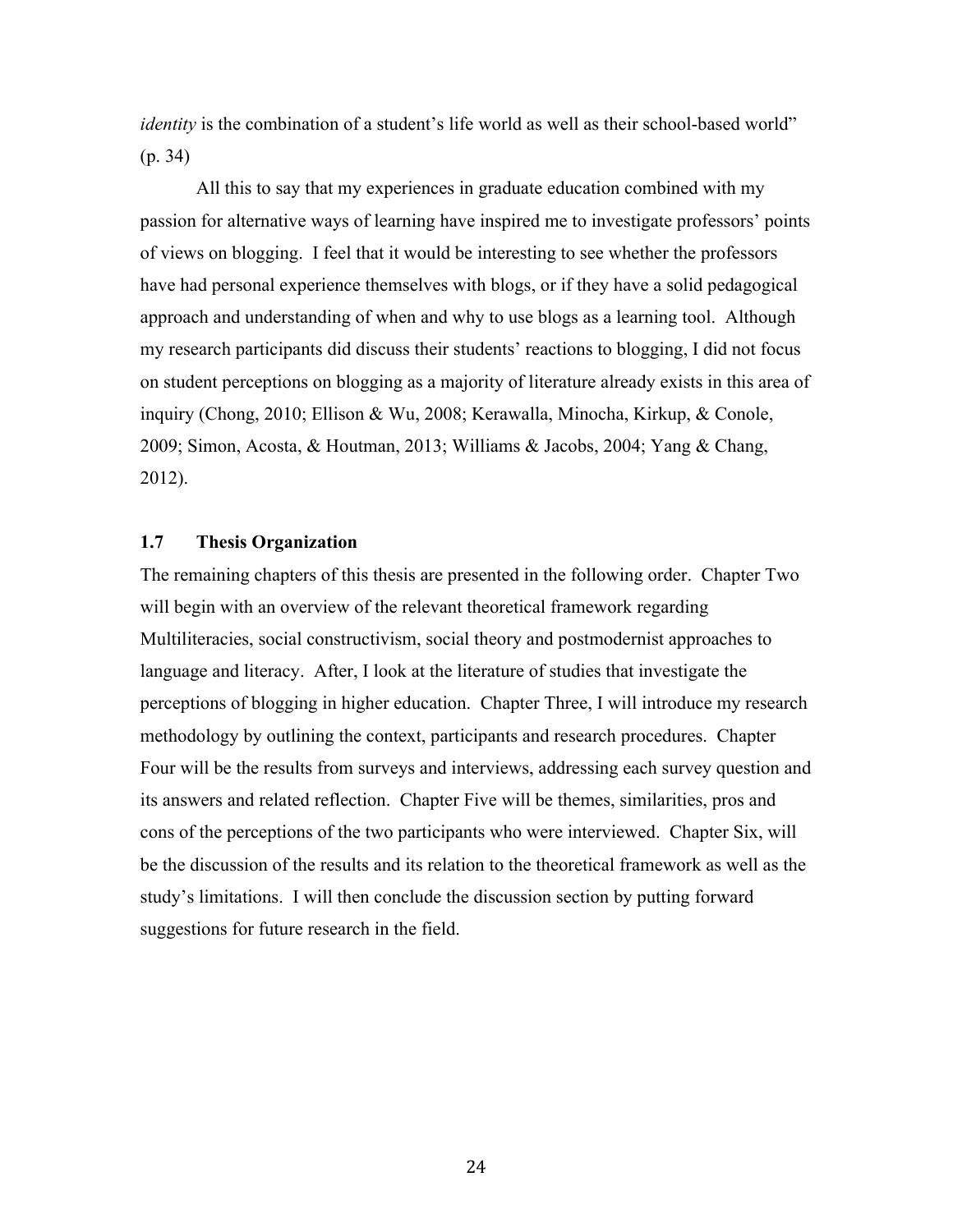## **Chapter 2**

#### **2 Theoretical Framework/Literature Review**

#### **2.1 Introduction**

In this chapter, I outline the theoretical framework that guides my thesis as well as the ways in which my results are analyzed. To complement my research stance and positionings, which I outlined in Chapter One, I have chosen to draw upon theories from social theory, postmodernist approaches, social constructivism, and multiliteracies. I feel that such theories complement and support my inquiry about seeing language (and thus literacy) as a dynamic construct through which we come to understand, represent, assign, contest and negotiate meanings. In order to demonstrate my affinity for a multiliteracies framework as regards blogging, it is imperative that I situate some of the main theories responsible for shaping multiliteracies, as multiliteracies has been highly influenced by social constructivist approaches to language and literacy. Following this, I review the literature in the area of perceptions of blogs used in higher education.

#### **2.2 Theoretical Framework**

### **2.3 Social Theory and Postmodernism Approaches**

For this study I draw upon a multiliteracies approach, which for me, combines social constructivism, social theory, and to a certain degree, postmodernist approaches to language and literacy. Multiliteracies get at the relationship of language through literacies (and literacies through language) in different instructional environments as well as issues of social justice as it relates to multilingualism and cultural and linguistic diversity. Social theory can be conceptualized as a site of struggle because representations of language and social identity are "multiple and contradictory" (Pierce, 1995, p. 15). Because multiliteracies takes into account the social contexts and the conditions of language and literacy, I find that social theory and postmodern approaches to language and literacy work complement my research stance. Multiliteracies can offer transformative emancipation in education but one cannot overlook the relations of power nor individuals' ideological attachments surrounding the value and conceptualizations of language, literacy, and identity/ies in such contexts (e.g. graduate education). I thus draw upon social theory to discuss some of the dominant ways of thinking as regards the use of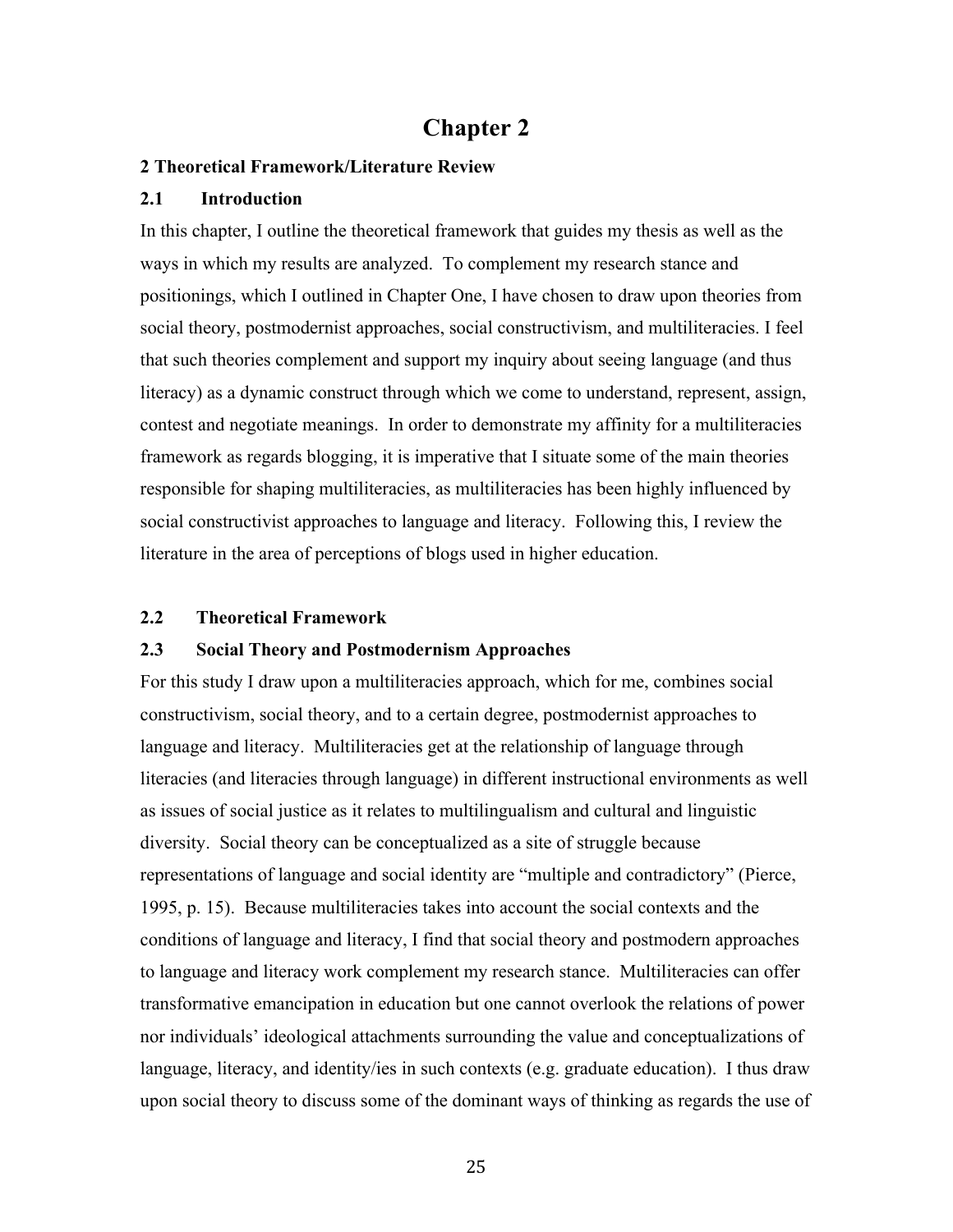language through literacy in graduate education, particularly when exploring graduate education professors' perceptions toward blogging.

First and foremost, "language can come to mean different things to people and invoke multiple interpretations and representations" (Byrd Clark, 2009, p. 6). In this regard, students come from many different backgrounds and have multiple identities. We all do not have the same language capabilities. For "Bakhtin (1981), it is significant to understand language as particular to individuals' social, political, and cultural contexts" (Byrd-Clark, 2009, p. 21).

All utterances, then, have a history and an anticipated future. Bakhtin saw that what we talk about most are the words of others, such that our speech is overflowing with other people's words. In doing so, we weight, evaluate, refute, repudiate, celebrate, affirm, and so on not only the words of others but also the political/ideological position represented by those words. Bakhtin argued that the object has already been articulated, disputed, elucidated, and evaluated in various ways, and various views and trends cross, converge, and diverge within it. Any utterance, in addition to its own themes, always responds in one form or another to the views, trends and theories encounter each other. (Blackledge & Creese, 2014, p. 10)

Language is a collaboration of many different factors and circumstances. Saint-Georges & Weber (2013) state that

This must be kept in mind: the 'language' we know is never finished, so to speak, and learning language as a linguistic and sociolinguistic system is not a cumulative process; it is rather a process of growth, of sequential learning of certain registers, styles, genres, and linguistic varieties while shedding or altering previously existing ones. (p. 15)

For "Norton (2000), words are not neutral, but express cognitive predispositions and value systems" (as cited in Byrd Clark, 2009, p. 21). For "Bakhtin (1984), the life of the word is contained in its transfer from one mouth to another from one context to another context, from one social collective to another, from one generation to another generation" (as cited in Blackledge & Creese, 2014, p. 10). As such, Cummins (2011) has argued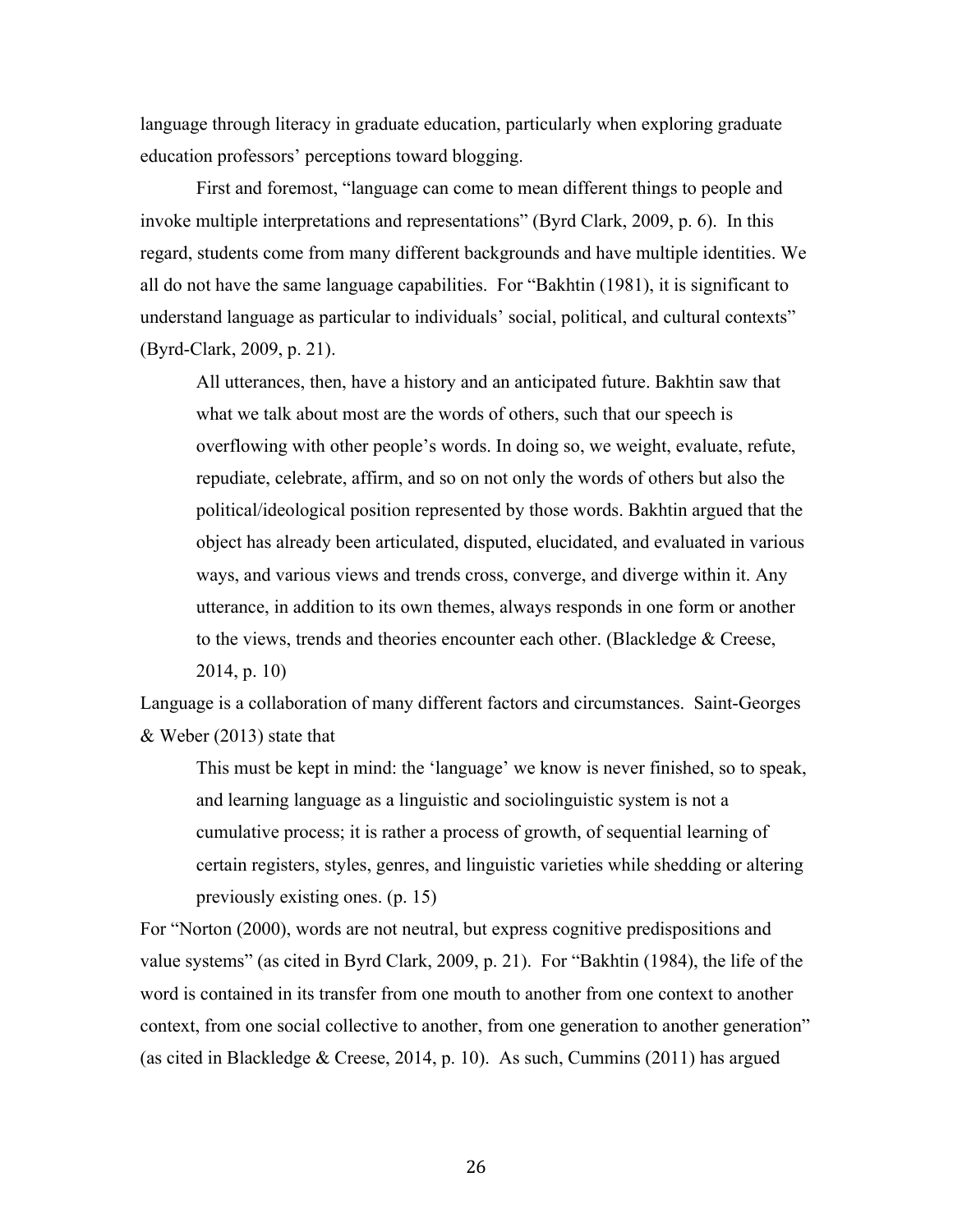that multiliteracy options can accommodate differences in language and identity for students.

However, when trying to understand ideologies of academic language, there appears to be a "value attached to speaking the "right" forms of language (Bourdieu, 1991), the standard, legitimate language, with correct usage and pronunciation" (as cited in Byrd Clark, 2009, p. 23). In universities, it is plausible that different professors will "attach different sets of value to the linguistic products in the classroom setting, and through such a differentiation, construct "failed" or "successful" (Roberts & Sarangi, 2001) learners" (as cited in Byrd Clark, 2009, p. 23). Language learning and teaching, for example, have been dominated for a long time by cognitive psychological approaches, positing language as a system rather than viewing language as a social practice (see Byrd Clark, 2012; Pennycook, 2010).

A central trope for Bakhtin (1981) in his description of the social tensions in language is that of the opposing pull of 'centrifugal' and 'centripetal' forces. Whereas the centripetal force constitute the pull towards the 'unitary language', homogeneity, standardization, and correctness, the centrifugal force pulls toward the heteroglossic disunification and decentralization. These forces are rarely free of each other, however as the centripetal forces of language operate in the midst of heteroglossia and coexist with centrifugal forces which carry on their uninterrupted work: "every utterance participates in the 'unitary language' (in its centripetal forces and tendencies) and at the same time partakes of social and historical heteroglossia (the centrifugal, stratifying forces)." (as cited in

Blackledge & Creese, 2014, p. 7)

In other words, Bakhtin argues that language includes centrifugal and centripetal forces. This illustrates the tension between the value towards unification and dis-unification of language. In graduate education, this can lead to students to "believe that they do not possess the valued linguistic and cultural capital (Corson, 2001) within a market" (Byrd Clark, 2009, p. 25). This would influence a learner's investment because they want to acquire symbolic (honor) and material (money) resources to "increase their value of cultural capital (knowledge) " (Norton, 1995 as cited in Byrd Clark, 2009, p. 26). Can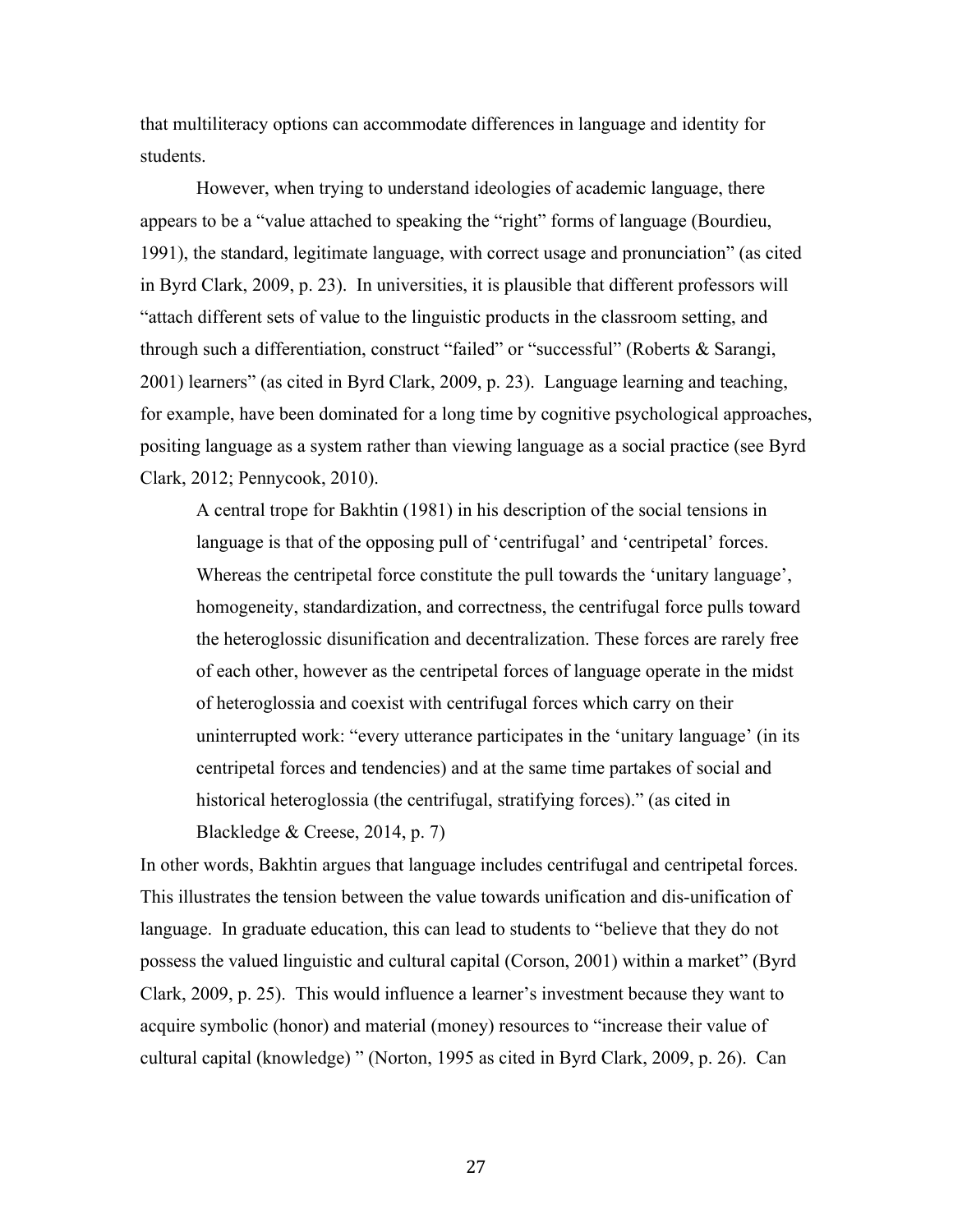academic language include multiliteracy options and likewise, provide the same valued linguistic and cultural capital?

Academia has become a social space where one identity is commonly held, which is one that is traditional, logical, and rule abiding to essays and academic papers. In this view, there is one static, fixed identity to the 'academic.' The New London Group (1996) contends, "Literacy pedagogy, in other words, has been a carefully restricted project – restricted to formalized, monolingual, monocultural, and rule-governed forms of language" (pg. 61-62). It is often that this is the type of literacy pedagogy found in higher education. It is argued that,

language learning is much more eclectic and piecemeal than is often assumed and that individuals, especially those with complex track records of mobility, have in general larger and richer linguistic repertoires than is commonly thought. Assessment instruments however often fail to take into account these diverse repertoires, which may not be distributed homogeneously and do not necessarily coincide with the repertoires valued by the assessing authorities. (Saint-Georges & Weber, 2013, p. 2-3)

Furthermore, according to Byrd Clark (2009), "we live in an ever-changing, evolving, constantly shifting world, where socially construed boundaries are becoming more obscured while simultaneously making visible the spaces, dimensions, and strategies of being and becoming multiple people in multiple places" (p. 1). Saint-Georges and Weber (2013) equally contend, "we tend to underestimate the degree to which our lives develop along trajectories of mobility, in which we encounter, leave, learn and unlearn social and cultural forms of knowledge (such as languages)" (p. 29). Blommaert (2005) argues, "the performance of an identity is not a matter of articulating one identity, but the mobilization of a whole repertoire of identity features converted into complex and subtle moment to moment speaking positions" (p. 232). Finally, Saint-Georges and Weber (2013) describe the conditions of 'superdiversity':

more people moving to more places, with more complex social formations ensuing meaning that in educational institutions, varied practices, linguistic repertoires and symbolic and economic resources come into contact, posing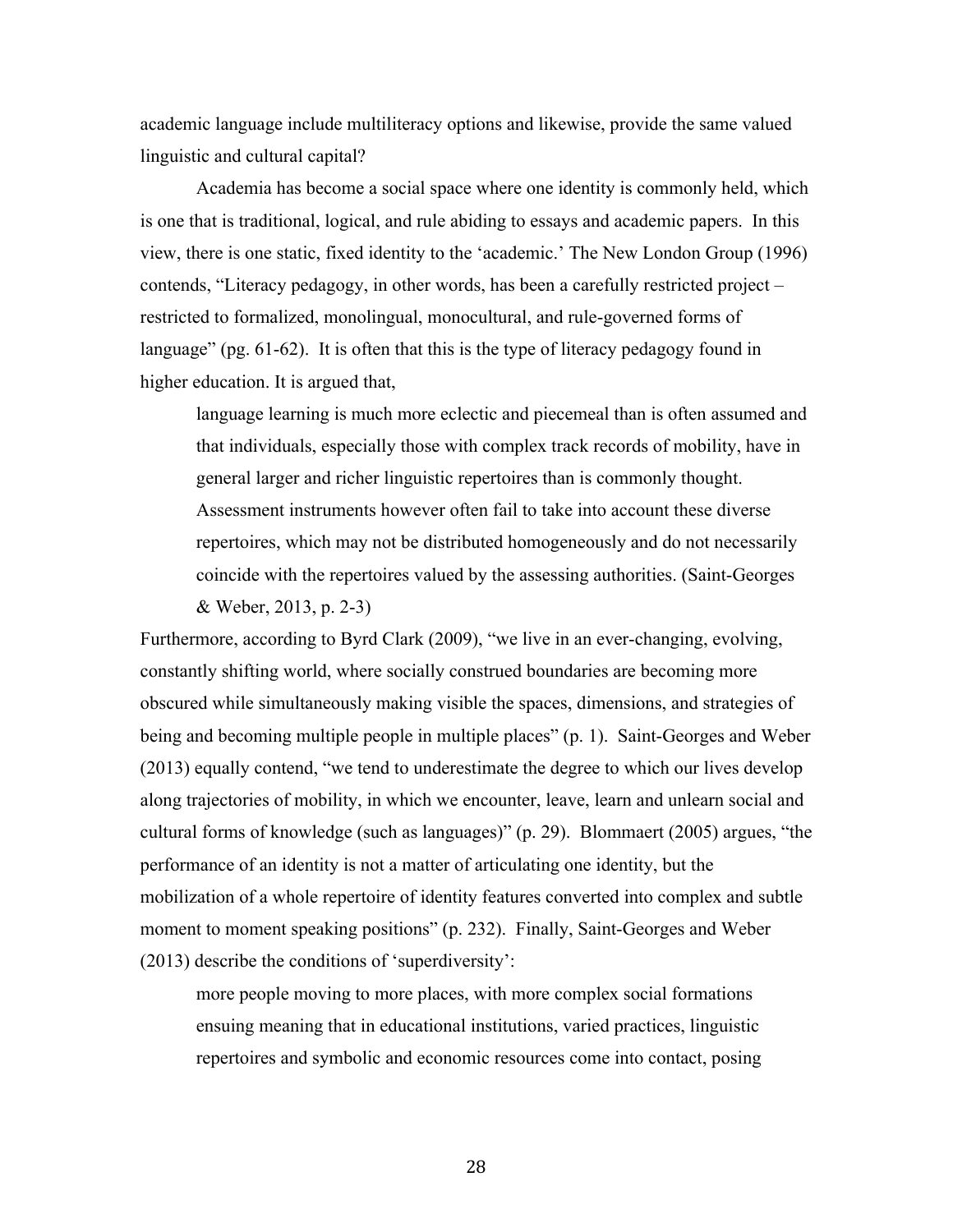questions about how these institutions deal with this diversity and how digital technologies transform the classroom. (p. 2)

In this regard, graduate students must navigate their multiple identities in academia and everyday life, and by understanding the relationship between social theory and a multiliteracies framework, we may allow academically construed boundaries of what constitutes knowledge (language and literacy) to become more obscured and less fixed.

Following Byrd Clark (2009), I move away from "an essentialist view of identities as static, unitary, and fixed, shifting toward a more post-structuralist and interdisciplinary understanding of identities as fluid, multiple, and a site of struggle constructed in linguistic interaction" (pg. 1). Indeed, "Hall (1990) has framed the Self as fragmented, incomplete, and understood as multiple selves ever changing, always in process, tempered by a sociohistorical memory juxtaposed by the social worlds in which one lives" (Byrd Clark, 2009, p. 30).

There may be much to learn from adopting a heteroglossic lens through which to examine language practices, to ensure what we bring into play, both in practice and pedagogy, voices which index students' localities, social histories, circumstances and identities. (Blackledge & Creese, 2014, p. 18)

In this case, graduate students appear more complex now because of their localities, social histories, circumstances and identities. This complexity paired with the shift in globalization and technology demand that spaces ought to be made available to enrich the multiple identities of all.

## **2.4 Social Constructivism**

A multiliteracies framework also invokes social constructivism precisely because of its focus and emphasis on the co-construction of meaning making. Social constructivism "focuses on the interdependence of social and individual processes in the co-construction of knowledge" (Palinscar, 1998, p. 345). More specifically, Vygotsky proposed "Learning awakens a variety of internal developmental processes that are able to operate only when the child is interacting with people in his environment and with his peers" (Palincsar, 1998, p. 352).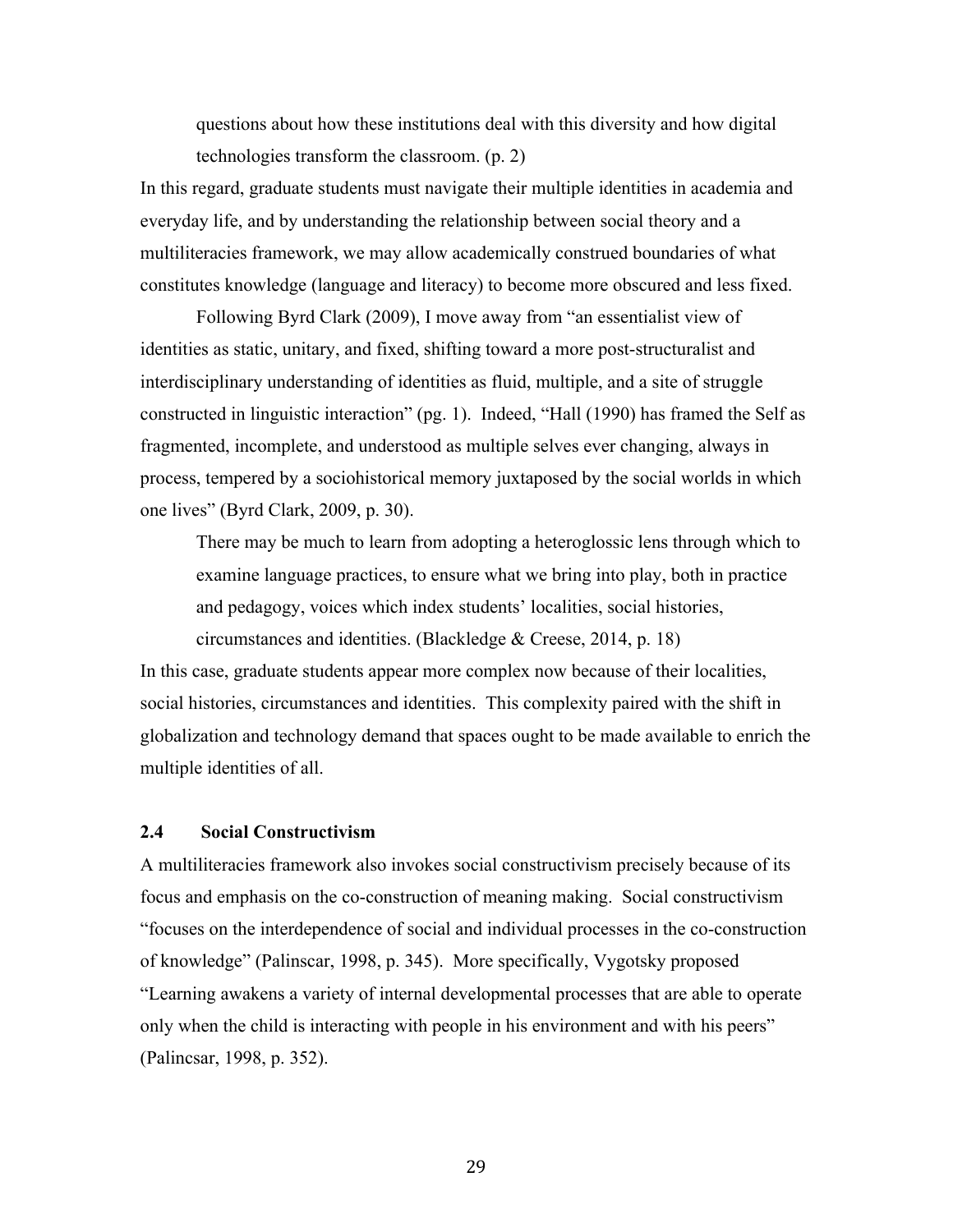There is a need to create socially constructed spaces because:

In the pursuit of social transformation rather than reproduction, teachers and researchers therefore need to reconsider how to provide learners with opportunities for negotiating the nature of joint enterprise and the mutual engagement to become more open and diverse while keeping in mind coconstructing and co-creating their shared identities and established discourses – what Wenger (1998) called *reifications*–through *participating* in authentic and meaningful contexts (Kim, 2013, p. 226-227).

This means that as much as we understand the needs of students, we need to evaluate whether or not these needs are being met through reifications. This is why I believe it is important to investigate the current perceptions and pedagogical practice of graduate professors and whether authentic and meaningful contexts (such as blogs) are being provided to students. It is important to discuss that knowledge is constructed in socially constructed activities (Kim, 2011; 2014). Students have "formally and informally learned language and literacy resources merged into repertoires, and such repertoires reflect the polycentricity of the learning environments in which the speaker dwells" (Saint-Georges & Weber, 2013, p. 20). Blackledge & Creese (2014) refer to the words of Bakhtin: "dialogic discourse as the meaning-making process by which the historical, present and the future come together in an utterance" (p. 10). Dialogue is important because everyone will have a different historical and present perspective. Gee (2015) also believes in the importance of learning from others: "We cannot escape the reality that any form of reading, whether reading texts or the world, is social. We share interpretations with others who have worked to form them, support them, and nourish them" (p. 45). Engagement with others is advantageous because "Learning involves an active engagement (Friere, 1970) with the world, with words and with other people" (as cited in Gee, 2015, p. 47).

## Lamy (2009) states

the sociocultural model of learning as represented in the work of these authors, stresses the role of interaction. Human learning is shaped within interactions involving mediation all tools such as: other people, language, cultural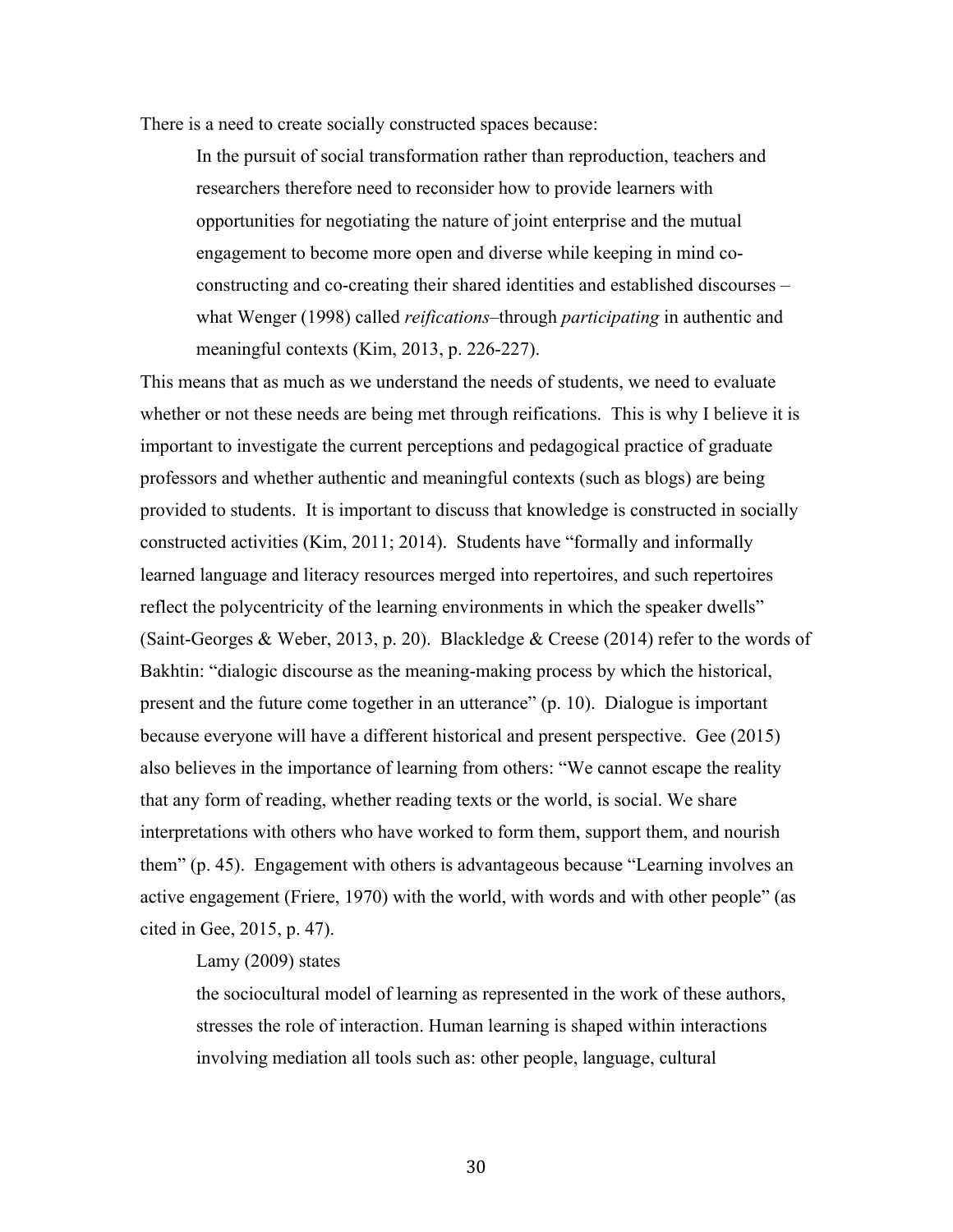assumptions, social institutions, technology, and the spatial and temporal characteristics within the learning situation is played out. (p. 385)

In which case, I would employ a Vygotskian perspective because as Kim (2013) explains, Vygotskian-based social constructivist perspectives view learning as a highly dynamic, complex process in which learners' higher psychological processes arise and undergo changes. Essentially this supports learning as participating in meaningful and authentic activities. (p. 224)

I believe blogs are a space where there are certain elements of social constructivism. I share the same sentiment as Byrd Clark (2009) as she states,

I see knowledge as a social construction as being socially constructed and coconstrued, as a non-monolithic, ever-evolving exchange that is transmitted received and appropriated by/through discourses of language (whether written, spoken, gestured, or signed), capable of both reproducing and transforming relations of power through, across, between, and within different contexts and diverse interactions. (p. 5)

This would mean that blogs have the potential to create an environment that allows a community of learners from all walks of life to exchange thoughts and ideas, links or videos, and comments and concerns that are ongoing and creative.

Other researchers support this notion:

The theory of blogging instruction is based on constructivism, where instruction is designed to be learner-centered that motivates students to learn, provide variety of active learning opportunities, enhance interaction between students and the instructor and among students themselves, and adopt interactive instruction and multiple assessments. (Waely & Aburezeq, 2013, p. 976)

Sun & Chang (2012) state that "blogs may be regarded as constructivist learning environments, for they provide their users with opportunities to reflect on their experiences, posing contradictions, addressing misconceptions, and negotiating ideas with their readers" (p. 45).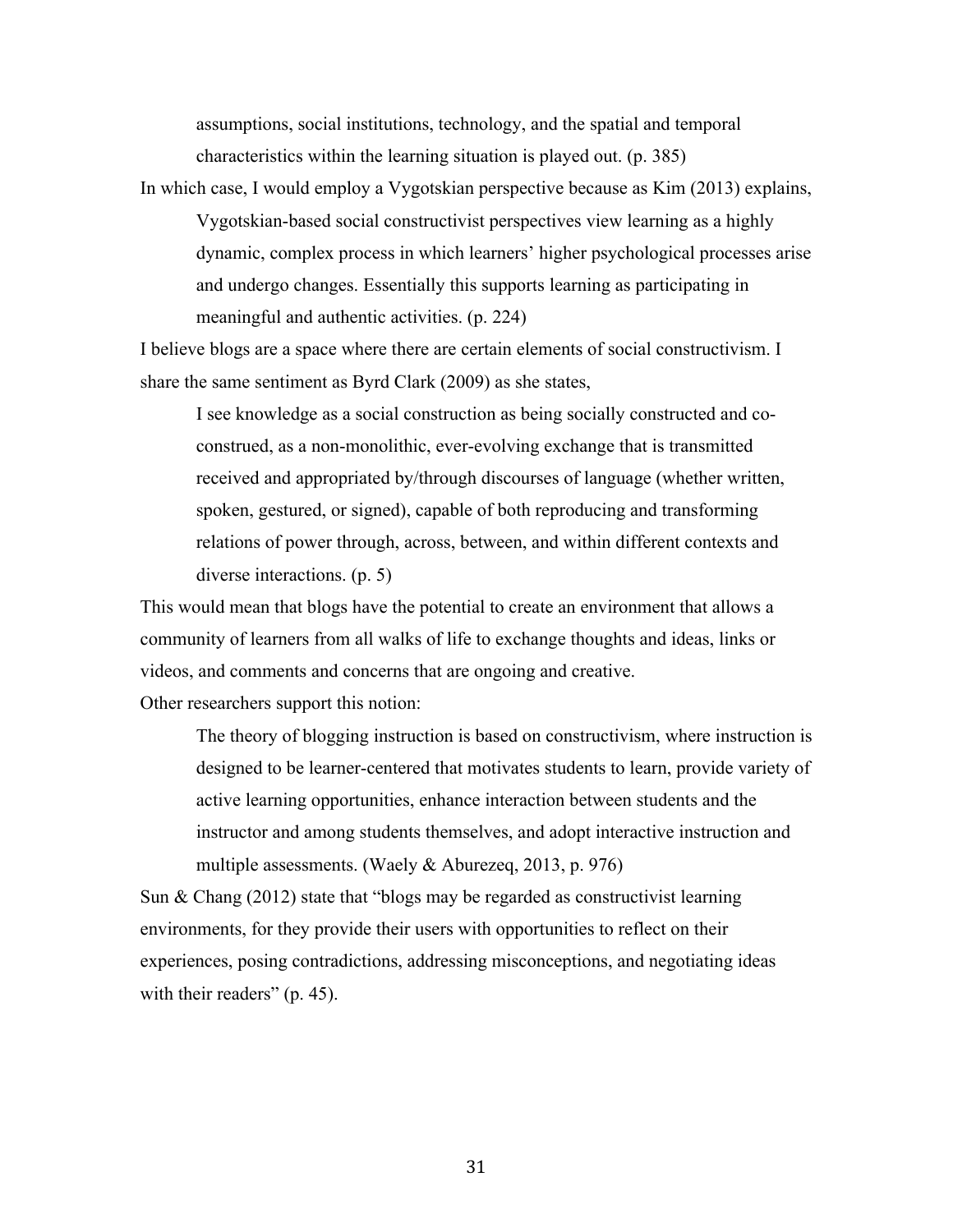## **2.5 Multiliteracies**

 

Multiliteracies, according to New London Group (1996), is overcoming the "limitations of traditional approaches by emphasizing how negotiating the multiple linguistic and cultural differences in our society is central to the pragmatics of the working, civic and private lives of students" (pg. 60). This literacy pedagogy takes into account "culturally and linguistically diverse and increasingly globalized societies" (pg. 61) as well as the "burgeoning variety of text forms associated with information and multimedia technologies" (New London Group, 1996, pg. 62). Multiliteracies focuses on modes of representation much broader than language alone (New London Group, 1996, pg. 64). In line with this position, the literature on multiliteracies advocates literacy as a social practice and a process of meaning making. The New London Group (1996) describes the social practice as: "Multiliteracies creates a different kind of pedagogy, one in which language and other modes of meaning are dynamic representational resources, constantly being remade by their users" (pg. 64). Gunther Kress proposes that, "if one is to fully recognize the semiotic work learners do when learning, the new circumstances require new thinking about learner agency, pedagogical tools and pedagogical relations" (Saint-Georges & Weber, 2013, p. 3). As mentioned in my earlier section on social theory, understanding language as a dynamic construct can adapt well to ever changing and evolving identities.

In line with the social aspects of multiliteracies, there is importance of meaning making and agency<sup>5</sup>. Cope and Kalantzis (2012) stresses that an emancipatory pedagogy can be developed when we accept that

Literacy teaching is not only about skills and competence; it is also aimed at creating a kind of person, an active designer of meaning, with a sensibility open to differences, problem solving, change and innovation. The logic of Multiliteracies recognizes that meaning making is an active, transformative process. Pedagogy based on that recognition is more appropriate for today's world of change and diversity. (p. 188)

<sup>&</sup>lt;sup>5</sup> "Agency refers to the socioculturally mediated capacity to act...all action is socioculturally mediated, both in its production and interpretation" (Ahearn, 2001, p. 112).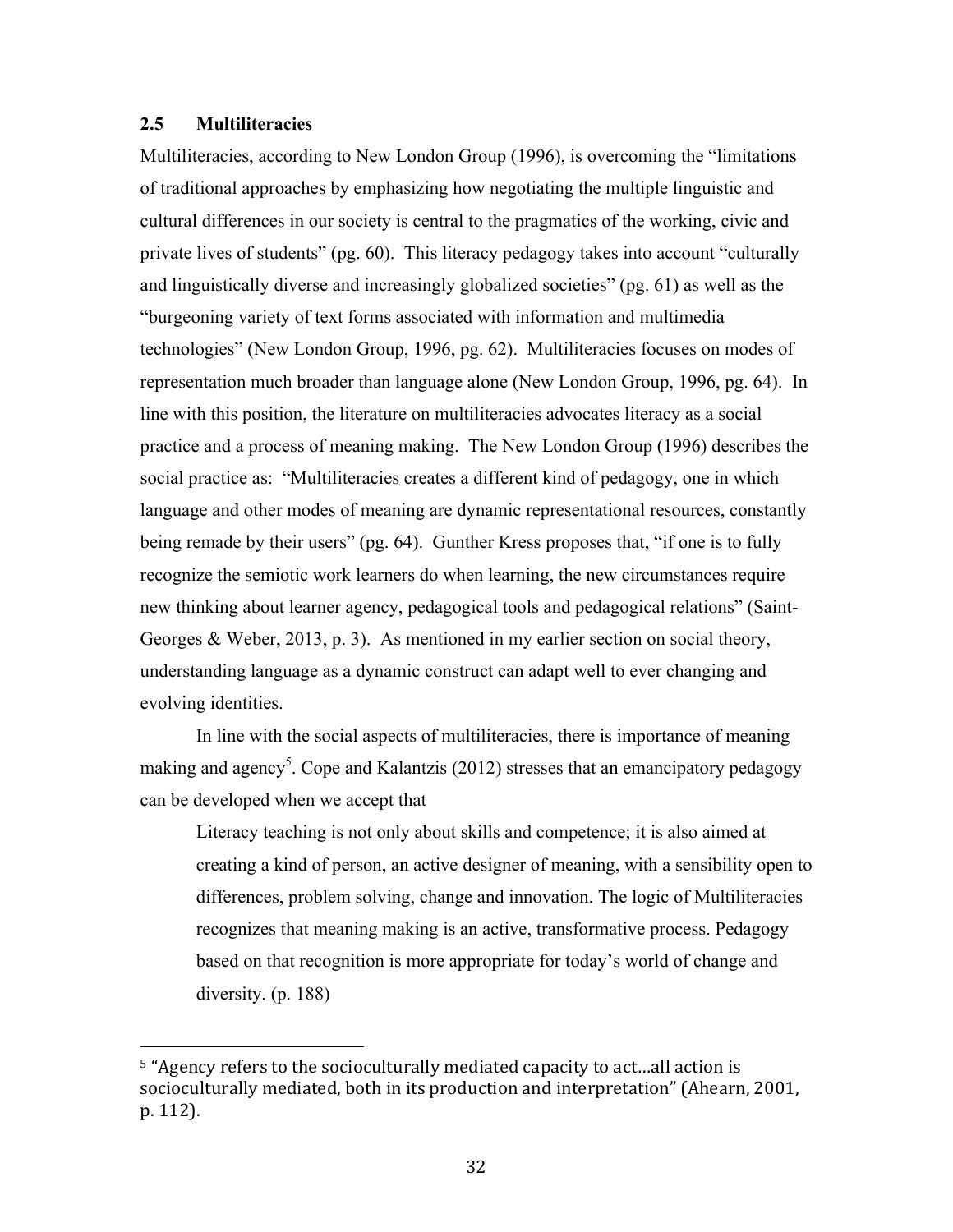Cope & Kalanztis (2009) believes the goal of multiliteracies is "aimed at creating a kind of person, an active designer of meaning, with a sensibility open to differences, change and innovation" (p. 175). This goal means the acceptance of students who view language differently and have different representations of ideas and knowledge. This creates a type of person also known as a meaning maker who does "not simply use what they have been given, they are fully makers and remakers of signs and transformers of meaning" (Cope & Kalanztis, 2009, p. 175). Again this ties in with Bahktin's notion of the centrifugal and centripetal forces of language, in other words how we appropriate words and meanings from one another, and then expropriate them for ourselves (see Byrd Clark, 2009). This is one of the key propositions of Multiliteracies theory: "that a theory of meaning as transformation or redesign is also the basis for a theory of learning" (Cope & Kalanztis, 2012, p. 186). A meaning maker can also be known as a multiliterate person, insofar as "a student must first recognize that a context requires different literate practices and then be able to modify known literate practices or use them in new and different ways" (Anstey & Bull, 2006, p. 21). This aligns with the idea that interpretation is constantly evolving depending on the context. The characteristics of a multiliterate person can

interpret, use and produce electronic, live and paper texts that employ linguistic, visual, auditory, gestural and spatial semiotic systems for social, cultural, political, civic, and economic purposes in socially and culturally diverse contexts. (Anstey & Bull, 2006, p. 41)

My theoretical framework explains that people have socially and culturally diverse identities. Multiliteracies pedagogy explains that contexts are socially and culturally diverse that needs different interpretation. Taken together, identities can be fostered and flourished when taking consideration that contexts are so diverse.

To grow as a multiliterate person, different modes and semiotic systems should be explored. The reason for this is that "a pedagogy which restricts learning to one artificially segregated mode will favour some types of learners over others" (Cope  $\&$ Kalanztis, 2009, p. 180). This means that the multiple identities of students aren't being nurtured in an academic environment that only values one type of literacy pedagogy. When students are able to use different modes, "conscious mode switching makes for more powerful learning" (Cope & Kalanztis, 2009, p. 181). Saint-Georges & Weber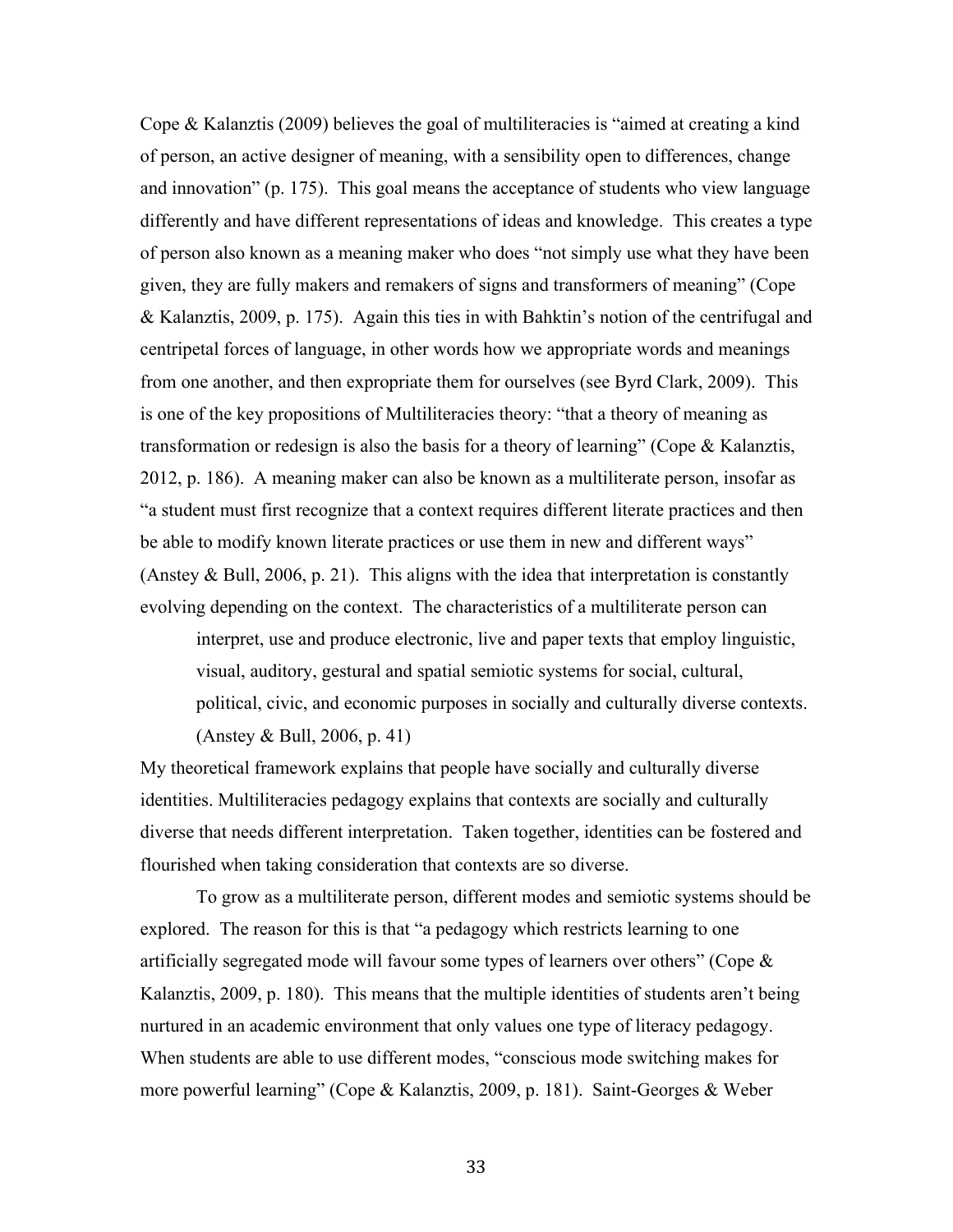(2013) also state that, "visual and multimodal texts for example redefine what counts as knowledge, how it can be presented, engaged with and produced. With these transformations, the meaning of teaching, learning, interpreting and assessing demands reconsideration" (p. 2). New London Group (1996) state, "when learners juxtapose different languages, discourses, styles and approaches, they gain substantively in metacognitive and meta-linguistic abilities and in their ability to reflect critically on complex systems and their interactions"  $(p. 69)$ . Again, this relates to social theory and the idea that identities are fluid, and language has many different interpretations and representations.

Finally, a multiliterate person "must have mastery of all five semiotic systems and understanding how they work together in a text to convey meaning" (Anstey  $\&$  Bull, 2006, p. 26). These semiotic systems include: linguistic, visual, auditory, gestural, spatial systems" (Anstey & Bull, 2006, p. 25). This semiotic activity is considered a Design involving three elements: "Available Designs, Designing and The Redesigned. Together these three elements emphasize the fact that meaning-making is an active and dynamic process, and not something governed by static rules" (New London Group, 1996, p. 74). Blogs have expanded the realm for language, making literacies and identities multiple, fluid and complex. The use of different modes offers creative language practices, and divergent communication. Multiliteracies and multimodality offers many possibilities for language and literacy.

## **2.6 Professors' Perceptions of Blogging**

A majority of studies looks at student perceptions of blogging (Chong, 2010; Ellison & Wu, 2008; Kerawalla, Minocha, Kirkup, & Conole, 2009; Simon, Acosta, & Houtman, 2013; Williams & Jacobs, 2004; Yang & Chang, 2012). A gap in the literature surrounds professor perceptions of blogging. There are a few studies that are similar to what I would like to investigate but there lacks a study that has done what I want to do.

Kirkup (2010) performed a small-scale study in the UK, at the university he works at, which investigates the role of blogging in professional academic practice in higher education. It draws on interviews with a sample of academics (scholars, researchers, and teachers) that have blogs. He wanted to know why some academics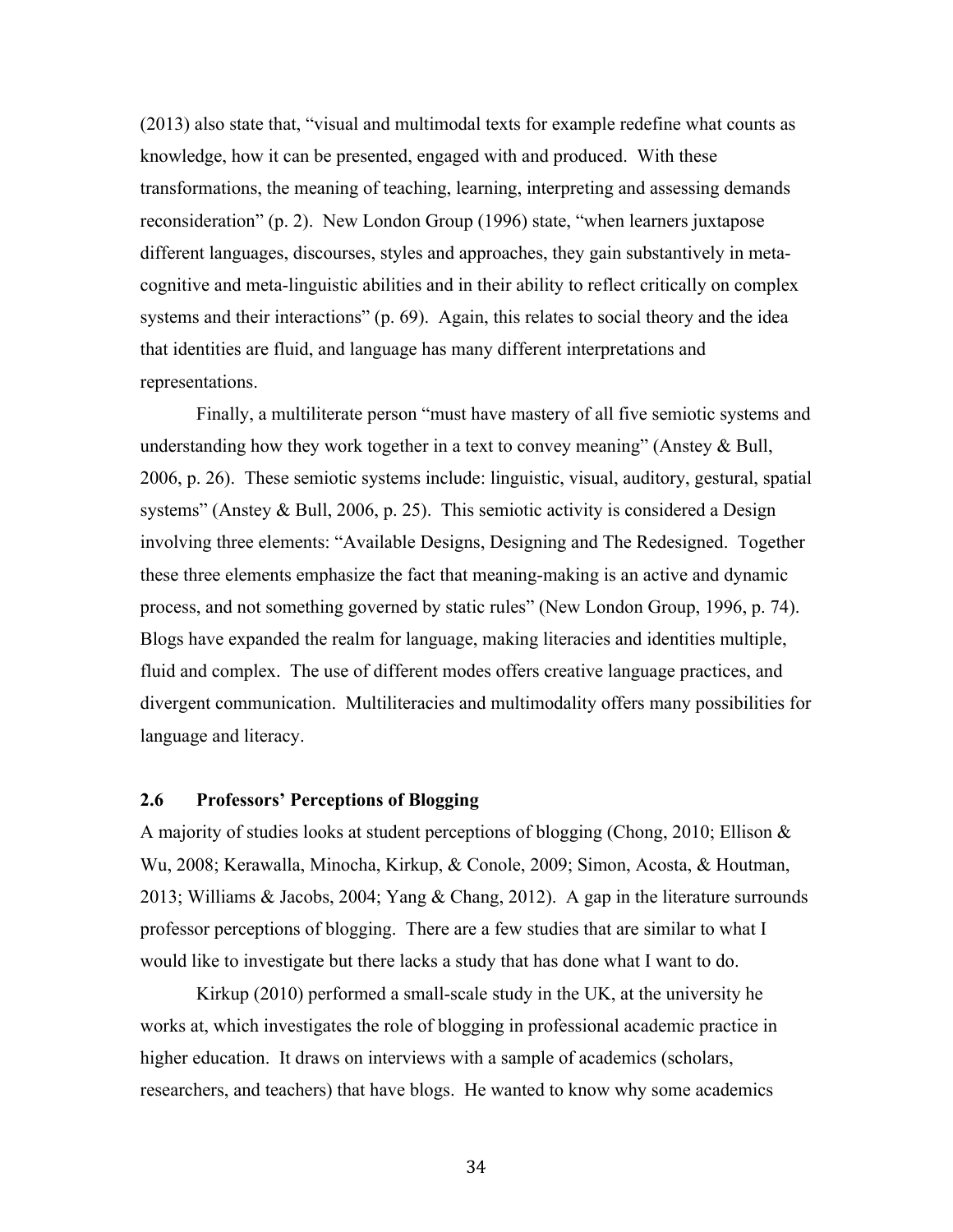produced blogs and the perceived value of this activity to their academic practice and academic identity. He drew upon postmodernist approaches to identity. The results of this study was that blogging offers "the potential of a new genre of accessible academic production which could contribute to the creation of a new twenty-first century academic identity with more involvement as a public intellectual" (p.75). Drawing upon the research of Kirkup (2010), this study will be investigated in a Canadian context. One condition that I will not use is whether professors maintain a blog themselves; rather I am interested in their experiences with them. Further, I am more interested of the academic practices of blogging, rather than how blogging affects academic identity.

There has been a study by Paiva and Braga (2014), which looked at teachers and their blogging practice with a discussion of agency, mindset and literacy. They wanted to know if formal teaching of digital technologies 'disturbed' the traditional literacy behavior of teachers and changed their mindsets. For their theoretical framework, they used complexity theory. These researchers wanted to see if blogging practices continued after the end of the course, and emailed a questionnaire to participants to learn about their experiences and to collect opinions about blogging. The results of this study found that a few blogs were relatively active but a majority of teachers had not incorporated this new literacy practice into their teaching practices. The implications of this study may be that there is possibly an inappropriate expectation for teachers to change their mindsets towards blogging. There could be a great chance these teachers may be producing, transforming and reproducing meaning in other digital contexts and using different tools (p. 96). One interesting concept of the research of Paiva & Braga (2014) is that there was overt instruction through formal teaching of digital technologies, in particular about how to use a blog. This means that once teachers were educated on this tool, there was a possibility that their perceptions or practices may have changed. However, the present study will not change the behavior of professors through overt instruction but rather investigate the attitudes of what professors have done to date. One of this study's research questions is "how do these teachers react to the new digital affordances? (p. 87), which is similar to my study, although I am interested in blogging in particular as a digital affordance. In other words, I want to investigate how blogging influences learning in an academic setting.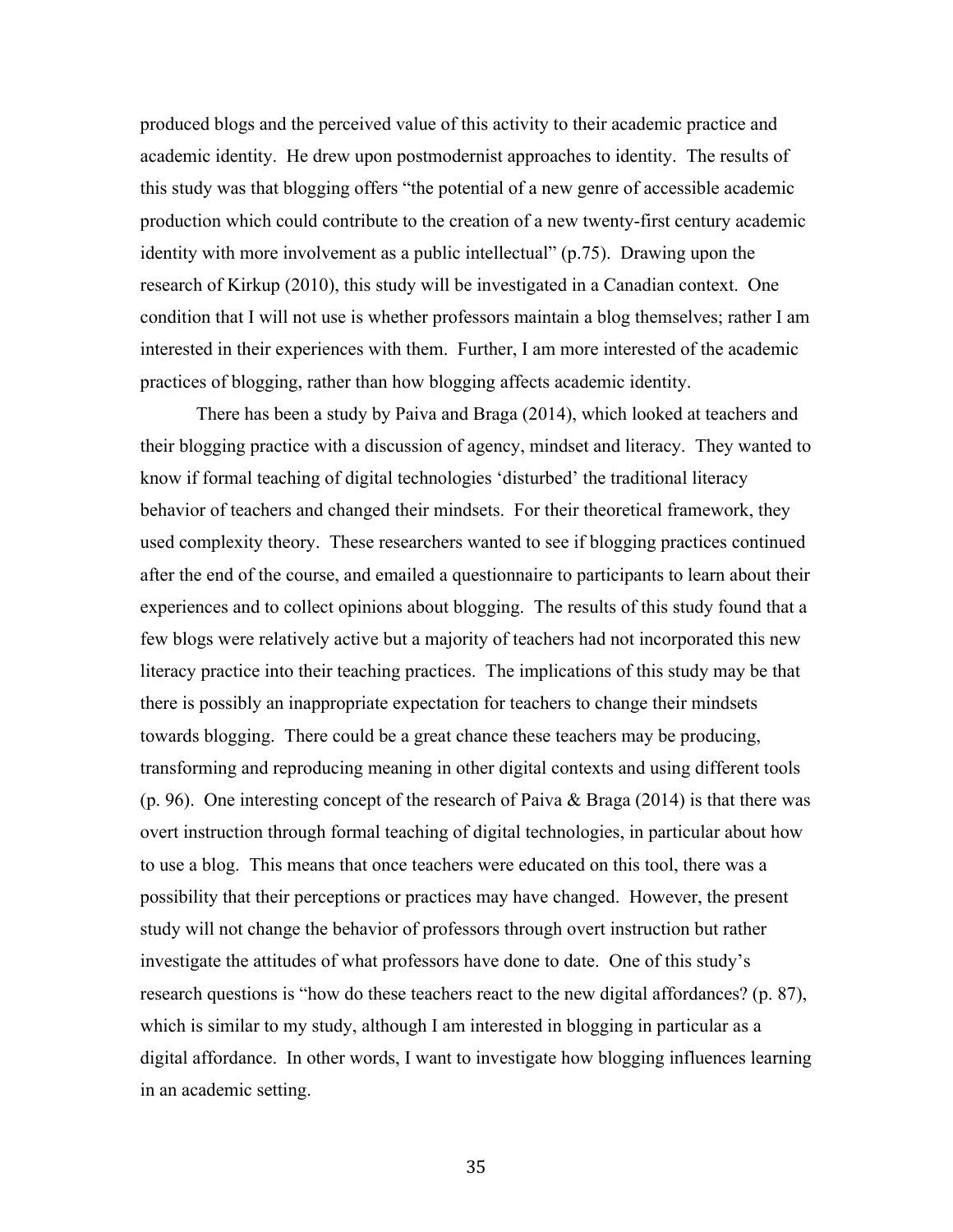Another study that is similar to my research questions is by Waely and Aburezeq (2013), who investigated pre-service Arabic language teachers' perceptions of using the blog as a learning tool. In addition, these researchers investigated the defects of collaborating via the blog and how to modify the use of blogs to facilitate more effective learning. This is an important theme that is similar with my study, because I would like to know what professors think the advantages and disadvantages of blogging is, and to understand the pedagogical practice of those who can effectively implement blogging into their practice. This study used semi-structured interviews, which I also intend on using. The results of this study found that

participants perceived the course blog as a powerful application to enhance their learning through facilitating active interaction with the instructor, peers and course content. However, the results also indicated a number of challenges and defects associated with the blog use for instructional purposes. (Waely & Aburezeq, 2013, p. 975).

I found this study to be interesting because it factors in language learning from Arabic teachers' point of view, "it is crucial to explore the applications of new technological tools to find practical pedagogical solutions to language learning problems and to enhance teaching and learning of language in general" (Waely & Aburezeq, 2013, p. 976) This is important because it reveals how blogging can affect second-language learning acquisition. However, it is important to make the distinction that these pre-service teachers are also students. I would like to focus primarily on the role of the professor who may or may not use blogs themselves. These researchers state that

There is a need for further studies to support many of the opinions made about the benefits of blogs use in promoting more active and interactive learning in blended courses. More specifically, researchers and educators need to seriously comprehend how teachers and students perceive and respond to blog applications applied to enhance teaching and learning in traditional classes. Moreover, focused efforts are needed on how to best integrate blogs, which can effectively enhance learning and improve achievement. (Waely & Aburezeq, 2013, p. 976)

There seems to be a gap when this study mentioned that teachers and students both need to be taken into consideration. There seems to be more data related to the students'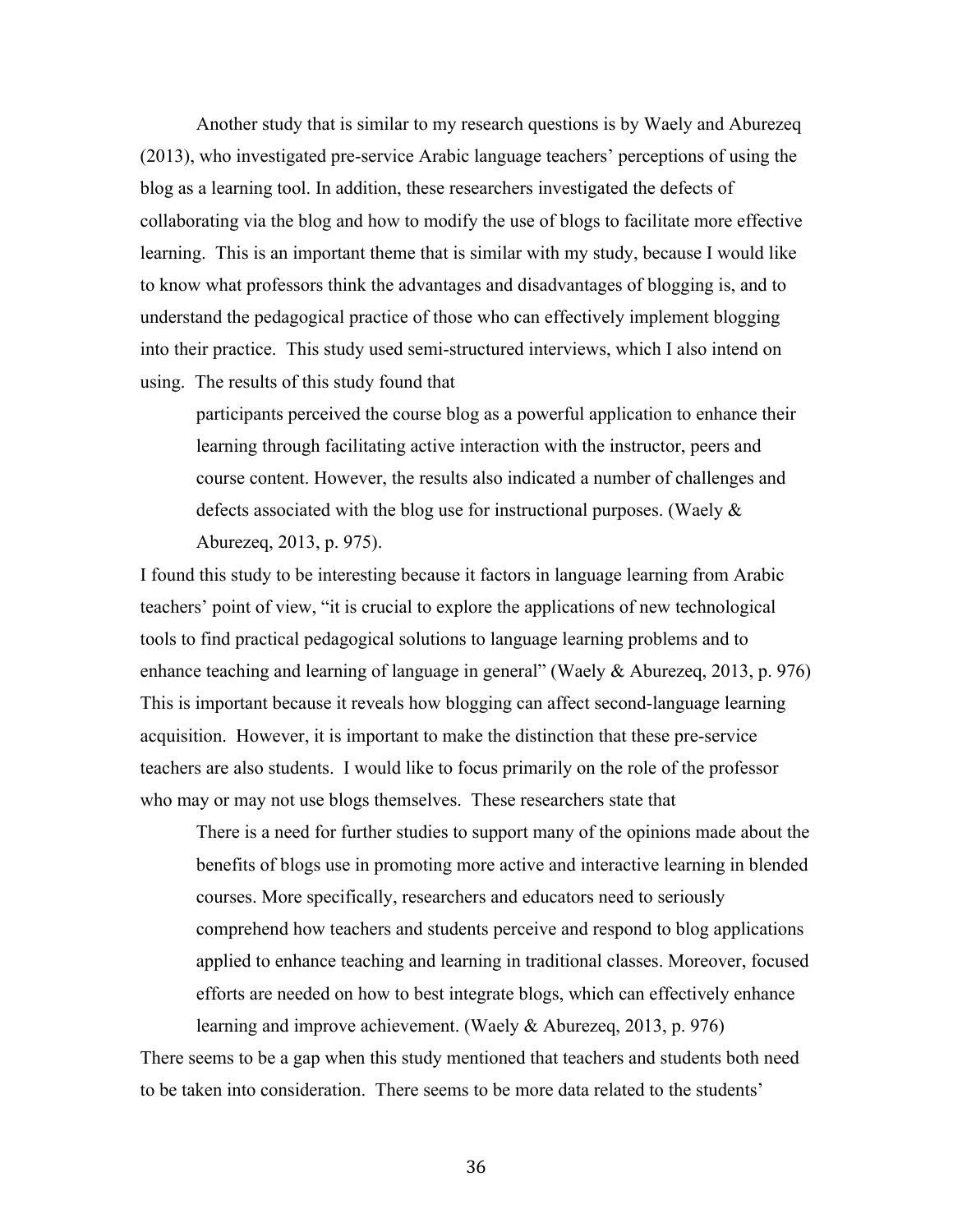perceptions of blogging, rather than the teachers. My study seeks to focus on just the teachers. It is important to note that perceptions of blogging can be related to perceptions of technology (Waely & Aburezeq, 2013, p. 977). I am interested whether professors of 2015 remain up to date with technology on a broad level, and specifically through blogs. Similar to Paiva & Braga (2014), Waely and Aburezeq (2013), found that "utilizing blogs in education has its defects… participants raised several concerns including: extra workload, nature of students' responses, need for high level of technological skills, lack of immediate feedback, and lack of security and privacy" (p. 980). I wish to investigate whether this is a dominant or subservient perception with Canadian professors. Also, if these are the issues, what would graduate educators suggest to improve this?

Similar to Waely & Aburezeq (2013), Sun & Chang (2012) investigated how blogs and their "interactive and collaborative features help academically-advanced graduate students process academic writing knowledge and make sense of their writer identity" (p. 43). This study had graduate students in their Master's level of study in TESOL and Linguistics. Although this study focuses on perceptions of students, I found this to be important to my study because it demonstrates how blogging can help students situate their identities in academia, particularly through blogging. This is an important perception of blogging, which I am interested in whether professors would agree or disagree with this. Most importantly, it focuses on students who are studying TESOL and Linguistics in Taiwan, which means that it is a different culture than what I want to investigate in Canada. This study concluded that,

the blog activity not only encourages students to actively and reflectively engage in knowledge sharing, knowledge generation, and the development of numerous strategies to cope with difficulties encountered in the learning process. Blogs also endow students with a sense of authorship as the writers of the blog entries, and at the same time, provide a space for them to sort out what being an author entails, their purposes of writing, and their authority in writing. (Sun  $\&$  Chang, 2012, p. 43)

There is one interesting study by Anderson, Varnahagen, & Campbell (1998) who contrasted mainstream faculty "who has been slower to adopt or not adopt at all the use of teaching and learning technology" (p. 72) and earlier adopters, "earlier to adopt the use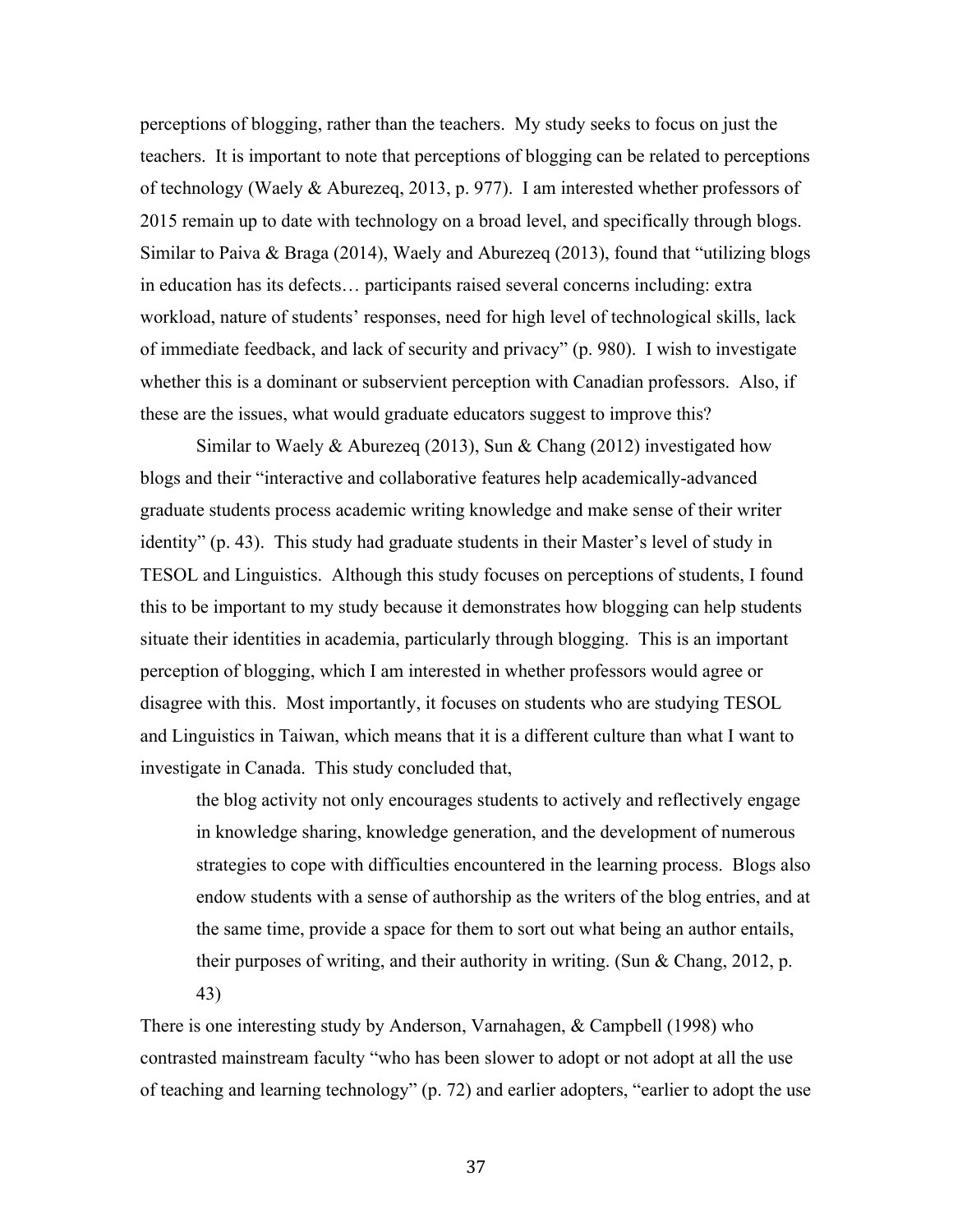of technology" (p. 72). This is an interesting distinction with my study, because it is a more broad and general study about technology, but focuses on university faculty and their attitudes, skills and behaviours towards technology. Most importantly, it recognizes that in 1998, faculty in the Education department had 83.3% mainstream faculty and 16.7% earlier adopters (p. 83). My study looks only at the faculty of Education and evaluated attitudes towards blogging in 2015. Another important aspect of this study was that it was done at a large Canadian research university. My study is also in a Canadian context, but in South-western Ontario. I enjoyed this study because it stresses that the "adoption of teaching and learning technologies is an innovation that challenges the structure, culture and practice of modern research universities" (Anderson, Varnahagen, & Campbell, 1998, p. 71). I am interested in whether blogging has changed the structure, culture and practice of South-western Ontario universities. They also give a good basis for the term instructional technologies, which is "the tools, media and methods developed to facilitate the teaching or learning processes" (Anderson, Varnahagen, & Campbell, 1998, p. 73). This is why I think it is important that my study focuses on one teaching and learning tool such as blogs. What is similar to my study is that one of their research questions was "what are the barriers to increased adoption?" (Anderson, Varnahagen, & Campbell, 1998, p. 73). Similar to Waely and Aburezeq (2012), it is a "common interest in technology itself rather than its educational application is the critical component" (Anderson, Varnahagen, & Campbell, 1998, p. 82). It will be interesting to see in my study, whether there is a connection between interest and perception of technology itself, and in particular to blogging. The results of Anderson et al. (1988) study were similar to Paiva & Braga (2014), where professors expressed concerns over expense, demand, lack of funding, and time-consuming. In fact, "some faculty are actively hostile towards technology which they seem neither to understand nor appreciate, and certainly not aware of any potential relative advantage that the technologies may provide" (Anderson, Varnahagen, & Campbell, 1998, p. 85). However, "generally faculty believe that the technologies have some potential to aide in the teaching/learning process, but many are deeply suspicious of the way in which this change is being implemented and supported" (Anderson, Varnahagen, & Campbell, 1998, p. 91). This is important to my study because I want to know whether there is confusion or suspicion around blogging and how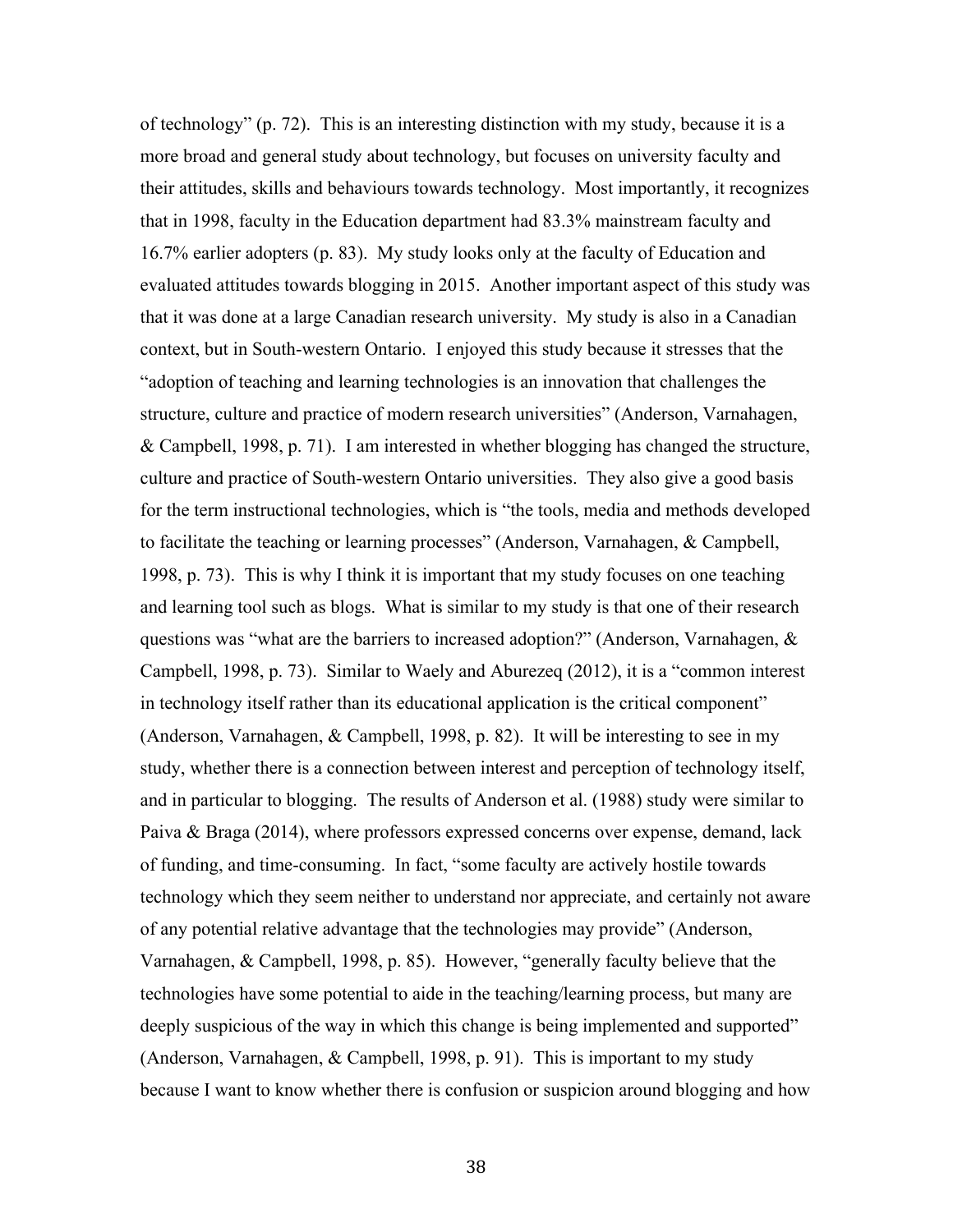it is implemented and supported. Since this is an older study, it will be interesting to investigate what the current situation is in South-western Ontario related primarily to blogging.

## **2.7 Summary**

In this chapter, I presented my theoretical positionings and situated my epistemology and ontology. In particular, I drew upon social theory and postmodernist approaches in my understandings of language, identity, social constructivism and multiliteracies. In addition, I provided a literature review related to blogs and what perceptions currently exist about blogs. In general, language is multiple, fluid and complex (Byrd Clark, 2009; Blackledge & Creese, 2014). In graduate education, creative language practices and divergent communication are skills that students need to possess in today's generation. There are many possibilities for language and literacy with multiple literacies and modalities. In the next chapter, I will outline my methodology for this study.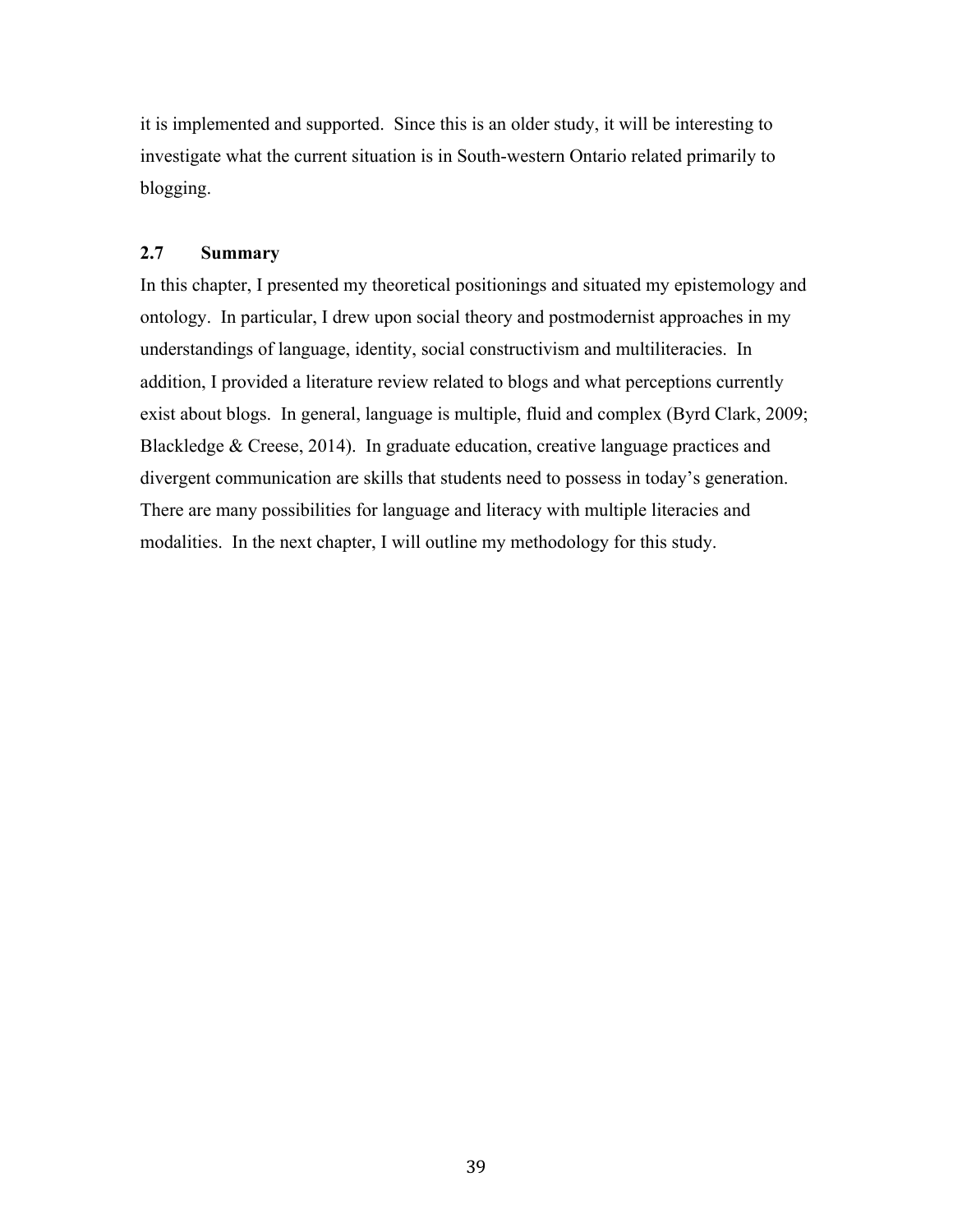# **Chapter 3**

### **3 The Study**

#### **3.1 Introduction**

In this chapter, I outline my methodological approach, which complements my theoretical positioning for this thesis. I then provide a description of my data collection, instruments, participants, and the ways in which I organized and analyzed my findings. For the purposes of this investigation, my study is an exploratory case study (Yin, 2014), as I seek to understand how and why professors perceive blogs (or alternative ways of teaching language and literacy) in the ways that they do as well as the conditions that might need to be in place and supported for the use of blogging as an educational activity. Because not a lot of research has been conducted on this particular topic and because I would additionally like to gain more insight and understanding as well as familiarity with this topic, an exploratory case study is best suited for the purposes of this thesis. For my data collection, I used a survey instrument and conducted two semi-structured interviews. My research was conducted in a Southwestern Ontario context, in the field of Education in graduate programs.

## **3.2 Methodology**

As mentioned in the above section, I have incorporated a critically interpretative and qualitative exploratory case study. This methodology complements a multiliteracies framework because multiliteracies tries to explain what still matters in traditional approaches to language and literacy meanwhile supplementing with knowledge about what is new and distinctive about the ways people make meaning. An exploratory case study can create discussion into answering what is still traditional and what is new about meaning making. Further, multiliteracies theory is based on a social phenomenon; there are major shifts in the ways people have participated in meanings. An exploratory case study needs would investigate how and why this shift in meaning making has occurred. The essence of a case study, the central tendency among all types of case study, is that it tries to illuminate a *decision* or set of decisions (Schramm, 1971): why they were taken, how they were implemented and with what result" (Yin, 2014, p. 15). My case study illuminates the current pedagogical viewpoints and practices of professors in the field of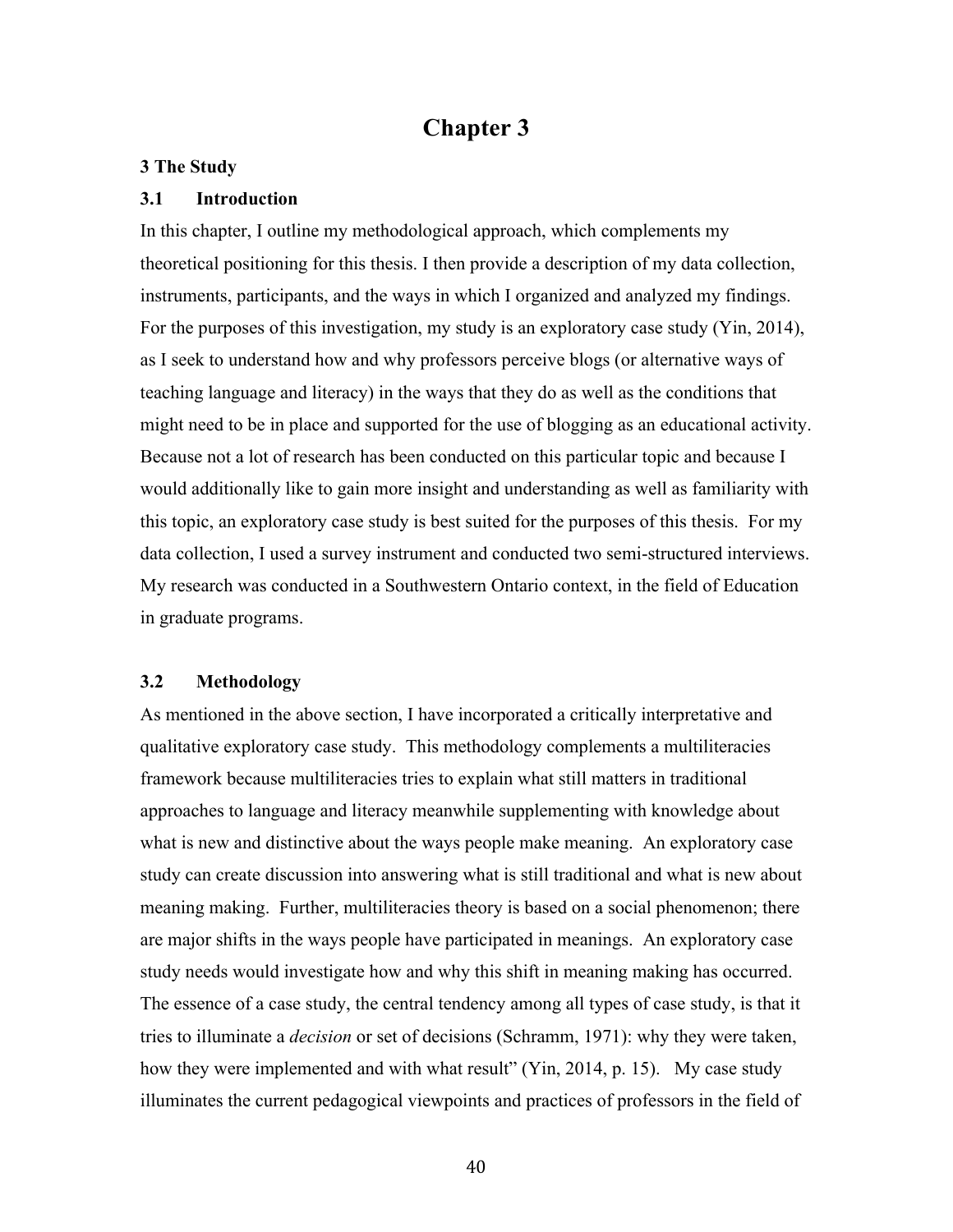Education. My research questions seek to "explain some present circumstance (e.g., "how" and "why" some social phenomenon works)" (Yin, 2014, p. 4) which makes exploratory case study research more relevant in this case. In my case, I want to know *how* and *why* professors may or may not be incorporating blogging into their instruction. My questions require an "extensive and "in depth" description" (Yin, 2014, p. 4) of the social phenomenon of blogging. I am interested in what viewpoints; practices and attitudes professors have towards blogging. I am interested in a small group, in which case I want to contribute to knowledge mobilization of professors in the field of Education. Blogging is a fairly contemporary event and I do not have direct control over behaviours, which makes a case study helpful and appropriate. My survey enabled me to get results of how many professors agree or disagree with blogging as an educational activity. These questions were exploratory, broad, and simplistic in nature, as I needed a starting point to begin my investigation. I first needed to have a general idea of what professors thought about blogging. Then I drew upon a case study methodology within the survey by having volunteer participants help me answer *how and why* they have incorporated blogging into their instruction. My research goal has been to describe the "incidence or prevalence of a phenomenon" (Yin, 2014, p. 10), which my results have helped to describe how common or frequently that professors have used blogging as a learning tool. In analyzing data, it is important to note that, "case study research can excel in accommodating a *relativist* perspective – acknowledging multiple realities having multiple meanings" (Yin, 2014, p. 17). By taking a relativist perspective, my theory of designing a case study has concerned the way I have gone about capturing the perspectives of different participants, and how and why I believe their different meanings may illuminate the topic of my study (Yin, 2014, p. 17). In order to analyze my data, I "search for promising patterns, insights and concepts – the goal being to define [my] priorities for what to analyze and why (Yin, 2014, p. 132).

My focus is on the "overriding importance of meaning making (Mishler, 1979) and context in human experiencing" (Lather, 1992, p. 91). In other words, I am interested in the relationship of the professor and student in terms of providing the best alternatives for meaning making. My methodology is meant to "generate and refine more interactive, contextualized methods rather than for prediction and control" (Lather, 1992,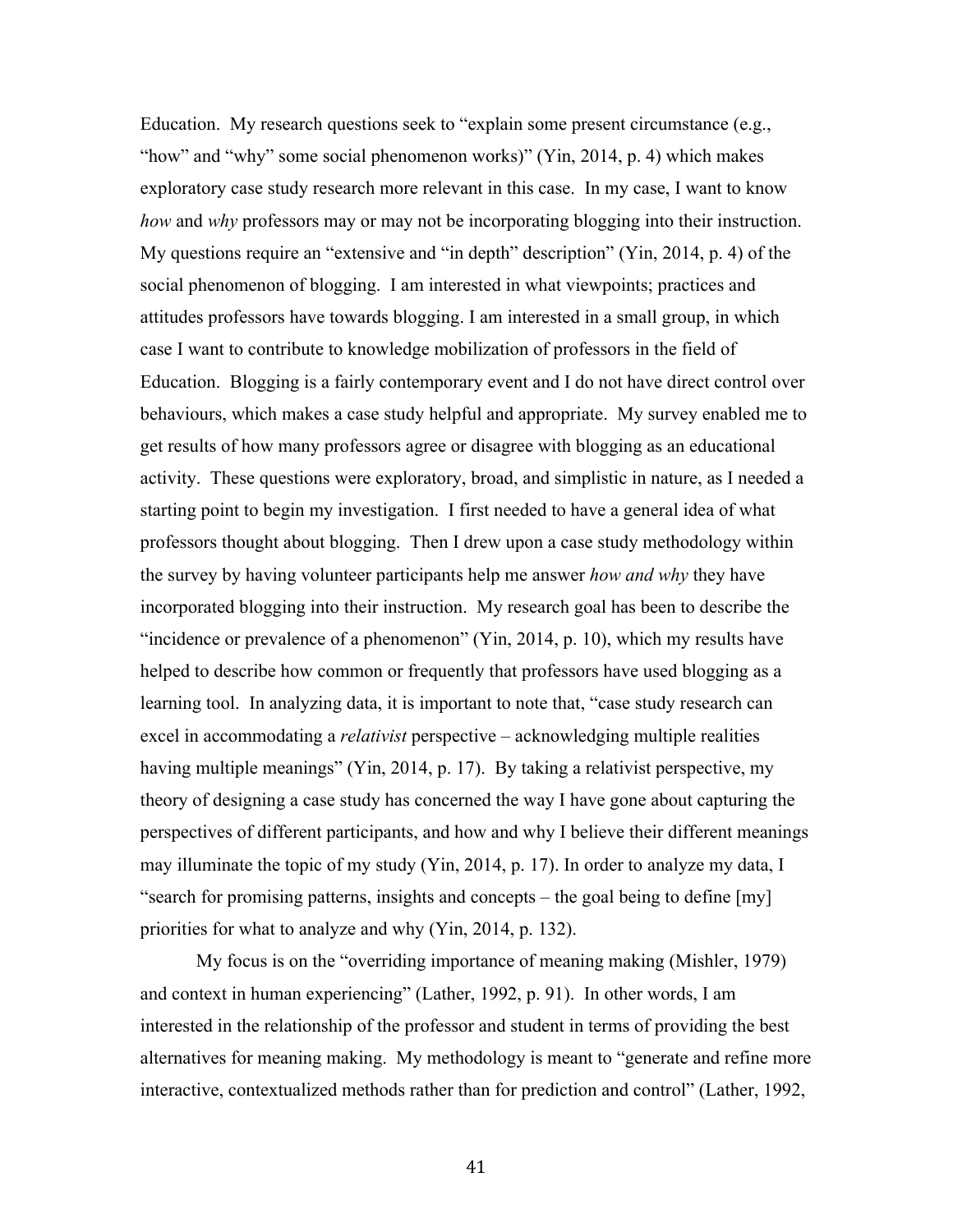p. 92). I explored current pedagogy for blogs in the specific case of graduate programs in the field of Education. I wish to maximize the research process as a change-enhancing, reciprocally educative encounter" (Lather, 1992, p. 92). While my data results are not generalizable, they do provide some insight into a given situation. In my upcoming data analysis, I link the participants' meanings back to some of the main points in the literature on multiliteracies.

#### **3.3 Context/Sites for the Study**

This study investigates the current Canadian context regarding professors from the field of Education. These professors were recruited from universities with large departments of Education, with extensive multiliteracy and technology programs. These university sites are all found in Southwestern Ontario because there is no current evaluation of an Ontario context regarding professors' perceptions of blogging. A Canada-wide investigation would not be appropriate for a Masters' study, considering the breadth and depth of the multitude of high education institutions. This study did not include colleges because they do not offer Masters of Education programs/degrees, which I wanted to focus on because of the extent of academic rigorous reading and writing that is required. The Education field was chosen because mulitliteracies is a teaching and learning pedagogy, which professors in the department of Education have some familiarity with. This may facilitate greater discussion and depth in the interviews.

## **3.4 Participants**

All participants are professors teaching graduate courses in a Faculty of Education. Due to ethical recommendations regarding gathering personal information about what a professors' title was (tenured, associate, assistant), there were concerns that the participant may be identified. For this reason, information was not gathered. Furthermore, information regarding age, socio-economic background, male or female, and ethnicity were not gathered to protect the participants' identity. In addition, since this study only wanted to look at perceptions, these various variables did not seem to be relevant to the study because I wasn't looking at any causal relationships or inferences. I recruited all participants through e-mails found on faculty lists on various university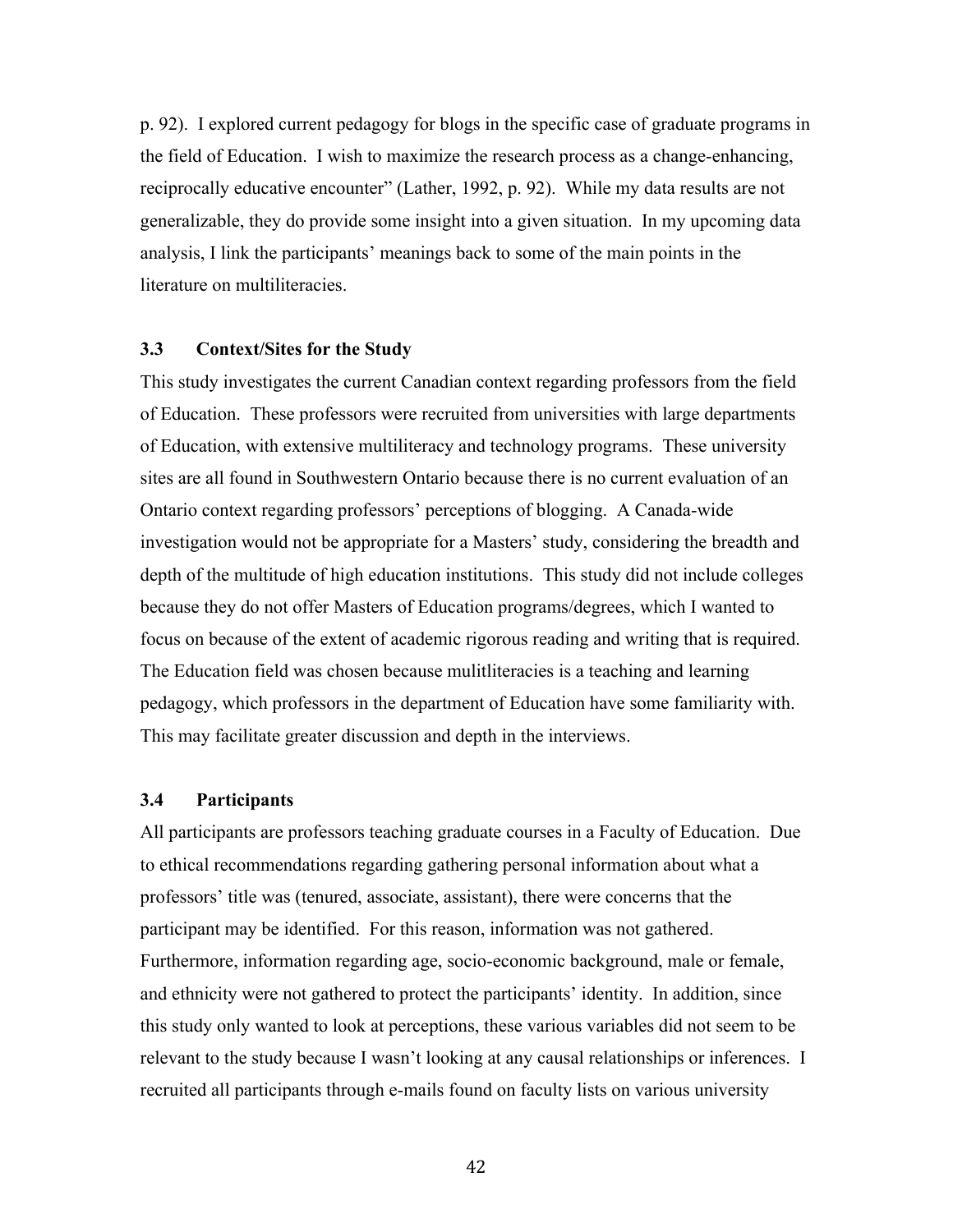websites. I did not recruit anyone outside of the Education department. I received survey and interview data separately from each participant. I did not seek survey or interview data from my own Faculty of Education for ethical reasons.

**3.4.1 Background of Survey Participants.** Only two survey questions looked at personal information of participants. The first question asked: How many years have you held this position? The numbers of years that the participants have been in their position were 5, 8, 16, 4, and 5 years. The median is 7.6 years. The second question inquired about how many years have you been at your current institution. The number of years professors were working at their current institution were 5, 7, 16, 11, 2 years. The median was 8.2 years. The assumption behind gathering this information was to discern whether the amount of experience in their position or at their institution had a bearing on their perceptions on blogging as an academic activity.

### **3.4.2 Background of Interview Participants.**

From the survey, I was able to interview two university professors of graduate education from the same university, Gilda and Zak. Gilda<sup>6</sup> has been teaching university courses since 2003. She has been working full time since 2007. She has been teaching in the Faculty of Education, beginning with pre-service courses. She teaches the general BA program in Education, as well as courses in the Masters of Education program. She teaches courses that are fully online that require video conferencing. She is a multilingual and can speak Lithuanian fluently, while reading and writing everyday language. She has been in her position for 5 years, with 2 years at her current institution.  $Zak<sup>7</sup>$  has 18 years of teaching in private and public schools in three provinces in Canada. He has been a science teacher, department head and has even had experience teaching vocal music. He has been the curriculum coordinator for a well-known school board in Ontario. He began as an assistant professor in 2003 and is now an associate professor with the Bachelor of Education program. He is also a multilingual and can speak Dutch. Both participants come from East University.

<sup>&</sup>lt;sup>6</sup> A pseudonym has been used to protect the identity of the participant.

<sup>&</sup>lt;sup>7</sup> A pseudonym has been used to protect the identity of the participant.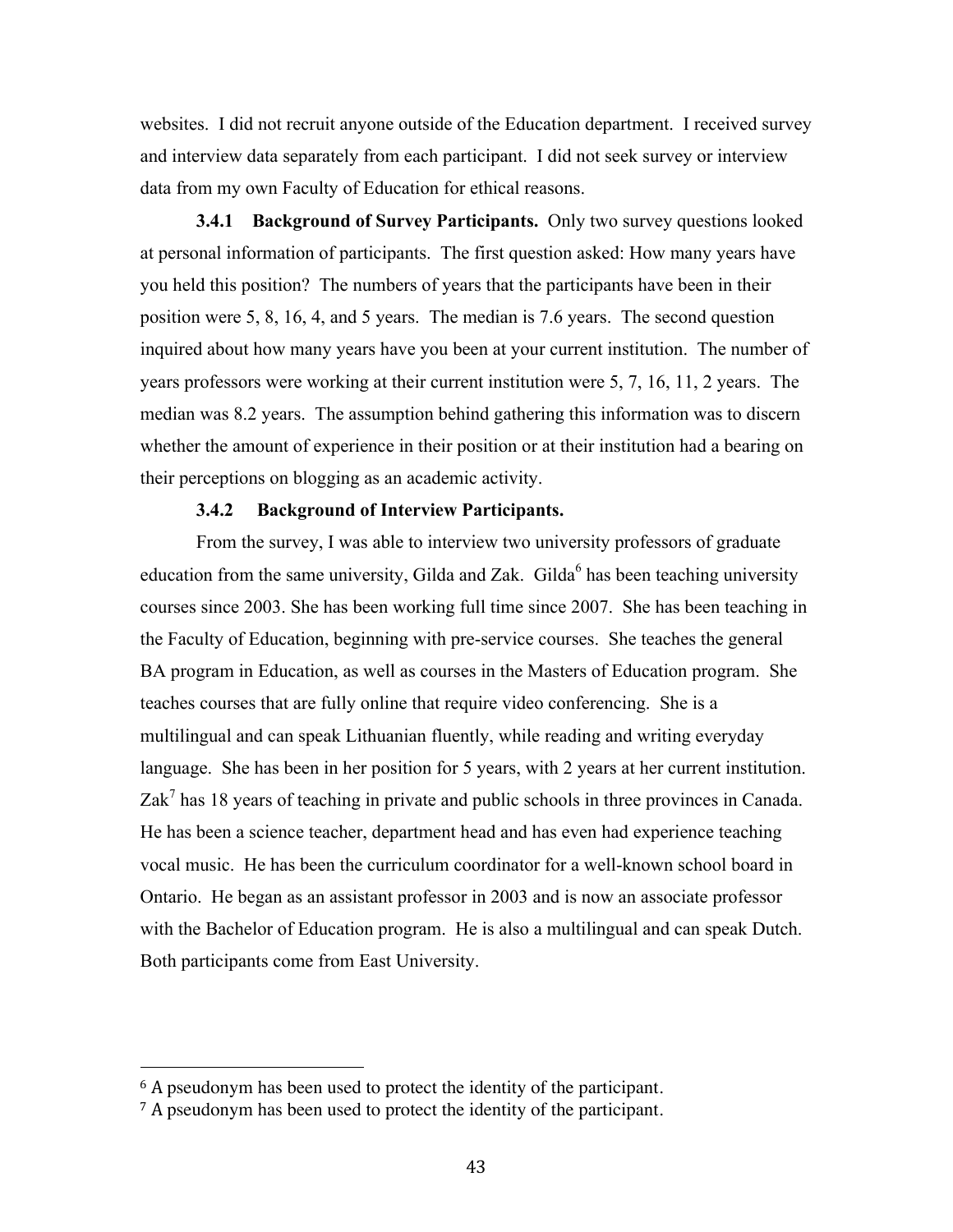### **3.5 Method**

#### **3.5 Research Procedure**

**3.5.1 Survey.** I used a survey because it is considered an instrument to accumulate information to explain and evaluate a specified group of people's behavior, thinking and opinion on any uprising phenomena in the society. They can survey a large population of subjects, allows researchers to establish a broad impression of the population's experiences and views and seeks to create generalizations from the data (Cohen, 2007). This method surveys a "population of subjects, with little or no personal interaction and with the aim of establishing a broad impression of their experiences or views (Clough & Nutbrown, 2012, p. 159). The purpose of my survey is to gain a broad understanding of participants' views or experiences with blogging. Surveys have several advantages for my study. They allow participants to respond anonymously, inexpensive to administer, easy to compare and analyze, and can get lots of data. However, some challenges include the possibility that the researcher might not get detailed and thoughtful responses; the wording can bias client's responses; they are impersonal; and one doesn't often have the full story (Stooke, 4 March 2014, Lecture). As authors of research texts put it, it is "an unsophistication and limited scope of the data that are collected" (Clough & Nutbrown, 2012, p. 158-159). Finally, a limitation is that the "levels of literacy may be an issue, the understanding of the participants may affect the questions asked or the way they are expressed (Clough & Nutbown, 2012, p. 162).

My data collection spanned two months in total. I emailed a script including the survey link and letter of information it to three universities: North University (57), South University (43) and West University (32). I chose these three universities because these are a few of the largest faculty of education in Southwestern Ontario, and widely known for their multiliteracies programs. I wanted to choose universities specifically and not colleges because I wanted professors who teach graduate education courses. I got the emails from the public faculty profiles on the public faculty of education websites. In total, 152 professors were recruited from 4 universities in southwestern Ontario. It took me two months to get 5 survey results. The survey was self-administered without the researcher and over the Internet. This allowed participants some extra time to think about and complete the questionnaire.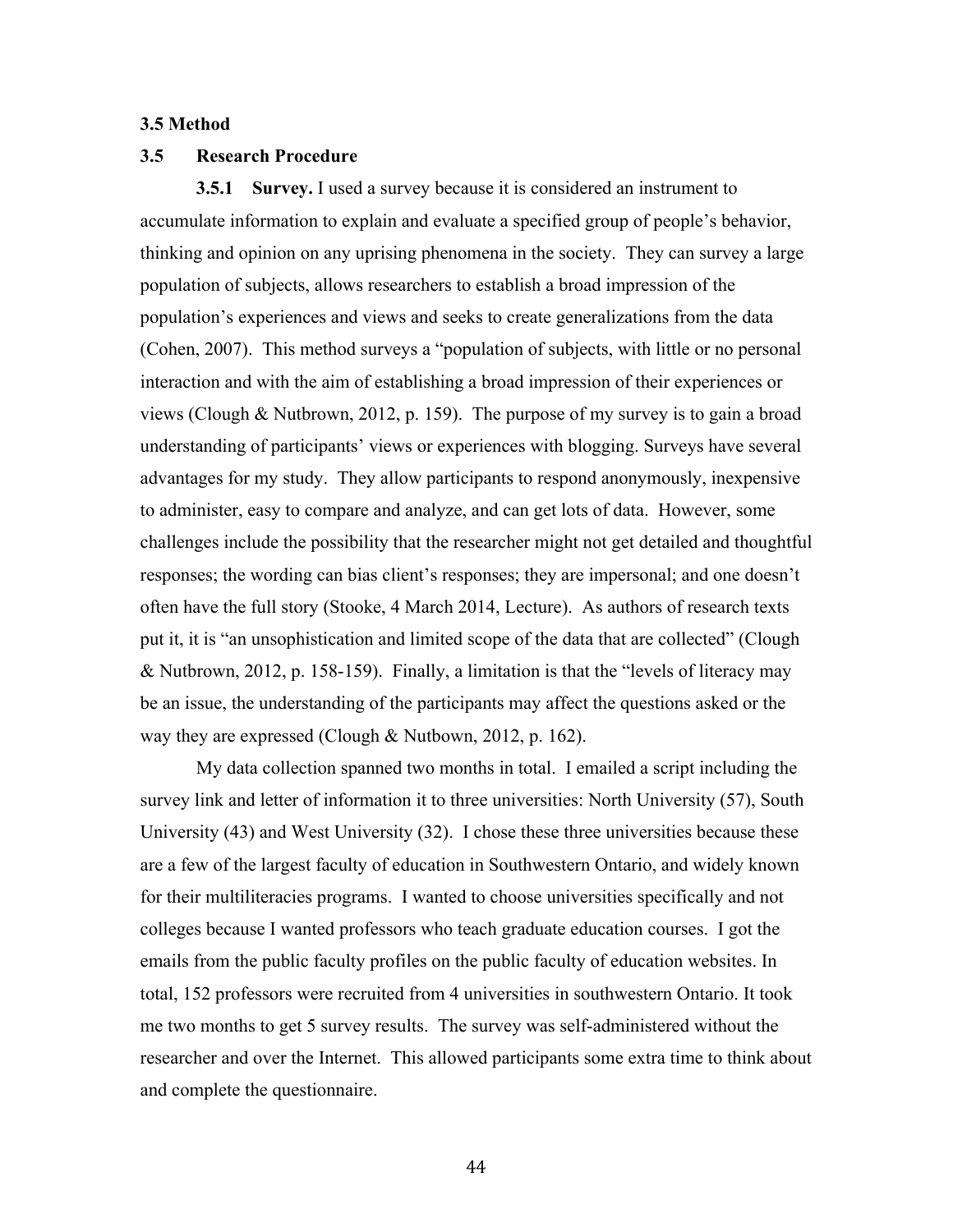I used a qualitative survey with three 6-point Likert scale questions and three open ended questions. Two questions were to help identify the participant and their role in graduate education (see appendix A). I wanted to ask this because I wondered if the perceptions of professors were influenced by how many years they have been a professor. I was curious whether those who were newer in the profession had a more positive attitude towards blogs than those who have been in the field longer. I was curious about the number of years at the institution because I wondered if those who were newer could possibly have more institutional demands, which would influence the pedagogical practices of professors.

There were 3 questions with a 6-point Likert scale (strongly agree, agree, neither agree/nor disagree, disagree, strongly disagree, no answer). These questions helped to address my research questions. Overall, I wanted to understand the pedagogical viewpoint of graduate professors. This also helps me to understand the question of the professors' attitudes towards blogs and whether they can be legitimized in the field of education. The last question was an open-ended question. I asked this question because I specifically wanted to know the pedagogical viewpoint towards blogging for graduate professors.

**3.5.2 Interviews.** The purpose of the interview was meant to be more in-depth because the survey only had a few questions. My rationale for interviews is to fully understand the impressions and experiences of graduate educators with blogging and to explore more deeply with them about their answers to the survey. This method is "one of the most common and powerful ways in which we try to understand our fellow human beings" (Clough & Nutbrown, 2012, p. 141). Some advantages of interviews are getting a full range of information, developing relationships with the client and the researcher can be flexible with the client. Some disadvantages are taking too much time, interviews can be hard to analyze, it can be costly, and the interviewer can bias client's responses (Stooke, 4 March 2014, Lecture).

I did two semi-structured interviews. There were 15 open-ended questions. Both participants had originally answered the survey first and volunteered their time to do the interviews. I conducted the first interview on April 1, 2015 with Gilda from the East University. It was an hour and 15 minutes on the phone. It was recorded and consent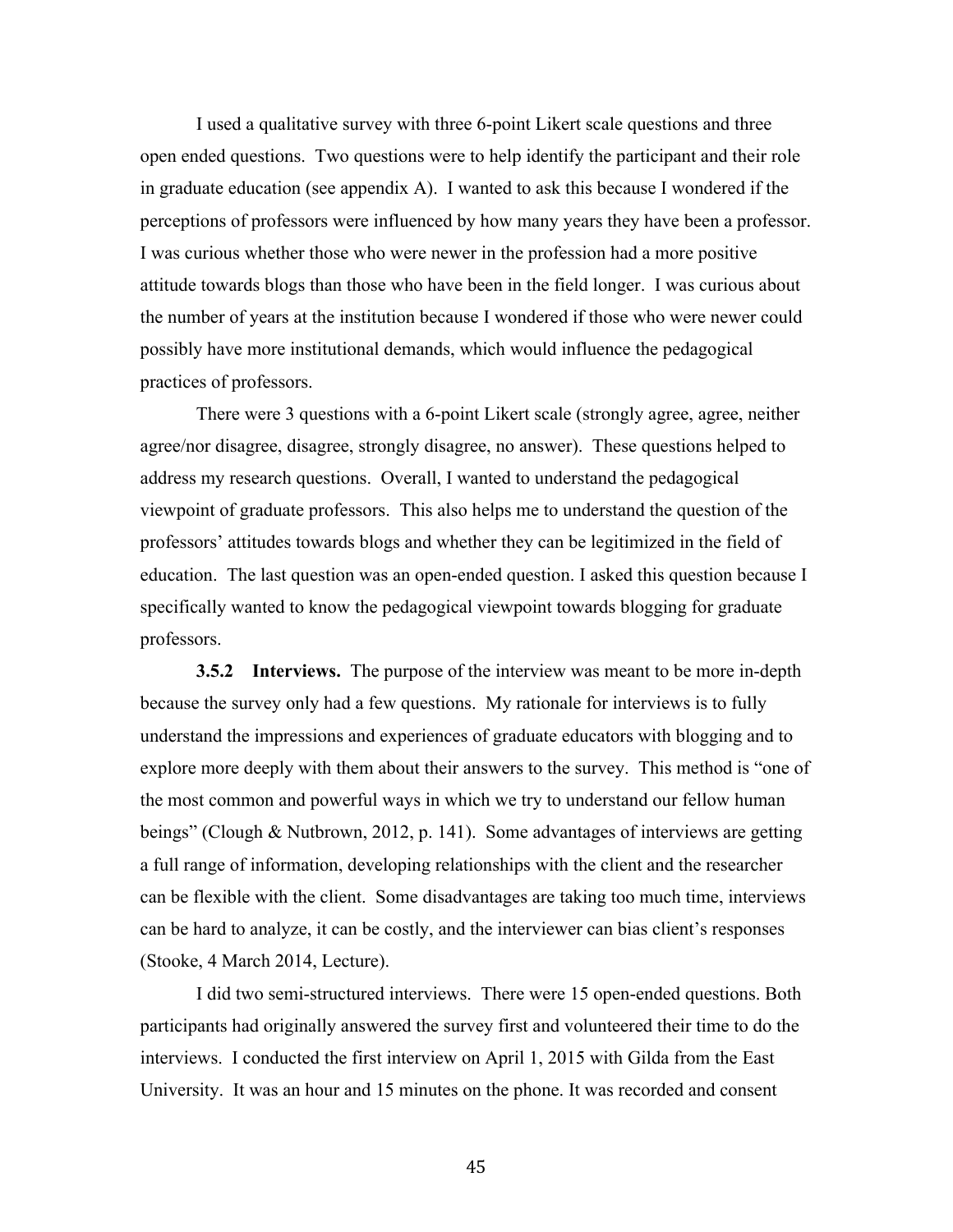form was signed and returned. The second interview was on April 13, 2015 with Zak from East University. It was an hour long and there was implicit consent because he had agreed to the interview. Both interviews were audio-recorded.

## **3.6 Data Analysis**

I analyzed data through a multiliteracies framework. There were different emerging themes from the data, which I could relate to the four components of multiliteracies pedagogy: situated practice, overt instruction, critical framing and transformed practice. All perceptions could be analyzed objectively through these four components. The situated practice of professors draws on data such as what experience or practices professors have had with blogging. As I analyze for overt instruction, the data is analyzed through the perceived usefulness of blogging and ease of use. Through critical framing, I look towards the pedagogical viewpoint of blogging. Finally, through transformed practice, I analyze how and in what ways graduate professors incorporate blogging into their instruction.

My literature review (Kirkup, 2010; Paiva & Braga, 2014; Waely & Aburezeq, 2013; Sun & Chang, 2012; and Anderson et al., 1998) also assisted me in analyzing data because I looked for common themes or results that confirmed or disconfirmed what I had found. Additionally, my theoretical framework based on social theory and social constructivism helped me interpret results in a reflexive manner.

The analysis was done using transcriptions of the audio files of the interviews. A majority of the parts of the interview were used and organized to represent themes, and succinct ideas and concepts. The initial analysis used the survey and interview questions as themes around to group the data. A second analysis was done to identify emergent themes coming out of responses.

## **3.7 Ethical Considerations**

With both approaches, there are issues of informed consent, safety, protection, well being, confidentiality, anonymity, and faithfulness in interpretation and reporting (Clough & Nutbrown, 2012, p. 142-143). Since I will look at various Internet communication methods, there is potential for misuse depending on the nature of the data to be collected,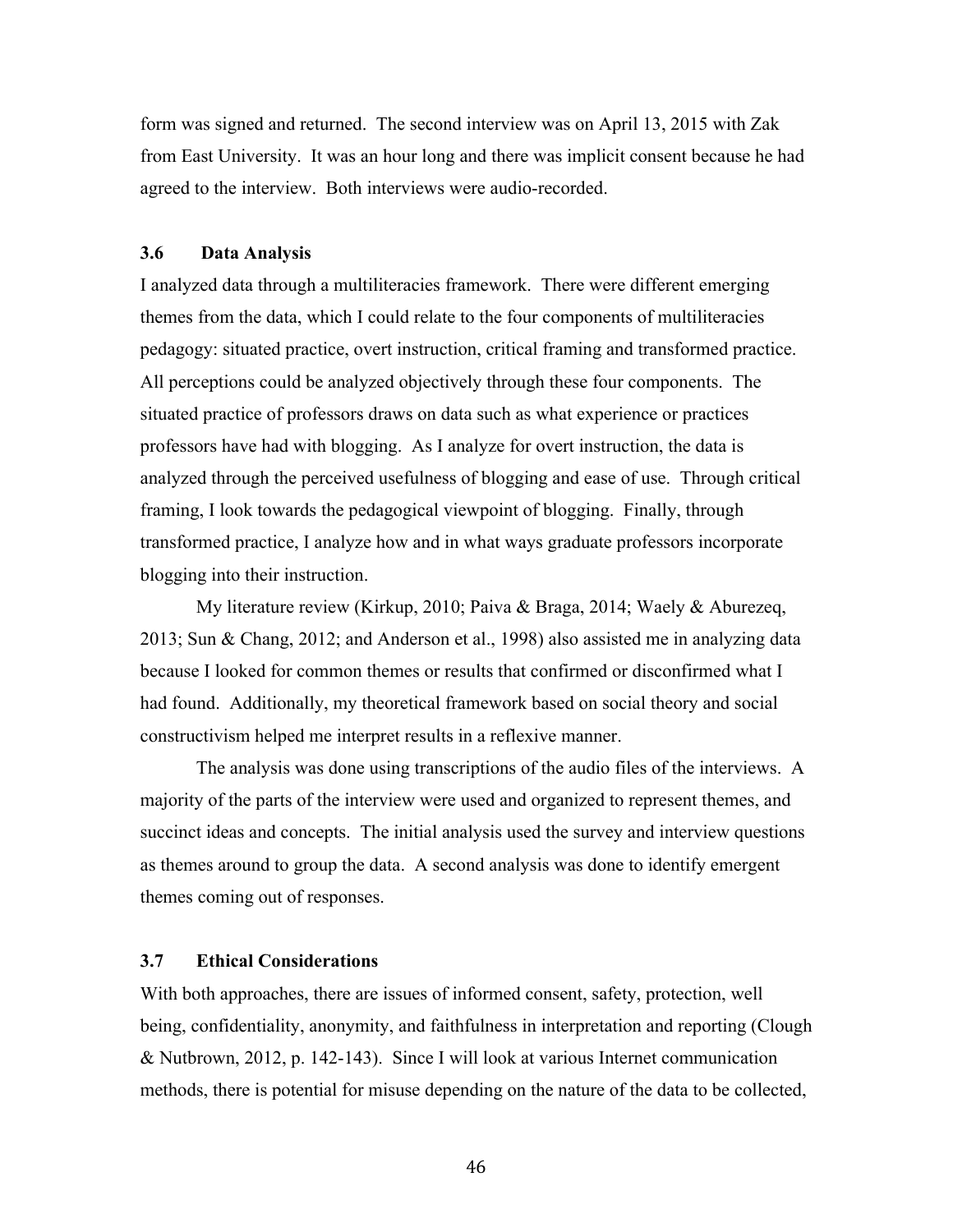the integrity of the researcher and the scrupulous protection of those who use the internet to communicate is all the more important (Clough & Nutbrown, 2012, p. 143). In the interviews, the participants were made aware of my own blogging practices and perspectives when it was related to something they had just said. This was for the sake of building a natural conversation to gather more in-depth information during the interview. This may have impacted my participants' answers to be more in agreement; however, the member checking allowed them to change anything that was said. This ensured there was no bias.

## **3.8 Trustworthiness of Data**

I defined clear participant data criteria and developed a set of questions that were thoughtful, and unbiased. I adapted the survey questions from another study and built upon these for the interview. I collected data in both a survey and 2 interviews to have multiple perspective points, and to gather as much information as possible.

This approach supports trustworthiness because I used triangulation, which is using more than one source of information to confirm a concept or idea (Boudah, 2010) and in my study, I have triangulated data from a survey, interviews and my literature review. This means that I have used at least two qualitative research methods in the study of the same phenomenon. In other words, I have examined the consistency and overlapping of different data sources. I gathered results at different points in time, the survey came first, and then the interviews. In addition, the literature by Kirkup (2010) and Waely & Aburezeq (2013), these studies confirmed that my research method of doing interviews to gather perceptions was appropriate meanwhile the literature by Paiva & Braga (2014) confirmed the need to email a questionnaire/survey to collect opinions about blogging as well as gathering baseline data (Anderson et al., 1998). My results confirmed similar results as my literature review. Kirkup (2010) confirms the idea that blogging is a new medium to articulate ideas. Paiva & Braga (2014) confirms that teachers will choose to transform and reproduce meaning in other digital contexts and using different tools. Waely  $\&$  Aburezeq (2013) confirms that the blog is a powerful application to enhance learning however there are several advantages as well as disadvantages. Sun & Chang (2012) confirms the conduciveness of collaborative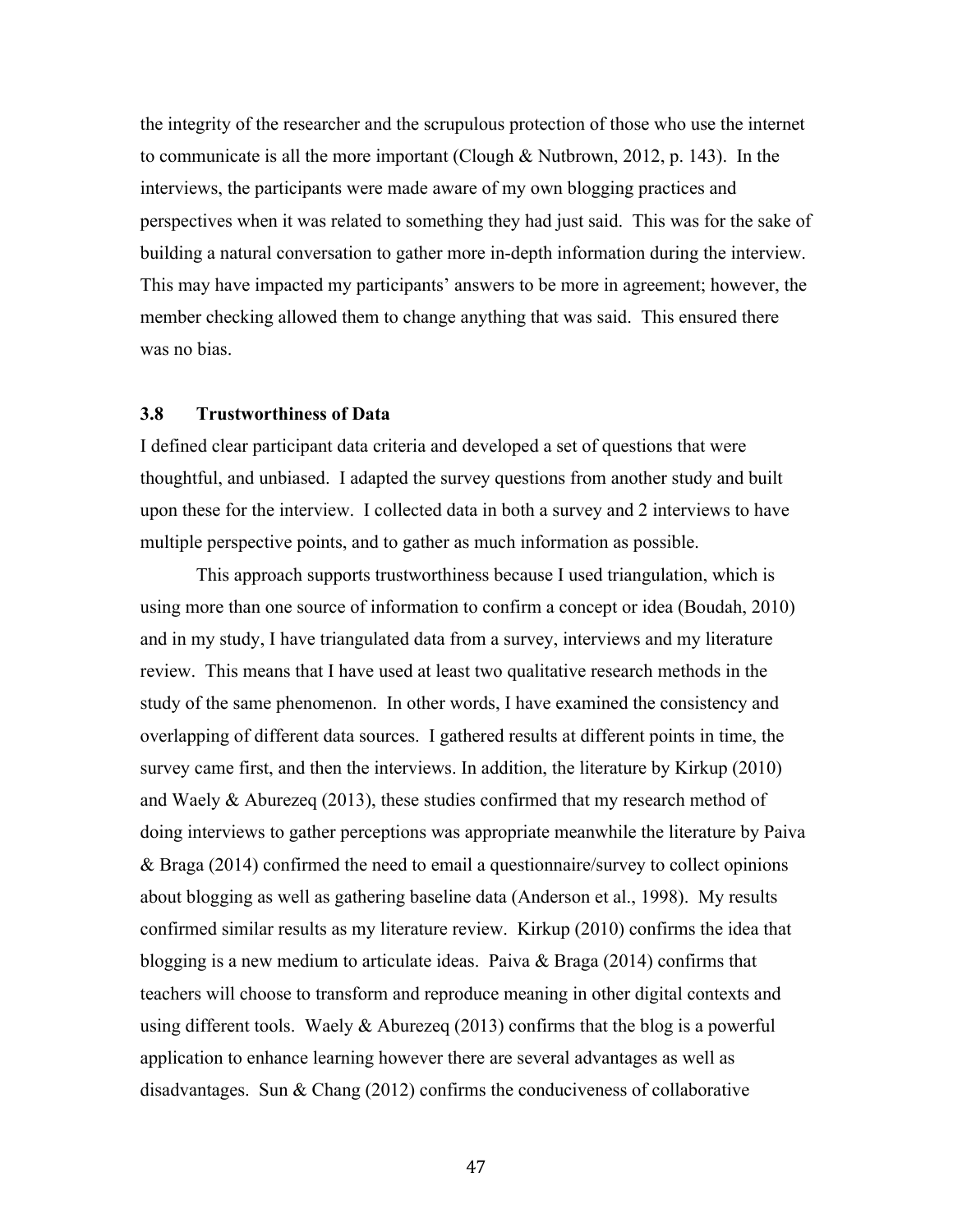interaction on blogs in facilitating learners' meaning-making process. I also compared people with different viewpoints. I have also done member checking, which is asking participants in the study to review conclusions and observations of the interviews (Boudah, 2010). I shared both the results and discussion section with each interview participant to give them an opportunity to validate my findings and to elicit further clarification of my results. This validates my interpretation of data and that I was really listening to when respondents spoke and if I had communicated their ideas correctly. I made sure I included all information to the most accurate transcription available and did not leave anything out. I made sure to represent all of their main points regardless of how it might affect data analysis. Gilda wanted to represent her thoughts on multiliteracies in a more clarified way, with minor adjustments. But we mutually agreed upon the interpretation.

## **3.9 Summary**

In this chapter, I have explained my methodology and the methods used in this study. I have also explained my rationale for this methodology as well as the ethical considerations. Triangulation has been used because I have my survey, interview and literature review. Paiva & Braga (2014) used a questionnaire in their study in order to gather opinions about blogging, which confirms the idea of using a survey method prior to my interviews. Kirkup (2010) and Waely & Aburezeq (2013) used interviews to gather perceptions about blogging, which confirm the idea of using semi-structured interviews in my own study. The literature review confirms similar results to my study: blogs are a powerful application to enhance learning; it is a new medium to articulate ideas; there is collaborative interaction on blogs in facilitating learners' meaning-making processes. However, there are many other digital contexts and different tools that teachers can use to transform and reproduce meaning, and there are still several disadvantages. The next chapter will introduce the results from my study.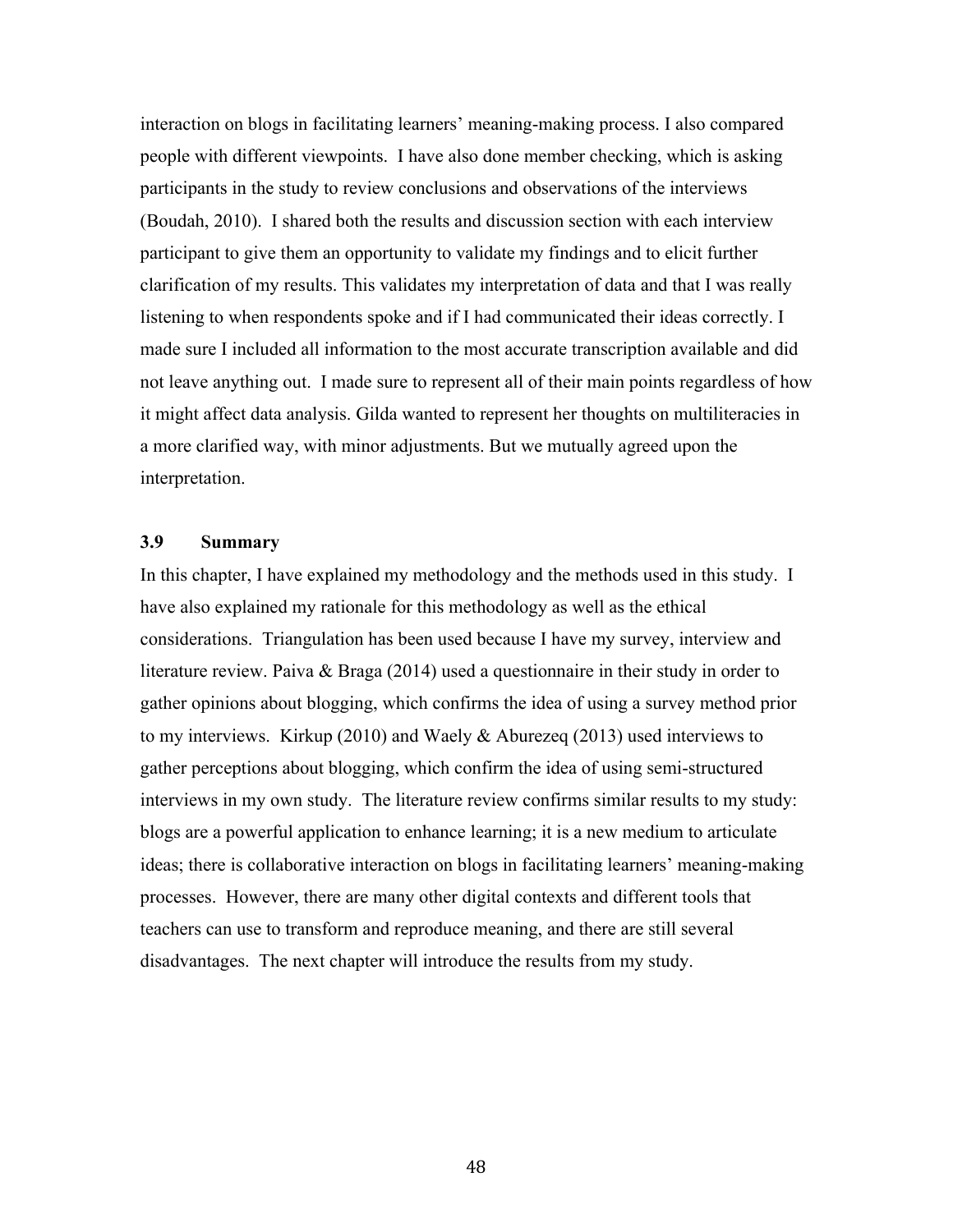# **Chapter 4**

## **4 Data from Survey and Interviews**

## **4.1 Introduction**

In this chapter, I will discuss the results from the survey. I will present the results related to each 6-point Likert scale question. There will be a discussion of the comments that were provided during the open-ended question about blogs and scholarship.

## **4.2 Blogging as a medium of facilitating learning**

One participant strongly agreed, two participants agreed and two participants neither agreed/nor disagreed that the blog is a medium of facilitating learning.



Figure 1. *The blog is a medium for facilitating learning.*

One participant who was in agreement with this, stated that regarding students' learning, "it can have value." This person went on to say, "however, especially at the Masters level – many students are teachers – therefore time is precious to complete course readings, assignments, and attend class. Blogging adds another layer of time." This suggests an issue that learning can be compromised because of the multiple identities of students and the responsibilities that they have to devote to certain aspects of a master's program. With my own experience, I have received 3-4 journal articles a week to read, with 25 pages each as the norm. In one term, there will be about 3 different assignments. There is also 80% participation rate in class that needs to be followed.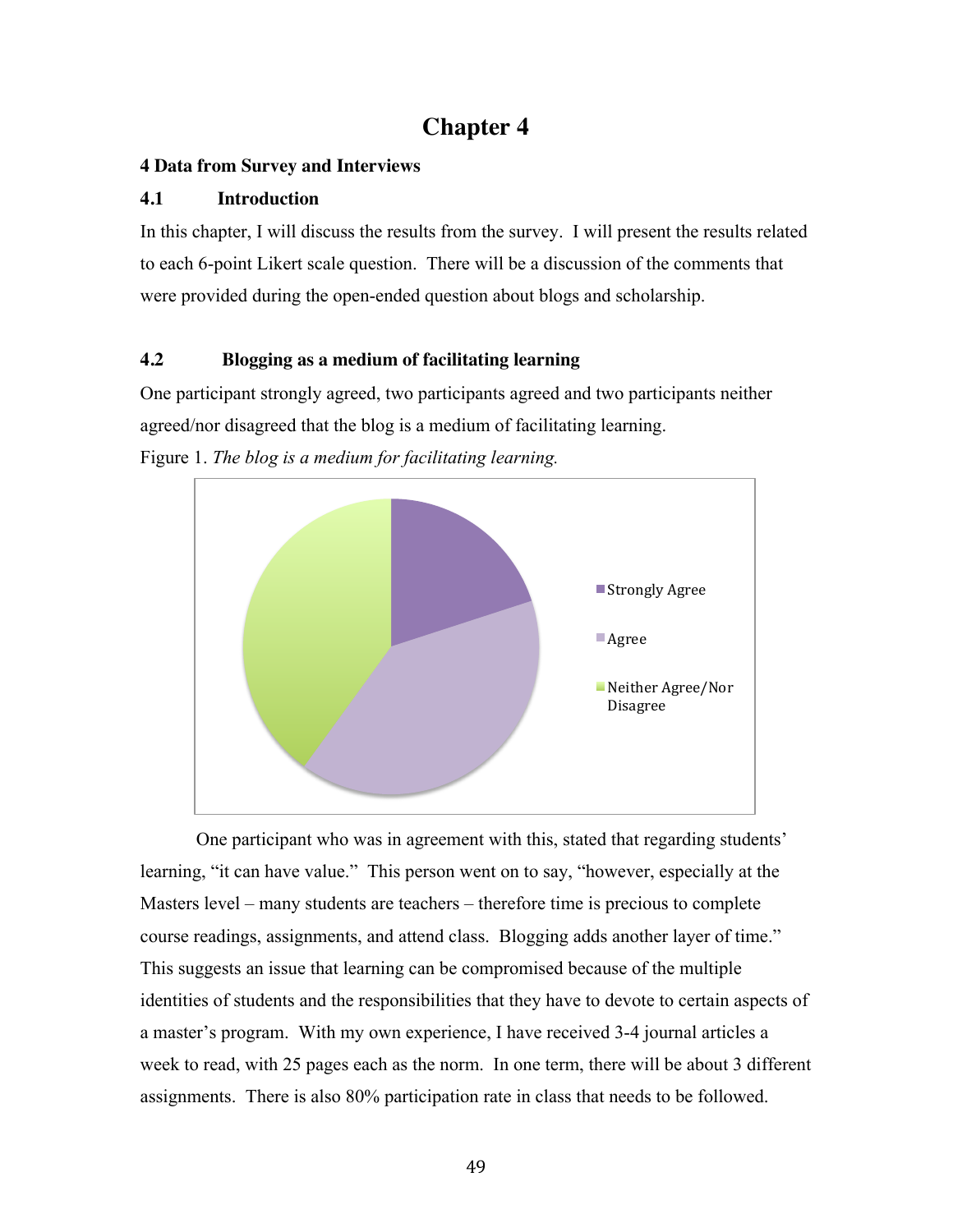With demands such as these, this participant has brought up an important practical issue of time management for the student regarding blogs. The high demands of a master's program with the addition of blogging can affect learning in a negative way according to this point. Another participant spoke to the responsibilities of professors teaching masters programs,

Given the competing demands (e.g. research, service, etc.) on top of teaching, I may re-think my use of blogging and other student-driven technologies because even though I like to think I subscribe to the ideal of "best interest of the student," work/life balance also matters.

Although both participants contend to agreeing that the blog can be a medium for facilitating learning, adding a blogging aspect is time consuming for both the student and teacher. There could be potential for blogging to facilitate learning, but in reality and practicality, it may not be as feasible as hoped. Students need to develop a blog, maintain it and most times high production value takes precedent for them. Another participant speaks to this issue further,

I find the challenge is for [students] to maintain certain ways of thinking (e.g. having structure to thoughts, providing reasons for their conclusions, claims, assertions). Some (not all) students seem to toss those things out of the window, and I think that high production value or time spent on production can somehow replace the thinking behind digital production.

This participant speaks to the issue that thinking and learning is lost because students focus on unrelated aspects such as aesthetics and making it visually appealing. There are practical issues in producing a blog that will get in the way of learning itself such as a username, theme, set up, widgets, titles, etc. Therefore, there is potential that a blog can facilitate learning, only if students pay less attention to high production value. If this were the case, a blog can facilitate learning by encouraging students to create structure in their thoughts and provide reasons for their conclusions, claims and assertions.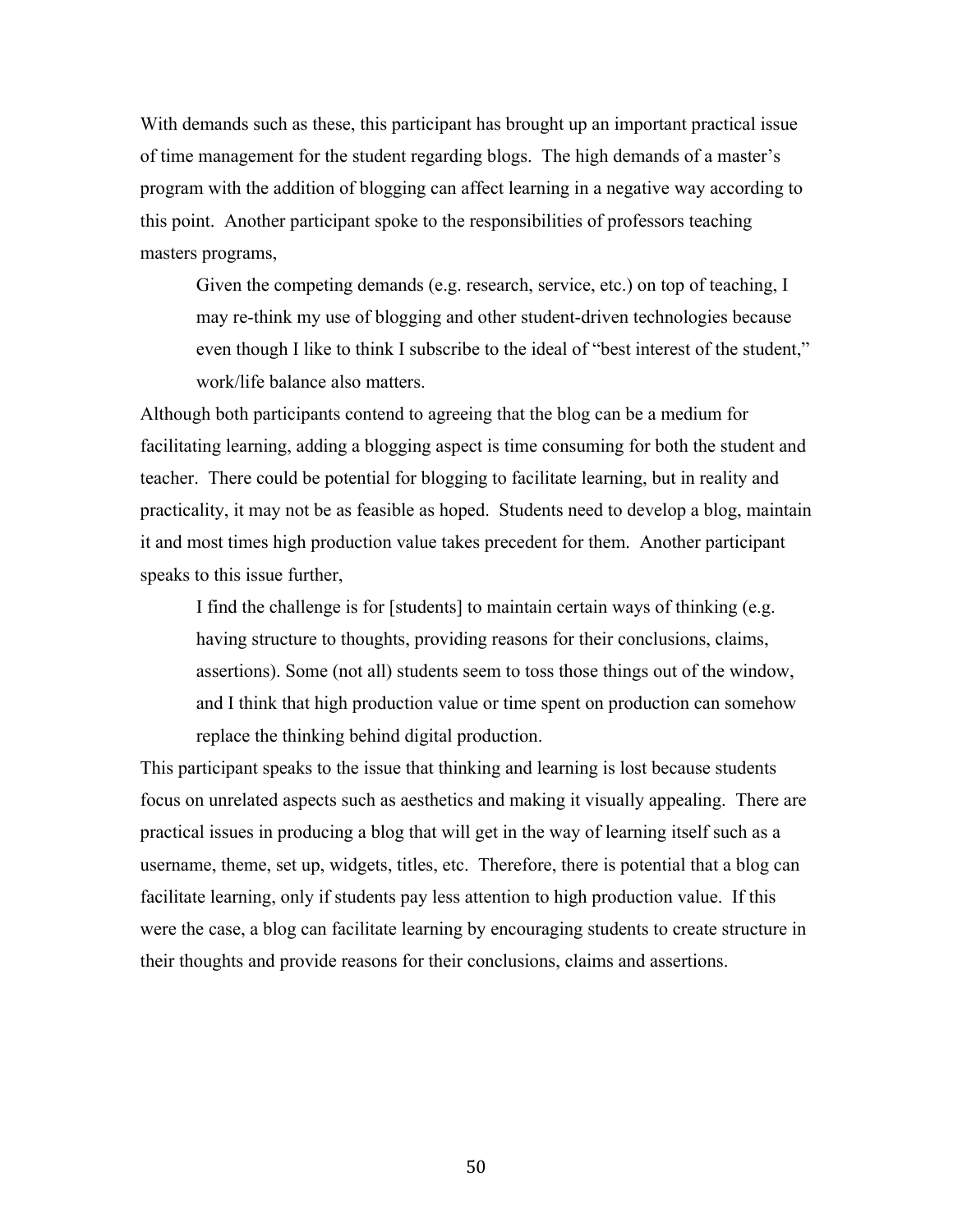## **4.3 Blogging as a medium for student interactivity**

One participant strongly agreed, two participants agreed, one participant neither agreed/nor disagreed and one participant disagreed that the blog is a medium for student interactivity.



Figure 2. *The blog is a medium for student interactivity.*

One comment related to the uncertainty or disagreement that blogs are a medium for student interactivity was the point that "people don't read the blogs." This means that students are not actively visiting their colleague's blogs in order to interact with the ideas presented in their blog posts. In regards to the interactivity between the teacher and student, one participant noted, "face-to-face has an immediate response." This suggests that blogs do not provide immediate responses that could facilitate student interactivity most efficiently and effectively. Another participant who agreed with this statement said, "One thing I liked about blogging was that it results in a dialogic process, where I can offer feedback." There are conflicting perceptions regarding whether blogs can support student and teacher interactivity.

## **4.4 Blogging as a medium for reflection/ transferability as a learning tool**

One participant strongly agreed, three participants agreed, and one participant neither agreed/nor disagreed that blogging is a medium for reflection and there is transferability of blogs as a learning tool.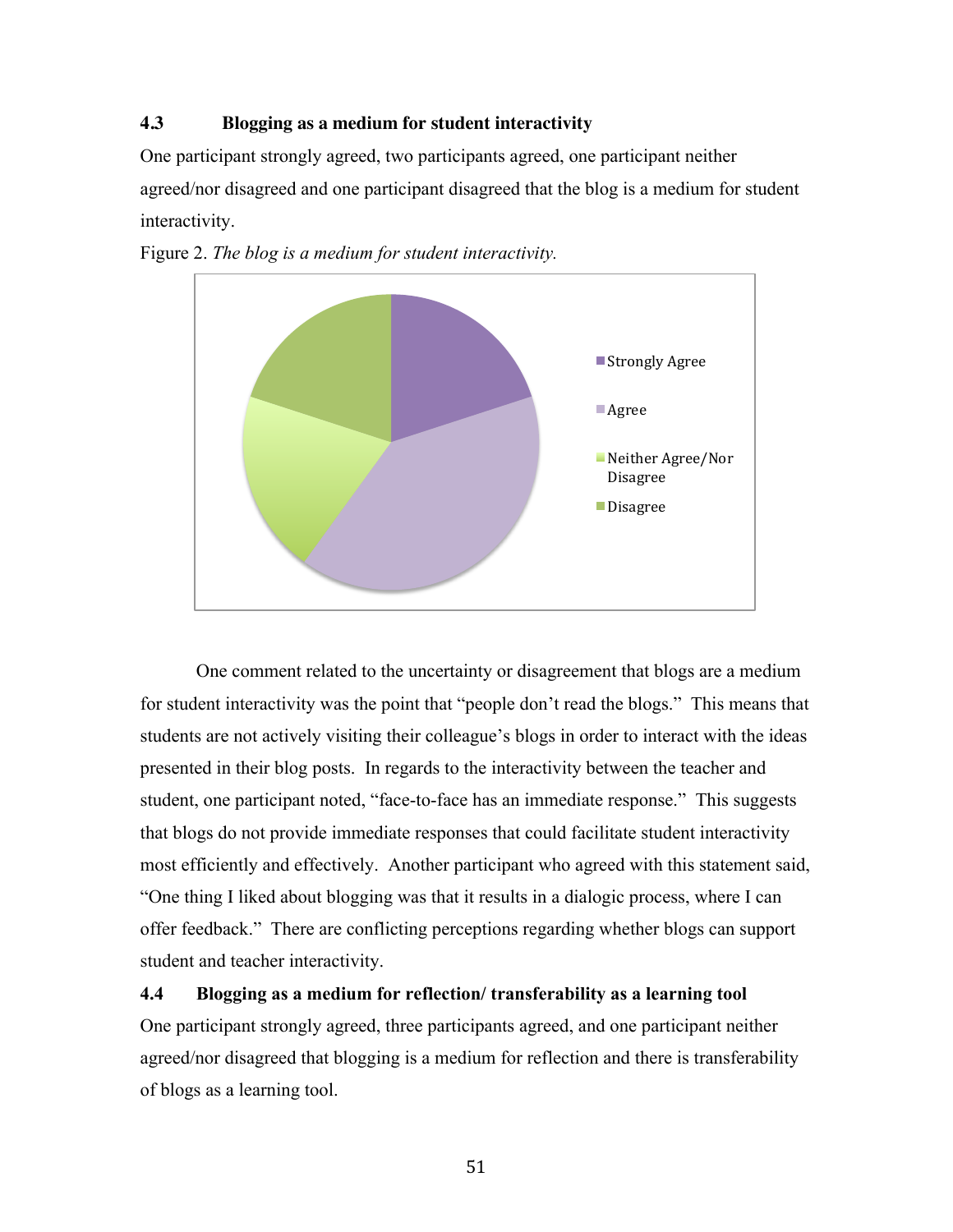Figure 3. *The blog is a medium for reflection and there is transferability of blogging as a learning tool.*



One participant who was in agreement with this statement stated that, "I just see them as newsletters and they are only as good as the writing and usefulness of the content." This suggests an important role that the professor has in choosing readings that facilitate reflexivity and learning. In this way, reflexivity is a "multifaceted, complex, and ongoing dialogical process that is continually evolving" (Byrd Clark & Dervin, 2014, p. 2). Also, this person equates blogs with newsletters, suggesting that there are aspects of blogs that could be transferable as a learning tool. A second participant who neither agreed nor disagreed with this statement states that "there are a number of tools currently available that provide affordances to facilitate learning, allow for student interactivity and can function as a tool for metacognition and reflection." Thus, although blogs can have the potential of several affordances, it is still one out of many other tools that can be utilized.

## **4.5 Other Considerations**

There are a lot of mixed perceptions of blogs. One comment was that one participant mentioned, "I encourage the use of a lot of technology (blogs, animation, video production) among students." But they also said, "from a student learning/pedagogy perspective, I have found it a challenge to guide learners in using blogs well!" This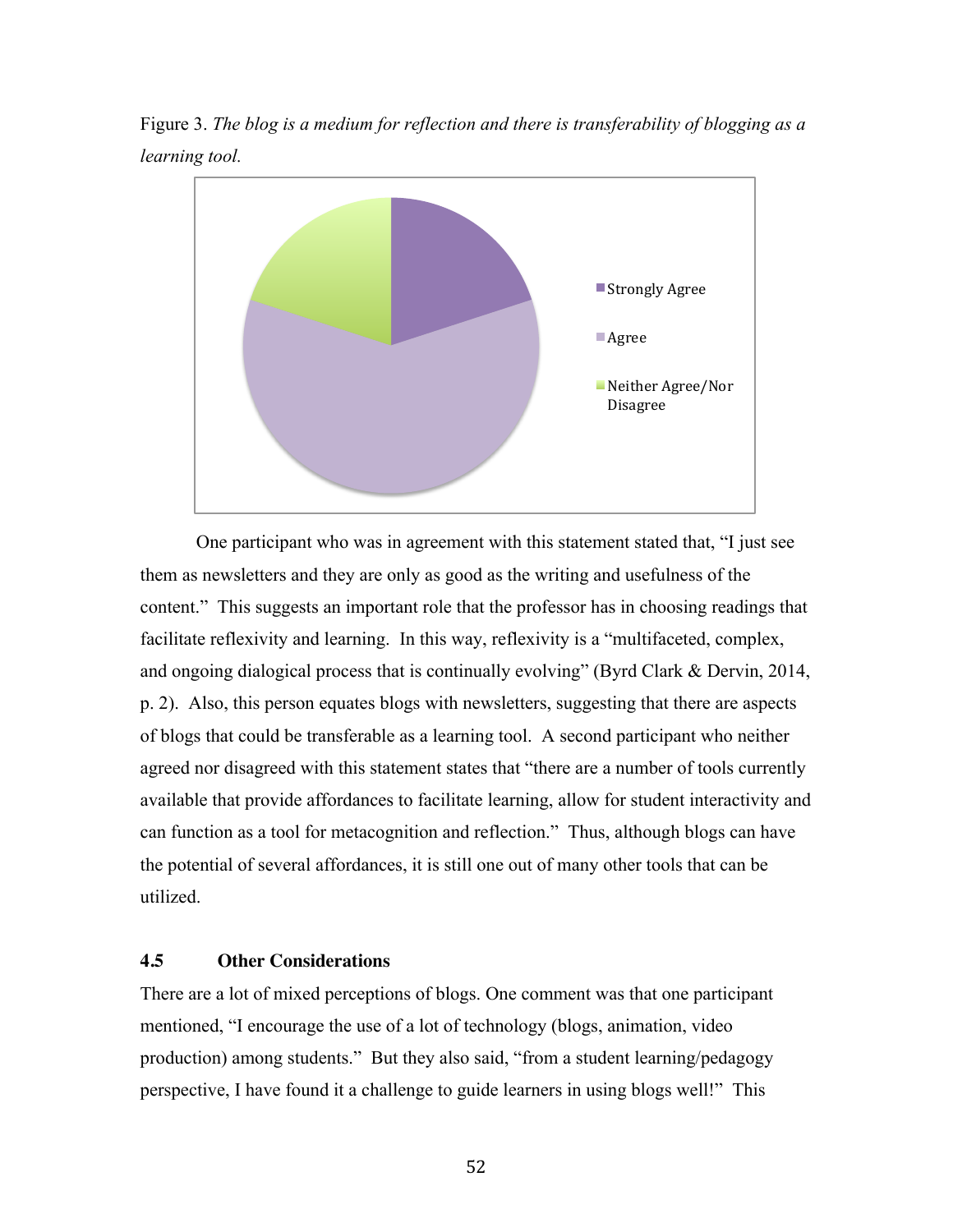participant wants to use blogging with students, but finds it challenging. On the other hand, another participant commented, "I wouldn't use blogging for assessment or evaluation of students' assignments, [it is] too public." Most students don't want to have their blogs or work public, which is an issue that professors have to think about.

Time management is an issue shared between participants. One participant said that "I've found that weekly blogging requires disproportionately more time on my part than things like weekly reflections in more standard formats, such as e-mail." Another said that,

Students repeat what others day, or write huge amounts without critical reflection, where quantity trumps quality... as an instructor this takes too much management time. Blogging is also a media that appears to reduce the amount of scholarly reference to one's statements–it becomes mostly opinion–again, a time intensive management issue for an instructor.

There are also many platforms for blogging and "this creates a learning curve for students every time they take a course–often a slow curve and productivity suffers because they can't become fluent with the platform fast enough." There are also shared opinions, blogs are "one of many tools" and "there are a number of tools currently available."

## **4.6 Summary**

In this chapter, I discussed the results of the survey and the related comments that would help explain the perceptions of the five participants. The results show that there are many different perceptions regarding blogging, and that there is debate regarding the acceptance of blogs as a learning tool, a medium for learning, student interactivity and reflection. These baseline data results indicate a need to explore ideas such as professors and students who have identities that are multiple and contradictory (Pierce, 1995, p. 15), which relates to the time intensive issue of blogging. Secondly, blogs facilitate dialogic processes, which relate to social constructivism and social theory about how knowledge is created through negotiating between ideas of others and engaging in mutual engagement (Kim, 2013, p. 227). In the next chapter, I will discuss the results from the two interviews where we spoke more in depth about blogging in graduate education.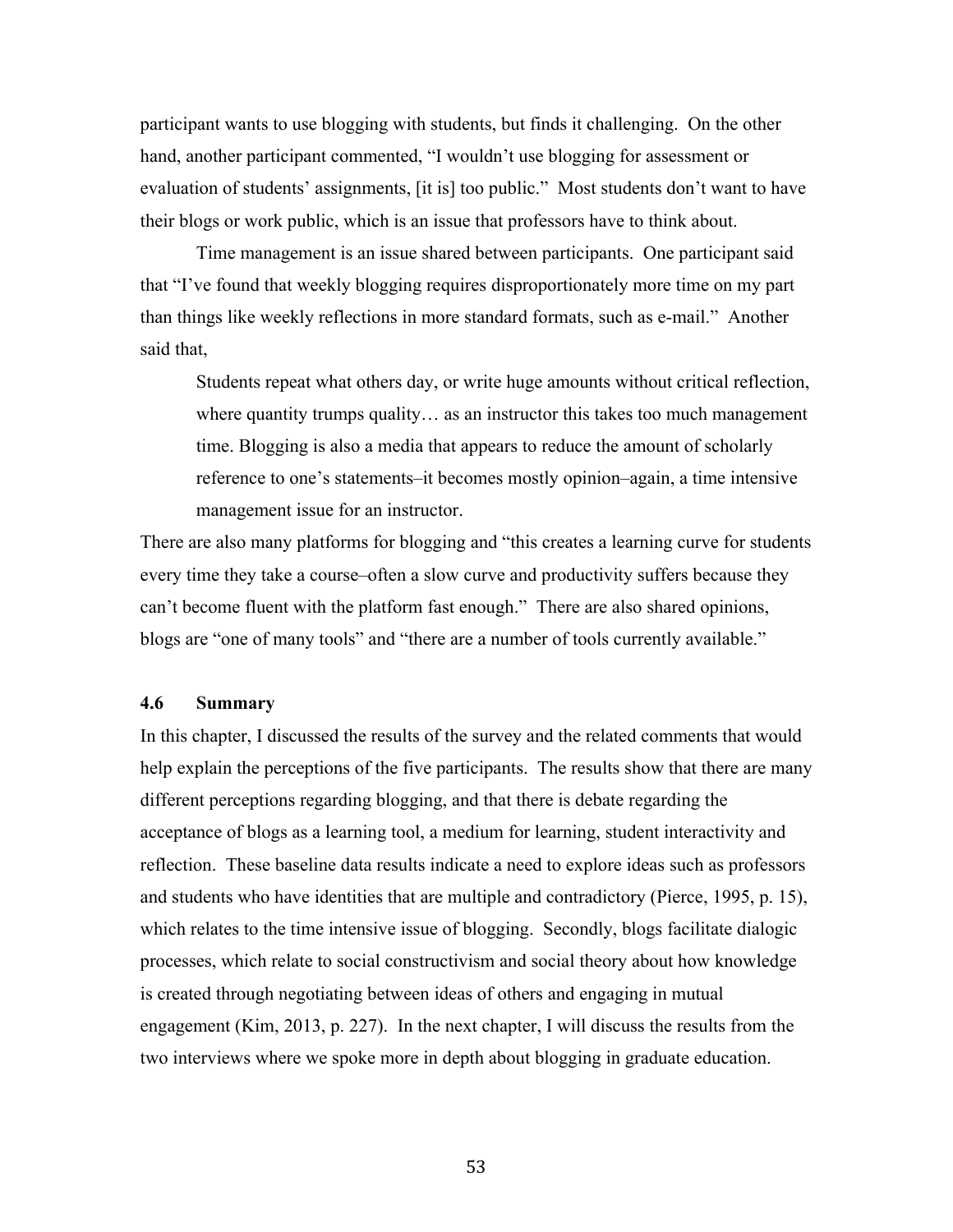## **Chapter 5**

## **5 Participant's Interview Data**

## **5.1 Introduction**

In this chapter, I will discuss the similarities and differences between the two research participants. I have organized the interview results in terms of their answers to my 4 research questions. Both participants, Gilda and Zak, address each question in varied ways. Then, I will discuss the disadvantages of blogging as stated by the participants. Finally, I will provide a reflection on the results from the interview.

## **5.2 Similarities**

Both participants are multilingual and spoke at least one more language other than English. Both have a familiarity with multiliteracies theory, but not an in-depth understanding. Both believe that the most important skill students should possess is developing analytical skills, which would include summarizing, synthesizing, analyzing and applying critique. The two spoke to using other similar tools other than blogs, that they would much rather use than a traditional blog platform. Both are very proficient with digital technologies. Gilda and Zak have been in their current position for approximately 4.5 years.

## **5.3 Differences**

Zak had a science background, which he contended had influenced how he responded to questions. His original degree is in marine biology. He also wasn't a believer in multiliteracies theory, where Gilda didn't have a strong opinion with it. In the survey, Zak said neither agree/nor disagree to all three questions: (1) The blog is a medium for facilitating learning; (2) The blog as a medium for student interactivity; (3) The blog is a medium for reflection and there is transferability of blogging as a learning tool. Gilda said agree to all three questions. At East University, Zak has been at this institution in various roles for 11 years, whereas Gilda has been at this institution for 2 years.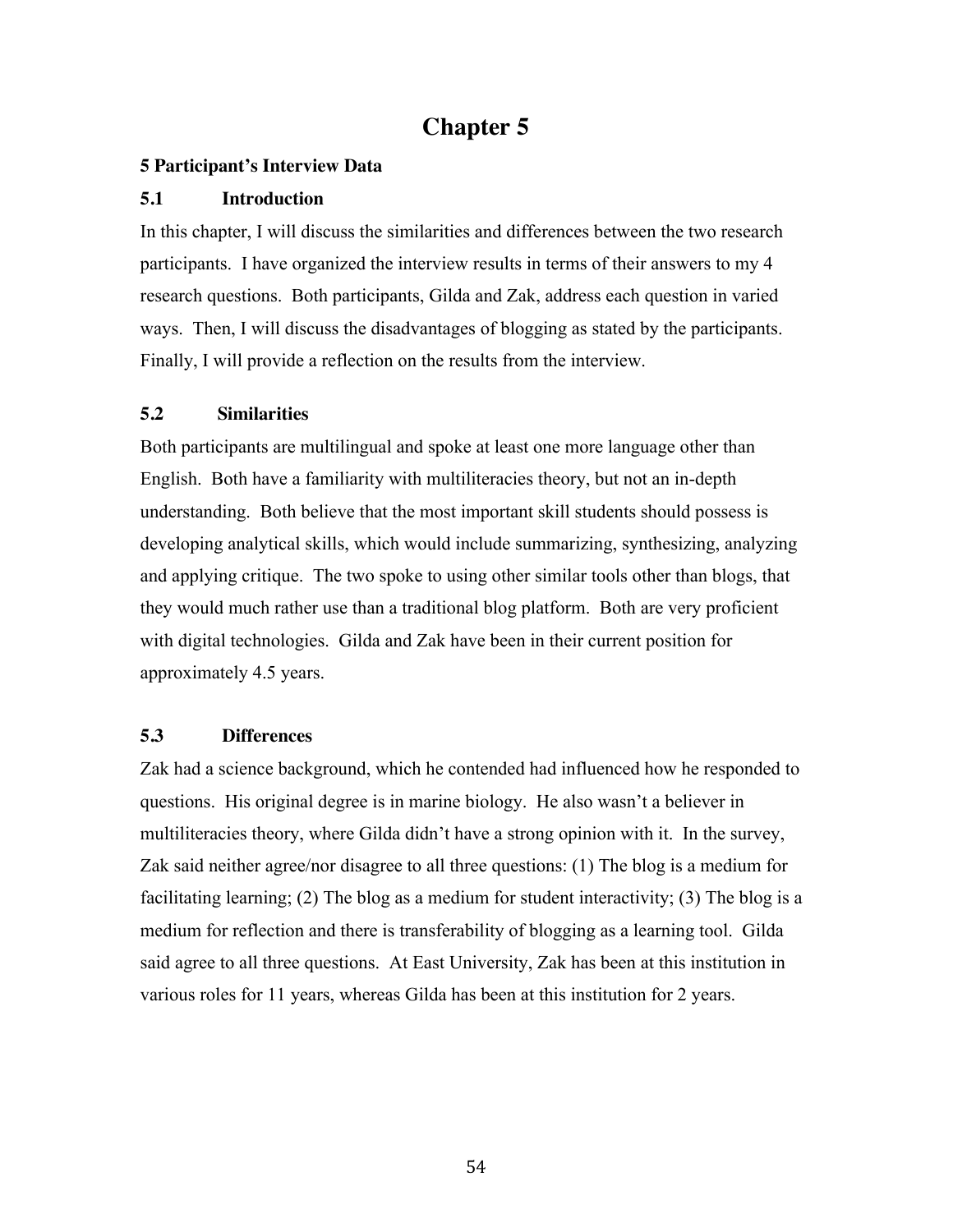#### **5.3.1 Participants and Social Theory**

Upon interviewing these two participants and identifying a little bit more of their teaching background, it becomes evident that I begin to analyze them through social theory. First and foremost, both these participants identities are multiple and contradictory (Pierce, 1995, p. 15), considering what additional languages they speak, or what they studied in post secondary. As they spoke about their multilingual practices, it was evident that language is a process of growth for them (Saint-Georges & Weber, 2013, p. 15), as they described themselves as not as fluent as they would want to be. These two participants were multiple people in multiple places (Byrd Clark, 2009, p. 1), as they have held a different number of years at their current institution. With this being said, it was very important that data would be analyzed considering that different things to different people can invoke multiple representations, which will all be discussed.

## **5.4 Research Question 1: What is the perceived usefulness, ease of use, attitudes and actual use of blogs from graduate professors?**

Gilda found that the usefulness of blogs was often clouded by the challenges she faced. First, she thought her students would have had a better understanding of what a blog was as a medium, but they didn't. A blog can only be useful, if they had a better understanding of blogs. She explains that a blog is not an essay, and to get her students to express their ideas that are not necessarily textual has been real challenge. I infer that a blog can be useful when it's not entirely text-based. Gilda has found that students require remedial teaching of the different ways to effectively express ideas in a blog. She wants her students to interact with theoretical content and evaluate the research that they're being asked to look at. She wants them to seek out interesting research and expand on it. But all of that becomes clouded, because she has to teach them "how to blog, or help them acquire the basics of blogging". My interpretation is that teaching time is allocated more towards instructing students how to use a blog instead of dealing with ideas and substantive course content. Perhaps there is an unclear definition of blogs. These results relate to the multitude of definitions regarding a blog and distinguishing it between an academic blog, which was discussed earlier in this study. In addition, perhaps students do not possess the skill that is one component of multiliteracies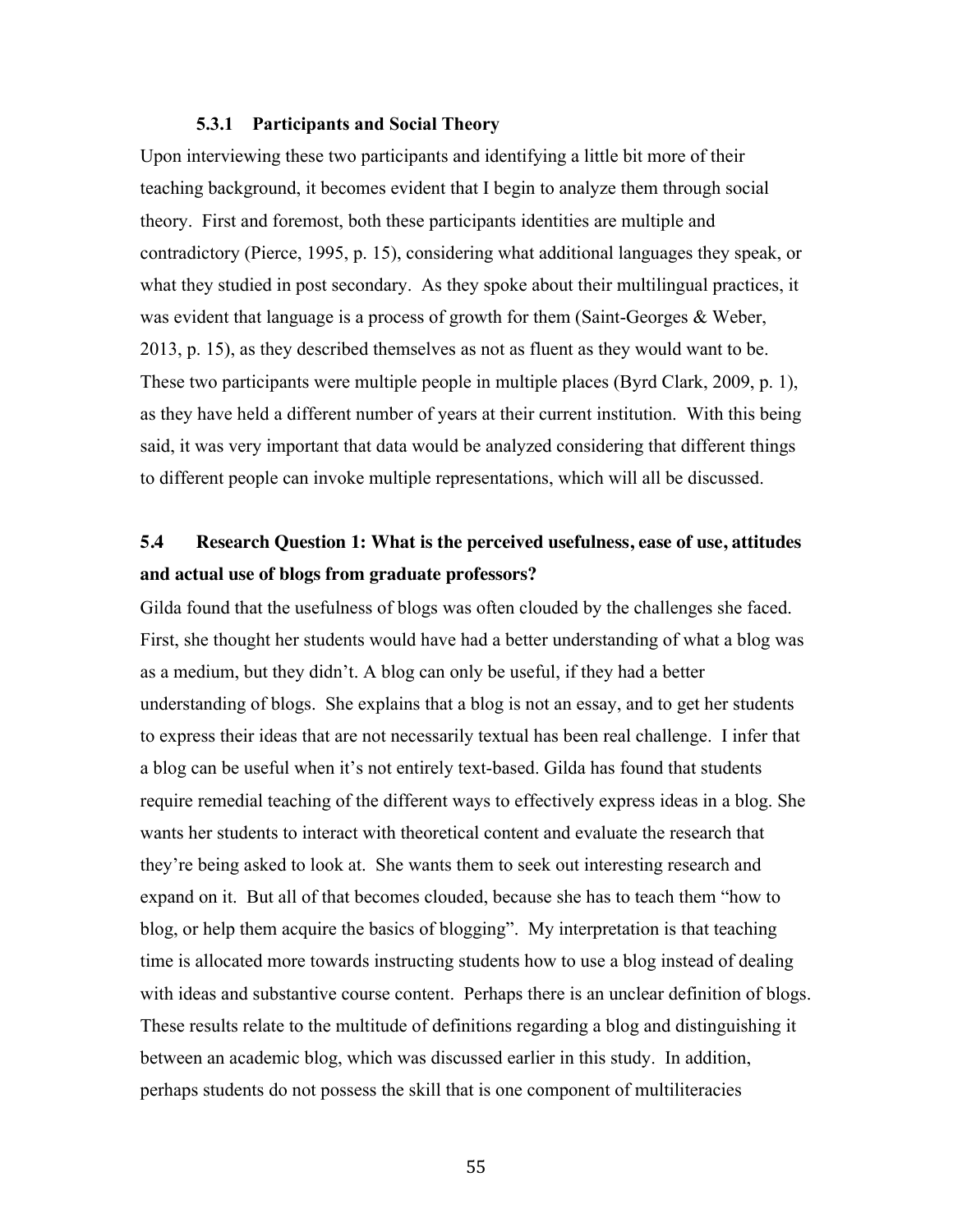pedagogy, which is critical framing and understanding which context and purpose is appropriate for different modes of meaning. Finally, Gilda offers overt instruction, another component of multiliteracies pedagogy, which seems to be critical in her practice of using blogging as academic activity with her students.

The usefulness of a blogging activity in the beginning of her course was described as, "I would say the first three weeks of content from 80% of the students was just terrible." She feels in order to maximize the utility of blogging as a medium, it requires both commitment from the student and professor. She would like to see students use blogs, but has found that is up to the professor to teach the basics of blogging, and requires most students to learn and use the technology. She prefers that graduate courses emphasize students' critical interaction with course content, not learning how to use software. She wants to have conversations about ideas and not about how do you login to this? How do I retrieve my password? I understand this, as the usefulness of blogs can be lost because of the technical issues of the technology. This is an interesting result because it expands the results of Waely & Aburezeq (2013). In their study, they described the negative component of blogging was that there was a need for high level of technological skills. In this study, as a starting point, the first technological skill students should possess is to remember their passwords and be able to retrieve it on their own if need be. This speaks to the different capabilities of students and the need to assume different identities, which may or may not include technology in their lives.

Gilda has found that adding a blogging component to her course has created "clunkiness". This means that students are now logging into a new platform, with a new login, and often a unique platform in addition to those provided by the school, "We have all these extra technologies and the students are frustrated because it is yet another click and password and interface." This relates to multiliteracies theory, as there are a "burgeoning variety of text forms associated with information and multimedia technologies" (New London Group, 1996, p. 62). She is waiting for blogging platforms that are more functional to her purposes. Huge chunks of time degenerate into "How do I work a blogging platform?" She has found that her students become easily distracted with the mechanics of using the technology. Rather, she wants her students to work through content and develop really high-end Blooms taxonomy skills. This would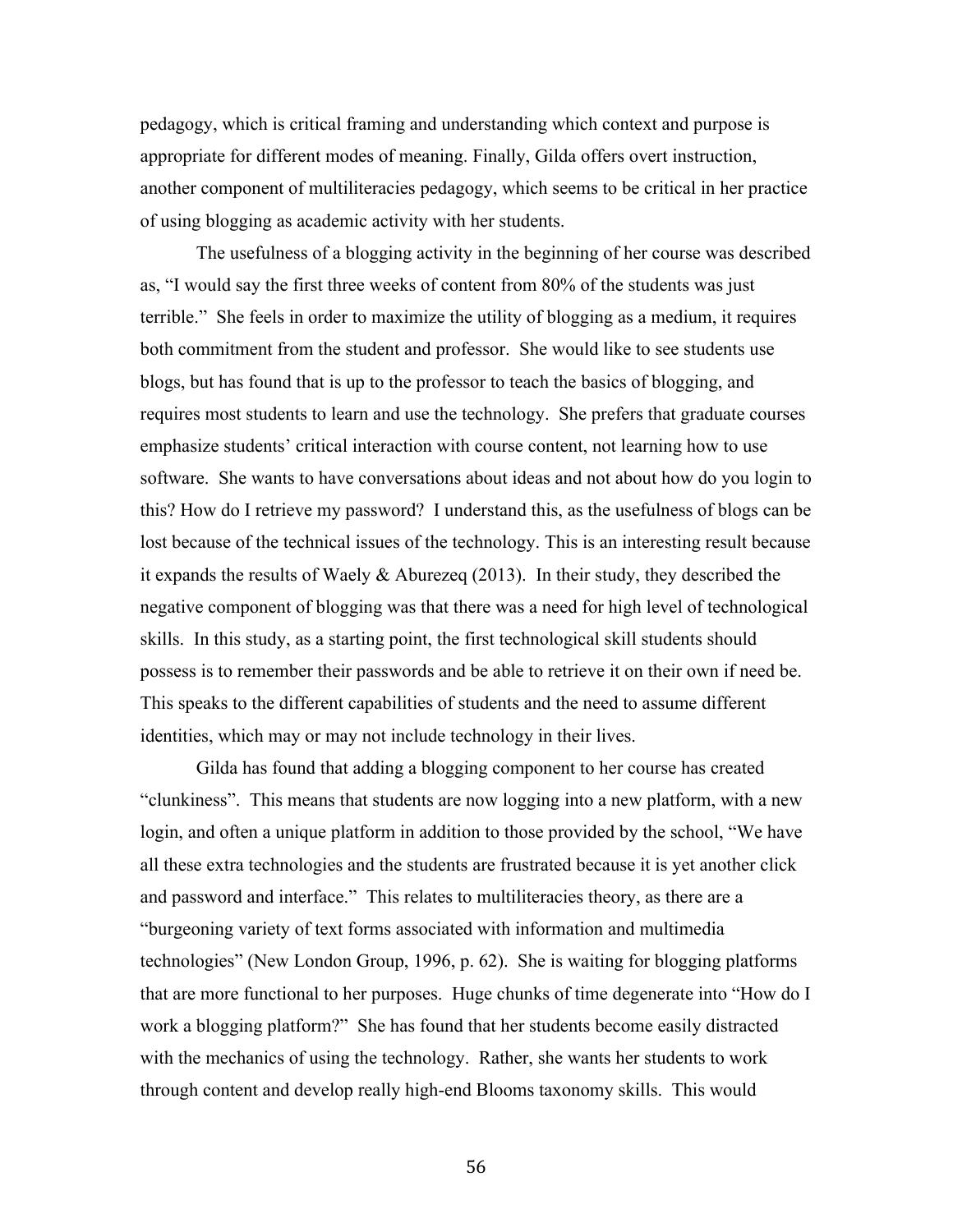include, "whole analytical thinking and understanding of what epistemology really means, instead of being able to set up a really cool blog." She describes the process as being a grade 9-technology teacher to help her students who have difficulty using a blogging platform.

Another issue is security. Gilda wants her students to be honest in their work, but that requires setting up a secure place for them, which makes the process uneasy to use. For example, when using Blogger, the Google platform, Gilda's own blogs became mixed up amongst her students' blogs, which makes locating content or updating extremely difficult.

For a professor, evaluating blogs is difficult because she constantly needs the URL of her students' blogs and her students often neglect instructions such as such as putting their name into their blog title. She has found herself attempting to evaluate numerous blogs with identical names like "Reflections on education." This makes the process of identifying what to evaluate extremely difficult (in her words, a "nightmare"). This is a new result from the study of Waely & Aburezeq (2013) who broadly discussed negative comments from teachers. This result, neglecting instructions, gives an in-depth and specific issue that is important to consider when discussing the ease of use of blogging. Some students may not be comfortable identifying their blog with their real name, and usernames can be ambiguous that make it difficult for the professor to identify. Overall, Gilda finds the process of blogging difficult on students because many lack a fundamental understanding of blogs as a medium; as an instructor she has to allot time to teaching the basics of blogging and feels like a grade 9 technology teacher.

Zak understands that ease of use is dependent on whether "people are familiar and comfortable with digital technologies and how they can actually be used and what they can be used for in particular ways." This result is important to multiliteracies theory because it speaks to the need that students need to be able to critically frame different modes of meaning to communicate their ideas when using a digital technology tool. His perception is similar to Gilda's. Essentially, students need a better understanding of blogs as a medium. They need to be comfortable and familiar with login processes and retrieving passwords so that it doesn't get in the way of their learning.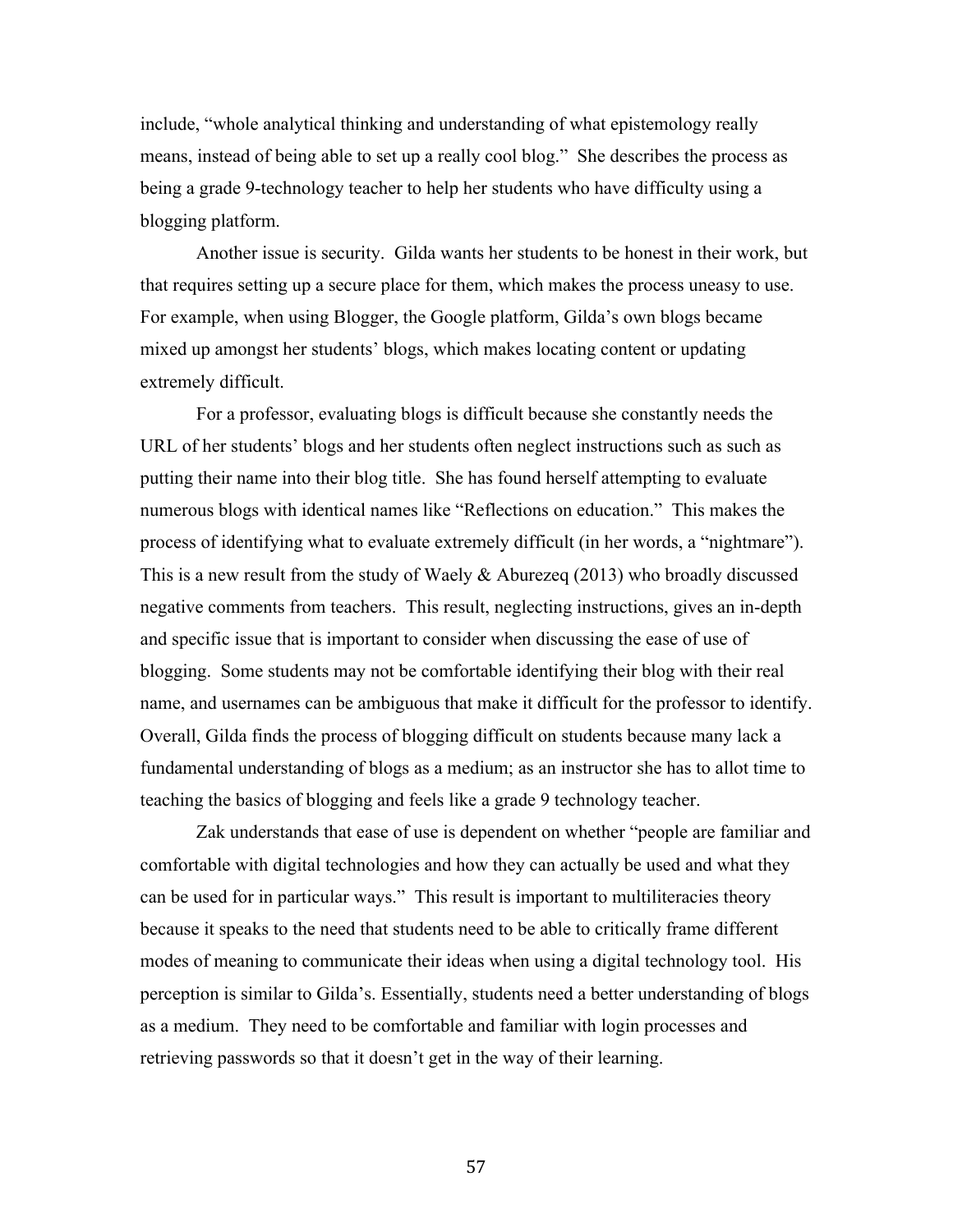## **5.5 Research Question 2 & 3: What are the pedagogical practices of professors who use blogs? How or in what ways do graduate professors incorporate blogging into their instruction?**

Gilda maintains four blogs on her own time. She finds it to be a good way to work through ideas. She takes her research that is written in academic papers and puts it into plain language or other forms which she think is really powerful. As this was not a condition for participants in the inclusion of this study, it was interesting that Gilda was an academic who maintained blogs on her own. This result relates to Kirkup (2010), as his study only looked at academics with blogs. Gilda's perceptions of a blog being a powerful tool falls in line with what other academics have said about blogs being a medium to articulate ideas. In her teaching, she has used "bi-weekly blogs–every two weeks, students have a theme that is related to the course readings. There is a choice of themes and they have to blog about it." Gilda has "always used technology as a vehicle of learning." She integrates technologies as performance tasks so that it replaces a traditional paper presentation. In particular, she has "incorporated and used blogging as a master's assignment."

However, Gilda does use an alternative form of blogging of technology-mediated communication, which she describes as e-mail based correspondence assignments. She asks students to e-mail their thoughts about the course topics for that week. They respond to the readings and make connections. This becomes a one on one correspondence that she particularly enjoys. She looks forward to reading those emails because it's intimate and gives them a chance for students to tell her their thinking. She has found that the first few interchanges are typically awkward but then it becomes very organic like a regular conversation. She says, "It's a really great way to build trust. It is like providing office hours. Toward the end, they are being very honest about what they understand and what they don't understand." She is able to say, "three weeks ago you said you were interested in...Have you thought about how this new thing connects to this thing?" She is an advocate of this method instead of blogging. She thought blogging could have done this but in a bigger way. She has tried using blogs twice and suggests that "maybe I'm not instructing them well… but I really feel it was a disaster on so many levels." Another way Gilda uses technology in her pedagogy, is that she had students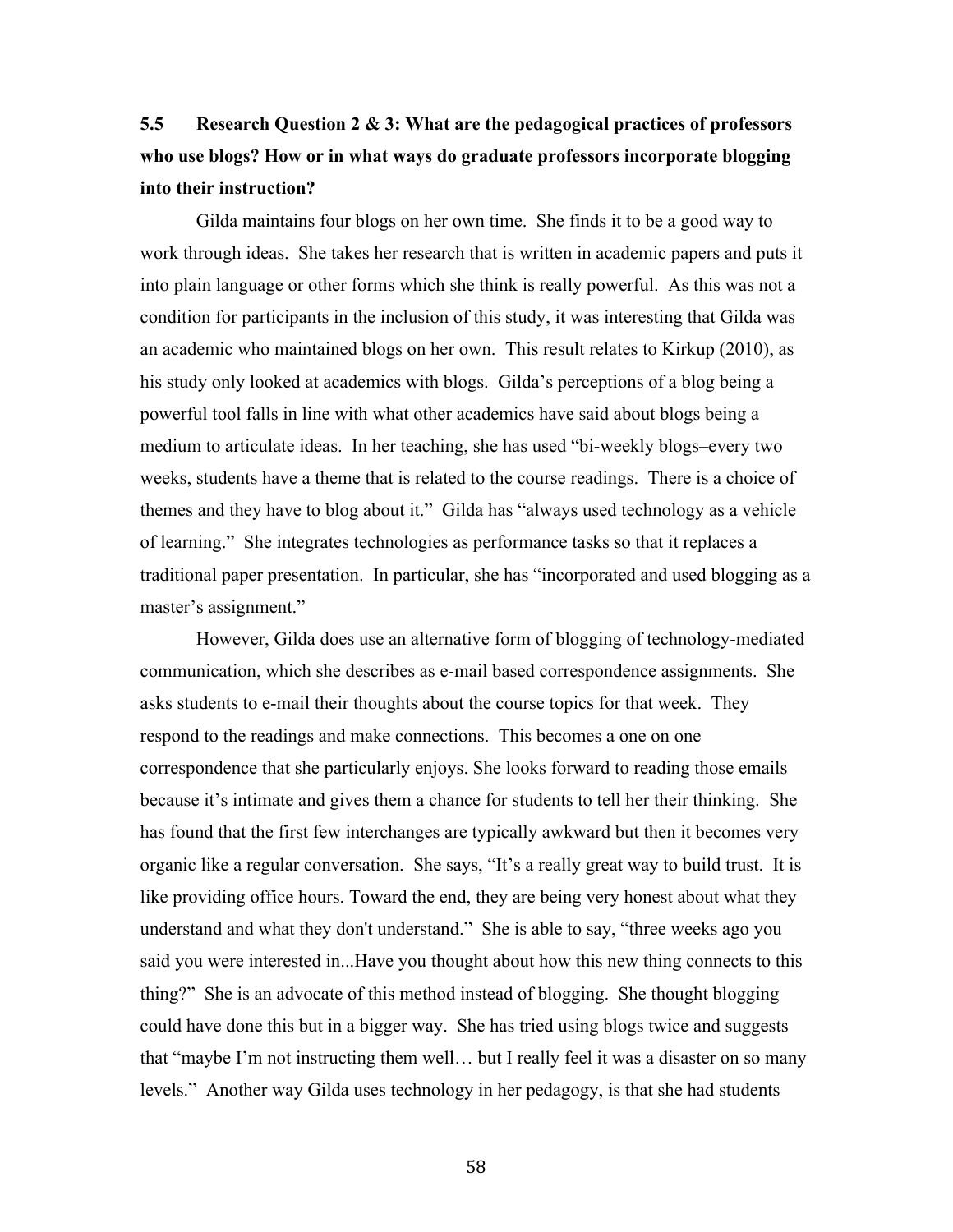"who were dealing with controversial topics in the readings produce video rants, just like Rick Mercer." Although Gilda does believe in the potential of blogs, there are still other tools that are better suited to the needs of her students.

Likewise, Zak believes there are various tools of blogging and "you can stretch the definition of a blog". He can see aspects of blogging in Google Docs, Knowledge Forum and Voice Thread. He gives the example of Google Docs, which by itself, might not seem like a blog tool. But because of the "incorporation of Pirate Pad that happened 3 years ago into Google Docs, it has now turned into a communication tool. Now you can chat with each other as you are collaboratively creating a document together. So you can stretch the definition." This result confirms what Paiva & Braga (2014) found in their study that although some professors may not continue to use blogging as an academic activity, they could be using other alternatives to transforming and reproducing ideas with different tools.

In one professional example, Zak shares one link that is produced on WordPress, which is a fairly traditional blogging platform. However, he has expanded on it to create an

academic record of the activities of researcher. And if you take a look at the formats, it's text, it's video, and it's graphics. There are a lot of PowerPoint presentations because of our conference presentations and etc. So it's mixed media, in terms of the kinds of formats we are actually using. So this is an example of what you would probably call a traditional blog, however, it isn't one individual putting down their opinions. It's a group of academics that are working in a particular area and recording their research endeavors.

Zak has discussed the constituent parts of a blog, which could be related to multimodality in terms of text, video and graphics. This would be the inclusion of visual, auditory and textual modes all in one setting.

However, he doesn't engage in blogging on a personal level. He explains that,

writing is actually hard work, so if I am going to do hard work, I'm going to get some reward for it, i.e. it is going to be published somewhere. I will only choose conferences that have proceedings, I will only go to journals that actually have a fairly high impact factor, etc.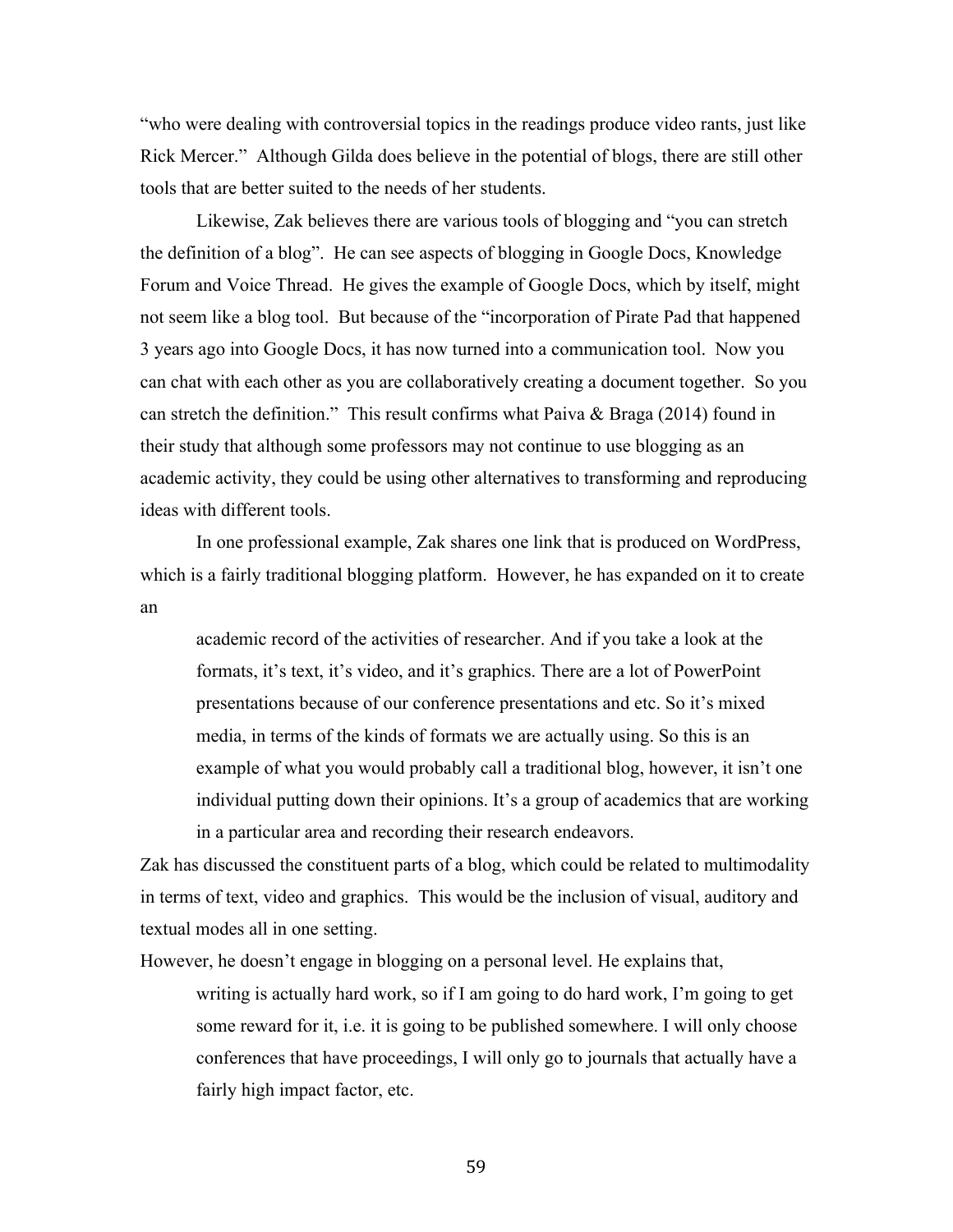Zak does value writing, which relates to words having value systems (Norton, 2000, as cited in Byrd Clark, 2009, p. 21). This is important because it takes into consideration the social, political and cultural contexts (Bakhtin, 1981 as cited in Byrd Clark, 2009, p. 21) of the reality of academic professors.

In his teaching practice, he has "asked students for a reflection on learning" in blogging practices. Zak "always uses some kind of reflexive activity using some kind of format". He wants his assignments to be a reflective activity that is using some kind of technology to record their particular thoughts about their metacognitive activity. Both graduate professors have incorporate blogging into their instruction for the pedagogical practice of facilitating metacognition. Zak speaks to wanting his students to engage in what Byrd Clark & Dervin (2014) refer to as reflexivity, " "willingness to go and sit with the uncomfortableness and messiness of one's own ideological attachments, ways of representing, and… at the same time, to flexibly engage and negotiate meanings with one another"  $(p. 25)$ .

## **5.6 Research Question 4: What is the pedagogical viewpoint towards blogging of graduate professors?**

Gilda has been using technology in education and has done a mixture of online and faceto-face courses. She says that everywhere she has worked, technology seemed to be a huge priority. She constructs assignments that students can make connections between practice, research and theory. She tries to scaffold her courses, beginning with a theoretical framework or epistemological positions to create a foundation. Gilda's perception of technology confirms what Waely & Aburezeq (2013) speak to as a possible relationship between the perception of technology and perceptions of blogging.

Gilda really conceptually likes the idea of blogging. She strongly feels like "blogging has immense potential." She wants to "keep assignments open so that students can express themselves in different ways." She believes it can be a great means of expression because it's not a place where you can put an essay, "It's a completely different mode of expression; a place where you can use humour, pictures and videos. It is a bonus to make it less text-based because when blogs are overly text-based, it defeats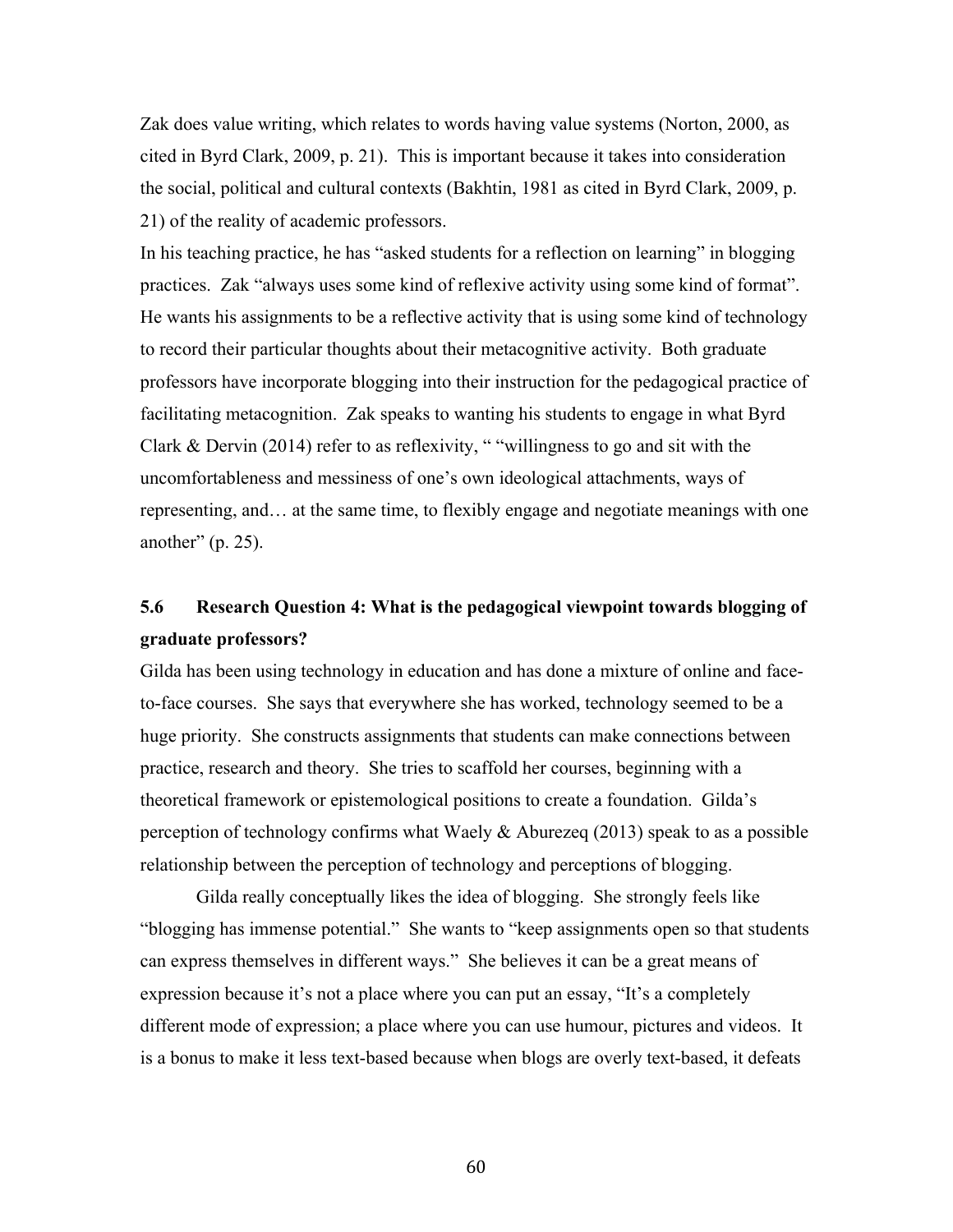the purpose of blogging." Essentially, Gilda speaks to the different modes that are available to communicate ideas, a central component to multiliteracies theory.

In her experience with using blogs however, she spent a lot of time responding to her students. This process, she found, was dull in conversations about technology. She wasn't getting the dialogic process that she had wanted and couldn't see the value of continuing to blog as course assignment. Instead she would rather have email correspondence with her students. Finally, Gilda believes that "Universities should be a place of personal growth, where we are trying to support students achieve a level of wisdom".

Despite technical issues and other tools, Gilda does state a few positives about blogging. She believes,

Blogging is its own unique literacy in the sense that you are participating as a consumer of blogs or producer of blogs. It's a different way of self-expression. It requires modes of communication and perhaps even different modes of analyzing and evaluating.

The main point here is that blogs allows students to understand literacy in a different way than the traditional. She describes, "The ultimate empowerment is being able to express yourself and write. Blogging has the potential to give everyone a voice. I think blogs have the potential to essentially self-publish digital content and that can be really empowering". Gilda confirms the results of Sun  $\&$  Chang, 2012) that "blogs endow students with a sense of authorship as writers of blog entries and provide a space for them to sort out what being an author entails, purposes of writing and authority in writing" (p. 43).

Zak expressed, "Yes, blogging is an appropriate educational activity for graduate education." Since Zak spends all of his teaching time online, he asserts that something like a blog should be a requirement. However, he stresses there should be a mix of synchronous and asynchronous communication: "Asynchronous communication is insufficient for the development of a community of learners. A synchronous tool is required for the critical interactions that are necessary for community development." He says, "I am very much interested in pushing the boundaries of what technologies can allow us to do. I try to incorporate technology so they can be used to the best extent for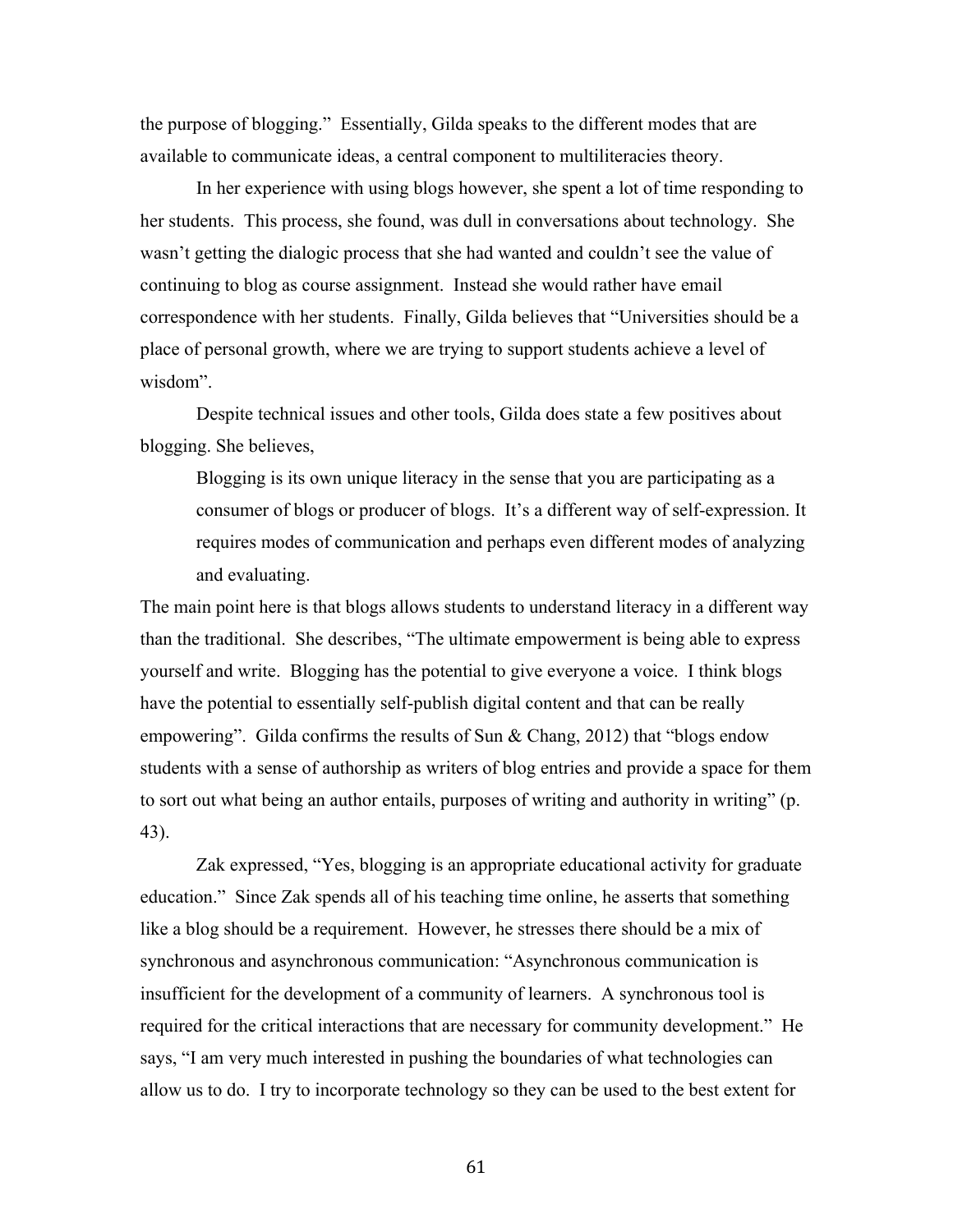what they are good at." He describes himself as "proficient in and an aficionado of trying to mix mechanisms."

Zak speaks to the variety of tools similar to blogs. These tools are useful when students "can actually make use of digital technologies to allow for better learning to occur." Zak believes that "the real benefit of using some kind of blogging technology or going through the practice itself is reaching the metacognitive level so you're actually thinking about your own thinking." He explains, **"**If you have a blog and you are using as a means of being able to track and trace your conceptual development, then good." When using knowledge forum, which can be stretched to mean a blog, Zak explains, "You have the opportunity to see the linkages between your own ideas and the ideas of somebody else." Students are able to arrive at a "meta-level, i.e., being able to think about your own thinking. That's where I think blogging or some kind of reflective practice works." A tool that is similar to blogs, i.e., Knowledge Forum engages in this process as Zak explains,

You had the opportunity to see the linkages between your own ideas and the ideas of somebody else so again, students are able to arrive at a meta-level i.e. being able to think about your own thinking. That's where I think blogging or some kind of reflective practice works. However, there are a number of technologies that allows you do that kind of thing either individually or collaboratively with others.

Blogs can be really valuable because they allow you to think back on your own ideas, trace the ontological roots of the ideas and be able to actually formulate them in a coherent way.

Zak advocates rich, authentic situations and contexts and describes himself as: an aficionado of social constructivism as a means of developing new ideas or building new concepts. I believe that new understandings of concepts can only arise through the exchange of information or ideas between individuals. So any technology that allows us to do that, particularly across distance and time, is something I'm very much in support of.

He is interested in cognitive psychology and the changes that occur within your brain structure as you are going through the learning process, so it just makes sense that, "I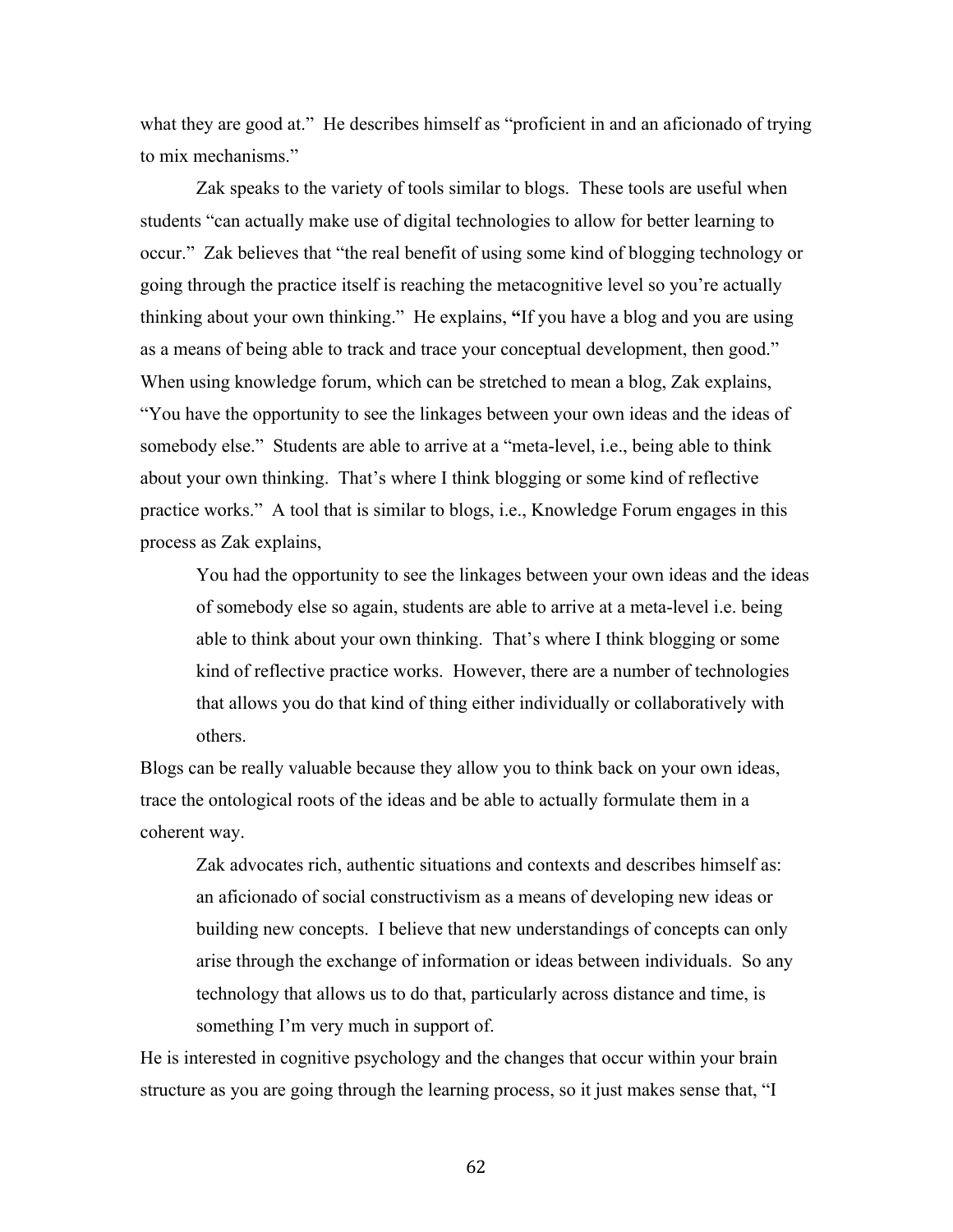would be interested in anything that allows this process to be visible." He wants to "concentrate on tasks that allow individuals to practice their thinking".

Zak speaks to many components of social constructivism and multiliteracies theory. Firstly, he is an advocate of authentic and meaningful learning contexts (Kim, 2013, p. 226-227), as well as co-construction of meaning (Palinscar, 1998, p. 345) by interacting with peers. He speaks to "meaning making as an active, transformative process (Cope & Kalanztis, 2012, p. 188).

### **5.7 Attitudes towards Multiliteracies**

I asked both participants what they knew about multiliteracies. Gilda described multiliteracies as communication (delivering and receiving) ideas, analysis, synthesis, etc. in various forms. There are intersections of literacy through a variety of different ways. This includes critical literacies from people's conceptions, to being able to use all different media to express themselves. This allows students to gather information and construct knowledge of the world around them.

Zak states that he is not particularly conversant in multiple literacies or a strong believer in it. But one thought he has is that "there are different ways you can approach information. The only piece I do believe is that the conceptual ideas and theories you deal with should be documented in some shape or way." As mentioned before, Zak has scientific roots, which influence his conception of multiliteracies. He questions whether the format changes the way we understand, "The only thing I can think about is that if you are particularly competent in the use of digital technologies, it doesn't take any difficulty at all to change a particular set of information from one kind of format to another format. So does the meaning change?" He believes that it has more to do with the individual rather than the actual content or format of information. Expanding on this point, Zak states that the "understanding of information and applicability of knowledge is of a particular person. It is the domain of the individual, so knowledge is in the mind of the knower". He suggests, "we need to be conversant in all kinds of formats–all kinds of literacies so that we can do our best in terms of communicating with others. He concludes, "I believe that we need to change the educational system from the ground up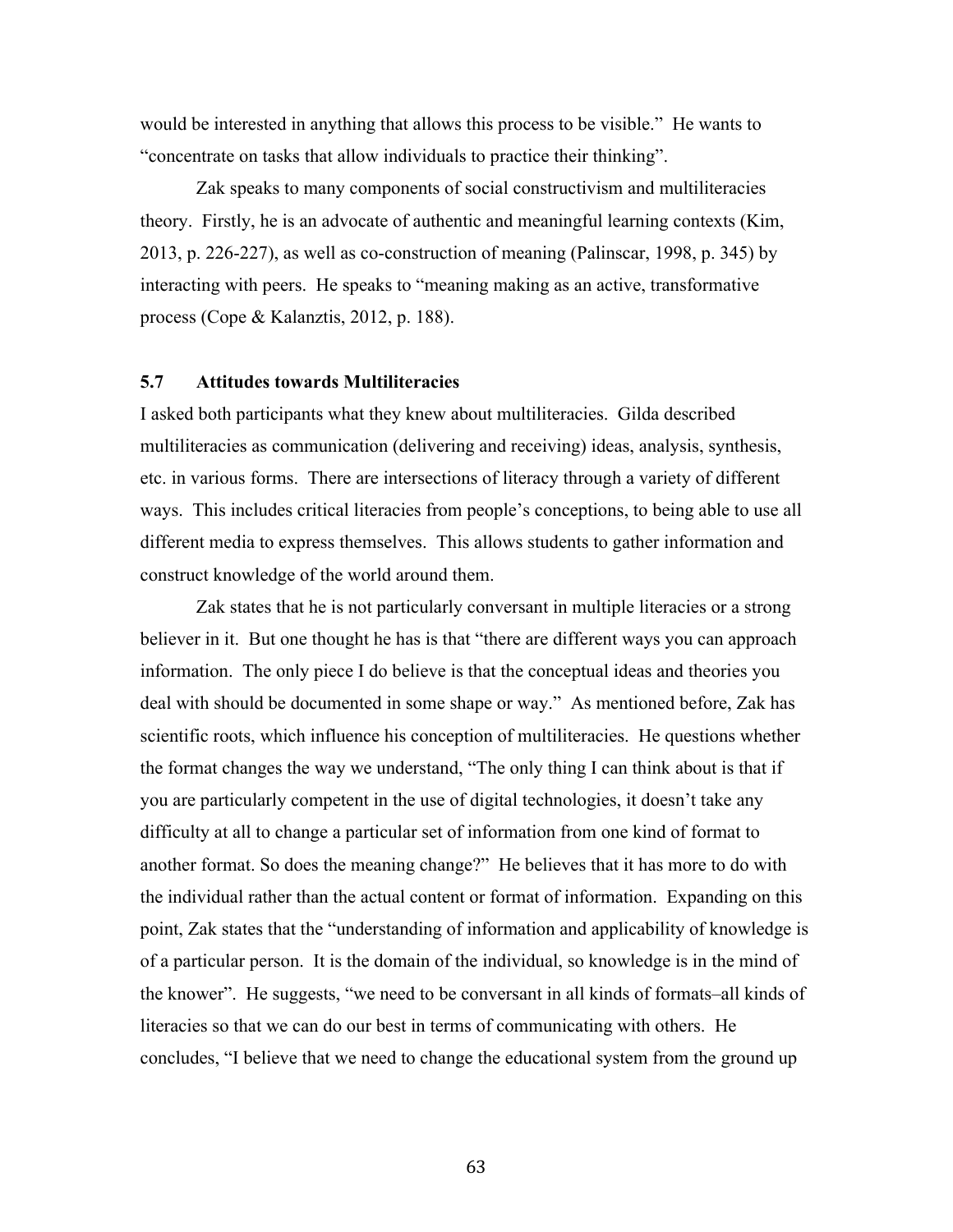so that we are looking at integrated kinds of perspectives that allows for a variety of different formats to be used, i.e., multiple literacies, by all means, let's do that!"

#### **5.8 Assessment**

On a practical level, Gilda expects her students to be descriptive and demonstrate analytic ability in various ways. She always has a discussion with her class about

having a point to what you're doing. Whether it is about your own critical incident, reflection, or research, you have to have an analytic synthesis. You need to be able to take it a step further and explain, here is what people said, and here is what it means. I want students to make a claim and back up the claim with reasoning and evidence such as a quote and citation from another source. I am sure that in writing, this is hard enough. Many graduate students do need help with how to organize their thinking and how to formulate a topic sentence, use of paragraphs and clarity of expression.

Ideally, the competencies she looks for in her students is that they have the ability to read, evaluate, summarize, analyze, see similarities among ideas and forces and different theorists and people and synthesize. "I hope that they are able to apply critique, and identify some kind of theoretical framework and move to applying criteria to that theoretical framework to critique work." Zak shares similar perspectives as Gilda. He stresses the importance of analysis, synthesis and creativity.

If we take a look at Bloom's taxonomy, I don't think memory is the be all and end all. It's the starting point. Memory, or remembering something, being able to understand it, and conceiving it, such as being able to actually get at the meaning of the text is important as well. What about analysis? What about synthesis? What about evaluation? What about creativity? Those are the places where you are using a blog: you are going to expand on those kinds of pieces. So you're going to be talking about a particular kind of learning that is going to be enhanced by blogs.

Gilda uses a common rubric, and the assessment includes: Did you use the medium appropriately? Is there clear expression? Are claims made and structured? What is the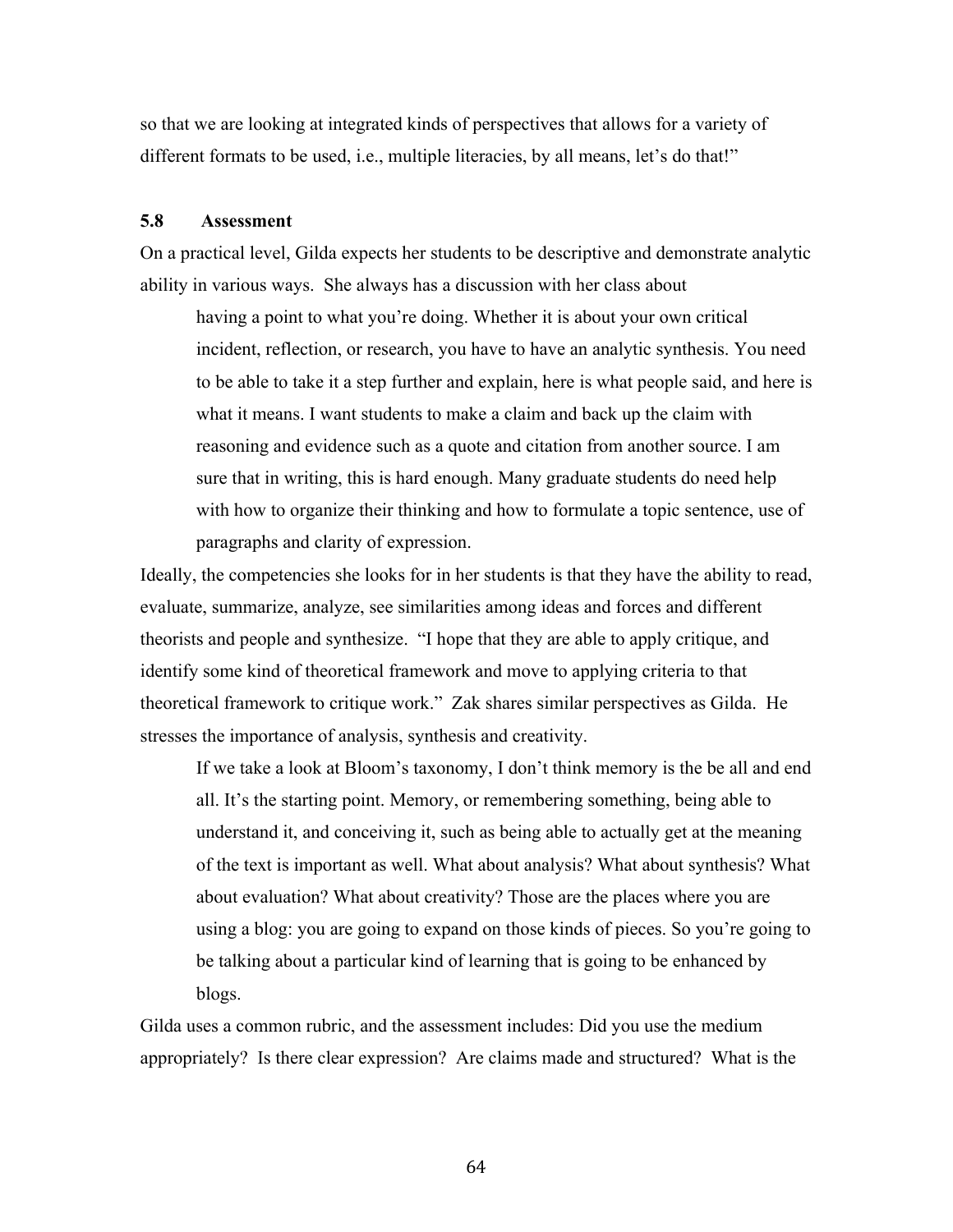technical confidence? We spend a lot of time talking about what good communication can amount to. For Zak, he evaluates on:

How well can you actually make use of digital interfaces when you're actually dealing with a variety of different devices? How well do you actually make use of devices as a communication tool as a social platform for discourse? How well do you use the digital technologies as a means of aggregating concepts, information to each other and other people? How well do you actually make use of digital technologies as a procedural tool, a cognitive tool that allows us to do better thinking and all of those pieces become really important in the study of digital technologies.

These two professors look for the same competencies in their students, which fall in line with what university policies are and what the Ontario Government expects out of faculty. It is important to note that digital technologies and assessment relates to creating a strong pedagogical foundation for blogging. As these two professors indicated evaluating, synthesizing and analyzing are key components when dealing with digital technologies such as blogging.

#### **5.10 Disadvantages**

Gilda states several disadvantages to blogging. The first issue is the navigation to find what you are looking for,

When you set up students in triads to look at each other's blogs and comment back, it becomes really challenging because of the amount of clicks to find what you need. It is an unpleasant experience and waste of time. But that's the technology and the process.

The second issue is lack of meaningful exchange between students. When asked, "Do you believe blogs increase the level of meaningful exchange between students?" Gilda replied,

No because I found it impossible to go to each other's blog because it became really difficult from an ethical perspective. You can't ask them to put their blogs on public because people don't feel comfortable to express views so this has to be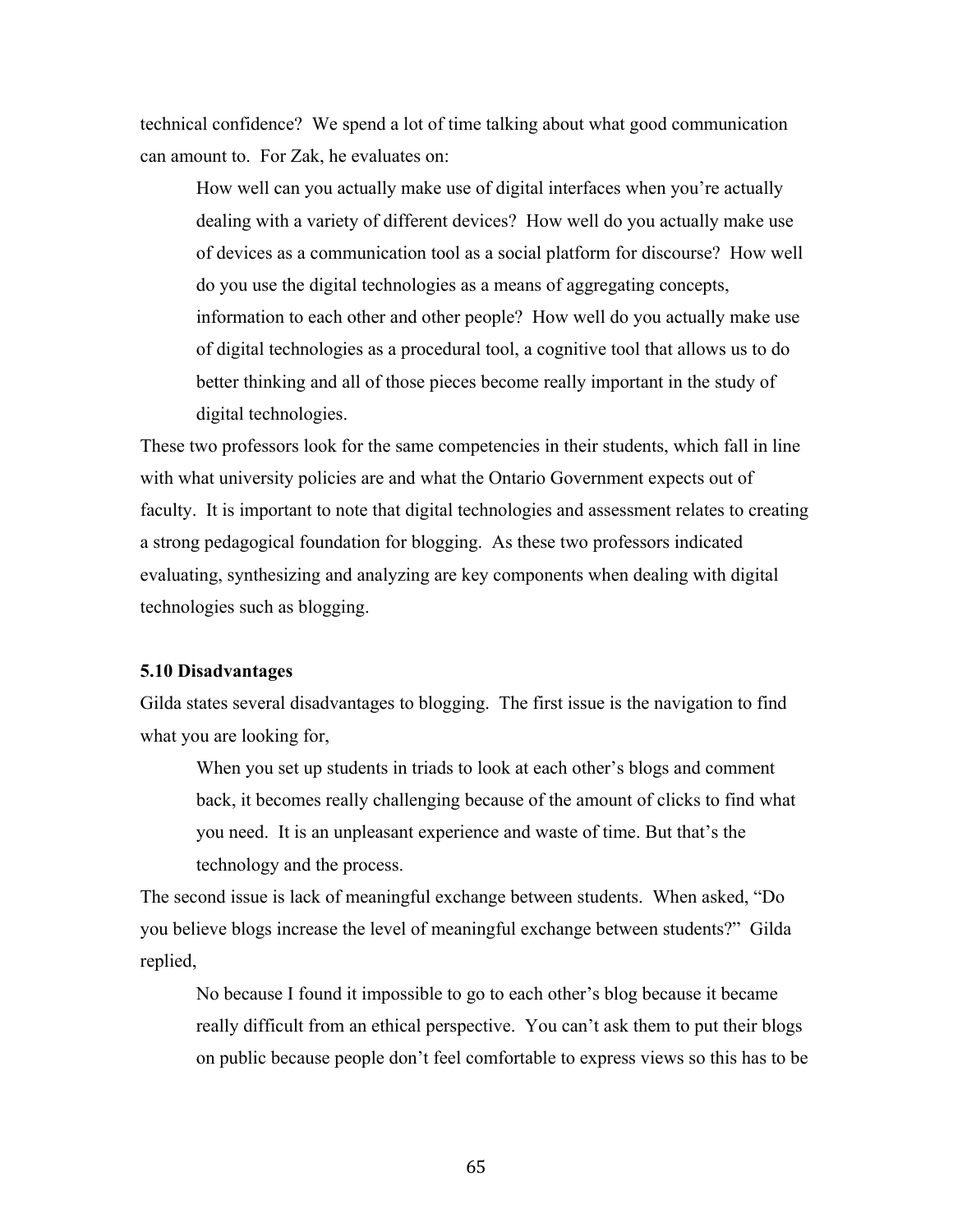password protected, or you have to give a person access and it becomes extremely clunky.

Technically, student interactivity becomes deterred by the technology. The third issue is time intensive because of the learning curve.

Blogging is a different means of expression, something that you have to learn to do, and it's still a literacy that a blogger has to acquire and it does take time to wrap your head around blogging and my thing is the graduate program a place where you learn to actually write for a blog or produce content for a blog? My answer would be no.

In a high paced learning environment of a graduate program, students may need explicit instruction on blogs, which a professor may or may not be able to provide in addition to other teaching and learning responsibilities. The fourth issue is the blogging culture of graduate studies. She feels that one major issue is that

Students don't seem to be following people's blogs outside of school. They don't seem to be part of that culture and I think that this is a disadvantage in terms of being a blog content producer because they haven't been consumers, so they don't have much of a sense of blogging.

A fifth issue is that a lot of students forget their password to log into their blog. The sixth issue is too much management time that results in the intensification of work for the student and instructor. "How much can I redesign this course? How much time am I willing to put into remedial stuff for students and how much time am I willing be tech support for a technology that's not otherwise supported?" She states, "I do think there is a barrier of a learning curve, if you're not a tech person, then you don't find new technologies fun, then it's really intensification but really an added on unpleasant task with new technologies as faculty." Finally, the last issue is the demands on faculty: "as tenured faculty there is huge pressure to publish." Gilda mentions seven issues to blogging: difficulty in navigating, lack of student interactivity, time intensive, lack of blogging culture, forgetting passwords, too much management time, intensification of work, and huge pressure to publish.

To summarize, the various issues Gilda commented on include: difficulty navigating what a professor is looking for; lack of meaningful exchange between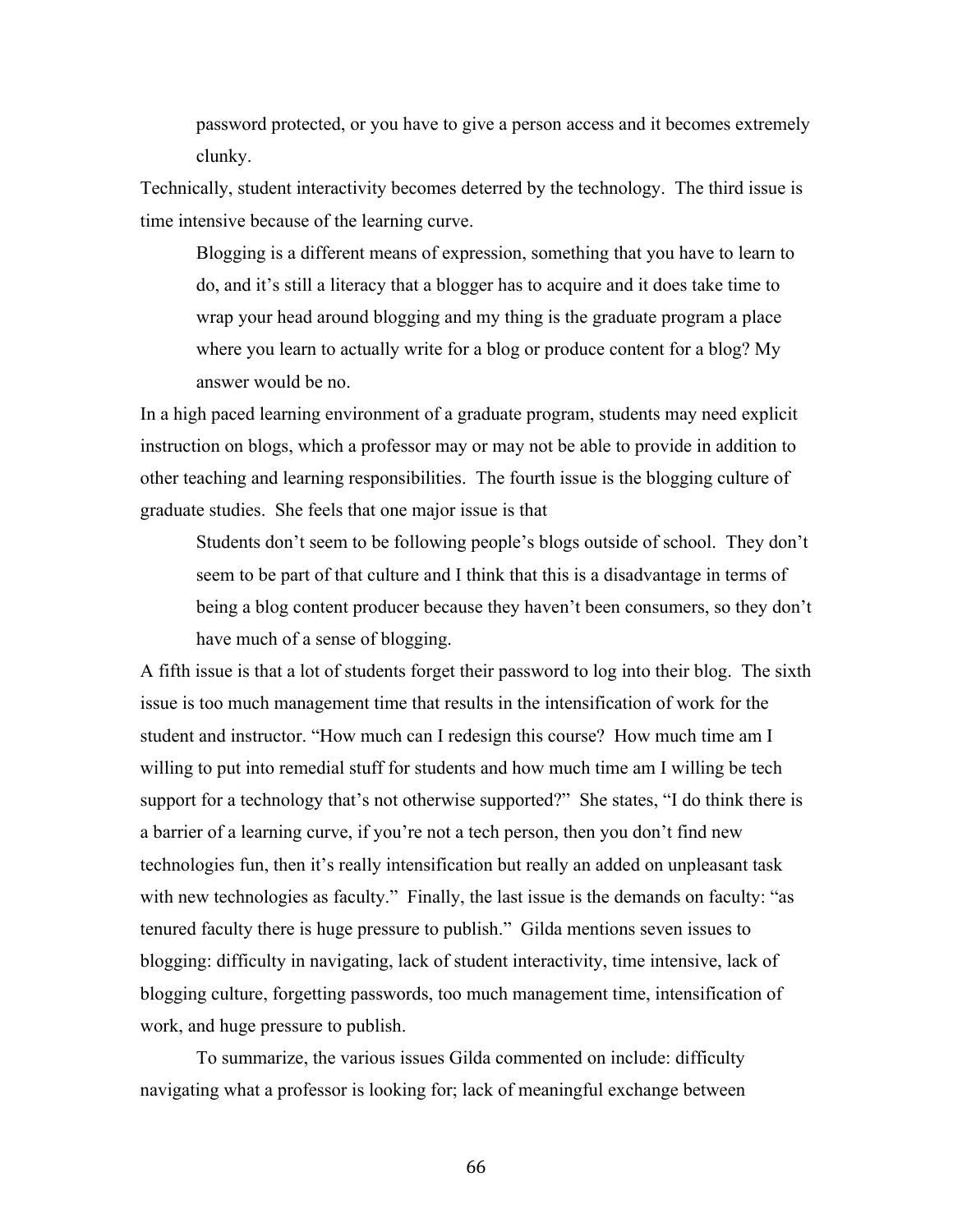students; student interactivity becomes deterred by the technology; time intensive because of the learning curve; current blogging culture of graduate studies; forgetting passwords; and demands on faculty. Gilda mentions several disadvantages that were also listed in Waely & Aburezeq (2013): lack of immediate feedback, extra workload, and nature of students' responses. Further, she mentions other factors listed in Anderson et al. (1998) regarding the demands on faculty.

#### **5.11 Reflection**

One common theme about the pedagogical practice of graduate professors is that they tend to use tools similar to blogs, but not necessarily a traditional blogging platform. This confirms that there are many other digital tools that educators may be open to using (Paiva & Braga, 2014) and that they are not closed off to other digital means. Another theme is that their pedagogical viewpoint of blogs is similar. They describe it as a different mode of expression; a unique literacy; tracking conceptual development, and achieving a meta-level where you are able to think about your thinking. This is connected to social theory and the value systems of language (Norton 2000 as cited in Byrd Clark, 2009, p. 21) as well as social constructivism and participating in authentic and meaningful contexts. Finally, these results confirm aspects of multiliteracies theory and reflexivity regarding meaning-making and the willingness to achieve deeper awareness. Also, it is apparent that despite these advantages, the usefulness of blogs are clouded by their challenges (Waely & Aburezeq, 2013; Anderson et al., 1998).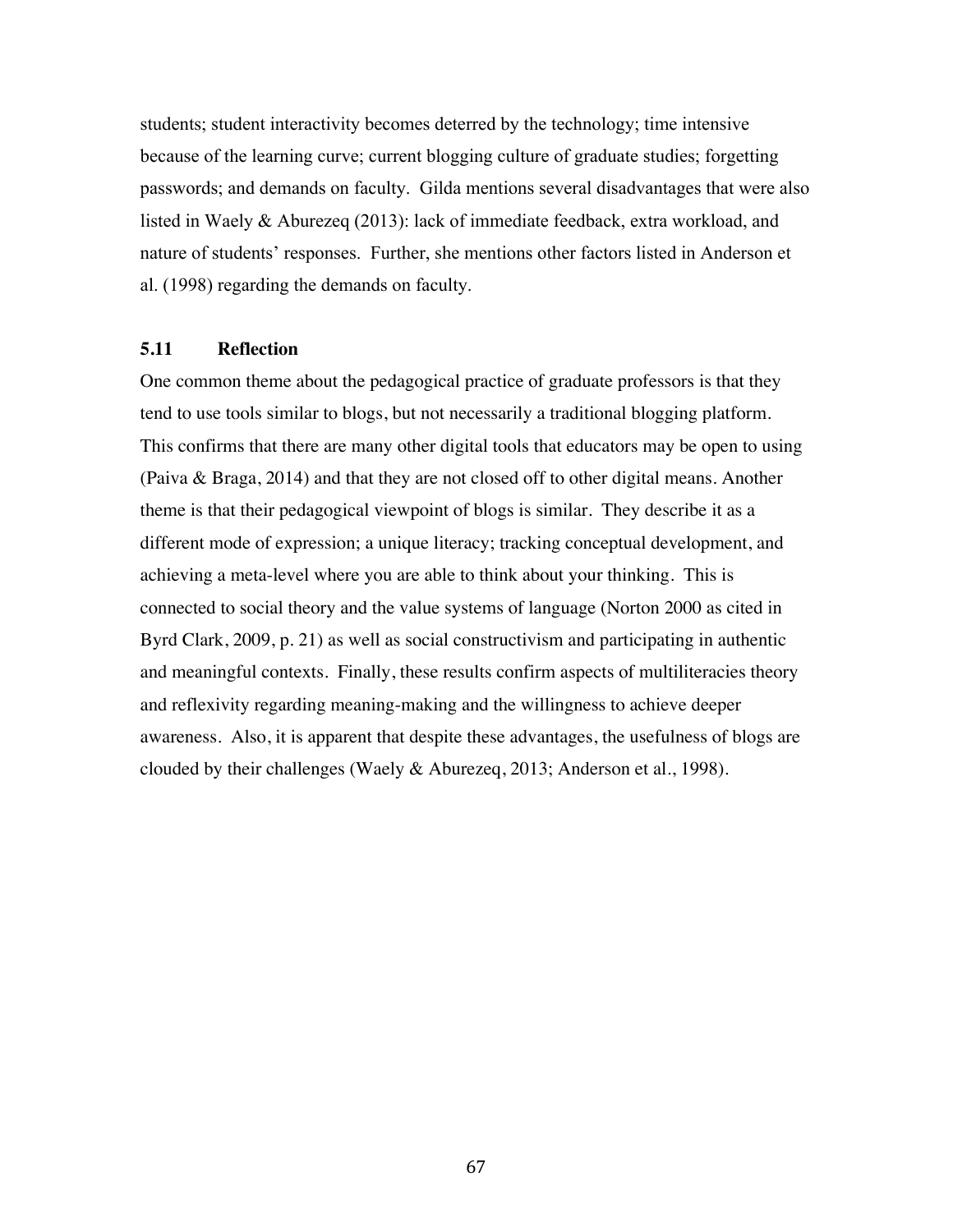# **Chapter 6**

#### **6 Discussion**

#### **6.1 Introduction**

This study's aim was to investigate the perceived usefulness, ease of blogs, attitudes and actual use of blogs from graduate professors. This was accomplished through the implementation of a purposefully designed survey instrument and semistructured interview. In this chapter, I will discuss the study by addressing each research question and referring back to my theoretical framework to analyze the results. I will conclude with limitations, implications, and future directions for my study.

### **6.2. Discussion**

# **6.2.1 What is the perceived usefulness, ease of use, attitudes and actual use of blogs from graduate professors?**

Blogs are not easy to use for both the student and teacher. Only when there is a level of experience and comfort using digital technologies, can both the teacher and learner reap the rewards of blogging. There are misconceptions of blogging, where students engage in text-based practices entirely instead of adding their own multimodal style and interpretation to a post. Oftentimes, the instructor has to instruct students on the logistics of blogging, rather than engaging in meaningful, authentic learning. There are technical issues such as forgetting passwords, not following instructions or production value that gets in the way.

Although students have multiple identities and language capabilities, the current generation of graduate students may not have the technological skills to assist them when using blogs. This is an unexpected result, where I had expected the roles to be reversed and that professors may not have the technological skills to use blogs. In regards to the attitudes toward multiliteracies and blogging, one participant explained that it is the process of using different media as a form of expression. One participant suggests that we should be conversant in all kinds of formats to integrate all sorts of perspectives. But multiliteracies would not be a pedagogy that these instructors would have considered when using blogging as course assignment. Both participants did not speak to the meaning-making processes that multiliteracies encourage. This would encourage a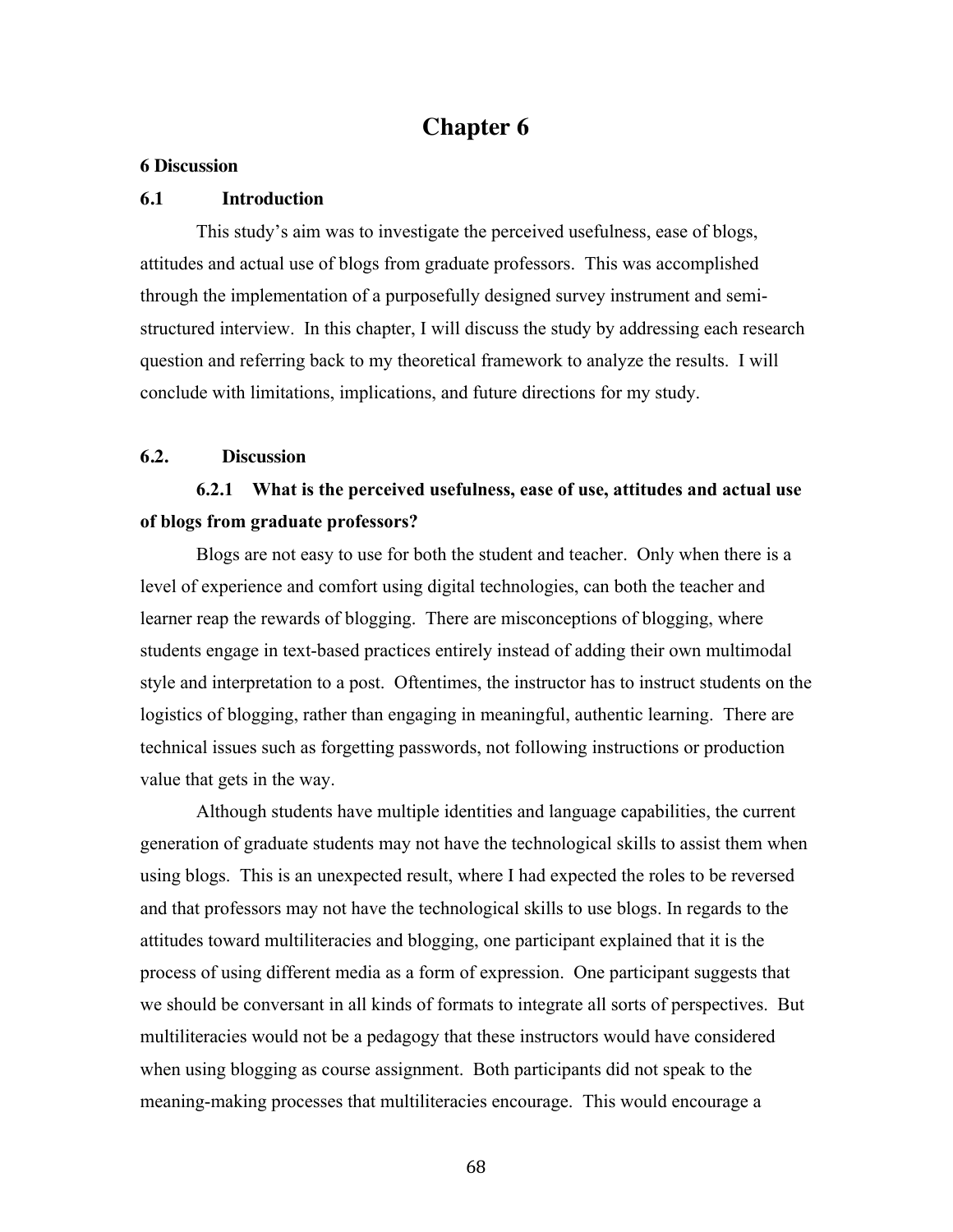discussion for their epistemological views on meaning-making, or whether they would be using different terms to describe this learning process.

**6.2.2 What are the pedagogical practices of professors who use blogs? How or in what ways do graduate professors incorporate blogging into their instruction?** Gilda uses blogs in her personal and academic life, which she finds to be very powerful with immense potential for learning. But by choice, she will opt not to utilize blogs as course assignment when she can use another format (e-mail-based correspondence) that offers better results. This is important because there are always going to be a better tool for specific students, courses and instructors. However, she is very encouraging of incorporating technology into her practice. Zak uses blogs in a professional example where he keeps a record of the activities of researchers and incorporates many different formats. One interesting point was that he would not engage in blogging without getting a reward for it, i.e. publishing for his writing. This is an important point that instructors do have responsibilities outside of their teaching practice to consider. Oftentimes, Zak would use other tools that would be similar to the processes of blogging in his teaching practice. These results could be interpreted as instructors being open to new technologies in their pedagogical practice. This supports the argument that "teachers need to acknowledge and appropriate for themselves the demands of new literacy practices" (Abas, 2011, p. 19).

Both instructors expect their students to be able to read, evaluate, summarize, analyze and synthesize. Most importantly, they should be creative. Both have their rubrics and evaluation criteria for using technology as course assessment. This result deserves further inquiry, as assessment in multiliteracies and multimodality can be a challenge in the pedagogical practice of professors. According to Vincent (2006), a tool is required to monitor the achievements of students who have adopted these alternative pathways to literacy. Arguably, it could be challenging to create such rubrics, which takes into account the multimodal aspects of language because "each mode has its own grammar and syntax (Kress and van Leeuwen, 2001). Therefore, to develop indicators, which succinctly demonstrate a child's multimodal progression, teachers have to understand the grammar behind each semiotic mode thoroughly" (Abas, 2011, p. 19).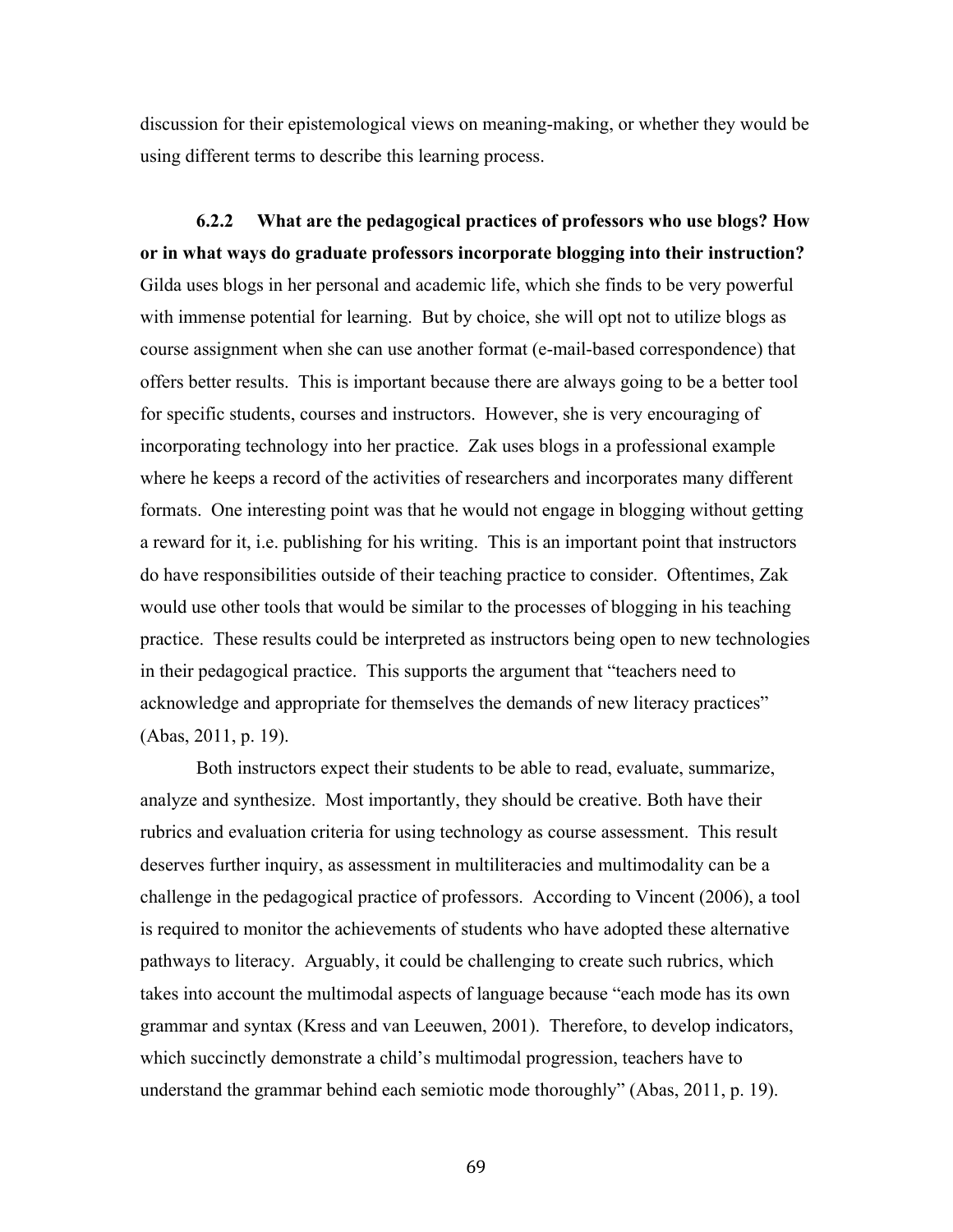This brings important insight as Abas (2011) describes,

In rethinking literacy pedagogy, it is necessary to consider how children can be taught to make semiotic choices that best fit their intended message. To begin with, the affordances of different modes and how they could work together or separately in meaning making should be made explicit to them. (p. 19)

It is quite possible that providing blogs as a course assignment requires a backward design where students are made specifically aware of the learning goal. There is importance that the success of blogging is dependent on the exact guidelines that professors are looking for.

## **6.2.3 What is the pedagogical viewpoint towards blogging of graduate professors?**

Technology is important to both instructors. Blogging is its own unique literacy for self-expression and gives students the potential to self-publish their work. Blogging is an appropriate educational activity for graduate education. Blogging allows a level of metacognition. This result is important because it distinguishes the potential for language to be ever changing and evolving for graduate students.

One professor is an aficionado of social constructivism as a means of developing new ideas and building new concepts. It is important that one participant is a social constructivist aficionado because it suggests the relation between the pedagogical viewpoint of blogging and technology and the advantages in learning and knowledge creation that is available. This means that professors are actively creating authentic and meaningful learning environments, with the inclusion of blogging or similar to it.

#### **6.3 Limitations**

The survey was very short and the sample size was very small. Despite contacting 152 professors from 4 universities, it speaks volumes to the responsibilities of professors, whether they are checking their e-mails, or whether they are able to respond to a quick survey. There was no way to contact participants in the survey because it was completely anonymous unless they volunteered to do an interview with me. There was an issue with the clarity of one survey question. One participant was confused with the survey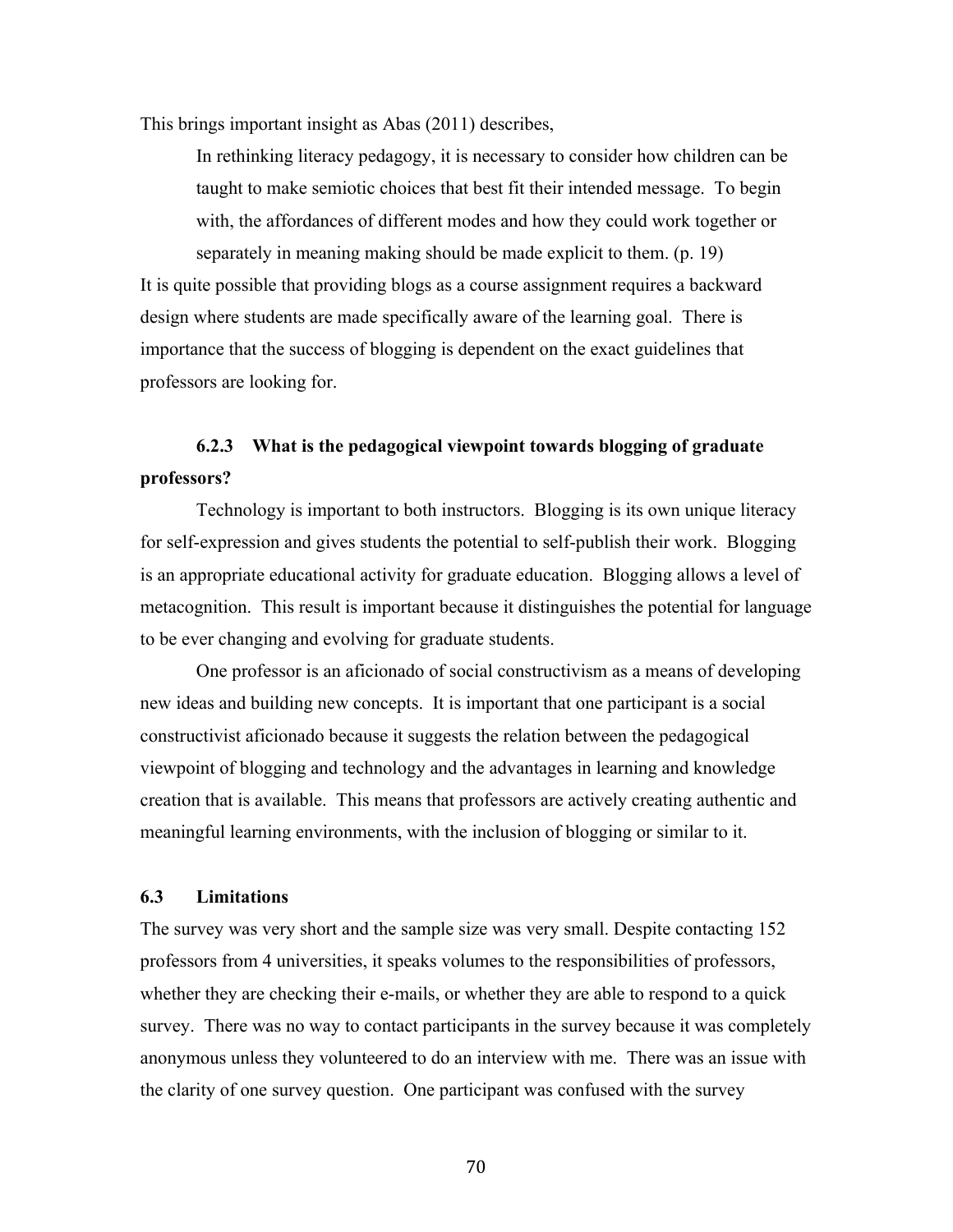question: "transferability of blogging as a learning tool." Some questions in the survey and interview were very similar. There was no relationship of how long professors have been in the field and their views of traditional and alternative pedagogies.

### **6.4 Implications**

Blogs can offer advantages conceptually in terms of providing social constructivist environments through dialogic processes and synchronous communication and nurturing meta-cognition and meaning making. But in practicality (and from what the participants in this study shared), blogs are lacking the technical prowess to accommodate beginners. The tool itself is technically complicated which gets in the way of instructional time and learning. There is lack of understanding of the blog as a medium. Seven disadvantages would include: navigation to find what you are looking for; lack of meaningful exchange between students; time intensive; culture of blogging; forgetting passwords, and too much management time. There are several complications that were a reoccurring theme such as the intensification for the instructor and student, the culture of blogging, and time management. The perceptions of graduate professors are mixed in terms of understanding blogs in a conceptual way and using them in a practical way. It seems like there are other tools, other than blogs, that can provide similar results (metacognition and meaning-making) but in a more functional and productive way.

#### **6.5 Future Directions**

Gilda puts forth a suggestion that writing centers that are available at any post-secondary institution should incorporate teaching the mechanics of blogging, or provide technical support in navigating and creating a blog. It is very beneficial to teach writing using technologies. She even suggests that as a component of the master's program, that students should take a non-credit course to acquaint themselves with the basics of technology integration. This would be helpful to learn the mechanics of technology and how to use a blog to express yourself. In addition, there needs to be blogging platforms that are less clunky and easier to use as she describes, "I don't think the technology has caught up to what we are doing."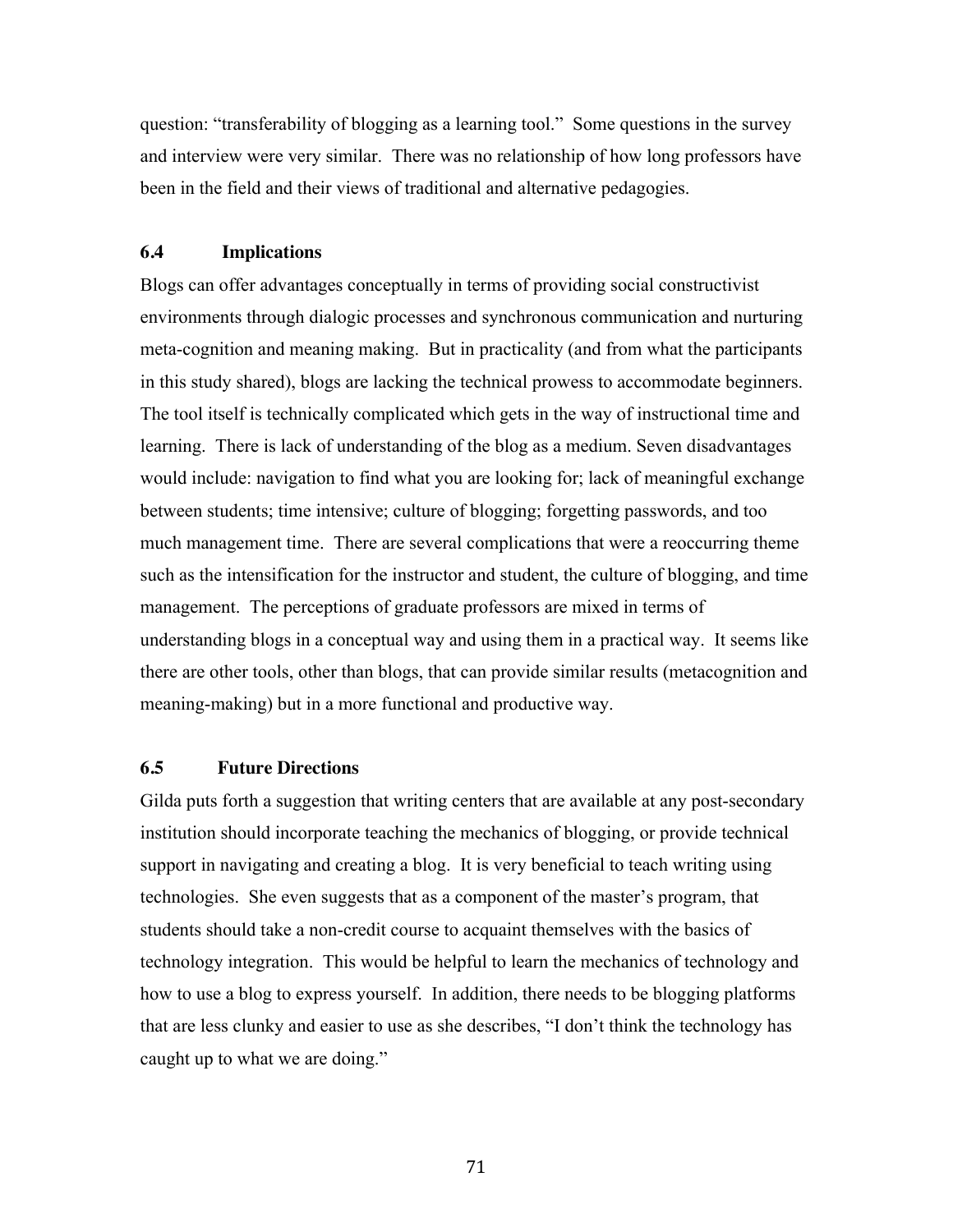I think there ought to be support for working with professors to assist them with blogging or offering alternative approaches to academic writing because it is a matter of professional development and life long learning. It would be helpful for professors to have the most up to date options available to them regarding technology. It would be better if seminars or workshops were available to professors to gather information about blogging and its pedagogical approach. Further, I believe conference presentations regarding this study would open up discussion and create an interest in investigating whether blogs can be a sound pedagogical tool for a professor for their particular context.

It would be interesting to see whether future generations of graduate students will be aware and able to participate in the practice of blogging. It would be interesting to investigate the various ways students can apply their learning with different technological tools, for example whether they are capable to create multimedia to incorporate into a blog post. One possible study could be to gather blogs created for academic purposes and investigate common themes, for example, to investigate what blogs professors have graded as an A. Also, I think it would be important to investigate how professors who do use blogs as course assignment, assess these multiliteracies assignments. This would ensure a stronger pedagogical background if there were criteria that blogs should meet in order to be academically valued. I would like to investigate on a larger level, perhaps Canada-wide what the perceptions of blogging are and how it relates to multiliteracies to gather a more generalizable result. Also I would like to investigate whether graduate students 10 years from now have the skills and background to be understand the contexts for different designs of meaning. I want to know whether students in 2025 could use the available modalities and technology and understand the context and purposes of each. I am curious to see the transformed practices of graduate students throughout the years.

#### **6.6 Conclusion**

This thesis contributes to the field of graduate language and literacy education. Blogging is the integration of new technology into the field of applied linguistics and moving away from prescriptive, formalist ways of teaching academic reading and writing. This study reveals how blogging is a new way of learning, particularly in higher education, and gives insight into how Canada will need to thrive in an evolving societal labor market.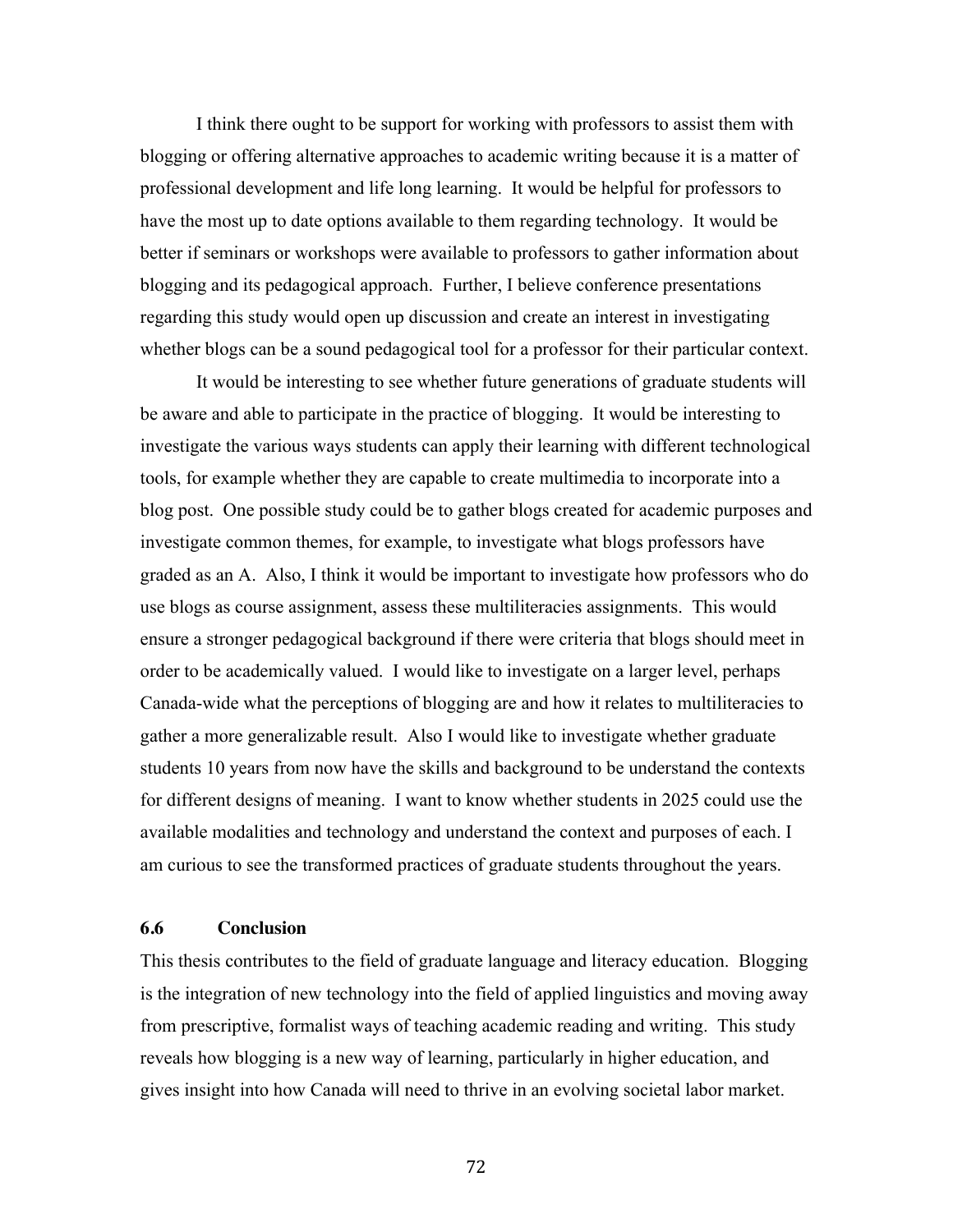Further, as blogging incorporates multimodality, blogs can harness the arts, digital media and cultural industries. Through in-depth interviews, the results formulate what still matters in traditional approaches in reading and writing but supplementing with knowledge about what is new and distinctive about the ways professors and students make meanings. Further, this study looked into the situated practice of professors and blogging and what sort of overt instruction is provided. The findings reveal how professors critically frame and design the context and purpose of course assignments when including blogging or not. Finally, this study reveals what transformed practices and attitudes professors have towards blogging.

The findings are similar to the literature in terms of confirming that blogging can be a powerful application to enhance learning, but there are a number of challenges. What is new is that professors would rather use a different technology other than blogging, but that a lot of other alternative options have similar characteristics to blogging. It is important to note that the concept and theoretical ideas behind blogging can be transferable to other technological options. This study is new because it confirms a small group phenomenon, in this case what professors in the field of Education, in the graduate program, think about blogging.

I have personally benefited from using blogs as part of meaning making in graduate studies. However, it seems like I may be of the minority. But the minority should still be considered. In an ideal situation, students will have had previous blogging experience in elementary or secondary school and move into postsecondary and graduate studies with knowledge of how to utilize and maximize blogs to their advantage and learning. In future generations, there is a possibility that our technology skills will be more diverse and honed and technical issues will be avoided. For now, in 2015, professors are open to encouraging new formats as graduate level assignments, which is the most promising part of this thesis. But, even in this day and age, a blogging platform should be stretched to include various different blogging-like platforms, which encourage dialogue, knowledge creation and multimodality. A future direction of this study should include following up on whether graduate students from the millennial generation are more capable of achieving some kind of reflexivity or deeper awareness in their personal and research-selves through technology. Finally, perhaps this study could serve as a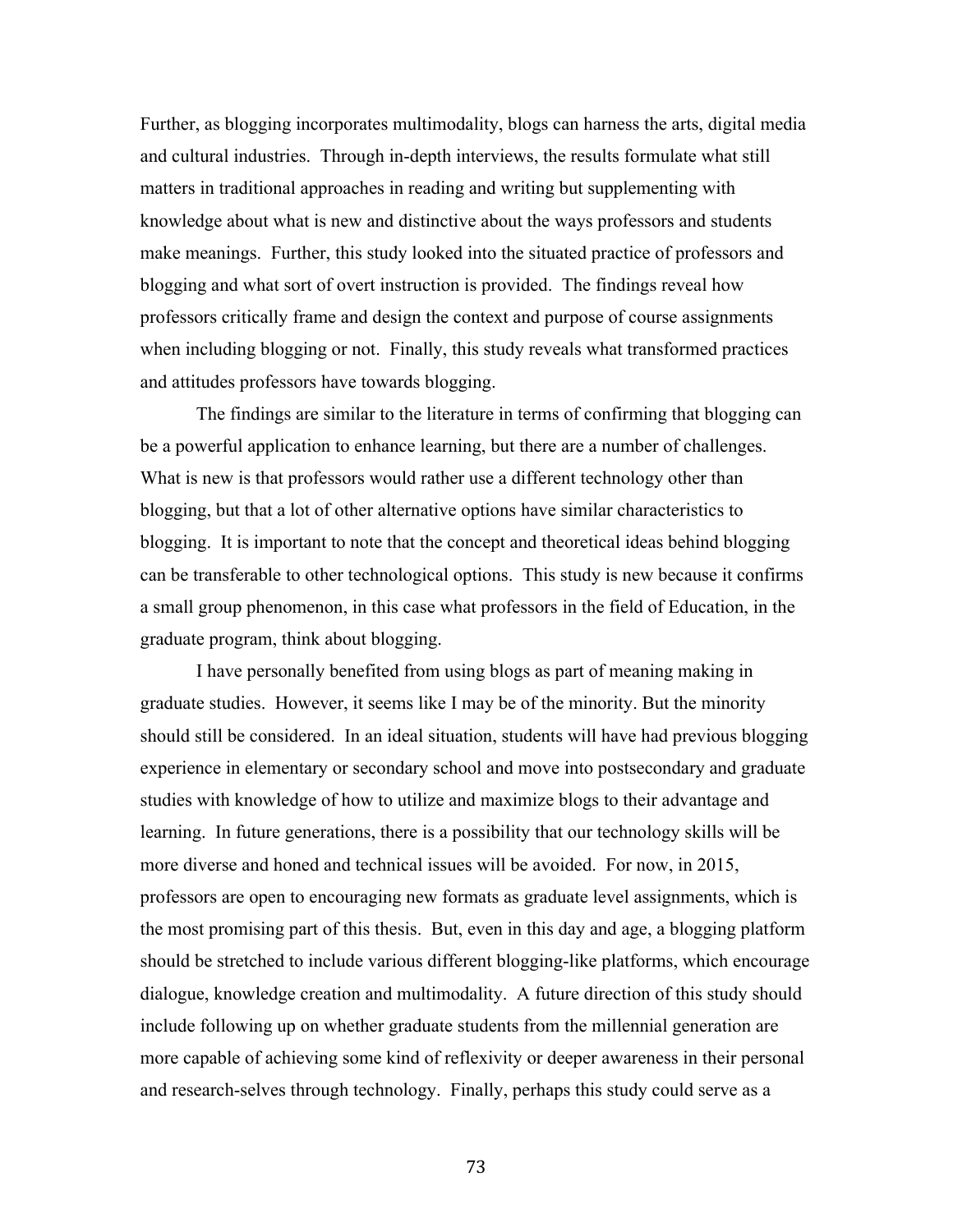starting point for a discussion of moving away from the traditional writing of a thesis, leading to alternative, heteroglossic, multiliterate forms of demonstrating one's mastery of a subject.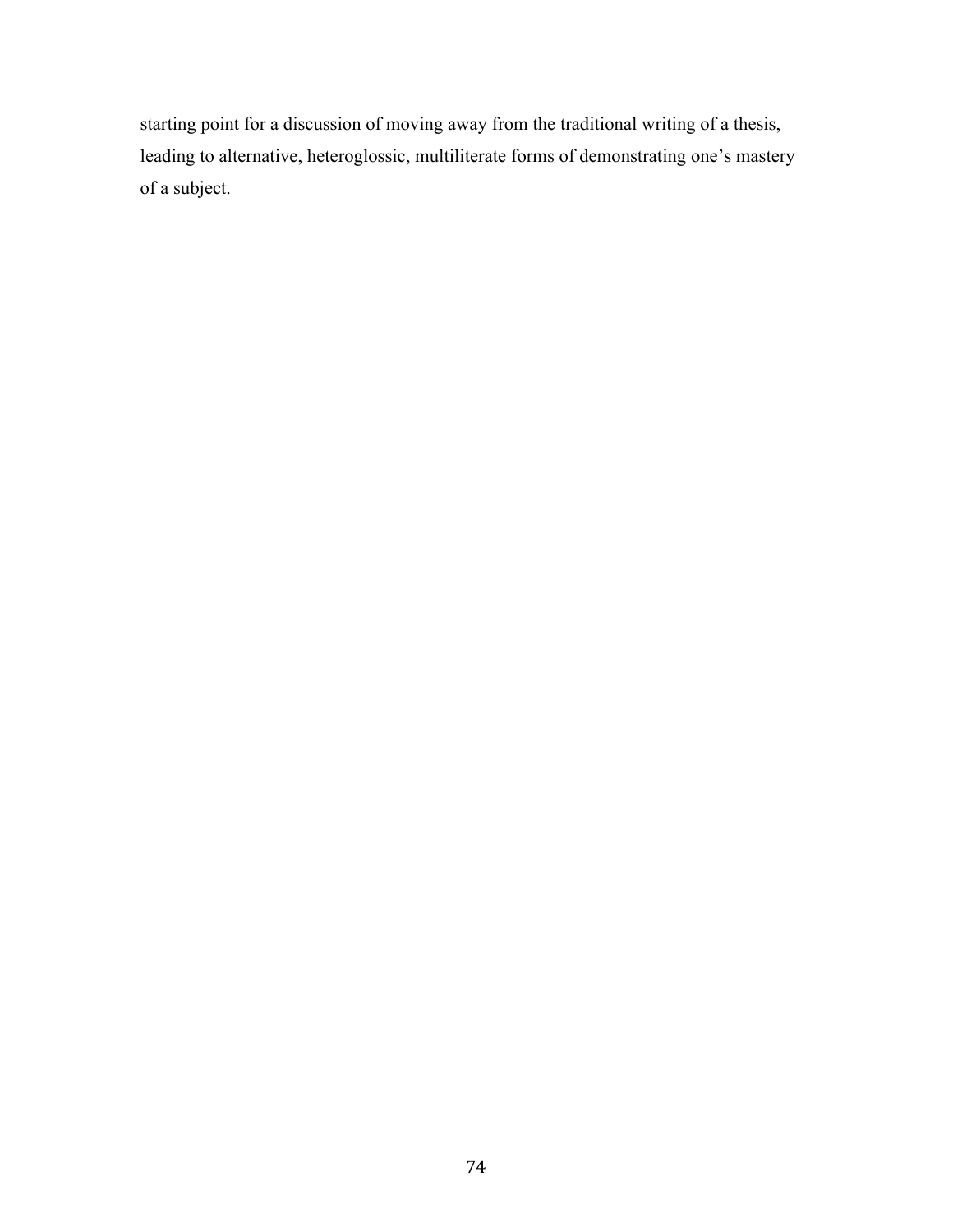#### **References**

- Abas, S. (2011). Blogging: A multimodal perspective. In G. Williams, P. Statham, N. Brown & B. Cleland (Eds.), *Changing Demands, Changing Directions. Proceedings ascillite Hobart 2011.* (13-20).
- Ahearn, L, M. (2001). Language and agency. *Annual Review of Anthropology, 30*(1), 109-137. doi:10.1146/annurev.anthro.30.1.109
- Ajayi, L. (2009). An exploration of pre-service teachers' perceptions of learning to teach while using asynchronous discussion board. *Educational Technology & Society, 12*(2), 86-100.
- Anderson, T., Varnahagen, S., & Campbell, K. (1998). Faculty adoption of teaching and learning technologies: Contrasting earlier adopters and mainstream faculty. *The Canadian Journal of Higher Education. 2*(3). 71-98. Retrieved from http://ojs.library.ubc.ca/index.php/cjhe/article/view/183321/183278
- Anstey, M., & Bull, G. (2006). Defining multiliteracies. *Teaching and Learning Multiliteracies: Changing Times, Changing Literacies.* (Ch. 2, pp. 19-55). Newark, Delaware: International Reading Association.
- Bennett, S., Maton, K., & Carrington, L. (2011). Understanding the complexity of technology acceptance by higher education students. In T. Teo (Eds.), *Technology Acceptance in Education: Research and Issues* (pp. 63-77). Rotterdam, Netherlands: Sense Publishers.
- Boudah, D.J. (2010). Issues in validity and trustworthiness. *Conducting Educational Research: Guide to Completing a Major Project* (Ch. 4). Sage.
- Boyd, D. (2006). A blogger's blog: Exploring the definition of a medium. *Reconstruction*, *6*(4). 1-21. Retrieved from: http://www.danah.org/papers/ABloggersBlog.pdf
- Blackledge, A., & Creese, A. (2014). Heteroglossia as practice and pedagogy. Springer Netherlands. doi:10.1007/978-94-007-7856-6
- Blommaert, J. (2010). *The sociolinguistics of globalization,* Cambridge: Cambridge University Press.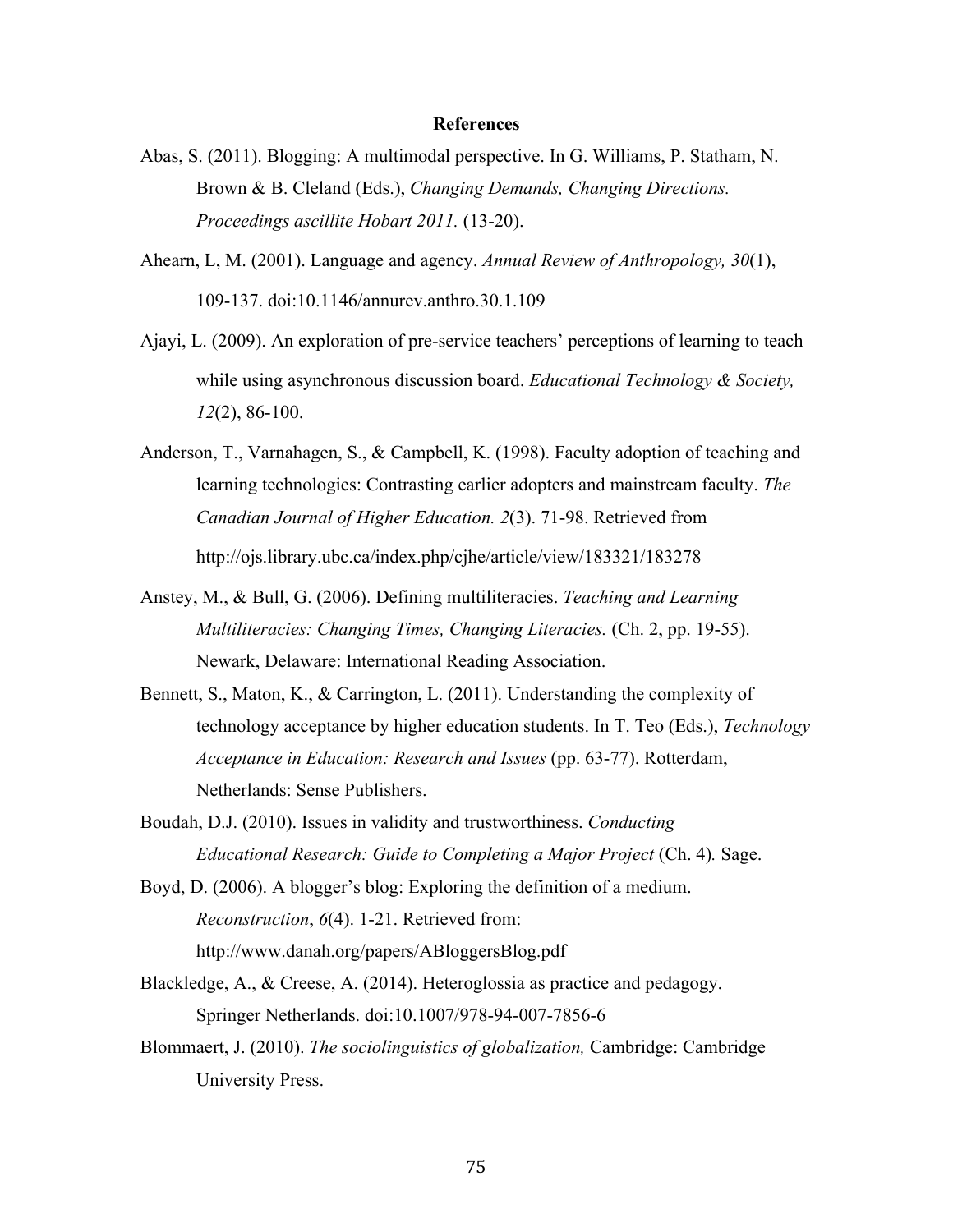Blommaert, J. (2005). *Discourse: A critical introduction.* London: Cambridge University Press.

- Brewer, S., & Klein, J.D. (2006). Type of positive interdependence and affiliation motive in an asynchronous collaborative learning environment. *Educational Technology, Research & Development, 54*(3), 331-351.
- Bryan, C., & Clegg, K. (2006). *Innovative assessment in higher education.* London: Routledge.
- Byrd Clark, J. (2009). Chapter 2 & 3 in *Mutlilingualism, citizenship, and identity: Voices of youth and symbolic investments in an urban, globalized world.* London: Continuum.
- Byrd Clark, J. (2012). Heterogeneity and a sociolinguistics of multilingualism: Reconfiguring French language pedagogy. *Language and Linguistics Compass, 6*(3), 143-161. doi:10.1002/Inc3.328
- Byrd Clark, J., & Dervin, F. (2014). Reflexivity in language and intercultural education: Rethinking multilingualism and interculturality. New York; London: Routledge.
- Byrd Clark, J., Mady, C., & Vanthuyne, A. (2014). Exploring reflexivity and multilingualism in three French language teacher education programs. *The Canadian Journal of Applied Linguistics, 17*(1), 129-155.
- Buffington, M. L. (2007). Blogging with graduate students. *Distance Learning*, *4*(1), 21- 27.
- Canagarajah, S. (2013). Agency and power in intercultural communication: Negotiating English in translocal spaces*. Language and Intercultural Communication*, *13*(2), 202-224. doi:10.1080/14708477.2013.770867
- The Current. (CBC). (2014, February 24). *Should media sites stop feeding the Trolls and abandon online comment sections?* [Audio podcast]. Retrieved from www.cbc.ca
- Chong, E. K. M. (2010). Using blogging to enhance the initiation of students into academic research. *Computers & Education, 55*(2), 798-807. doi:10.1016/j.compedu.2010.03.012
- Clough, P., & Nutbrown, C. (2012). *A student's guide to methodology: Justifying enquiry* (3rd ed.). London: Sage.
- Cohen, L., Manion, L. and Morrison, K. (2007). *Research Methods in Education* (6th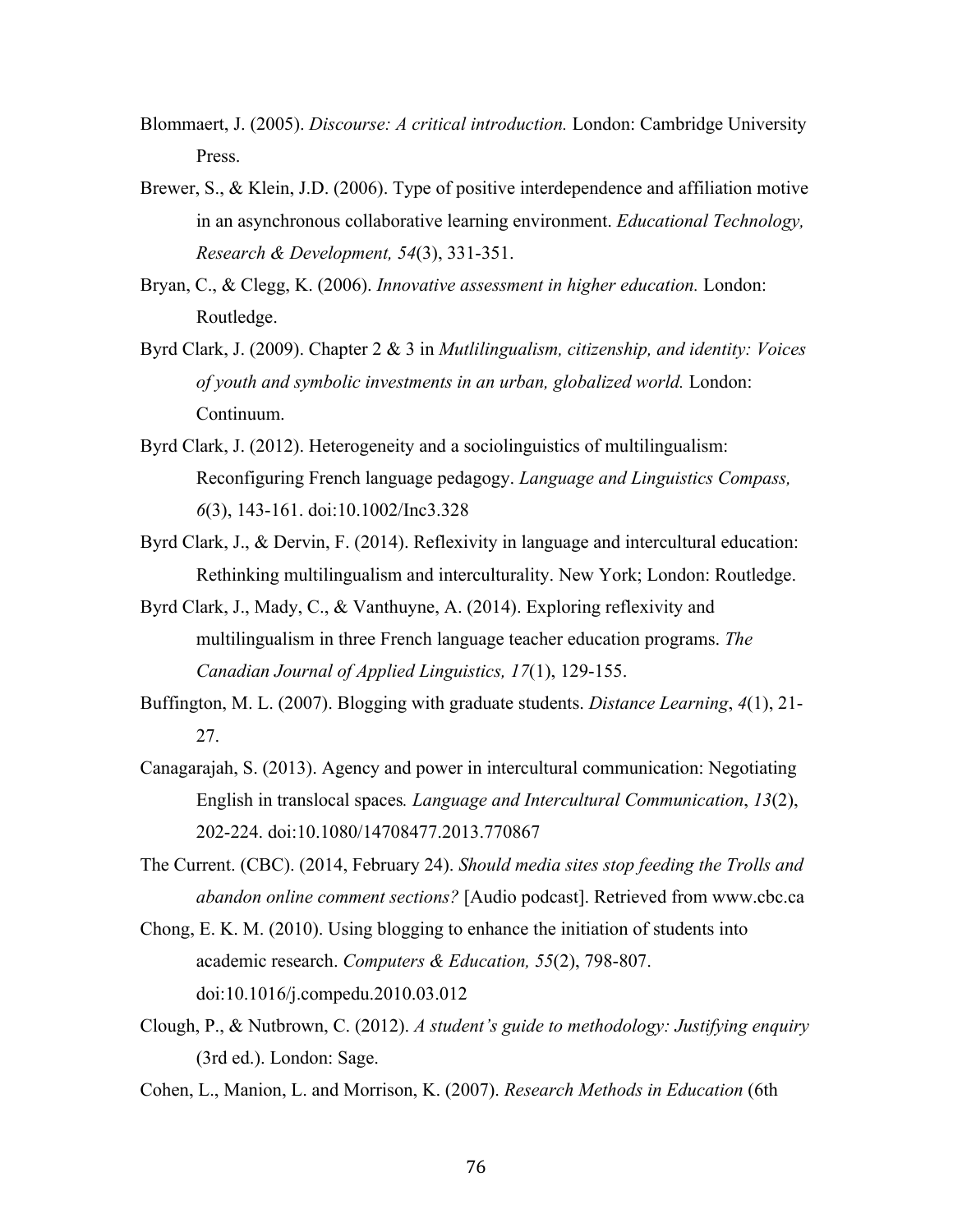ed.). London: Routledge.

- Cope, B., & Kalantzis, M. (2009). "Multiliteracies": New literacies, new learning. *Pedagogies: An International Journal, 4,* 164-195. doi:10.1080/15544800903076044
- Cope, B., & Kalantzis, M. (2012). *Literacies*. Melborne, Australia: Cambridge University Press.
- Cumming-Potvin, W. (2007). Scaffolding, multiliteracies, and reading circles. *Canadian Journal of Education*, *30*(2), 438-507.
- Cummins, J., Bismilla, V., Chow, P., Cohen, S., Giampapa, F., Leoni, L., Sandhu, P., & Sastri, P. (2005). Affirming identity in multilingual classrooms. *Educational Leadership, 63*(1), 38-43.
- Cummins, J., Brown, K., & Sayers, D. (2007). *Literacy, technology and diversity: Teaching for success in changing times*. Boston: Pearson.
- Cummins, J. (2011). Literacy engagement. *The Reading Teacher, 65*(2), 142-146.
- Davies, J., & Merchant, G. (2007). Looking from the inside out academic blogging as new literacy, in M. Knobel (ed.). *The New Literacies Sampler.* New York: Peter Lang. 167-197.
- Davies, J., & Merchant, G., (2009). Negotiating the Blogosphere: Educational Possibilities (Ch. 5). In Carrington, V., Robinson, M., & United Kingdom Literacy Association. (2009). *Digital literacies: Social learning and classroom practices*. Los Angeles: Sage.
- Dervin, F. (2011). Cultural identity, representation and othering. In Jackson, J. (ed.), *Routledge Handbook of Intercultural Communication.* London & NY: Routledge.
- Ellison, N., & Wu, Y. (2008). Blogging in the classroom: A preliminary exploration of student attitudes and impact on comprehension. *Journal of Educational Multimedia and Hypermedia. 17*(1), 99-122.
- Epstein, I., & Ray, A. (2014). Nursing students' experiences on blogging in the classroom: Linking between ethics and pedagogy. *Journal of Nursing Education and Practice*, *4*(4), 37-44. doi:10.5430/jnep.v4n4p37
- Estes, H. (2012). Blogging and Academic Identity. *Literature Compass*. *9*(12). 974-982. doi:10.1111/lic3.12017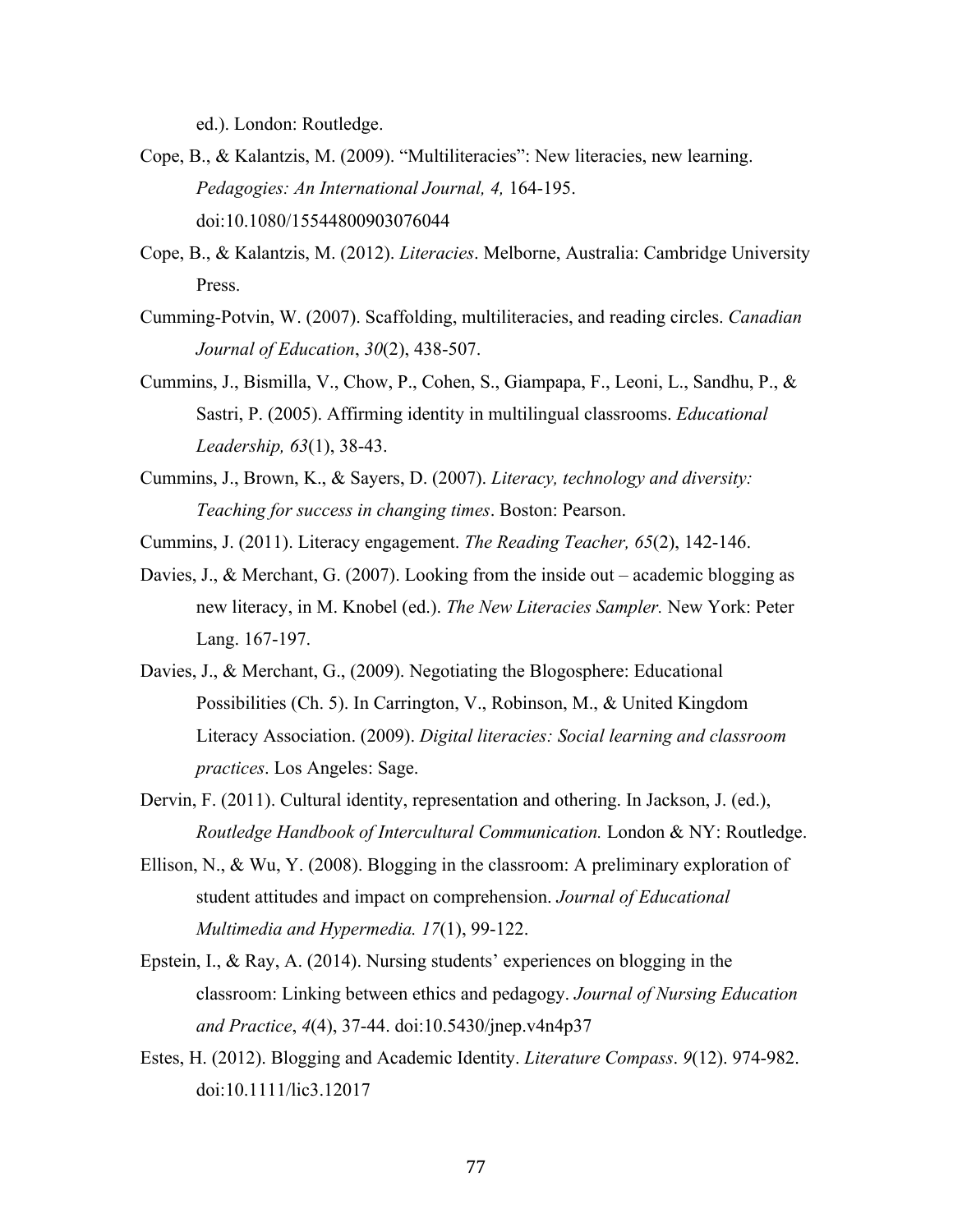- Government of Canada, Social Sciences and Humanities Research Council. (2015). *Future Challenge Areas and Subquestions*. Retrieved from http://www.sshrccrsh.gc.ca/society-societe/community-communite/Future\_Challenge\_Areasdomaines\_des\_defis\_de\_demain-eng.aspx
- Government of Ontario, Higher Education Quality Council of Ontario. (2009). *Second Annual Review and Research Plan.* Retrieved from http://www.heqco.ca/SiteCollectionDocuments/Second%20Annual%20Review% 20and%20Research%20Plan.pdf
- Gee, J.P. (2015). *Literacy and Education.* New York, NY: Routledge, Taylor & Francis Group.
- Gregg, M. (2009). Banal bohemia. *Convergence, 15*(4), 470-483. doi:10/1177/1354856509342345
- Heller, M. (1999). *Linguistic minorities and modernity: A sociolinguistic ethnography.*  London: Longman
- Hendricks, A. (2010). Bloggership or is publishing a blog scholarship? A survey of academic librarians. *Library Hi Tech, 28(3).* 470-477. doi:10.1108/07378831011076701
- Hibbert, K. (2015). About the salty chip [Web log post]. Retrieved from http://thesaltychip.edublogs.org/about/
- Jimoyiannis, A., Tsiotakis, P., & Roussinos, D. (2013). Social network analysis of students' participation and presence in a community of educational blogging. *Interactive Technology and Smart Education, 10*(1), 15-30.

doi:10.1108/17415651311326428

- Kalantzis, M., & Cope, B. (2009). "Mulitliteracies": New literacies, new learning. *Pedagogies: An International Journal, 4*(3), 1-30.
- Kashani, H., Mahmud, R.B., & Kalajahl, S.A.R. (2013). Comparing the effect of blogging as well as pen-and-paper on the essay writing performance of Iranian graduate students. *English Language Teaching, 6*(10). 202-218. doi:10.5539/elt.v6n10p202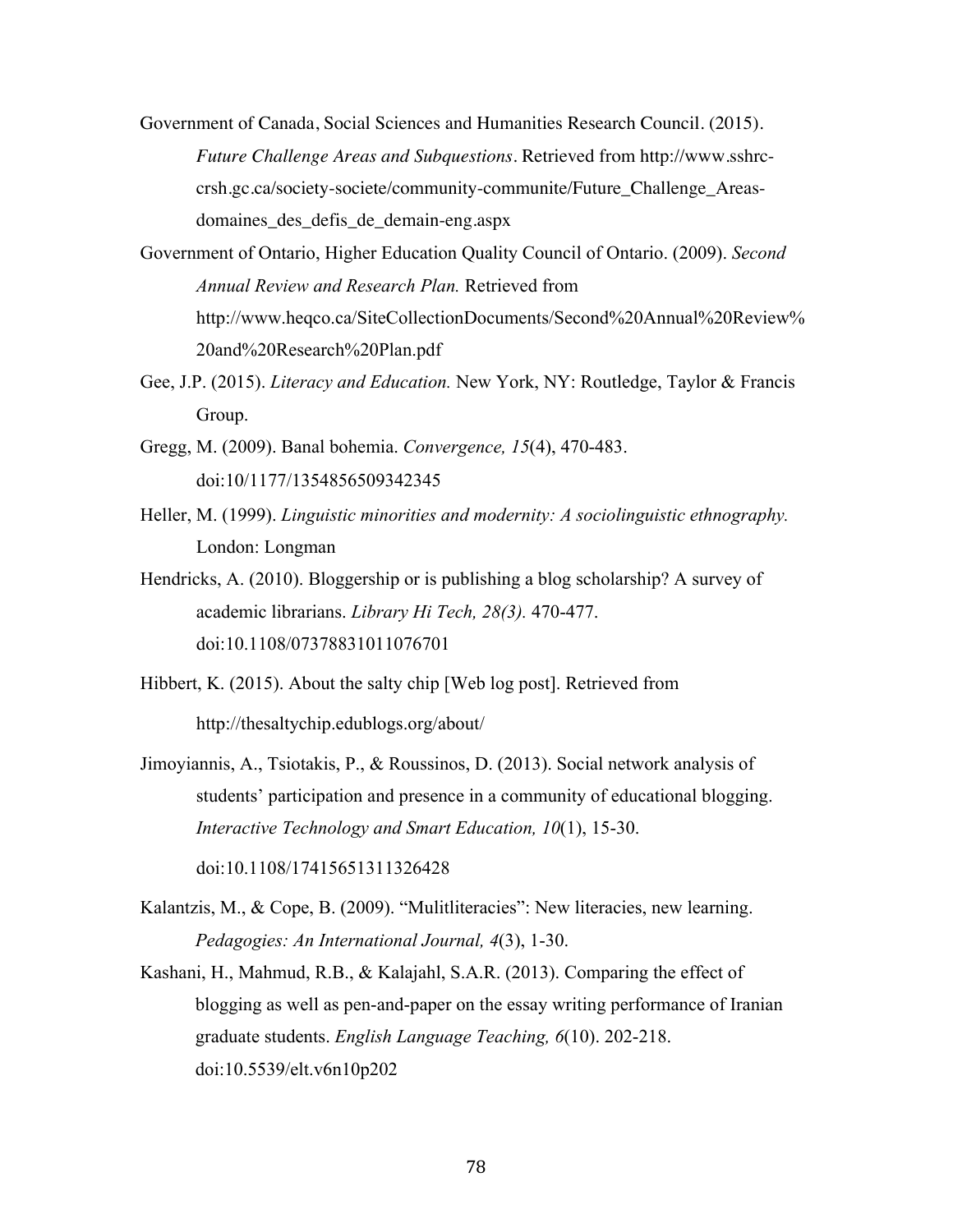- Karrer, T. (2007). Learning and networking with a blog. Alexandria: American Society for training & Development, Inc. 20-22.
- Kirkup, G. (2010). Academic blogging: academic practice and academic identity. London Review of Education. *8*(1), 75-84. doi:10.1080/14748460903557803
- Kerawalla, L., Minocha, S., Kirkup, G., & Londe, G. (2009). Supporting student blogging in higher education. *Handbook of Research on Social Software and Developing Community Ontologies,* 231-247.
- Kerawalla, L., Minocha, S., Kirkup, G., & Conole, G. (2009a). An empirically grounded framework to guide blogging in higher education. *Journal of Computer Assisted Learning, 25*(1), 31-42. doi:10.1111/j.1365-2729.2008.00286.x
- Kern, R. (2006). Perspectives on technology in learning and teaching languages. TESOL Quarterly, *40*(1), 183-210.
- Kim, M. S. (2011). Play, drawing and writing: A case study of Korean-Canadian young children. *European Early Childhood Educational Research Journal, 19*(4), 483- 500. doi:10.1080/1350293X.2011.623534
- Kim, M.S. (2013). Technology-mediated collaborative learning environments for young CLD children and their families: Vygotsky revisited. *British Journal of Educational Studies. 61*(2), 222-246. doi:10.1080/00071005.2012.745480
- Kim, M. S. (2014). Doing social constructivist research means making empathetic and aesthetic connections with participants. *European Early Childhood Educational Research Journal, 22*(5), 1-16. doi:10.1080/1350293X.2014.947835
- Kress, G. (2005). Gains and losses: New forms of texts, knowledge and learning. *Computers and Composition.* 5-22. doi:10.1016/j.compcom.2004.12.004
- Lamy, M.N. (2009). Multimodality in second language conversations online: looking for a methodology. In *Proceedings of Third International Conference on Multimodality.* Pavia, Italy.
- Lather, P. (1992). Critical frames in educational research: Feminist and post-structural perspectives. *Theory into Practice, 31*(2), 87-99.
- Lotherington, H. (2011). Pedagogy of multiliteracies: Rewriting goldilocks. New York: Routledge.
- Maitzen, R. (2012). Scholarship 2.0: Blogging and/as academic practice. *Journal of*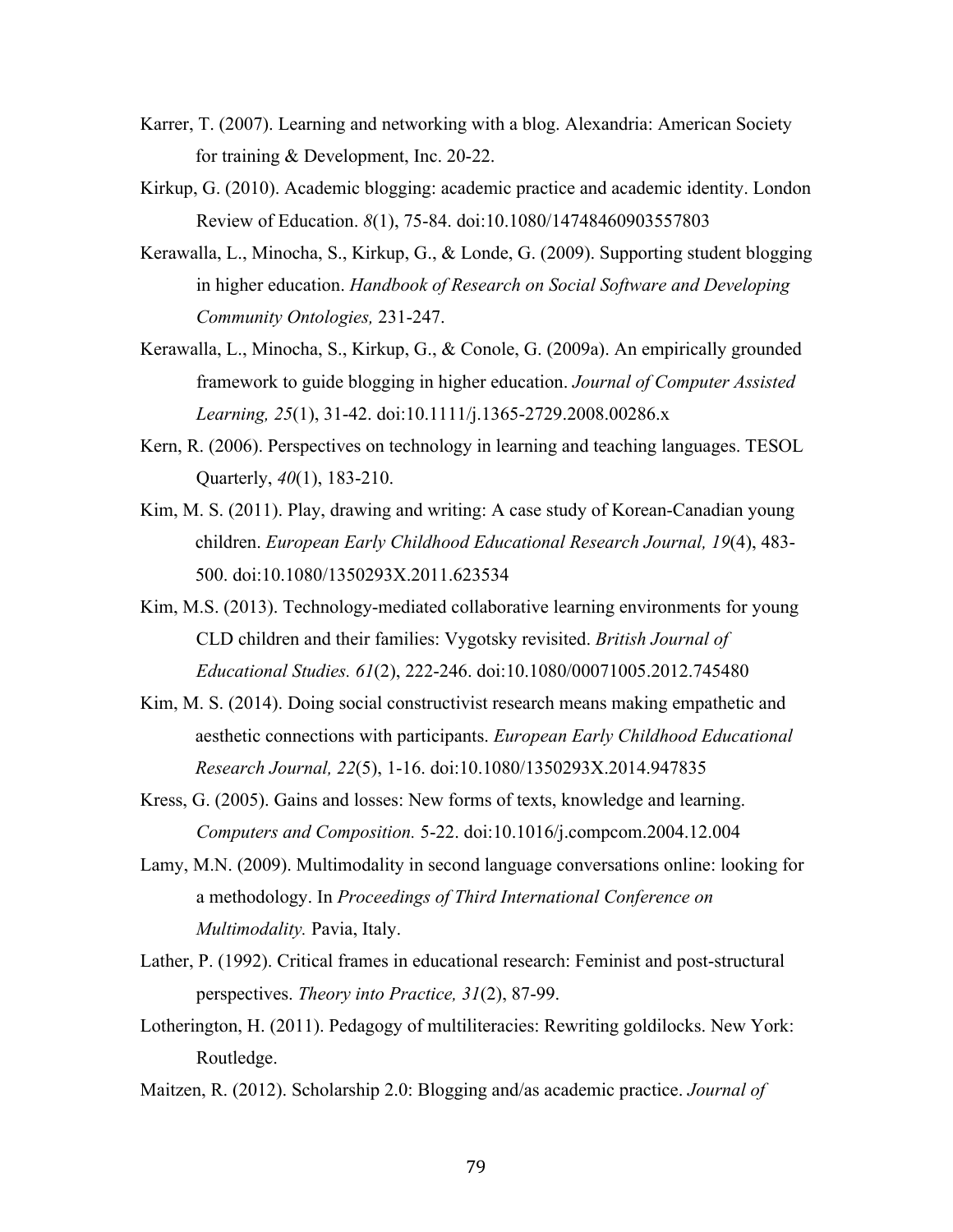*Victorian Culture. 17*(3). 348-354. doi:10.1080/13555502.2012.689502

- Malinowski, D., & Kramsch, C. (2014). The ambiguous world of heteroglossic computermediated language learning. In A. Blackledge & A. Creese (eds.), *Heteroglossia as Practice and Pedagogy* (pp. 155-178). Heidlberg: Springer.
- Muwanga-Zake, J., Parkes, M., & Gregory, S. (2010). Blogging at university as a case study in instructional design: Challenges and suggestions towards professional development. *International Journal of Education and Development using Information and Communication Technology, 6*(1), 21-36.
- McGrath, J.F. (2010). The blogging revolution: New technologies and their impact on how we do scholarship. Scholarship and professional work – LAS. Paper 174.
- Moll, L.C., Amanti, C. Neff, D. & Gonzalez, N. (1992). Funds of knowledge for teaching: Using a qualitative approach to connect homes and classrooms. *Theory into Practice, XXXI*(2), 132-144.
- Mortensen, T. (2002). Blogging Thoughts: Personal publication as an online research tool. In A. Morrison (Ed.), *Researching ICTs in Context*. Oslo: Intermedia Report. 249-79.
- Mills, K. (2007). Access to multiliteracies: A critical ethnography. *Ethnography and Education, 2*(3), 305-325. doi:10.1080/17457820701547310
- Mills, K. (2010). A review of the "Digital turn" in the new literacy studies. *Review of Educational Research, 80*(2), 246-271. doi:10.3102/0034654310364401
- Ministry of Education, Government of Ontario. (2006). The Ontario Curriculum Grade 1- 8 Language. Retrieved from

http://www.edu.gov.on.ca/eng/curriculum/elementary/languae19currb.pdf

- New London Group. (1996). A pedagogy of multiliteracies: Designing social futures. *Harvard Educational Review, 66*(1), 60-92.
- Ontario Government. (2012). Strengthening Ontario's centres of creativity, innovation and knowledge. Retrieved from http://www.tcu.gov.on.ca/pepg/publications/DiscussionStrengtheningOntarioPSE pdf
- Paiva, V., & Braga, F. (2014). Blogging: agency, mindset and literacy*. A Journal of English Language, Literatures, 66*(1). 75-100.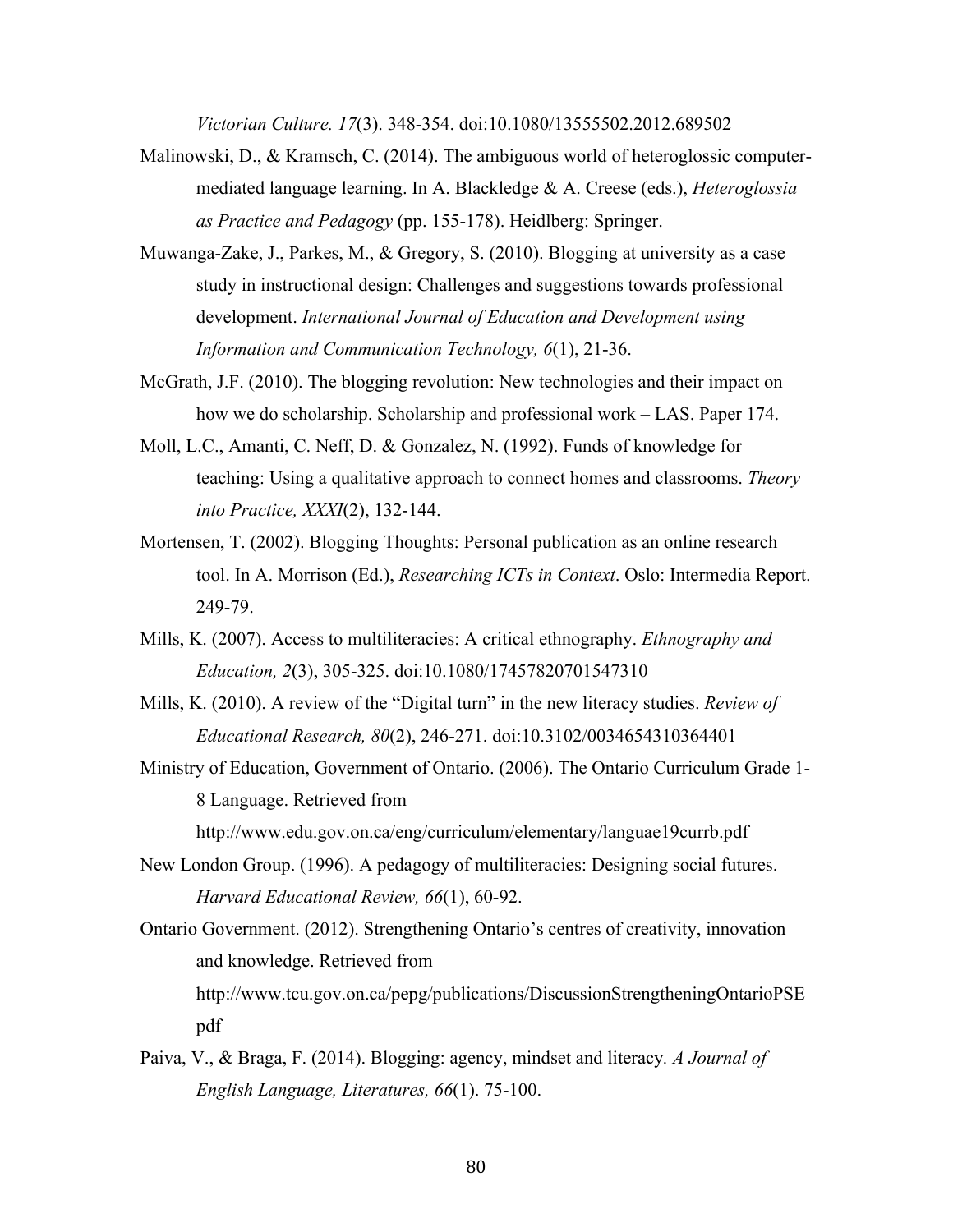- Palfrey, J., & Gasser, U. (2013). *Born digital: Understanding the first generation of digital natives*. Basic Books.
- Palincsar, A. S. (1998). Social constructivist perspectives on teaching and learning. *Annual Review of Psychology*, *49*(1), 345-375. doi:10.1146/annurev.psych.49.1.345
- Peirce, B. N. (1995). Social identity, investment and language learning*. TESOL Quarterly*, *29*(1), 9-31.
- Pennycook, A. (2010). Language as a local practice  $(1<sup>st</sup> ed.)$ . Milton Park, Abingdon; New York: Routledge
- Prensky, M. (2001). Digital natives, digital immigrants part 1. *On the horizon, 9*(5), 1-6.
- Ramsey, C., Aman, D. & Pursel, B.K. (2014). Blogging pragmatics and pedagogy: An adventure in faculty development. *Education and Information Technologies, 19*(2), 425-440.
- Rosen, L. D., Carrier, L. M., & Cheever, N. A. (2010). Rewired: Understanding the iGeneration and the way they learn. New York: Palgrave Macmillan.
- Saint-Georges, I. d., & Weber, J. J. (2013). Multilingualism and multimodality: Current challenges for educational studies. Rotterdam: SensePublishers.
- Simon, R., Acosta, A. & Houtman, E. (2013). "Memeration": Exploring academic authorship in online spaces. In R. Ferdig & K. Pytash (Eds.), *Exploring Multimodal Composition and Digital Writing.* Hershey, PA: IGI Global.
- Stooke, R. Lecture. Diverse Tradition: Approaches to Educational Research 9678. Western University, London, ON. 4 Mar. 2014. Lecture.
- Street, B. (2003). What's "new" in New Literacy Studies? Critical approaches to literacy in theory and practice. *Current Issues in Comparative Education*, *5*(2), 77-91.
- Sun, Y., Chang, Y. (2012). Blogging to learn: becoming EFL academic writers through collaborative dialogues. *Language Learning & Technology. 16*(1). 43-61.
- Taylor, S. K., & Cummins, J. (2011). Editorial second language writing practices, identity, and the academic achievement of children from marginalized social groups: A comprehensive view. *Writing & Pedagogy, 3*(2). 181-188. doi:10.1558/wap.v3i2.181
- Vissar, M. (2012, September 14). Digital Literacy Definition [web log post]. Retrieved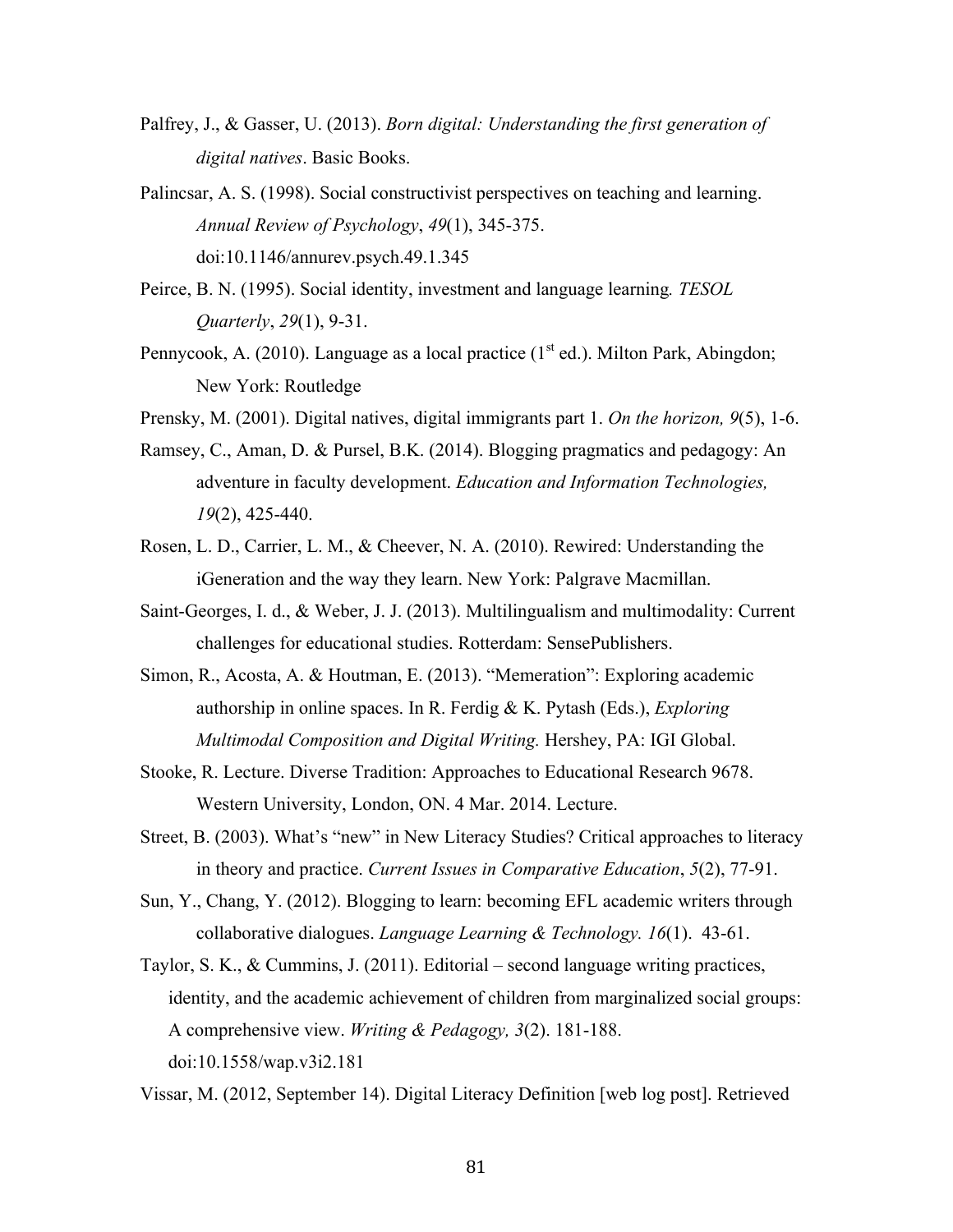from http://connect.ala.org/node/181197

- Waely, S., & Aburezeq, I. (2013). Using blogs to facilitate interactive and effective learning: perceptions of pre-service Arabic teachers. *Journal of Language Teaching and Research, 4*(5), pp. 975-985. doi.10.4304/jltr.4.5.975-985
- Wang, Y., Lin, H. & Liao, Y. (2012). Investigating the individual difference antecedents of perceived enjoyment in students' use of blogging. *British Journal of Educational Technology, 43*(1), 139-152.
- Weber, J., & Horner, K. (2012). Introducing multilingualism: A social approach. New York: Routledge.
- Weller, M. (2012). The virtues of blogging as scholarly activity. *The* Chronicles of Higher Education, 58(35). Retrieved from:

http://chronicle.com/article/TheVirtues-of-Blogging-as/131666.

- Western University. (2015). *Graduate Program Policies.* Canada
- Williams, J., & Jacobs, J. (2004). Exploring the use of blogs as learning spaces in the higher education sector. *Australasian Journal of Educational Technology. 20*(2), 232-247.
- Yancey, K.B. (2004). Made Not Only in Words: Composition in a New Key. College Composition and Communication, *56*(2). 297-328.
- Yang, C., & Chang, Y. (2012). Assessing the effects of interactive blogging on student attitudes towards peer interaction, learning motivation, and academic achievements. *Journal of Computer Assisted Learning, 28*(2), 126-135. doi:10.1111/j.1365-2729.2011.00423.x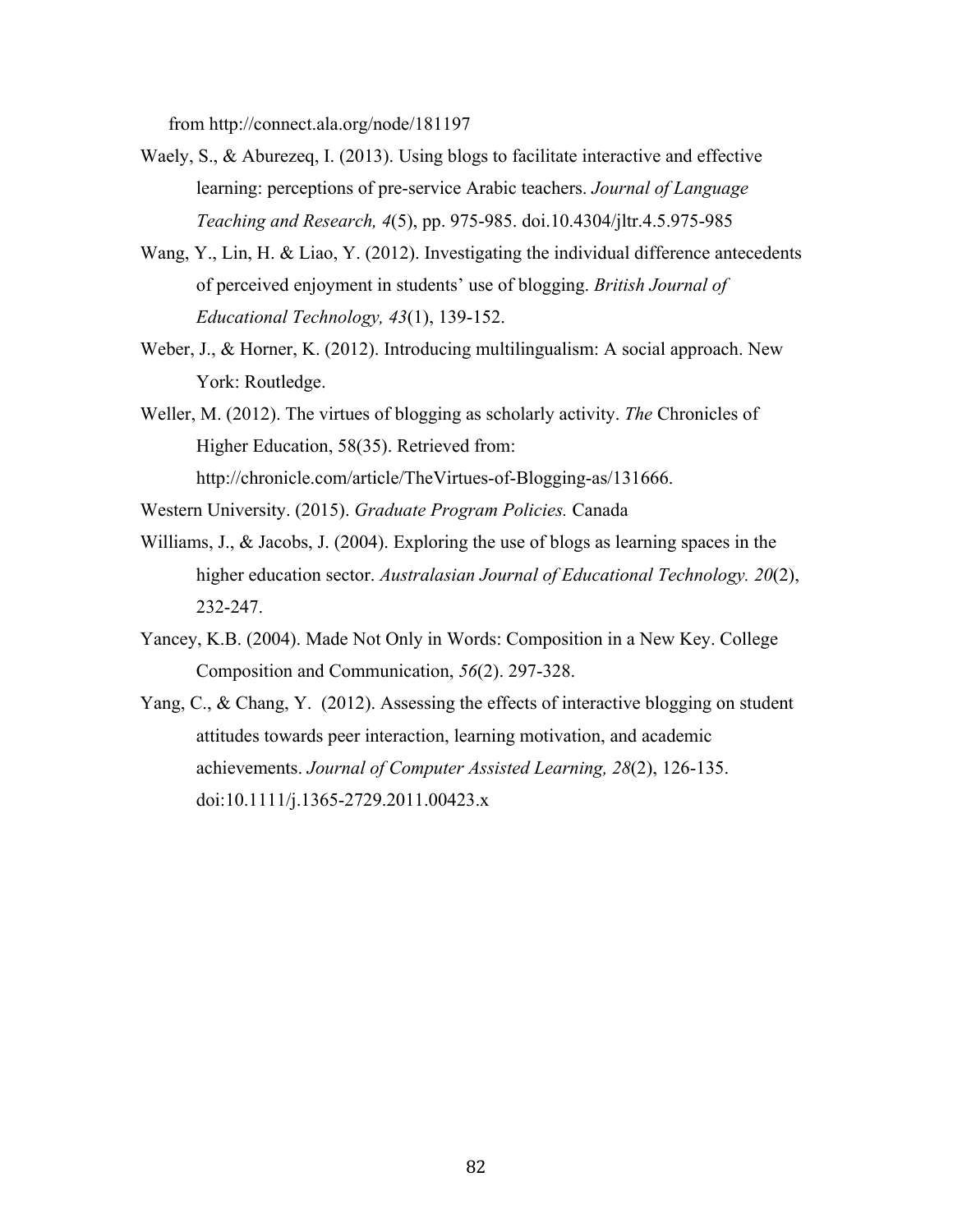### **Appendices**

### **Appendix A: Survey**

(adapted from Williams & Jacobs, 2004 and Hendricks, 2010)

How many years have you held this position?

How many years have you been at your current institution?

The blog is a medium for facilitating learning.

a) strongly agree

b) agree

- c) neither agree/nor disagree
- d) disagree
- e) strongly disagree
- f) no answer

The blog is a medium for student interactivity.

a) strongly agree

- b) agree
- c) neither agree/nor disagree
- d) disagree
- e) strongly disagree
- f) no answer

The blog as a medium for reflection and the transferability of blogging as a learning tool.

- a) strongly agree
- b) agree
- c) neither agree/nor disagree
- d) disagree
- e) strongly disagree
- f) no answer
- Any thoughts about blogs and scholarship?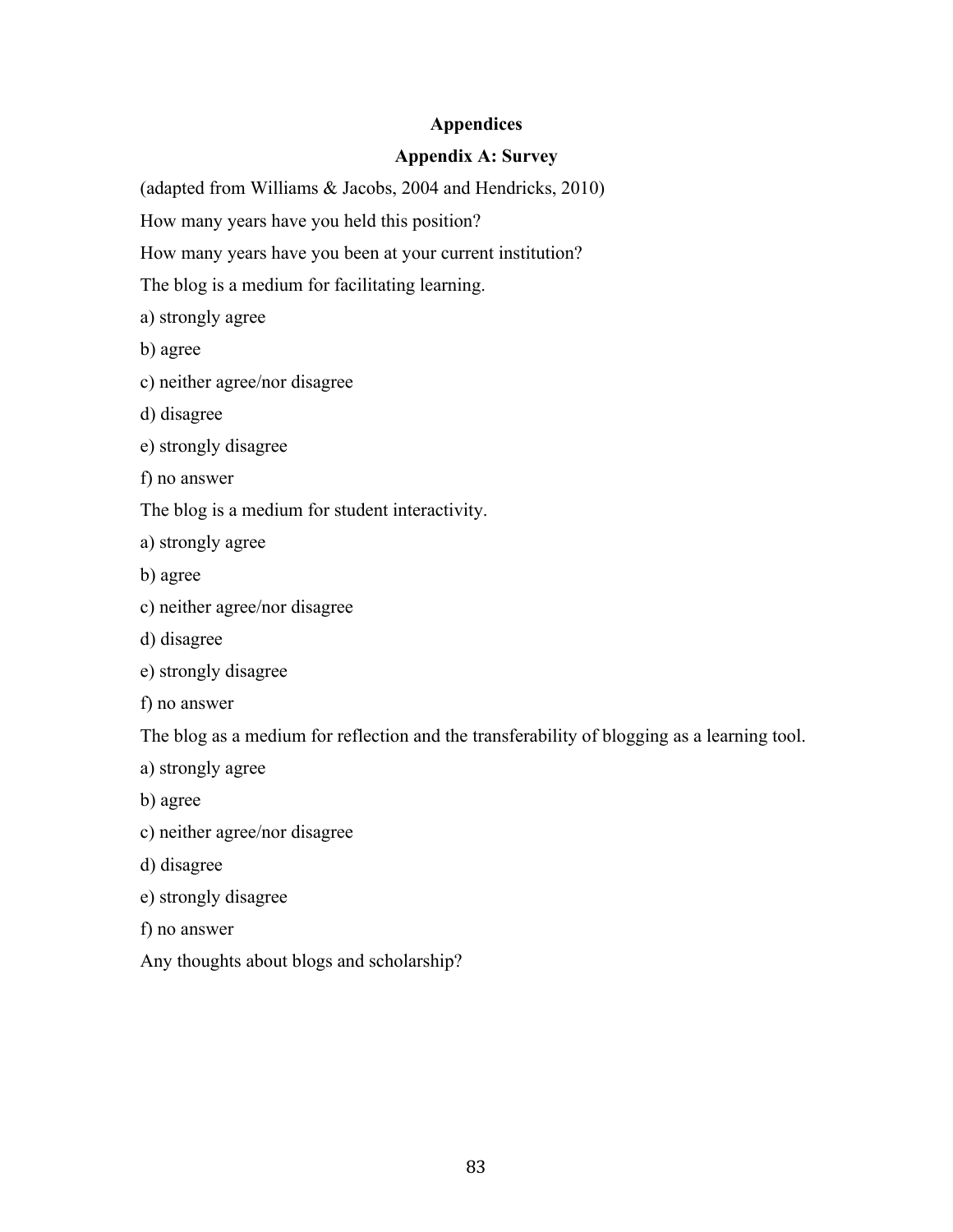#### **Appendix B: Semi-structured Interview Questions**

- 1. Can you tell me a little about your teaching background?
- 2. Do you speak or use another language besides English? Which ones? How do you use them?
- 3. How do you feel about using new technologies such as blogging, in your teaching?
- 4. Have you had a chance to use blogging?
- 5. Can you tell me about your experiences with blogging?
- 6. What do you think of blogging as an educational activity for graduate education? (Do you think it's appropriate?)
- 7. Would you like to see blogging used more widely in the Masters of Education program as a learning tool?
- 8. Do you believe blogs increase the level of meaningful intellectual exchange between students more broadly?
- 9. How about your thoughts on blogging in relation to multiliteracies theory?
- 10. Are you familiar with multiliteracies theory?
- 11. What do you know about multiliteracies theory?
- 12. What would be some reasons you would or would not use blogs as course assignments?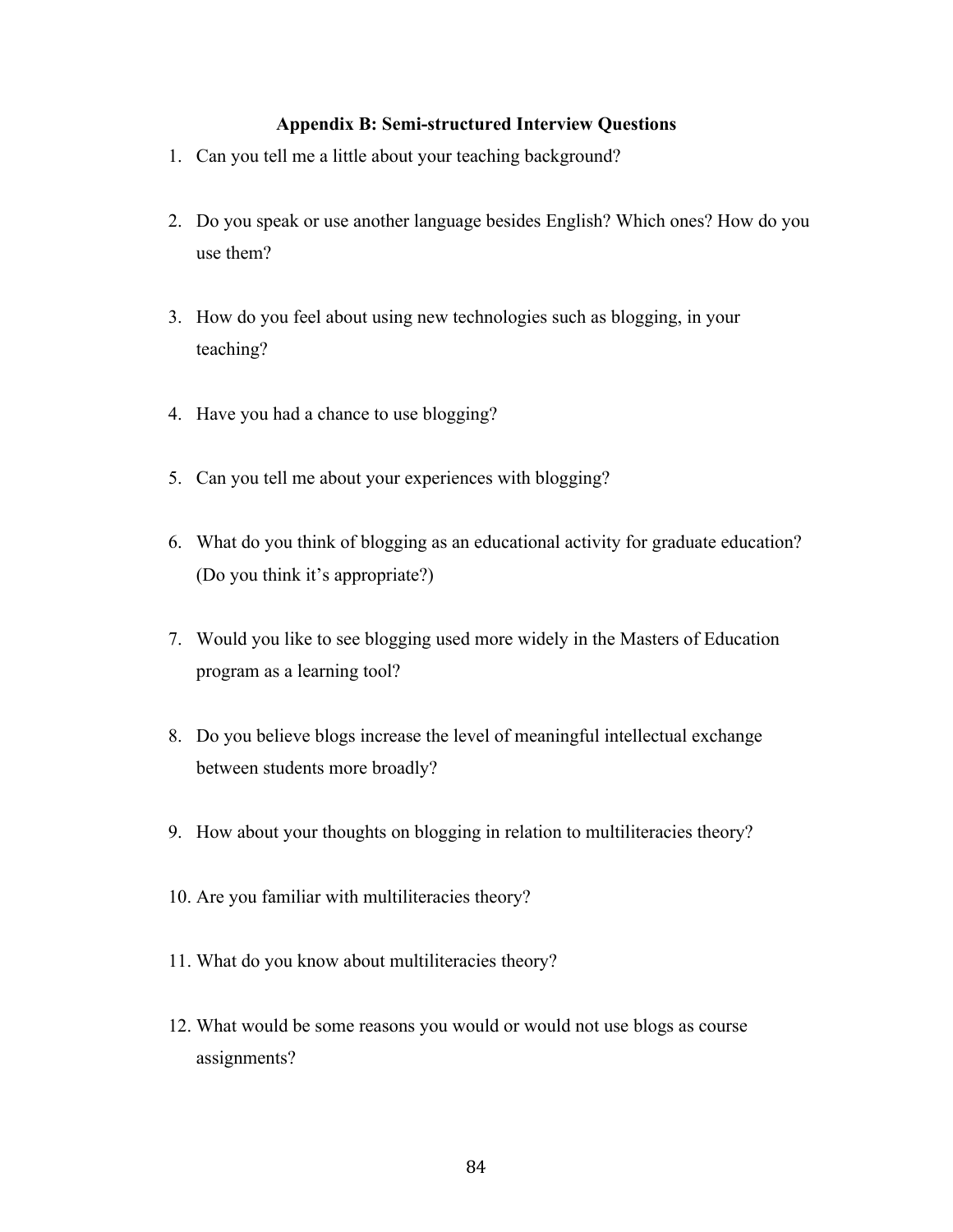- 13. What are some competencies that you expect graduate students to have and in what ways do you measure how these competencies have been acquired?
- 14. In your opinion, what are some of the barriers or roadblocks to innovation and productivity today?
- 15. In your opinion, how can we further strengthen a culture of innovation in graduate education to enhance quality and productivity?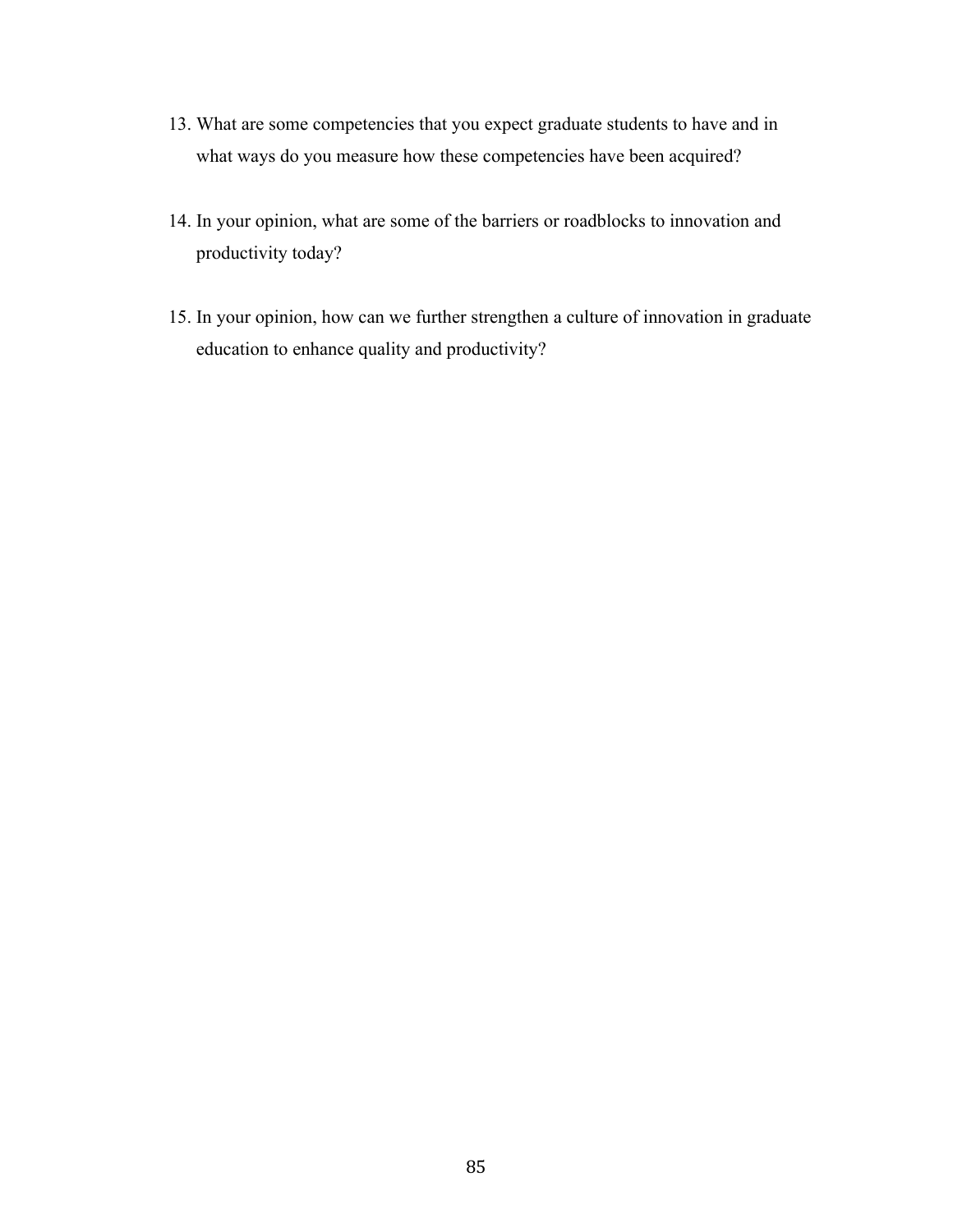### **Appendix C: Letter of Information**



University Professors' Perceptions on Blogging as Course Assignments in Southwestern Ontario: A Multiliteracies Framework

LETTER OF INFORMATION

Introduction

My name is Annie Tran and I am a Master's student at the Faculty of Education at The University of Western Ontario. I am currently conducting a research study on the perceptions of professors on blogging, and would like to invite you to participate in this study.

Purpose of the study

The aims of this study are to put forth new ways of thinking about the impact and adaptation of new technologies; namely the use of blogging as an educational activity from professors, who teach graduate courses in Education.

### **If you agree to participate**

If you agree to participate in this study, you are providing consent for:

- 1. **A questionnaire.** You will be asked to fill out a questionnaire that will take about 20-30 minutes. The questionnaire will be conducted through a survey link included in an e-mail. There will be a total of 5-10 participants.
- 2. **An interview.** You will be asked to meet with me at a convenient time and place to answer some questions about this topic. The interview would take about an hour. The interview will happen in a Skype or online format. I will ask you questions regarding your own professional and educational background, pedagogical viewpoint, thoughts and opinions towards blogging. Interviews will be audio recorded and transcribed into written format. There may be some direct quotes used in my research report, but these quotes WILL NOT include identifying (i.e. names or locations) information. The interview will be conducted in English.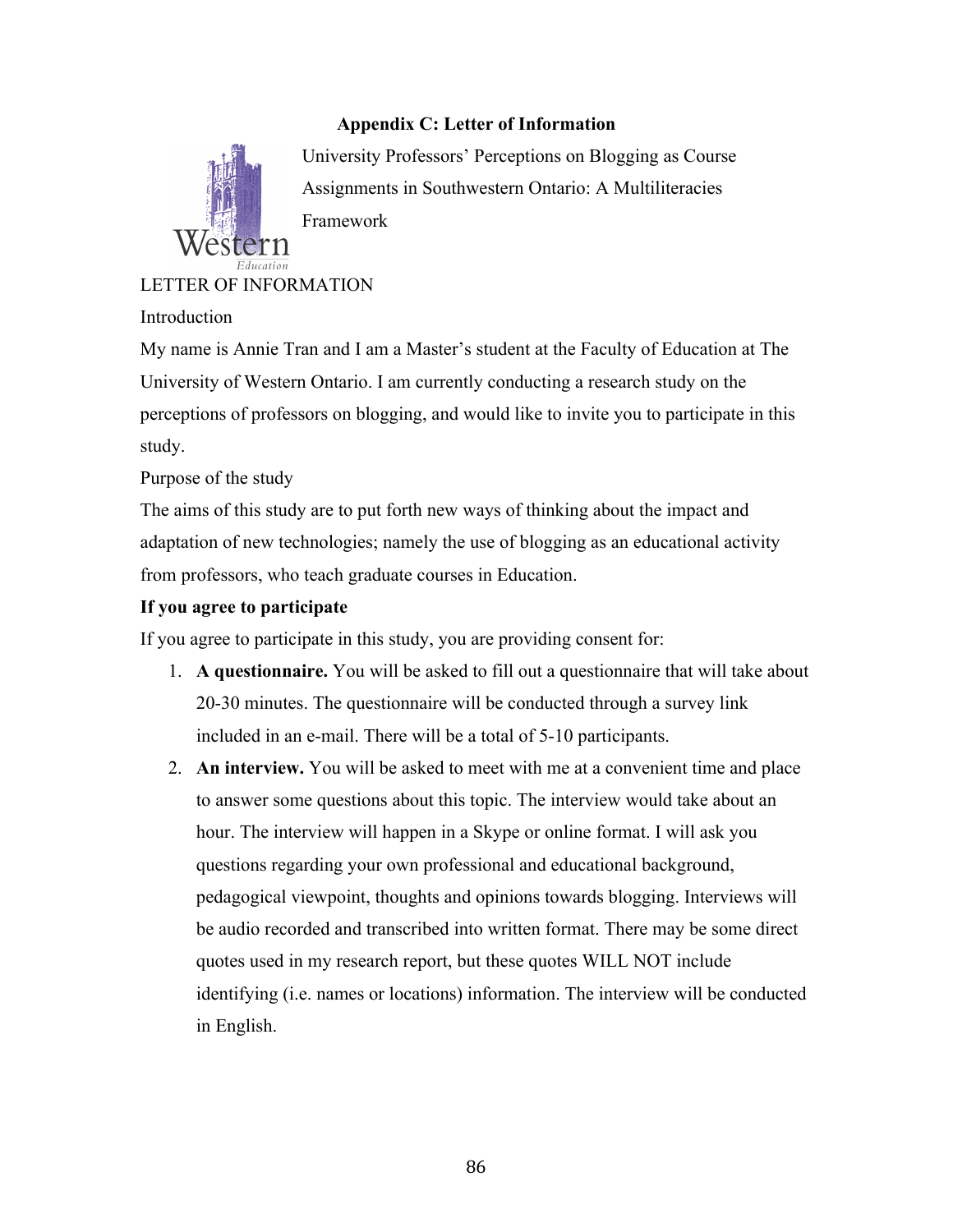### Confidentiality

The information collected will be used for research purposes only, and neither your name nor information, which could identify you, will be used in any publication or presentation of the study results. All information collected for the study will be kept confidential. You will choose a pseudonym (an alias) and I will use this pseudonym throughout any and all of my analyses. No real names or names of locations will be used or identifiable in the report or future publications.

To protect your privacy, all digital data will be stored on a password protected USB in the researcher's office. The data will be stored in a locked cabinet with all names removed from the data (replaced with a pseudonym). Five years after completion of the study, all data will be shredded and destroyed.

### **Risks & Benefits**

There are no known risks to participating in this study.

### **Voluntary Participation**

Participation in this study is voluntary. You may refuse to participate, refuse to answer any questions or withdraw from the study at any time with no effect on your employment status.

### **Questions**

If you have any questions about the conduct of this study or your rights as a research participant you may contact the Manager, Office of Research Ethics, The University of Western Ontario.

If you have any questions about this study, please contact Dr. Julie Byrd Clark or Annie Tran the Student Researcher.

This letter is yours to keep for future reference.

Sincerely,

Dr. Julie Byrd Clark Annie Tran

Associate Professor Student Researcher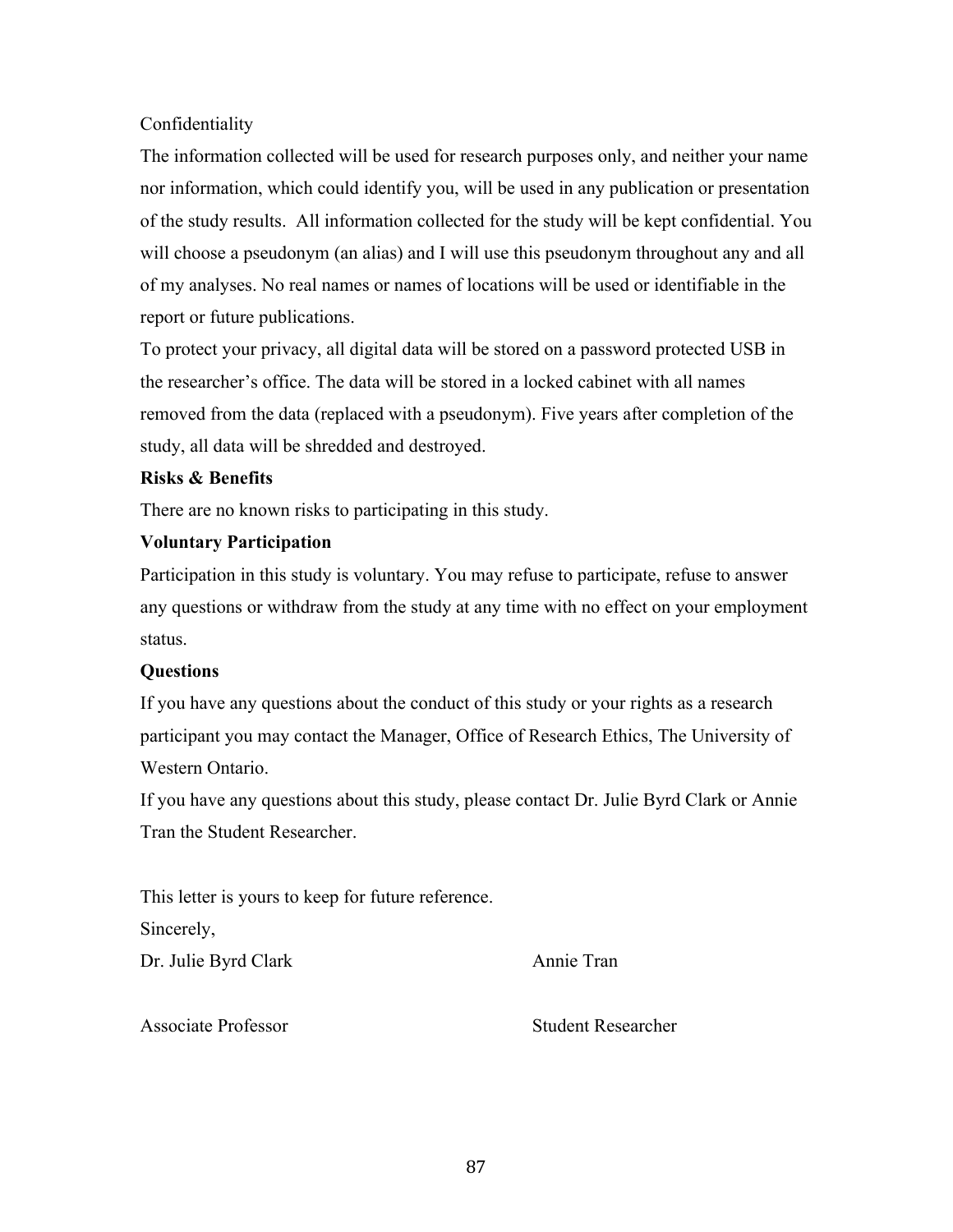University Professors on Blogging as Course Assignments in Southwestern Ontario: A Multiliteracies Framework *Dr. Julie Byrd Clark & Annie Tran, Western University*

CONSENT FORM

I have read the Letter of Information, have had the nature of the study explained to me and I agree to participate. All questions have been answered to my satisfaction.

Please choose ONE option by using your INITIALS to indicate your choice:

YES, the researcher MAY use portions of my audio-recordings in presentations of the research.

NO, the researcher MAY NOT use my audio-recordings in presentations of the research.

Name (please print):

Signature: Date:

Name of Person Obtaining Informed Consent:

Signature of Person Obtaining Informed Consent:

Date: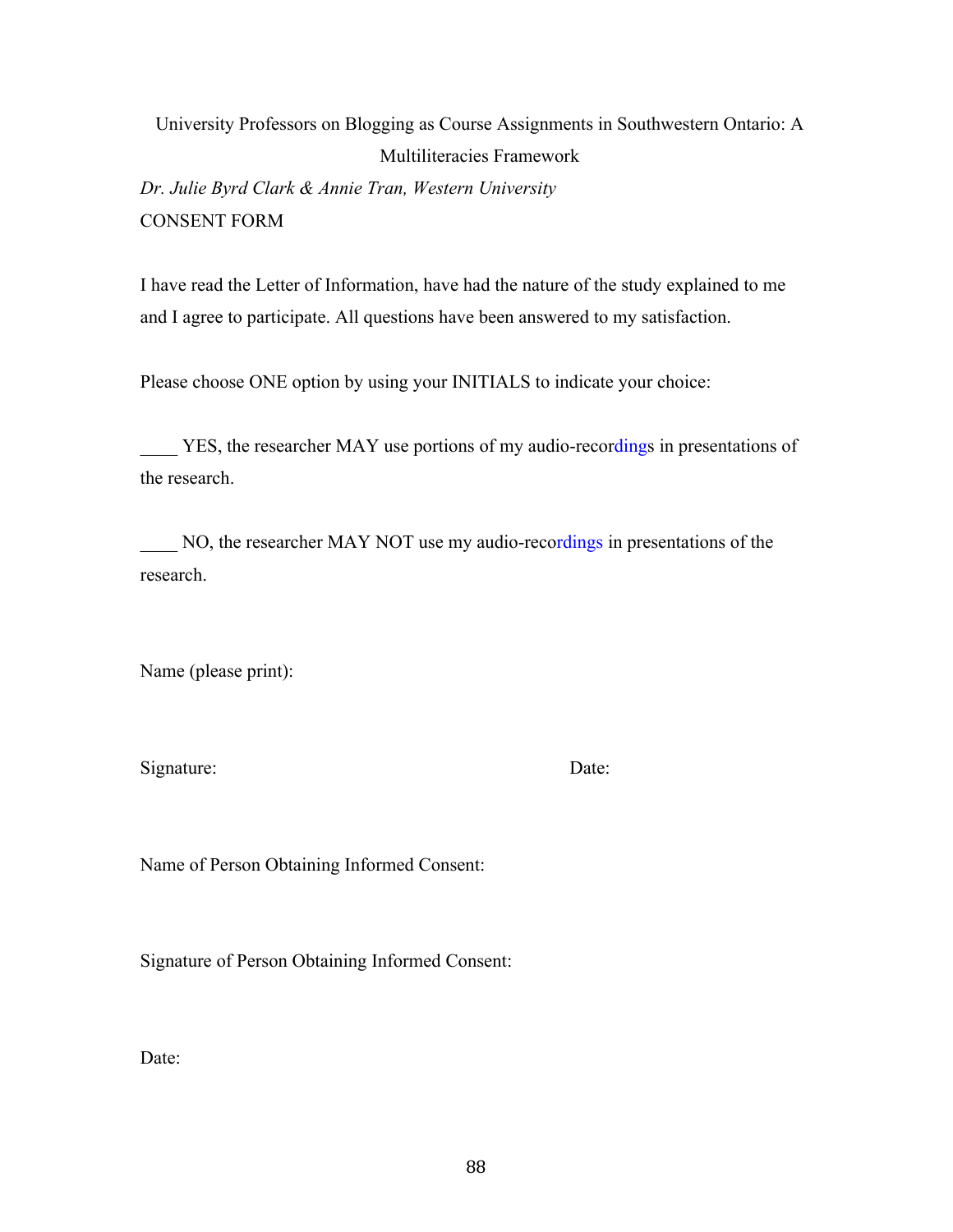#### Email Script for Recruitment

Subject Line: Invitation to participate in research

You are being invited to participate in a study that we, Annie Tran and Dr. Julie Byrd Clark are conducting. Briefly, the study involves a questionnaire and voluntary semistructured interviews about the perceptions of professors, who teach graduate courses in Education on the impact and adaptation of new technologies on their pedagogy; namely the use of blogging as an educational activity. The time commitment is about 20 minutes for the questionnaire. If you want to volunteer for an interview, the time commitment will be 1-2 hours through Skype or e-mail.

If you would like to participate in this study, please click on the link below to access the survey and the letter of information is attached to this e-mail.

https://www.surveymonkey.com/s/KZNQ3RB

Thank you,

Dr Julie Byrd Clark and Annie Tran